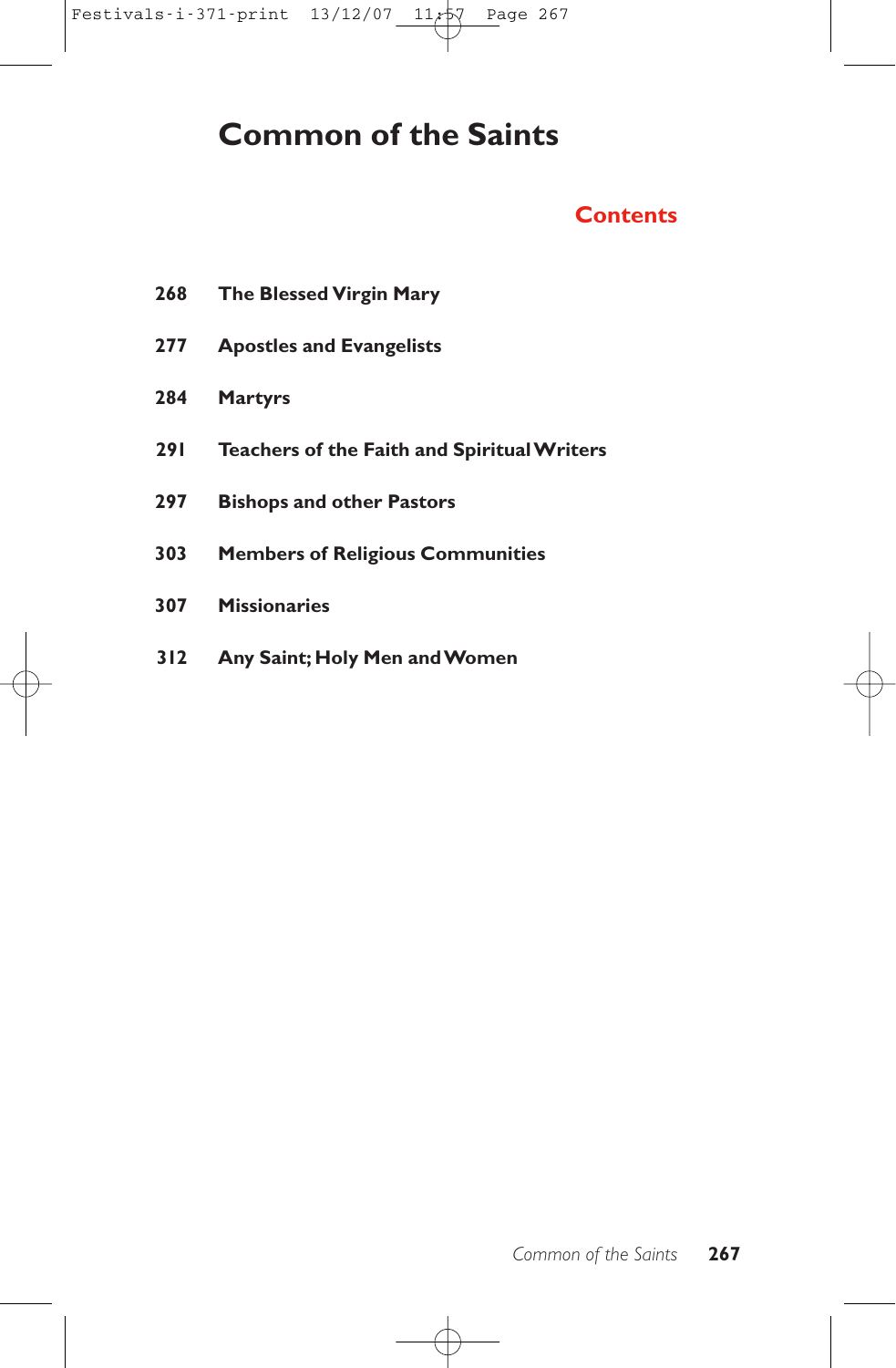## **The Blessed Virgin Mary** *White*

#### *Invitation to Confession*

We have done what was wrong in the Lord's sight and chosen what displeased him. Yet as a mother comforts her child, so shall the Lord himself comfort us. So let us come to him who knows our every deed and thought.

#### *(or)*

Born of a woman, born under the law, Christ has redeemed us from the curse of sin: let us come to him that he may heal us and set us free:

### *Kyrie Confession*

Lord Jesus, you are mighty God and Prince of Peace: Lord, have mercy. **Lord, have mercy.**

Lord Jesus, you are Son of God and Son of Mary: Christ, have mercy. **Christ, have mercy.**

Lord Jesus, you are Word made flesh and splendour of the Father; Lord, have mercy. **Lord, have mercy.**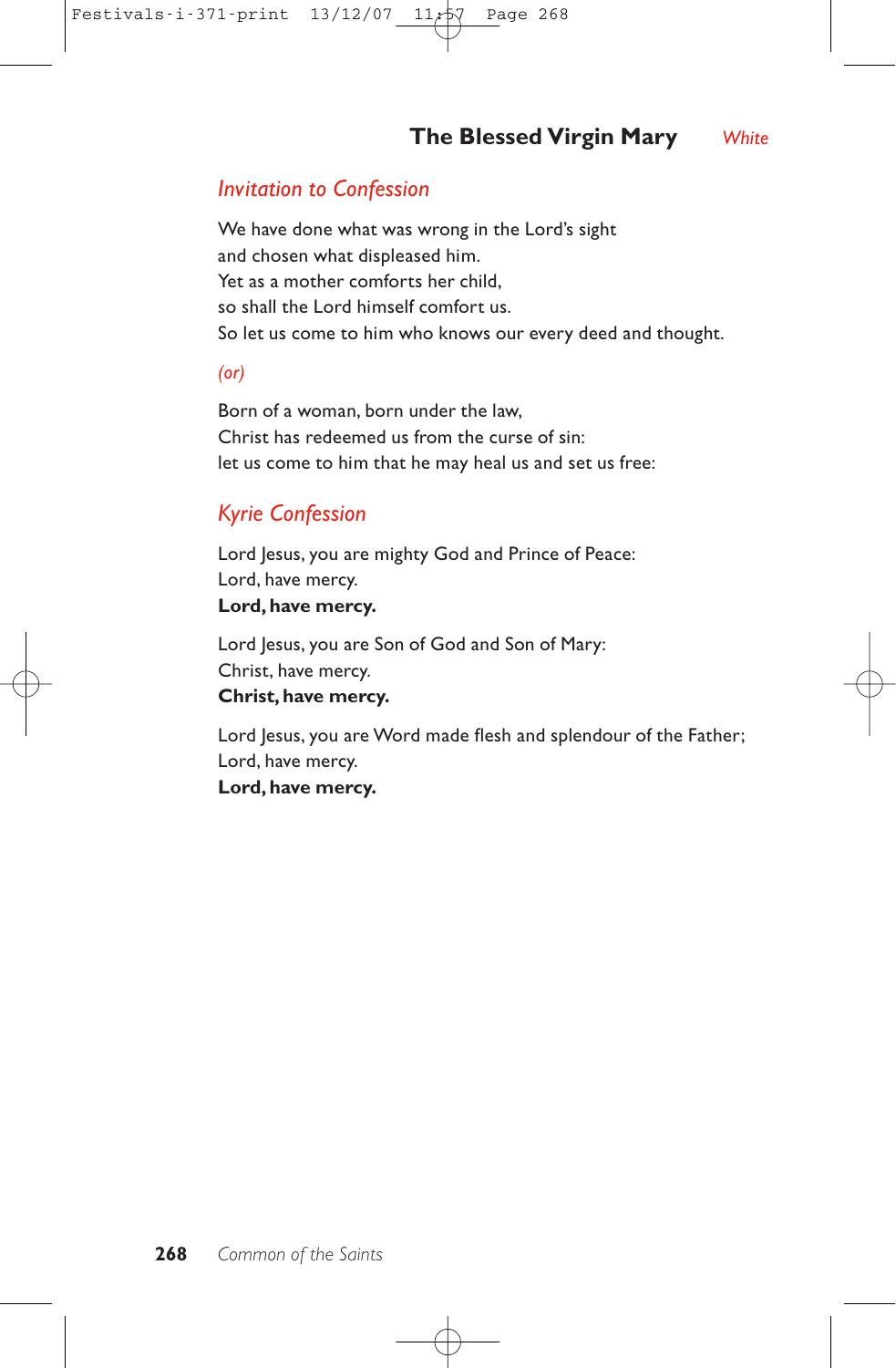## *Collect*

Almighty and everlasting God, who stooped to raise fallen humanity through the child-bearing of blessed Mary: grant that we, who have seen your glory revealed in our human nature and your love made perfect in our weakness, may daily be renewed in your image and conformed to the pattern of your Son Jesus Christ our Lord, who is alive and reigns with you, in the unity of the Holy Spirit, one God, now and for ever.

## *Lectionary*

Genesis 3.8-15,20; Isaiah 7.10-14; Micah 5.1-4 Psalms 45.10-17;113;131 Acts 1.12-14; Romans 8.18-30; Galatians 4.4-7 Luke 1.26-38 *or* 1.39-47; John 19.25-27

## *Gospel Acclamation*

Alleluia, alleluia. My soul magnifies the Lord and my spirit rejoices in God my Saviour. *Luke 1.46,47* **Alleluia.**

#### *(or)*

Alleluia, alleluia. My spirit rejoices in God my Saviour, for he has looked with favour on the lowliness of his servant. *Luke 1.47,48*

## **Alleluia.**

#### *(or)*

Alleluia, alleluia. Greetings, favoured one. The Lord is with you. Blessed are you among women, and blessed is the fruit of your womb. *cf Luke 1.28,42* **Alleluia.**

*(or)*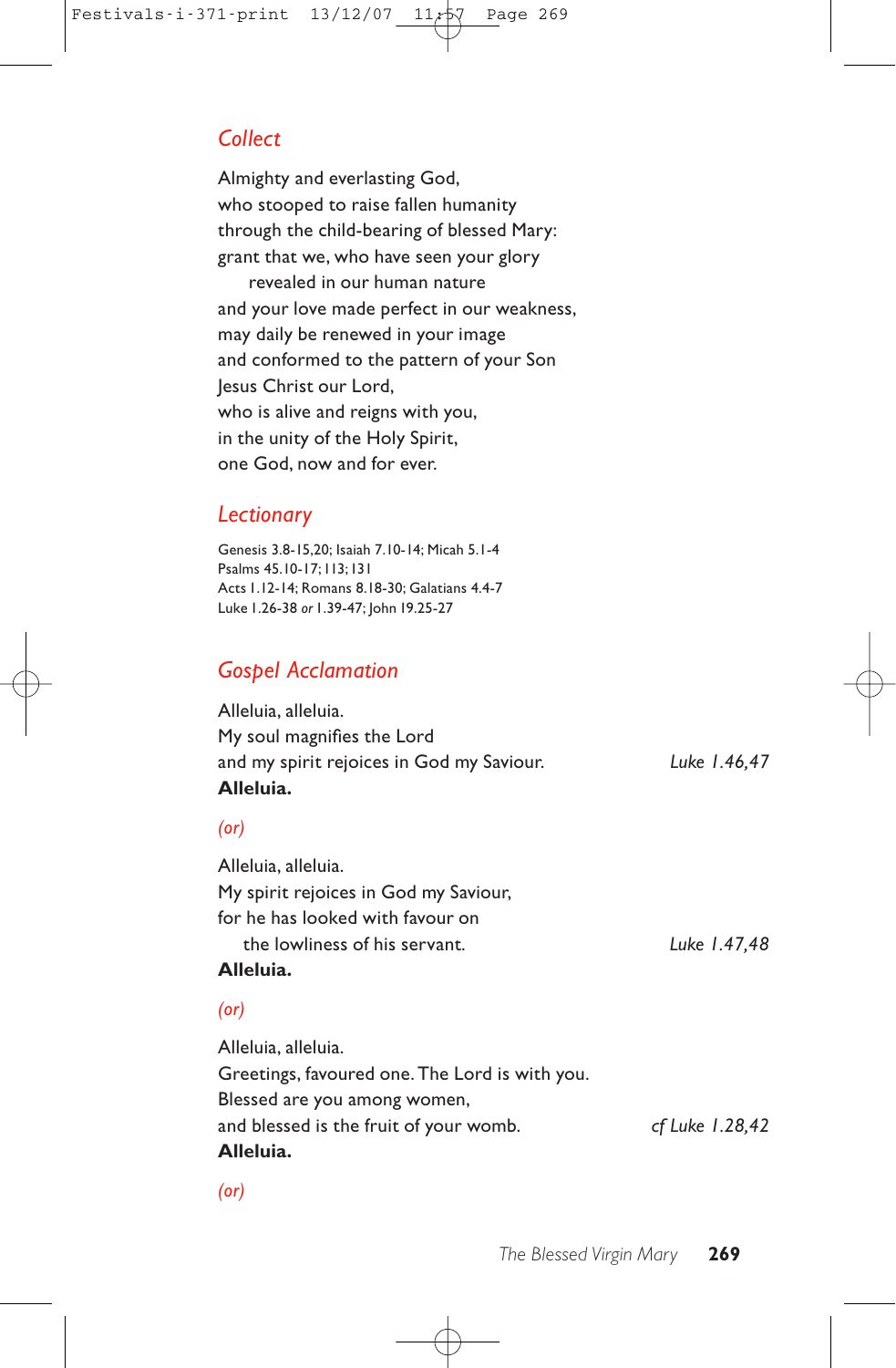Alleluia, alleluia. Hail, Mary, full of grace, the Lord is with you. Blessed are you among women, and blessed is the fruit of your womb. *cf Luke 1.28,42* **Alleluia.**

#### *Intercession*

As we pray to God, the Father of our Lord Jesus Christ, we say with Mary: Lord, have mercy on those who fear you. **Holy is your name.**

Your prophet of old foretold a day when a virgin would conceive and bear a son who would be called God-with-us. Help us to look forward to your deliverance and to seek the fullness of your kingdom. Lord, have mercy on those who fear you. **Holy is your name.**

## Your angel declared to Mary that she was to be the mother of the Saviour. Help [… and] every Christian person to be open to your word and obedient to your will. Lord, have mercy on those who fear you. **Holy is your name.**

Mary rejoiced with Elizabeth and sang your praise, 'My soul proclaims the greatness of the Lord.' Help us to live joyful lives that sing your praise. Lord, have mercy on those who fear you. **Holy is your name.**

Mary bore a son of David's line, a king whose reign would never end. Bless [… and] all the nations of the world with Christ's gift of peace. Lord, have mercy on those who fear you. **Holy is your name.**

The child Jesus grew in wisdom and stature in the home of Mary and Joseph. Strengthen our homes and families, and keep under your protection [… and] all those whom we love. Lord, have mercy on those who fear you. **Holy is your name.**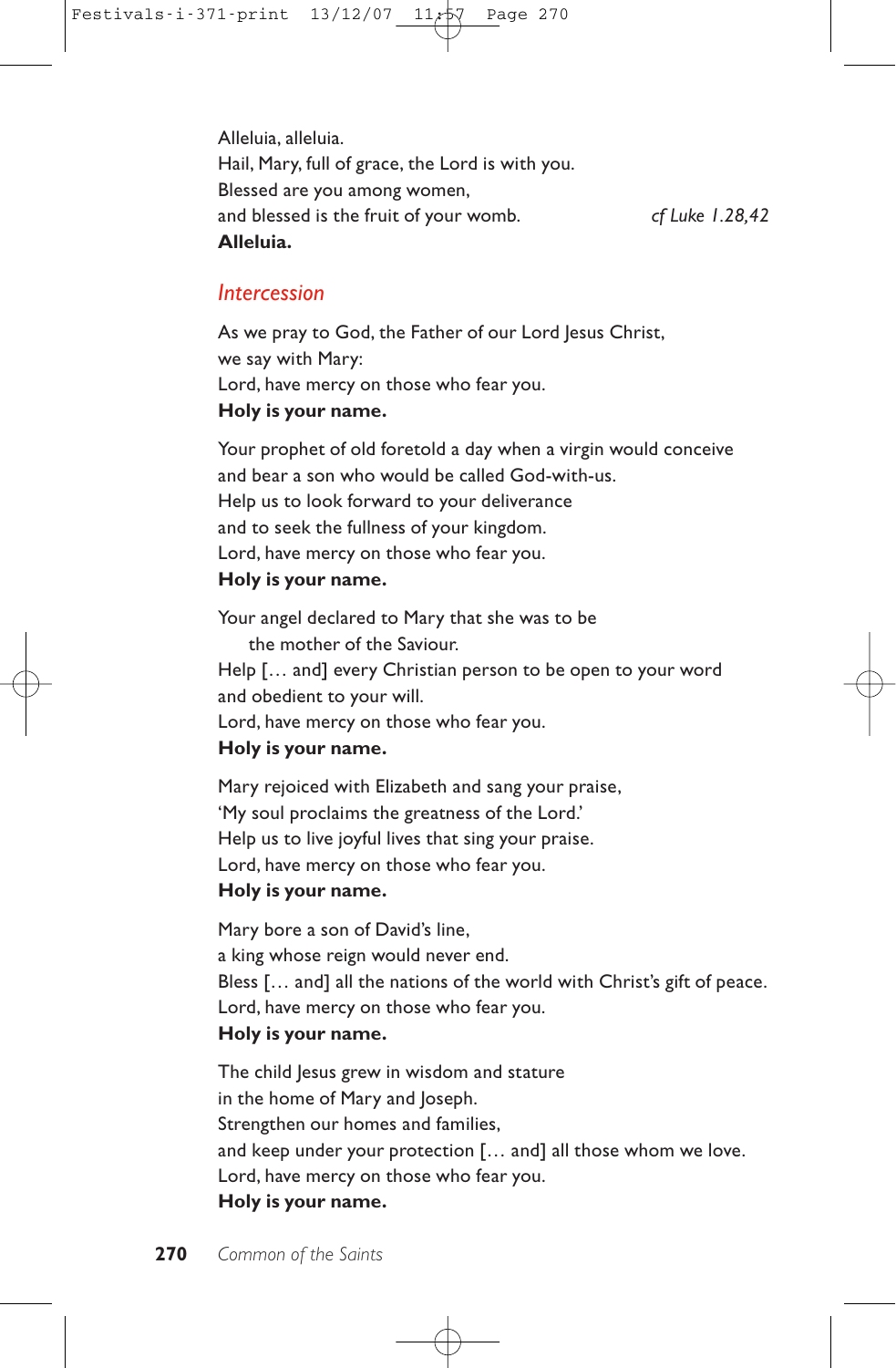At the foot of the cross of Christ stood his mother, and from the cross she received his lifeless body in her arms. Give comfort and healing to [… and] all who suffer and all who watch the suffering of those they love. Lord, have mercy on those who fear you. **Holy is your name.**

The apostle John saw a vision of a woman in heaven, robed with the sun. Bring us with [… and] all those who have died in the faith of Christ to share the joy of heaven with Mary and all the saints. Lord, have mercy on those who fear you. **Holy is your name.**

Almighty and everlasting God, your handmaid Mary magnified your name and rejoiced in your saving love: trusting in that same love, we ask all these our prayers through Jesus Christ our Lord, who is alive and reigns with you, in the unity of the Holy Spirit, one God, now and for ever. **Amen.**

## *Introduction to the Peace*

Unto us a child is born, unto us a son is given, and his name shall be called the Prince of Peace. *Isaiah 9.6*

## *Prayer at the Preparation of the Table*

God our Father, your handmaid Mary fed your Son at her virgin breast. Nourish us at this table with the bread of heaven and the cup of salvation. Through Jesus Christ our Lord.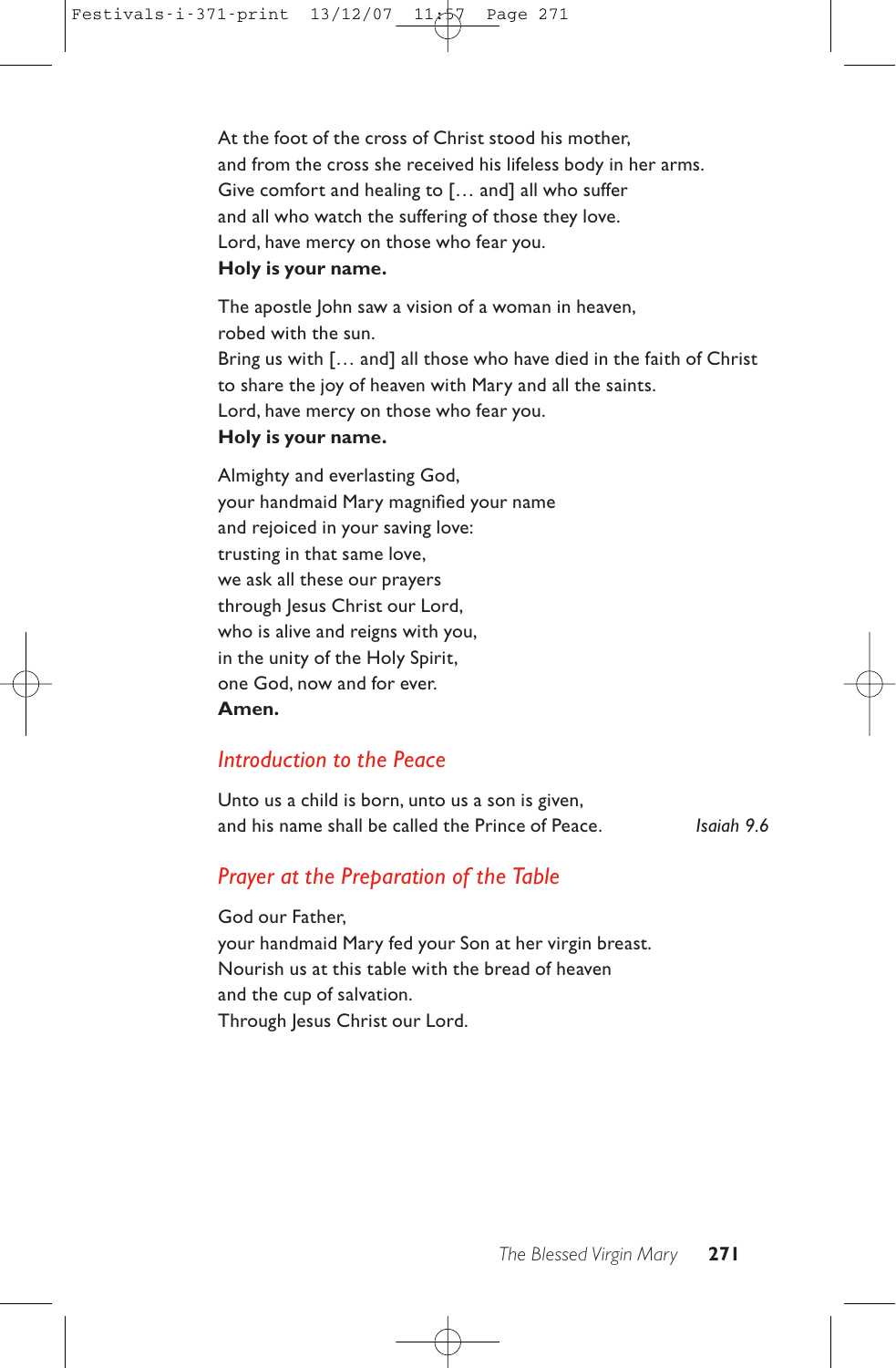## *Preface*

And now we give you thanks because, by the power of the Holy Spirit, he took our nature upon him and was born of the Virgin Mary his mother, that being himself without sin, he might make us clean from all sin.

#### *(or)*

And now we give you thanks because in choosing the blessed Virgin Mary to be the mother of your Son you have exalted the humble and meek. Your angel hailed her as most highly favoured; with all generations we call her blessed and with her we rejoice and magnify your holy name.

#### *(or)*

And now we give you thanks that he is your eternal Son, the King of glory. When he took our flesh to set us free he did not abhor the Virgin's womb. Seated at your right hand in glory, he will come to be our judge and to bring us with the saints to glory everlasting.

#### *(or)*

And now we give you thanks because he shared our life in human form from the warmth of Mary's womb to the stillness of the grave.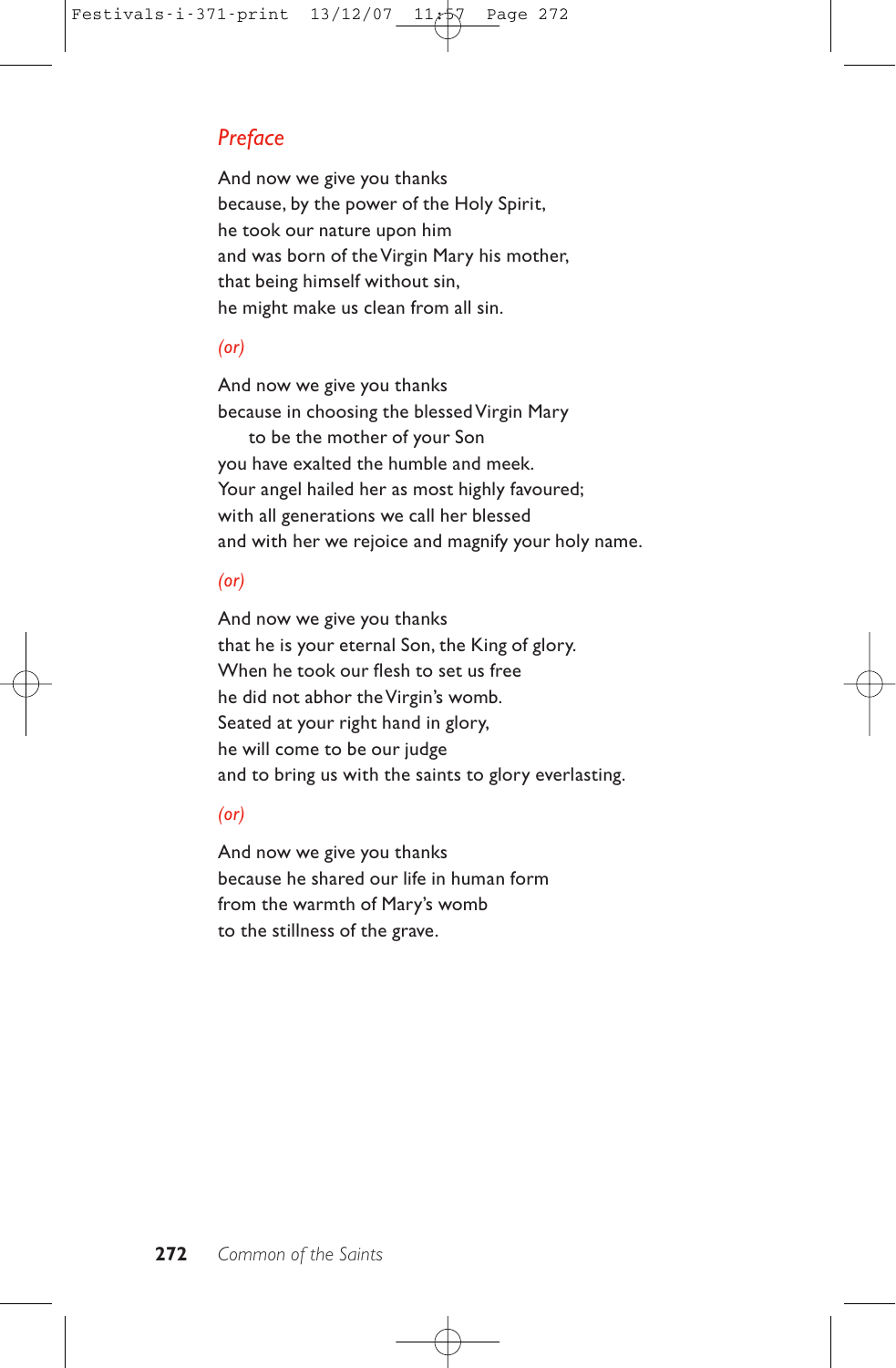## *Extended Preface*

It is indeed right and good, our duty and our salvation, almighty Father, ever-living God, to proclaim the wonders you have worked in all your saints, and on the feast of Mary, ever blessed, to echo her praise of your loving kindness. For you have truly done great things and holy is your name, and your mercy is on those who fear you in every generation. When you looked with favour on your lowly servant you remembered your promise of mercy and gave the world through her your Son, our Saviour Jesus Christ. Through him the hosts of heaven adore you and rejoice in your presence for ever. May our voices join with theirs in the triumphant hymn of praise:

#### *(or)*

It is indeed right and good, our duty and our salvation, almighty Father, ever-living God, to give you thanks and praise for the work of your grace in the Blessed Virgin Mary. For by the overshadowing of your Holy Spirit she conceived and bore the Word made flesh. At the cross she kept her vigil, and saw the saving work of your Son brought to its perfection. She rejoiced in his resurrection, and joining her prayers with those of the apostles, was filled with the gift of your promised Spirit. In her you show us the greatness of your love, and the wonderful purpose you intend for all your children. Therefore we join our voice with hers, and all the company of heaven, as they sing with joy the hymn of your glory:

*(or)*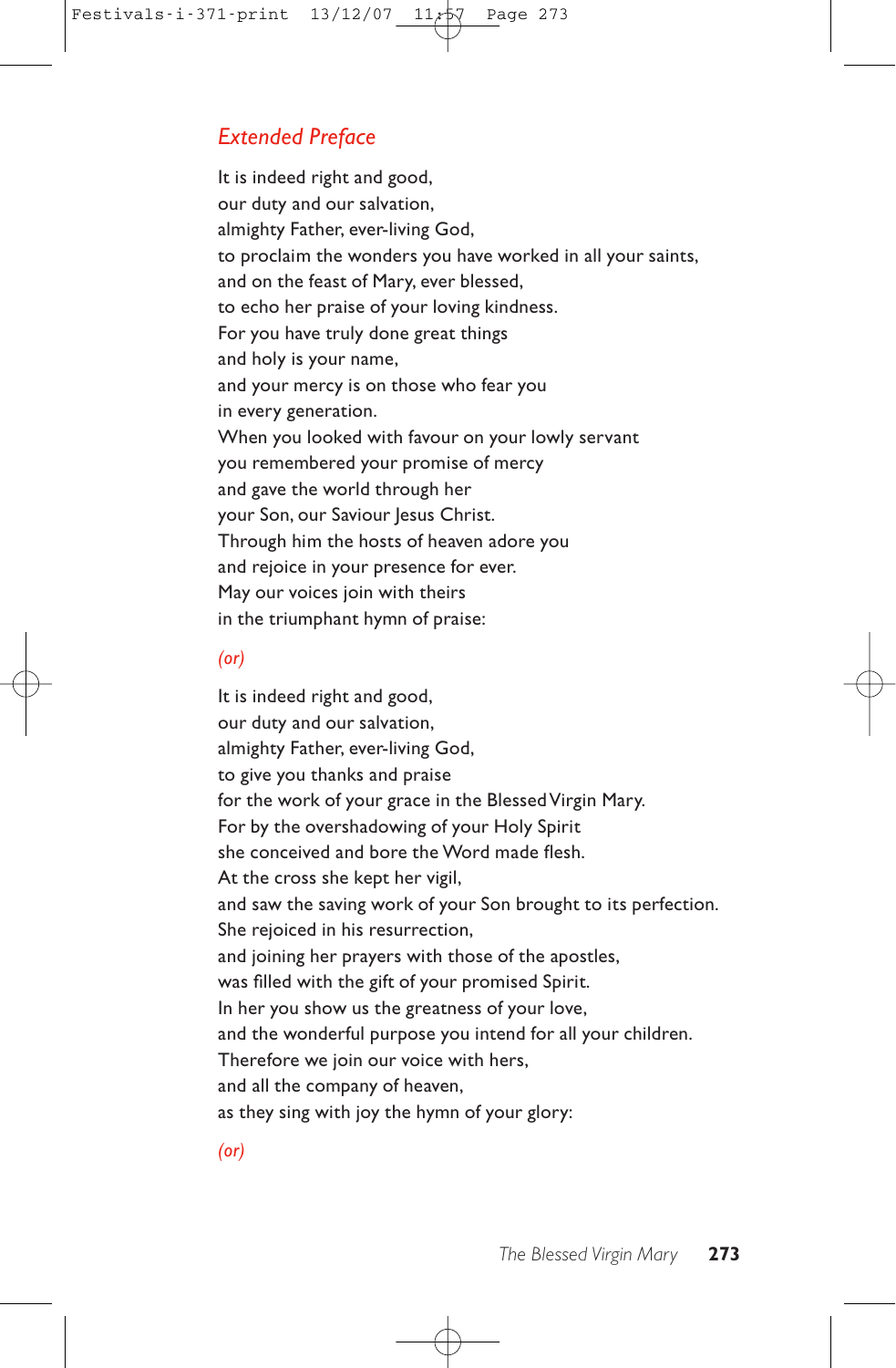All glory and honour be yours always and everywhere, mighty creator, ever-living God. We give you thanks and praise for your Son, our Saviour Jesus Christ, who for love of our fallen race humbled himself, was born of the Virgin Mary by the power of your Spirit, and lived as one of us. In this mystery of the Word made flesh you have caused his light to shine in our hearts, to give knowledge of your glory in the face of Jesus Christ. In him we see our God made visible and so are caught up in the love of the God we cannot see. Therefore with all the angels of heaven we lift our voices to proclaim the glory of your name and sing our joyful hymn of praise:

#### *See also the Extended Preface for the Annunciation (page 55).*

## *Post Communion*

God most high, whose handmaid bore the Word made flesh: we thank you that in this sacrament of our redemption you visit us with your Holy Spirit and overshadow us by your power; strengthen us to walk with Mary the joyful path of obedience and so to bring forth the fruits of holiness; through Jesus Christ our Lord.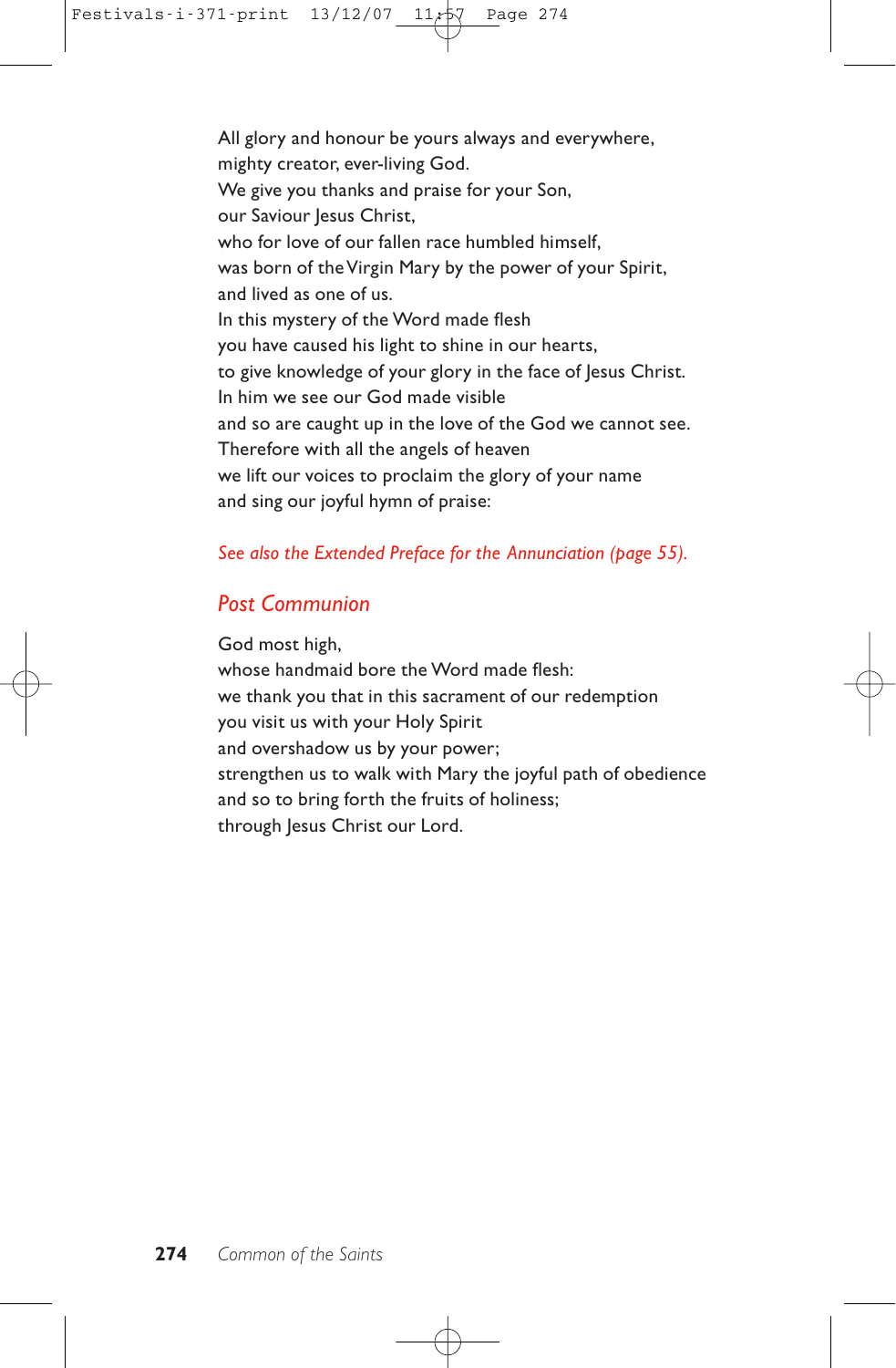## *Blessing*

Christ the Son of God, born of Mary, fill you with his grace to trust his promises and obey his will; and the blessing of God almighty, the Father, the Son, and the Holy Spirit, be among you and remain with you always.

#### *(or)*

May the love of the Holy Family surround you. May the joy that was Mary's refresh you. May the faithfulness that was Joseph's encourage you. May the peace of the Christ-child fill your lives. And the blessing of God almighty, the Father, the Son, and the Holy Spirit, be among you and remain with you always.

#### *(or)*

May the Father, who has loved the eternal Son from before the foundation of the world, shed that love upon you his children. **Amen.**

May Christ, who by his incarnation gathered into one things earthly and heavenly, fill you with joy and peace. **Amen.**

May the Holy Spirit, by whose overshadowing Mary became the God-bearer, give you grace to carry the good news of Christ. **Amen.**

And the blessing of God almighty, the Father, the Son, and the Holy Spirit, be among you and remain with you always. **Amen.**

*(or)*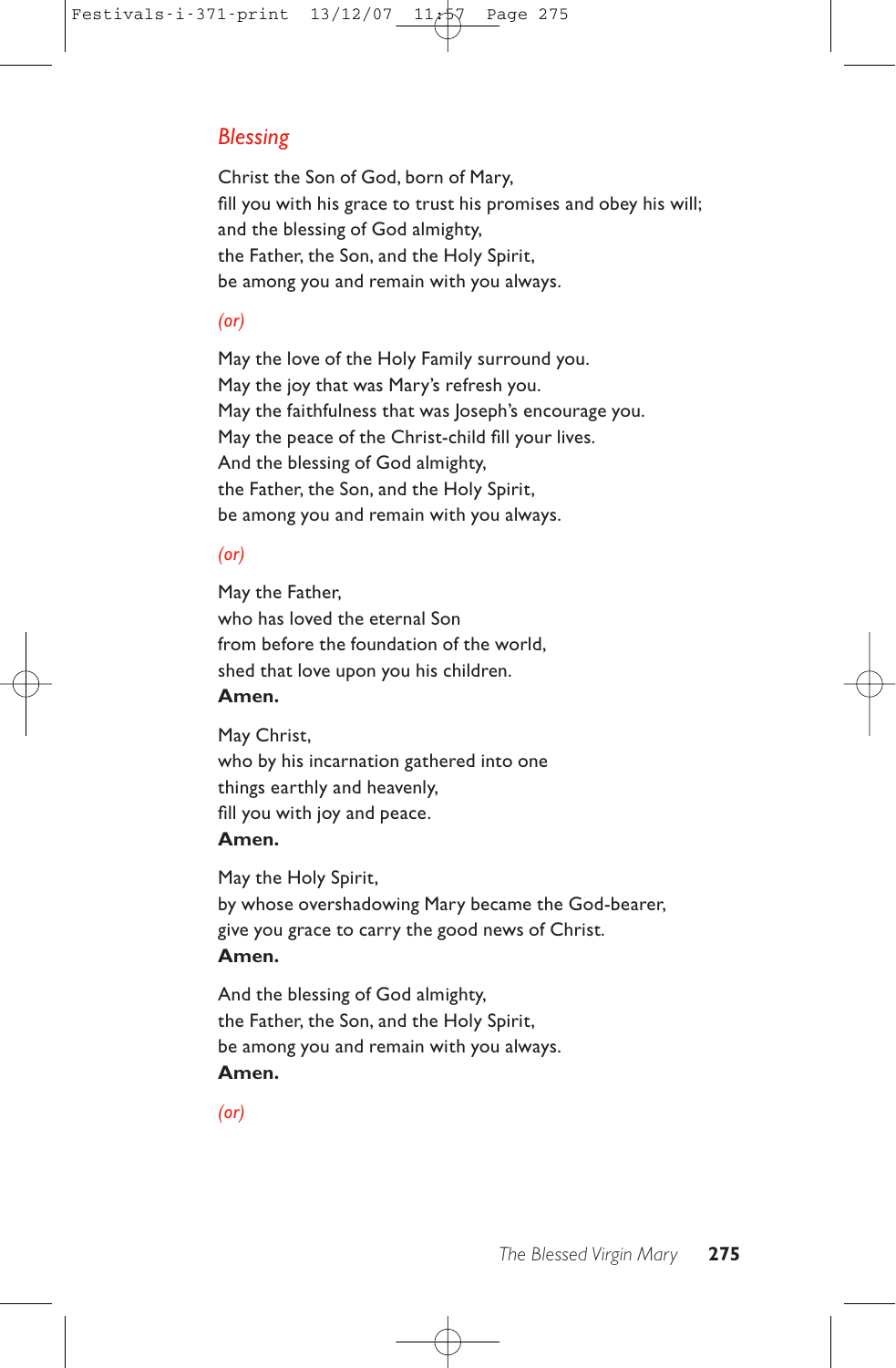When the Word became flesh earth was joined to heaven in the womb of Mary: may the love and obedience of Mary be your example. **Amen.**

May the peace of Christ rule in your hearts and homes. **Amen.**

May you be filled with the joy of the Spirit and the gifts of your eternal home. **Amen.**

And the blessing of God almighty, the Father, the Son, and the Holy Spirit, be among you and remain with you always. **Amen.**

## *Acclamation*

Blessed is she who had faith that the Lord's promise would be fulfilled. **All generations shall call her blessed.** So tenderly has he looked upon his servant. **All generations shall call her blessed.** Blessed is she among women and blessed is the fruit of her womb. **All generations shall call her blessed.** Glory to the Father, and to the Son, and to the Holy Spirit. Holy is his name. **All generations shall call her blessed.**

### *Short Passages of Scripture*

Mary said, 'Here am I, the servant of the Lord; let it be to me according to your word.' *Luke 1.38*

Blessed is she who believed that there would be a fulfilment of what was spoken to her by the Lord. *Luke 1.45*

Mary treasured all these words and pondered them in her heart.

*Luke 2.19*

Jesus said,

'Blessed are those who hear the word of God and obey it!'

*Luke 11.28*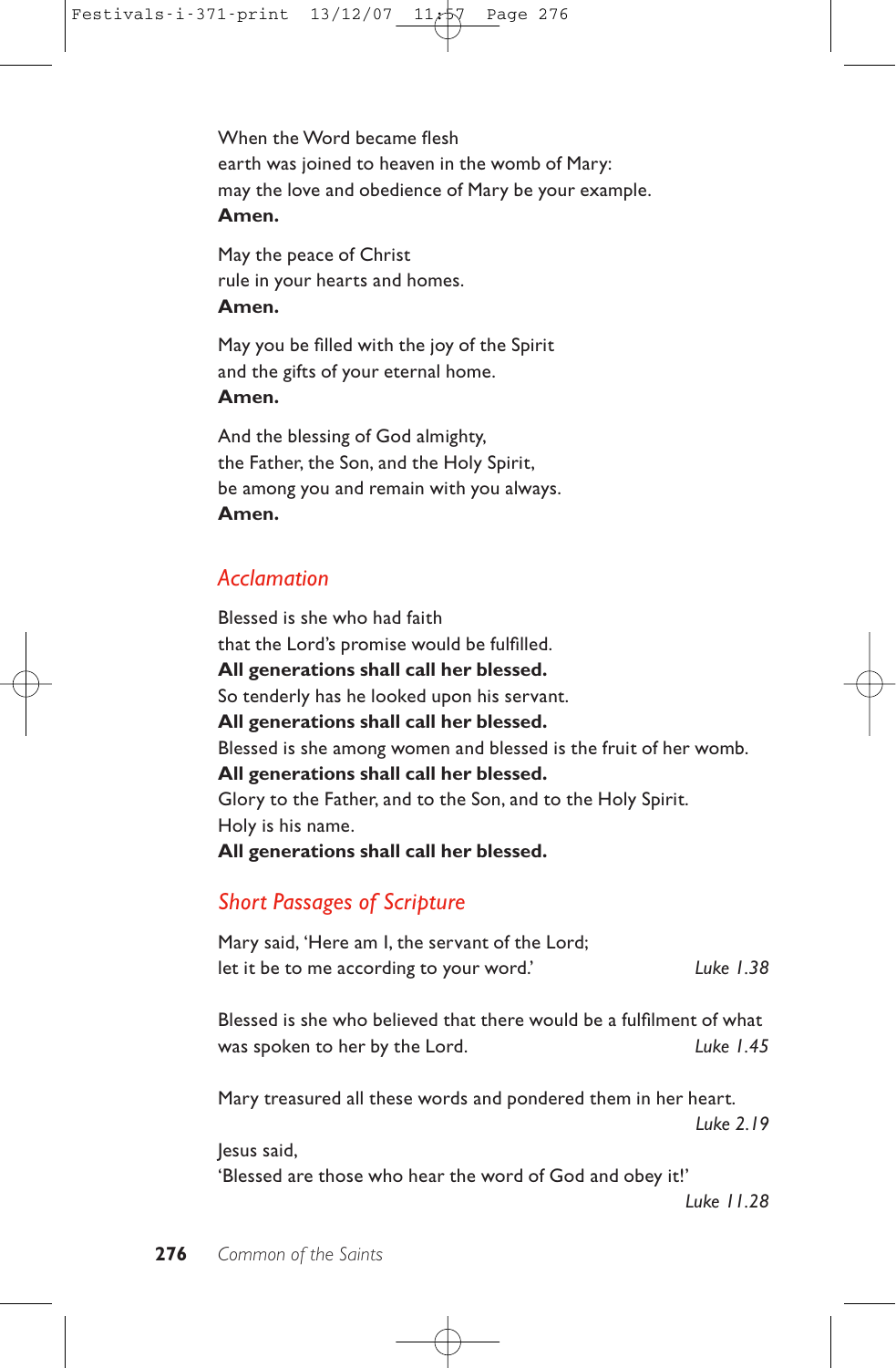## **Apostles and Evangelists** *Red*

## *Invitation to Confession*

We run the race set before us, surrounded by a great cloud of witnesses. Therefore let us lay aside every weight, and the sin which clings so closely, bringing them to Jesus in penitence and faith. *Hebrews 12.1*

#### *(or)*

Jesus said to his apostles, 'You are my friends if you obey my commands.' Let us now confess our disobedience to him.

## *Kyrie Confession*

You were sent to preach the good news of light in the darkness of the world: Lord, have mercy. **Lord, have mercy.**

You were sent to plant in our hearts the seed of eternal life: Christ, have mercy.

## **Christ, have mercy.**

You were sent to reconcile us to yourself by the shedding of your blood: Lord, have mercy. **Lord, have mercy.**

#### *(or)*

Lord Jesus, in your love you invite us to be your friends: Lord, have mercy.

## **Lord, have mercy.**

Lord Jesus, in your joy you choose us to go out and bear fruit: Christ, have mercy.

## **Christ, have mercy.**

Lord Jesus, in your power you send us to be your faithful witnesses: Lord, have mercy.

#### **Lord, have mercy.**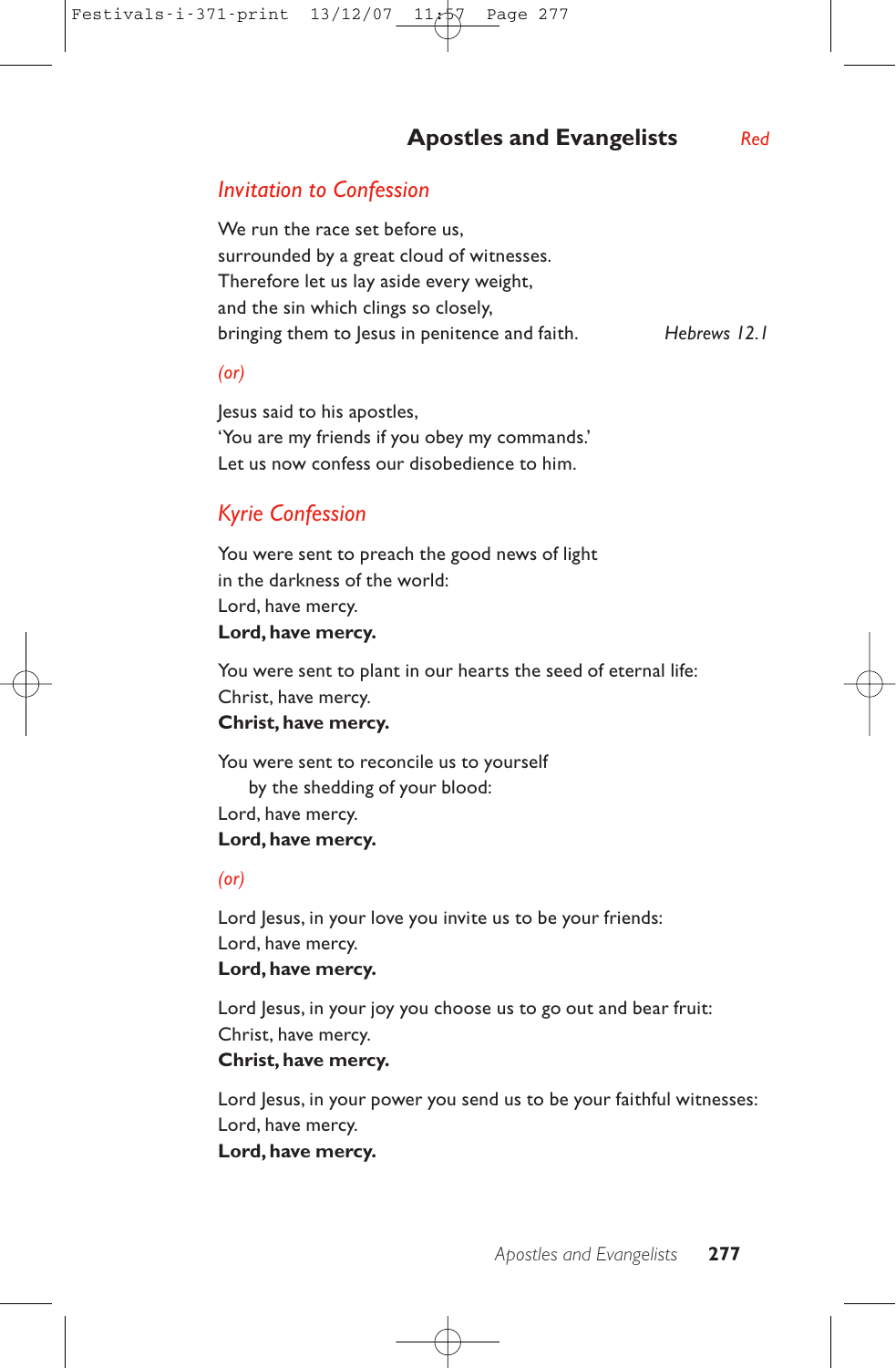## *Collect*

Almighty God, who built your Church upon the foundation of the apostles and prophets, with Jesus Christ himself as the chief cornerstone: so join us together in unity of spirit by their doctrine, that we may be made a holy temple acceptable to you; through Jesus Christ your Son our Lord, who is alive and reigns with you, in the unity of the Holy Spirit, one God, now and for ever.

### *Gospel Acclamation*

Alleluia, alleluia. I do not call you servants but friends, because I have made known to you everything that I have heard from my Father. *John 15.15* **Alleluia.**

#### *(or)*

Alleluia, alleluia. I appointed you to go and bear fruit, fruit that will last. *John 15.16* **Alleluia.**

#### *Intercession*

Encouraged by our fellowship with all the saints, let us make our prayers to the Father through our Lord Jesus Christ.

Father, your Son called men and women to leave the past behind them and to follow him as his disciples in the way of the cross. Look with mercy upon those whom he calls today, marks with the cross and makes his disciples within the Church … Lord, have mercy.

**Christ, have mercy.**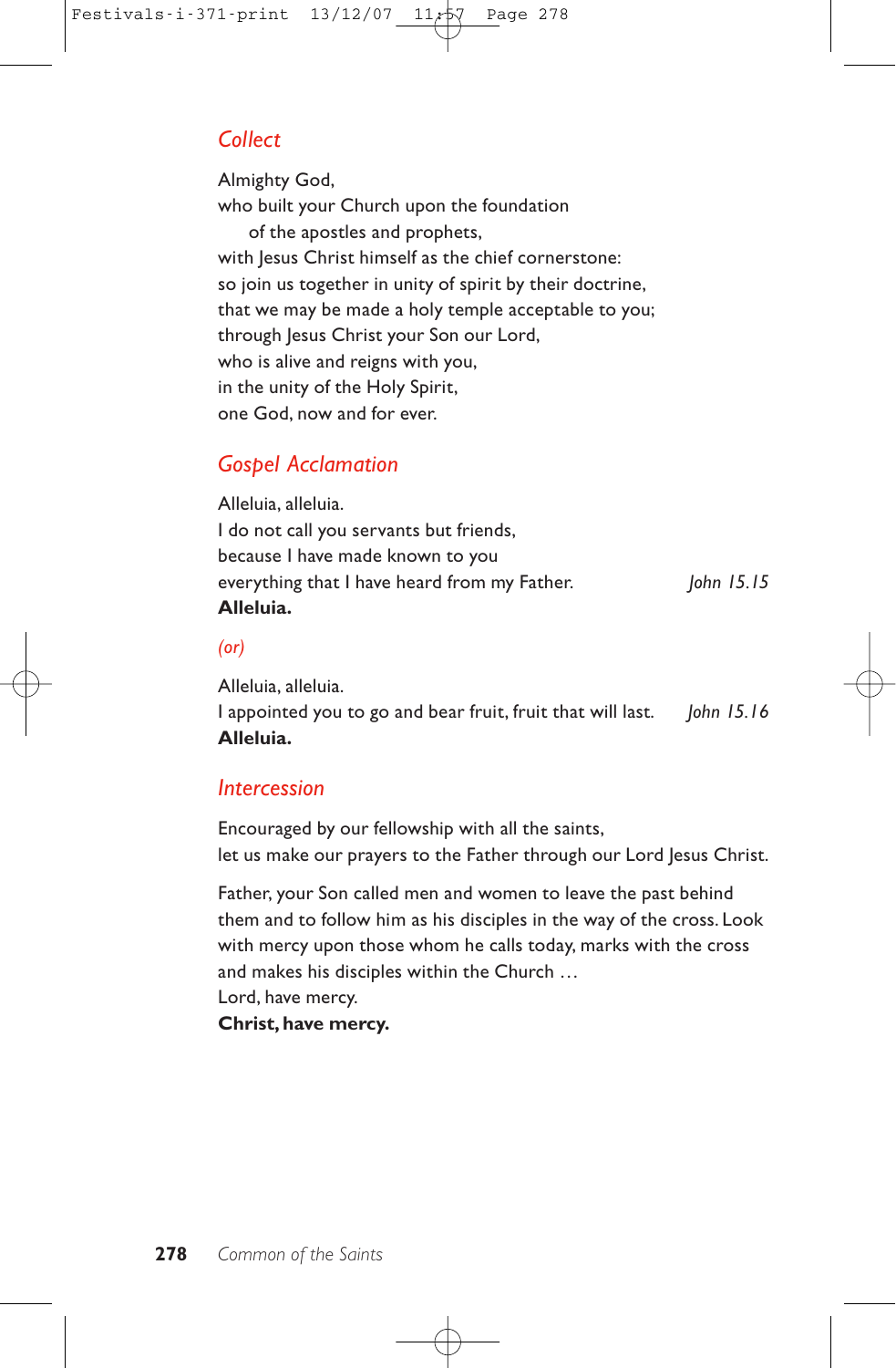Your Son told his disciples not to be afraid and at Easter breathed on them his gift of peace. Look with mercy upon the world into which he sent them out, and give it that peace for which it longs … Lord, have mercy.

#### **Christ, have mercy.**

Your Son formed around him a company who were no longer servants but friends, and he called all those who obeyed him his brother and sister and mother. Look with mercy upon our families and our friends and upon the communities in which we share … Lord, have mercy.

#### **Christ, have mercy.**

Your Son sent out disciples to preach and heal the sick. Look with mercy on all those who yearn to hear the good news of salvation, and renew among your people the gifts of healing … Lord, have mercy.

#### **Christ, have mercy.**

Your Son promised to those who followed him that they would sit on thrones judging the twelve tribes of Israel and would share the banquet of the kingdom. According to your promise, look with mercy on those who have walked with Christ in this life and now have passed through death …

Lord, have mercy.

#### **Christ, have mercy.**

Almighty God, Grant that your Church may faithfully hold and make known the faith that has come to us through the apostles, that with them and all your saints we may inherit the glories of eternal life; through Jesus Christ our Lord. **Amen.**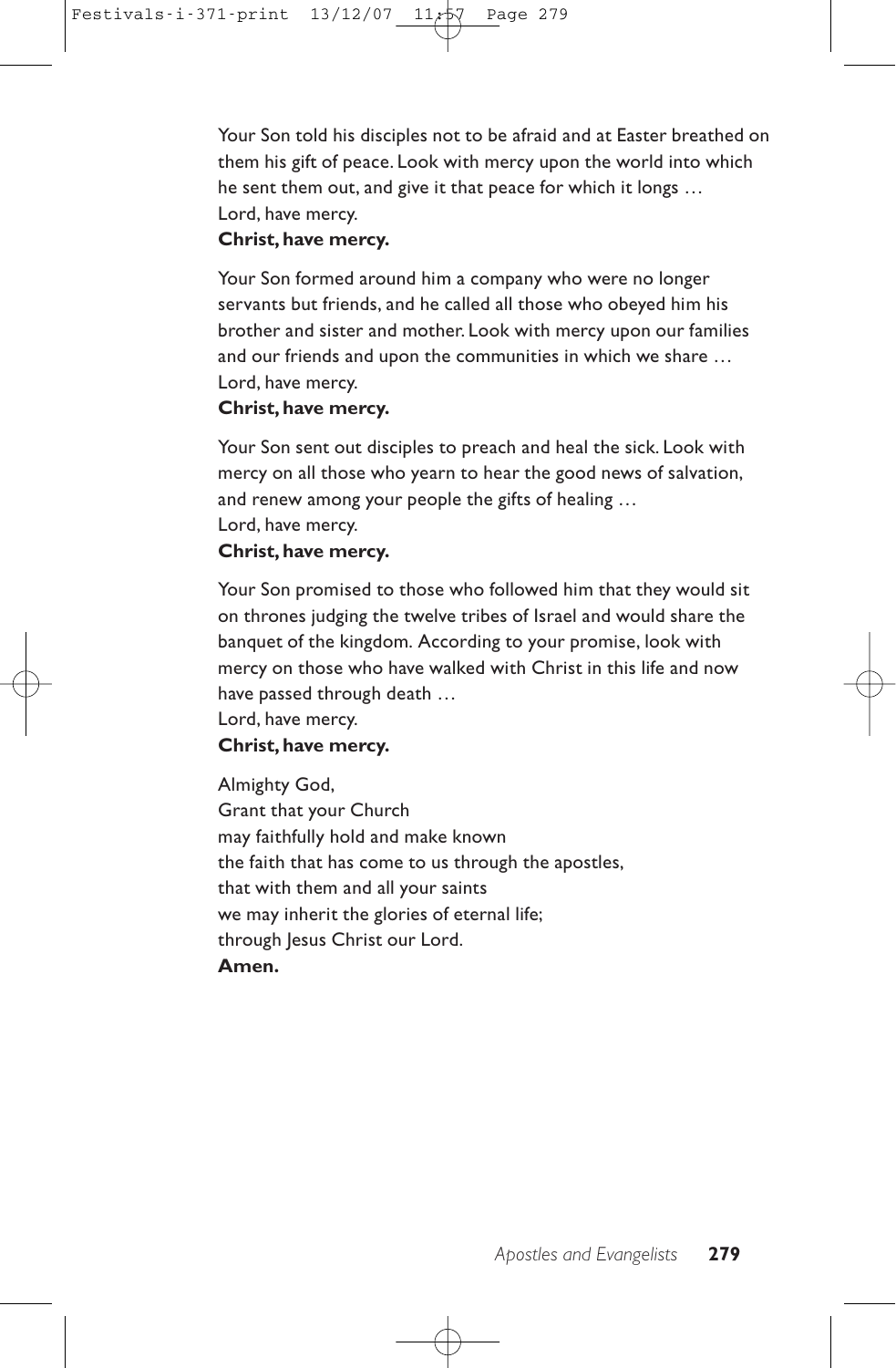## *Introduction to the Peace*

We are fellow-citizens with the saints and of the household of God, through Christ our Lord, who came and preached peace to those who were far off and those who were near.

*Ephesians 2.19,17*

## *Prayer at the Preparation of the Table*

Father, accept all we bring before you this day. Guide us with your love and feed us at your table as you nourish the faith of the Church by the preaching of your apostles. We ask this through Jesus Christ our Lord.

#### *(or)*

God our Father, keep us united in the apostles' teaching and fellowship, in the breaking of bread and the prayers, through Jesus Christ our Lord. *cf Acts 2.42*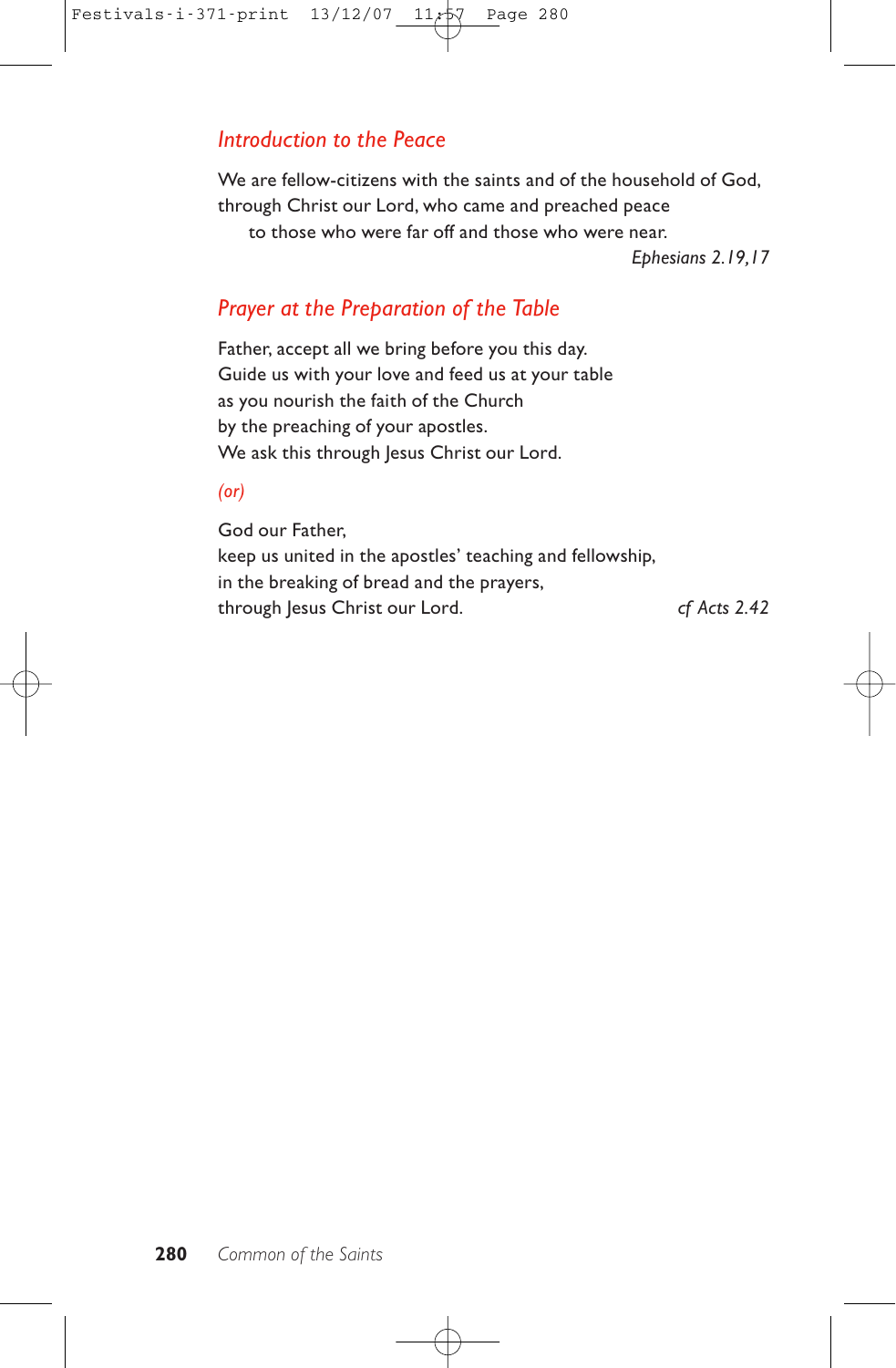## *Preface*

And now we give you thanks because your Son Jesus Christ after his resurrection sent forth his apostles and evangelists to preach the gospel to all nations and to teach us the way of truth.

#### *(or)*

And now we give you thanks because you formed your Church on the apostles to stand firm for ever, as a sign on earth of your infinite holiness and the living gospel for all to hear.

#### *Extended Preface*

It is indeed right and good that we should give you thanks, praise and glory, almighty and everlasting God, through Jesus Christ your Son our Lord. For after his resurrection he sent out his apostles and evangelists to preach the gospel to all nations and lead us in the way of truth. Himself the chief cornerstone, he founded his Church upon the apostles firmly to stand for ever as a sign of your holiness upon earth and a living witness to all of the way that leads to heaven. And so with angels and archangels and with all the company of heaven we lift our voices and join in their unending hymn of praise: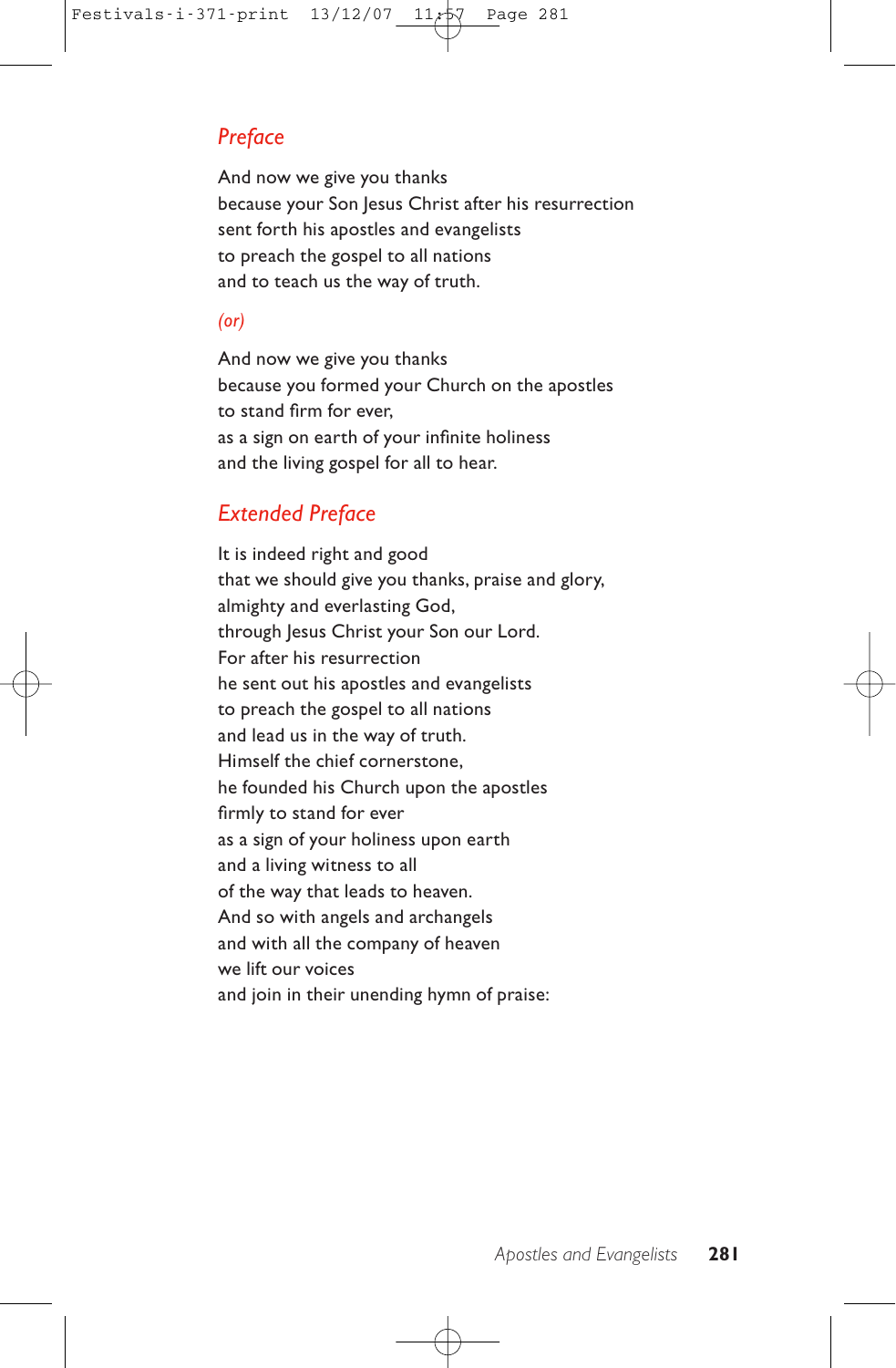## *Post Communion*

Almighty God, who on the day of Pentecost sent your Holy Spirit to the apostles with the wind from heaven and in tongues of flame, filling them with joy and boldness to preach the gospel: by the power of the same Spirit strengthen us to witness to your truth and to draw everyone to the fire of your love; through Jesus Christ our Lord.

#### *(or)*

Lord God, the source of truth and love, keep us faithful to the apostles' teaching and fellowship, united in prayer and the breaking of bread, and one in joy and simplicity of heart, in Jesus Christ our Lord.

## *Blessing*

God, who has prepared for you a city with eternal foundations, bring you, with all the saints, to the eternal and triumphant joy of that city; and the blessing of God almighty, the Father, the Son, and the Holy Spirit, be among you and remain with you always.

#### *Ending*

May the infinite and glorious Trinity, the Father, the Son, and the Holy Spirit, direct our life in good works, and after our journey through this world, grant us eternal rest with the saints.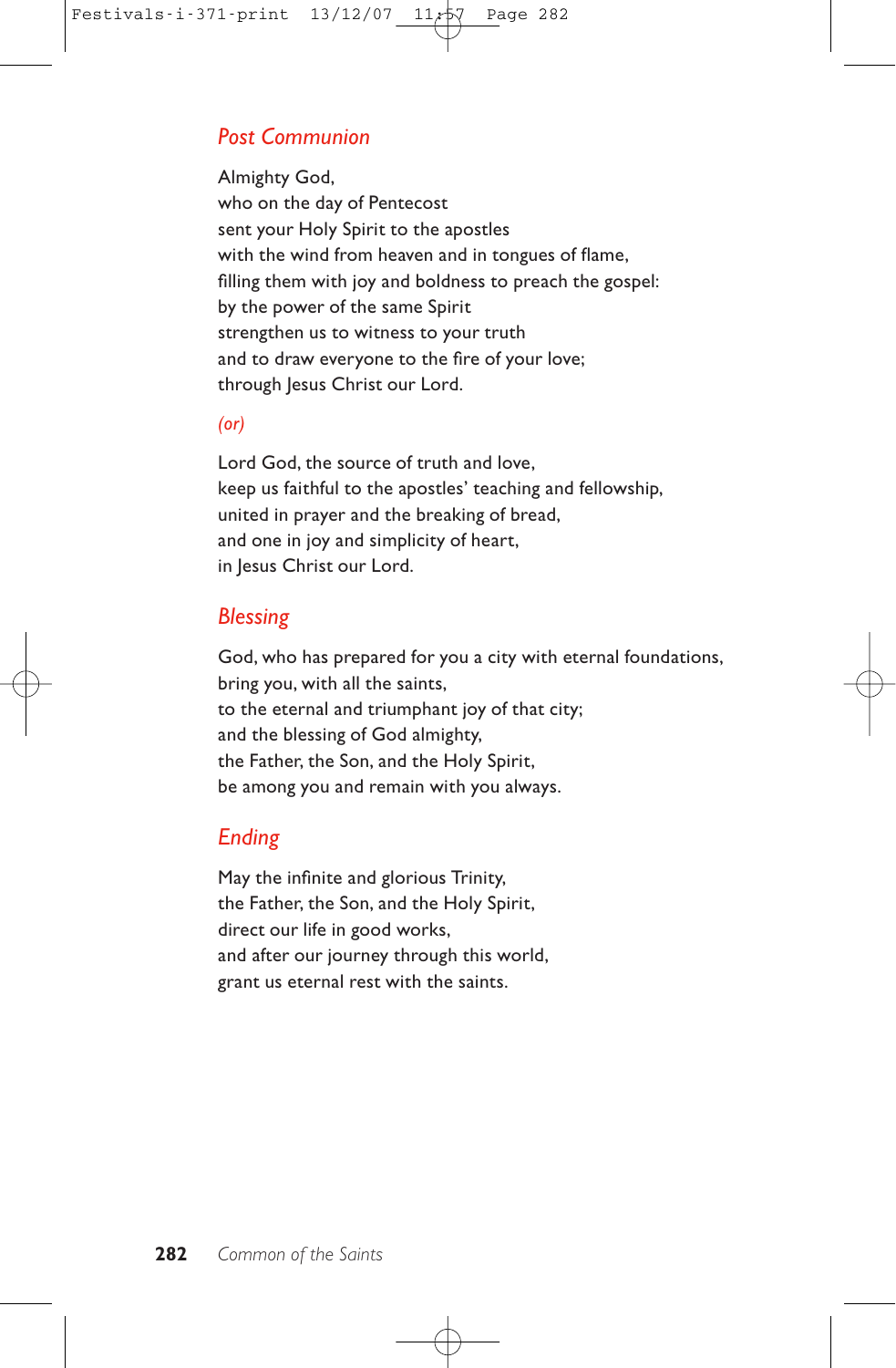## *Acclamation*

The Lord is righteous and delights in righteous deeds; the just shall see his face. **The Lord is righteous and delights in righteous deeds; the just shall see his face.** When the foundations are being destroyed, what can the righteous do? **The just shall see his face.** His eyes behold the inhabited world; his piercing eye weighs our worth. **The just shall see his face.** The Lord weighs the righteous as well as the wicked, but those that delight in violence he abhors. **The just shall see his face.** Glory to the Father, and to the Son, and to the Holy Spirit. **The Lord is righteous and delights in righteous deeds; the just shall see his face.**

## *Short Passages of Scripture*

| lesus said,                                                |               |
|------------------------------------------------------------|---------------|
| 'I am with you always, to the end of the age.'             |               |
|                                                            | Matthew 28.20 |
| Do not be afraid:                                          |               |
| you are looking for Jesus of Nazareth, who was crucified.  |               |
| He has been raised; you will see him, just as he told you. |               |
|                                                            | Mark 16.6,7   |
| lesus said to the disciples,                               |               |
| 'Go into all the world                                     |               |
| and proclaim the good news to the whole creation.'         | Mark 16.15    |
| lesus said to his disciples,                               |               |
| 'I will do whatever you ask in my name,                    |               |
| so that the Father may be glorified in the Son.'           | John $14.13$  |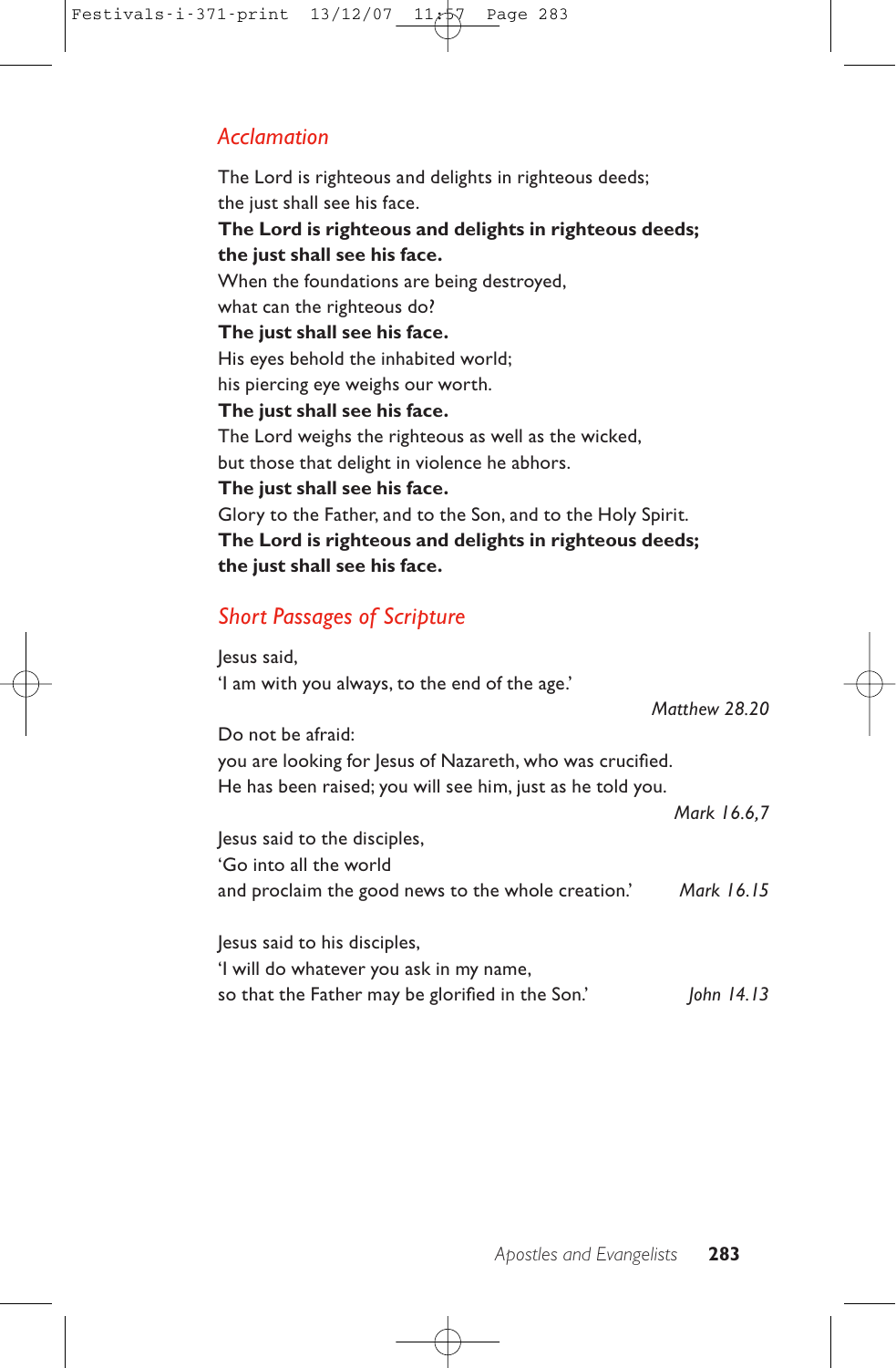#### **Martyrs** *Red*

#### Festivals-i-371-print  $13/12/07$   $11/57$  Page 284

## *Invitation to Confession*

The saints were faithful unto death and now dwell in the heavenly kingdom for ever. As we celebrate their joy, let us bring to the Lord our sins and weaknesses, and ask for his mercy.

## *Kyrie Confession*

We are often slow to follow the example of Christ. Lord, have mercy. **Lord, have mercy.**

We often fail to be known as Christ's disciples. Christ, have mercy. **Christ, have mercy.**

We often fail to walk the way of the cross. Lord, have mercy. **Lord, have mercy.**

## *Collect*

Almighty God, by whose grace and power your holy martyr *N* triumphed over suffering and was faithful unto death: strengthen us with your grace, that we may endure reproach and persecution and faithfully bear witness to the name of Jesus Christ your Son our Lord, who is alive and reigns with you, in the unity of the Holy Spirit, one God, now and for ever.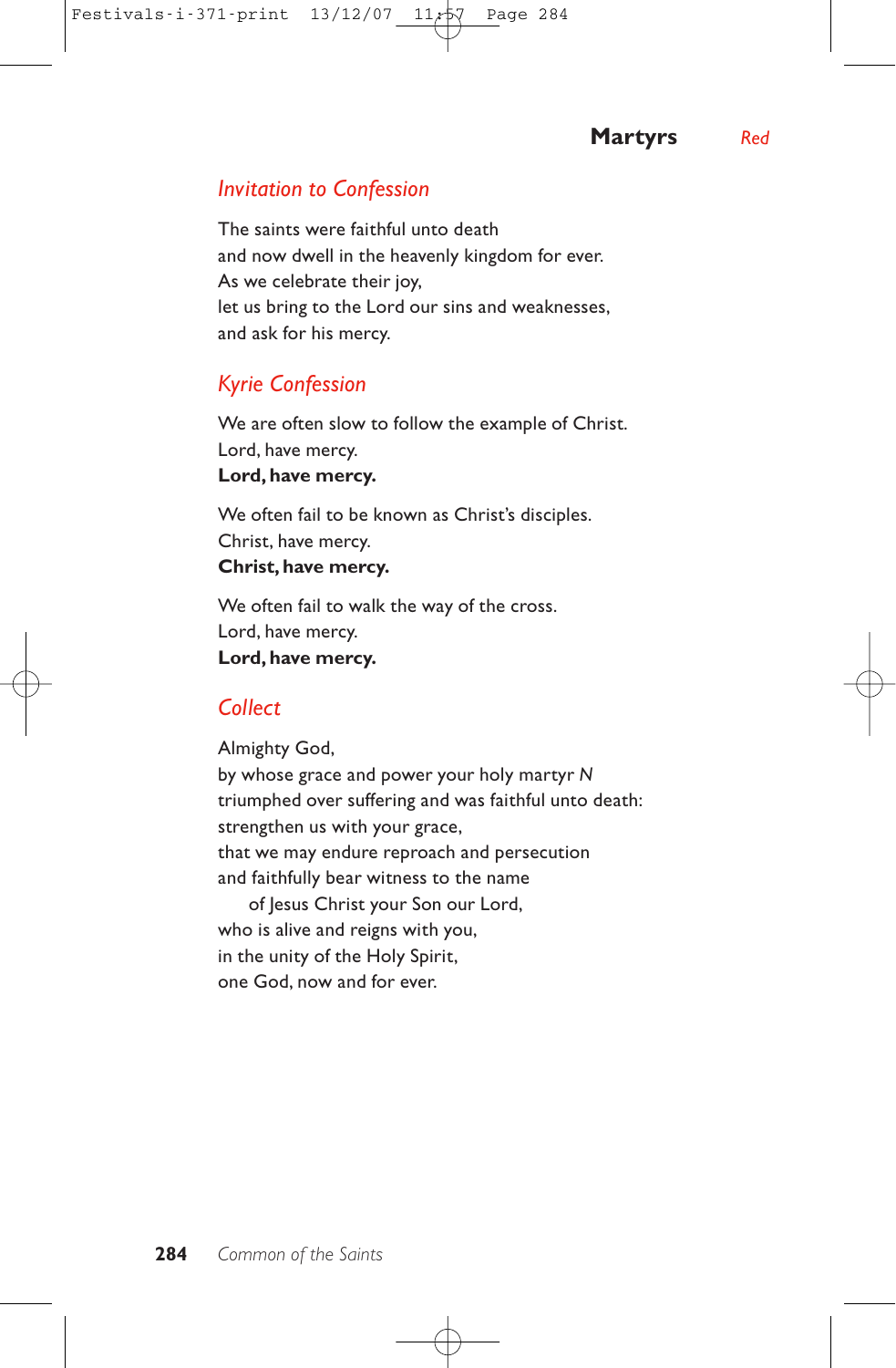## *Lectionary*

2 Chronicles 24.17-21; Isaiah 43.1-7; Jeremiah 11.18-20; Wisdom 4.10-15 Psalms 3;11; 31.1-5; 44.18-24;126 Romans 8.35-end; 2 Corinthians 4.7-15; 2 Timothy 2.3-7 [8-13]; Hebrews 11.32-end; 1Peter 4.12-end; Revelation 12.10-12a Matthew 10.16-22 *or* 10.28-39 *or* 16.24-26; John 12.24-26 *or* 15.18-21 Agnes (21 January): *also* Revelation 7.13-end Alban (22 June): *especially* 2 Timothy 2.3-13; John 12.24-26 Alphege (19 April): *also* Hebrews 5.1-4 Boniface (5 June): *also* Acts 20.24-28 Charles (30 January): *also* Ecclesiasticus 2.12-end;1 Timothy 6.12-16 Clement (23 November): *also* Philippians 3.17–4.3; Matthew 16.13-19 Cyprian (15 September): *especially* 1 Peter 4.12-end; *also* Matthew 18.18-22 Edmund (20 November): *also* Proverbs 20.28; 21.1-4, 7 Ignatius (17 October): *also* Philippians 3.7-12; John 6.52-58 James Hannington (29 October): *especially* Matthew 10.28-39 Janani Luwum (17 February): *also* Ecclesiasticus 4.20-28; John 12.24-32 John Coleridge Patteson (20 September): *especially* 2 Chronicles 24.17-21; *also* Acts 7.55-end Justin (1 June): *especially* John 15.18-21; *also* 1 Maccabees 2.15-22;1 Corinthians 1.18-25 Laurence (10 August): *also* 2 Corinthians 9.6-10 Lucy (13 December): *also* Wisdom 3.1-7; 2 Corinthians 4.6-15 Oswald (5 August): *especially* I Peter 4.12-end; John 16.29-end Perpetua, Felicity and companions (7 March): *especially* Revelation 12.10-12a; *also* Wisdom 3.1-7 Polycarp (23 February): *also* Revelation 2.8-11 Thomas Becket (29 December or 7 July): *especially* Matthew 10.28-33; *also* Ecclesiasticus 51.1-8 William Tyndale (6 October): *also* Proverbs 8.4-11; 2 Timothy 3.12-end

### *Gospel Acclamation*

Alleluia, alleluia. The one who endures to the end will be saved. *Matthew 16.24* **Alleluia.**

#### *(or)*

Alleluia, alleluia. Whoever would become my followers, let them deny themselves and take up their cross and follow me. **Alleluia.** *John 15.16*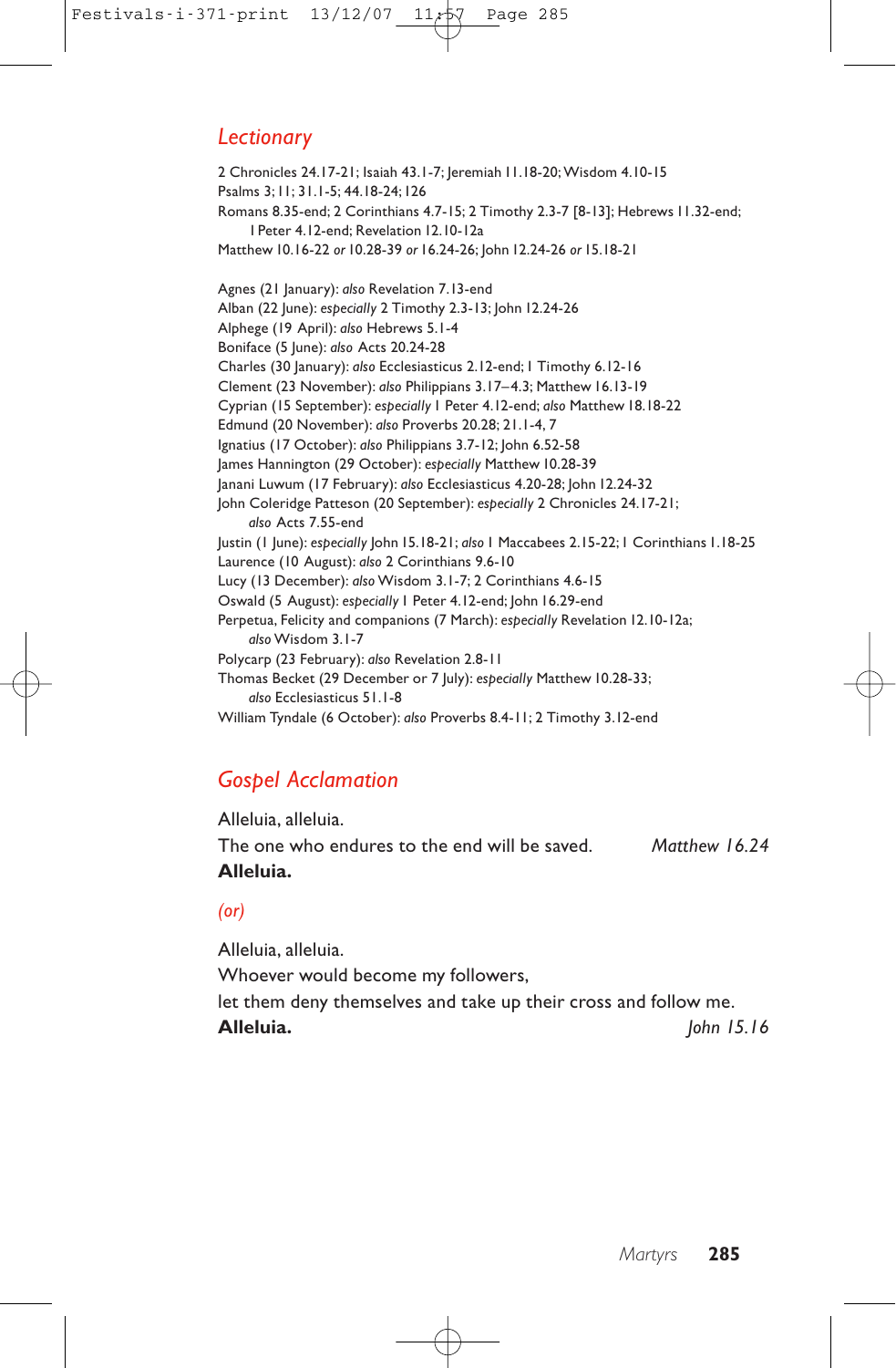## *Intercession*

[We pray for strength to follow Jesus. Saviour, we hear your call. **Help us to follow.**]

Jesus said: 'Whoever wishes to be great among you must be your servant.' Saviour, we hear your call.

#### **Help us to follow.**

Jesus said: 'Unless you change and become humble like little children, you can never enter the kingdom of heaven.' Saviour, we hear your call. **Help us to follow.**

Jesus said: 'Happy are the humble; they will receive what God has promised.' Saviour, we hear your call. **Help us to follow.**

Jesus said: 'Be merciful as your Father is merciful; love your enemies and do good to them.' Saviour, we hear your call. **Help us to follow.**

Jesus said: 'Love one another, as I love you; there is no greater love than this, to lay down your life for your friends.' Saviour, we hear your call. **Help us to follow.**

Jesus said: 'Go to people everywhere and make them my disciples, and I will be with you always, to the end of time.' Saviour, we hear your call. **Help us to follow.**

God of mercy, **you know us and love us and hear our prayer: keep us in the eternal fellowship of Jesus Christ our Saviour. Amen.**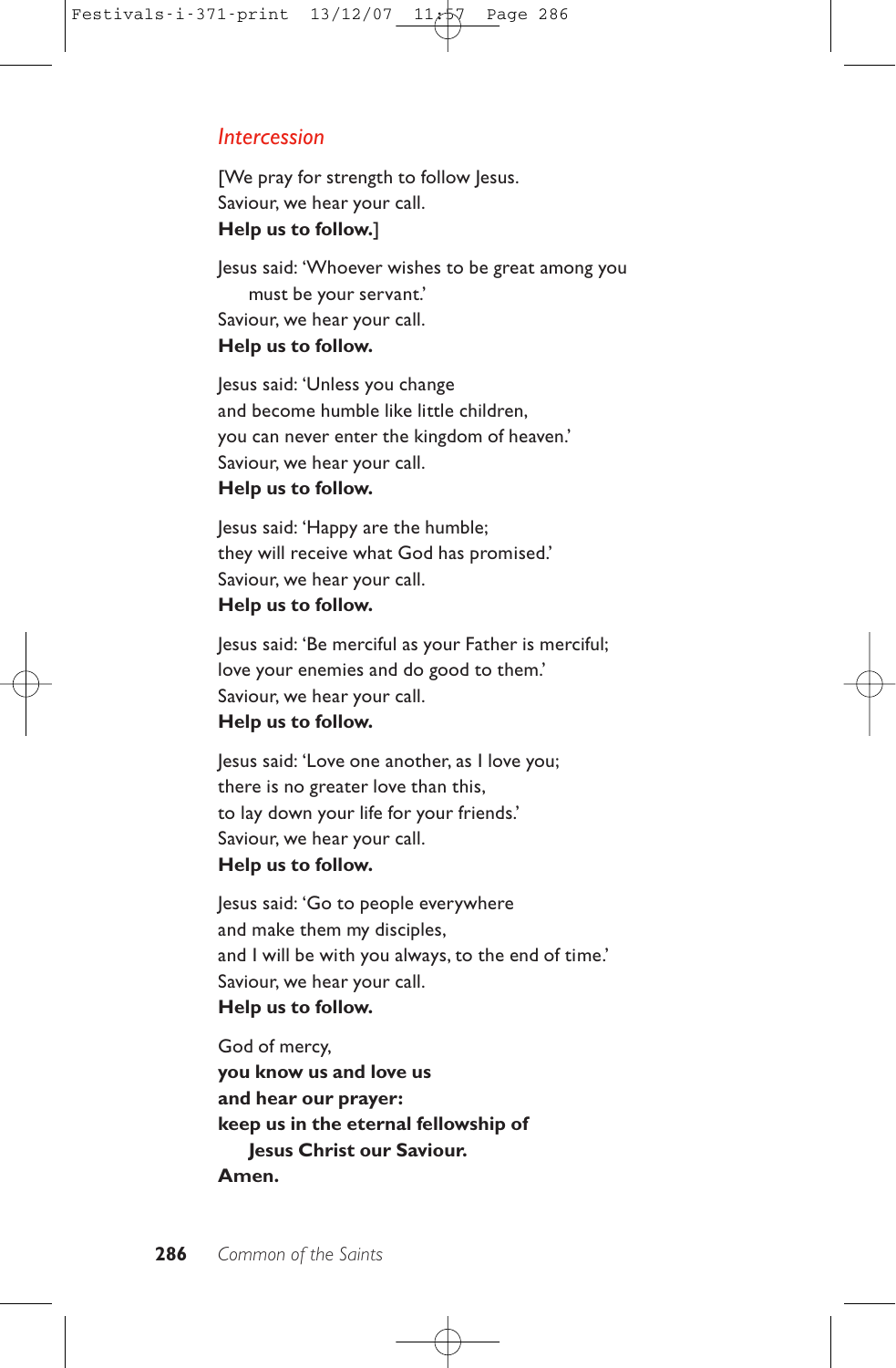## *Introduction to the Peace*

Once we were far off, but now in union with Christ lesus we have been brought near through the shedding of Christ's blood, for he is our peace. *Ephesians 2.13*

*Prayer at the Preparation of the Table*

God of faithfulness, your servant *N* praised you in *his/her* death. Receive all we bring before you this day, and give us the strength of will to proclaim your righteousness and love. We ask this through Jesus Christ our Lord.

## *Preface*

#### *For one martyr*

And now we give you thanks that in the witness of your martyr *N,* who followed Christ even to death, you reveal your power made perfect in our human weakness.

#### *or, for many martyrs*

And now we give you thanks, glorified in the assembly of your saints, for your martyrs who bless you and praise you, confessing before the powers of this world the great name of your only Son.

*Martyrs* **287**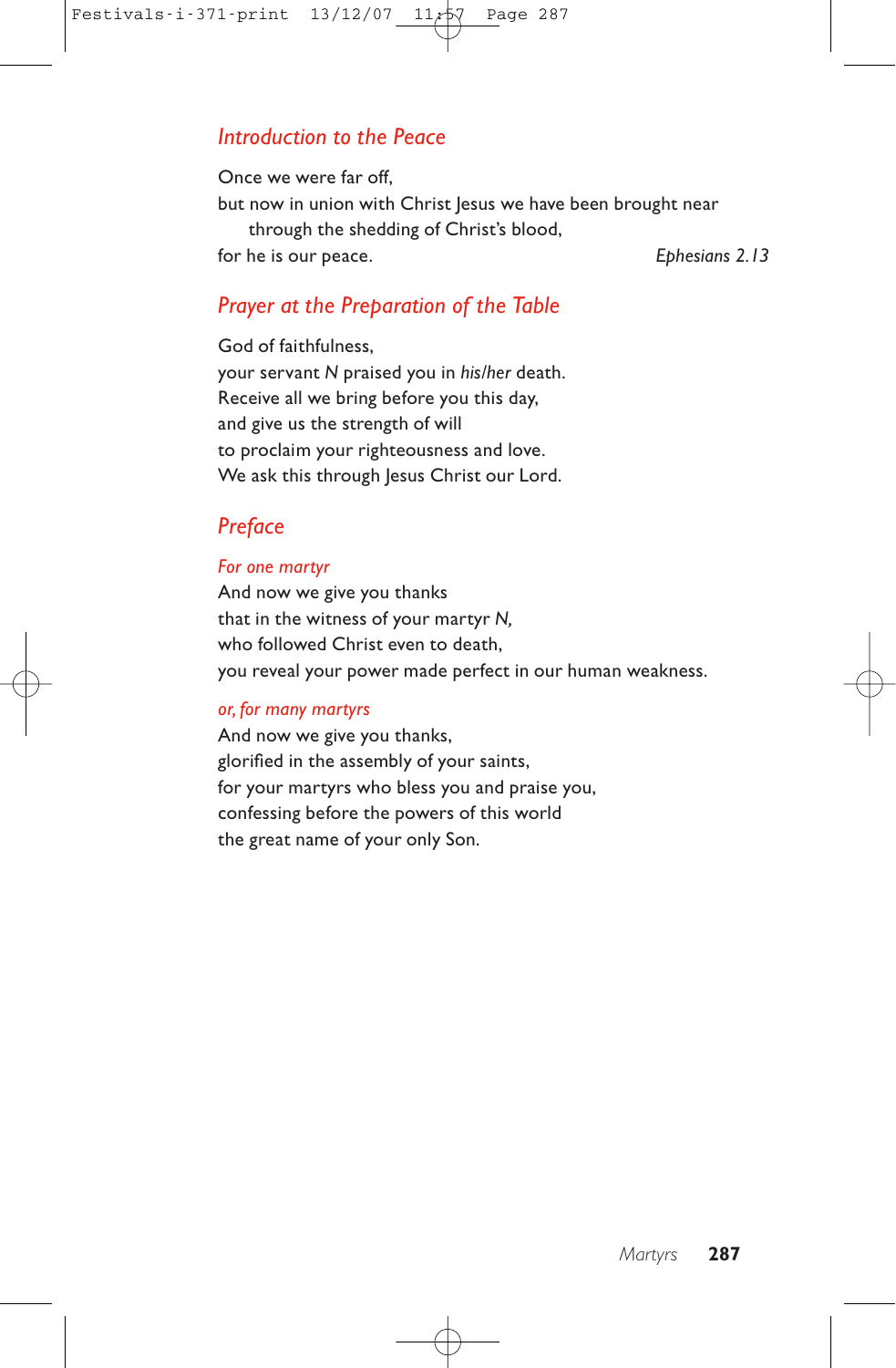## *Extended Preface*

It is indeed right and good, our duty and our salvation, always and everywhere to give you thanks, holy Father, almighty and eternal God. For following the example of your Son, our Saviour Jesus Christ, your holy martyr *N* shed *his/her* blood for the glory of your name. *His/her* death reveals your power made perfect in our human frailty. You choose the weak and make them strong in bearing witness to you through Jesus Christ our Lord. With joyful hearts we echo on earth the song of the angels in heaven as they praise your glory without end:

#### *(or)*

It is indeed right and good, our duty and our salvation, always and everywhere to give you thanks, holy Father, almighty and eternal God, and to praise the wonder of your work revealed in the lives of *N (N)* and all your holy martyrs. Before the foundation of the universe you chose them in Christ as your witnesses, to glorify your name and reveal before the world the light of your truth. By the Holy Spirit you gave them great courage so that in the very weakness of this mortal body they might conquer death and overcome its power. And so we join with them and all the powers of heaven to glorify your holy name in this their joyful hymn of praise: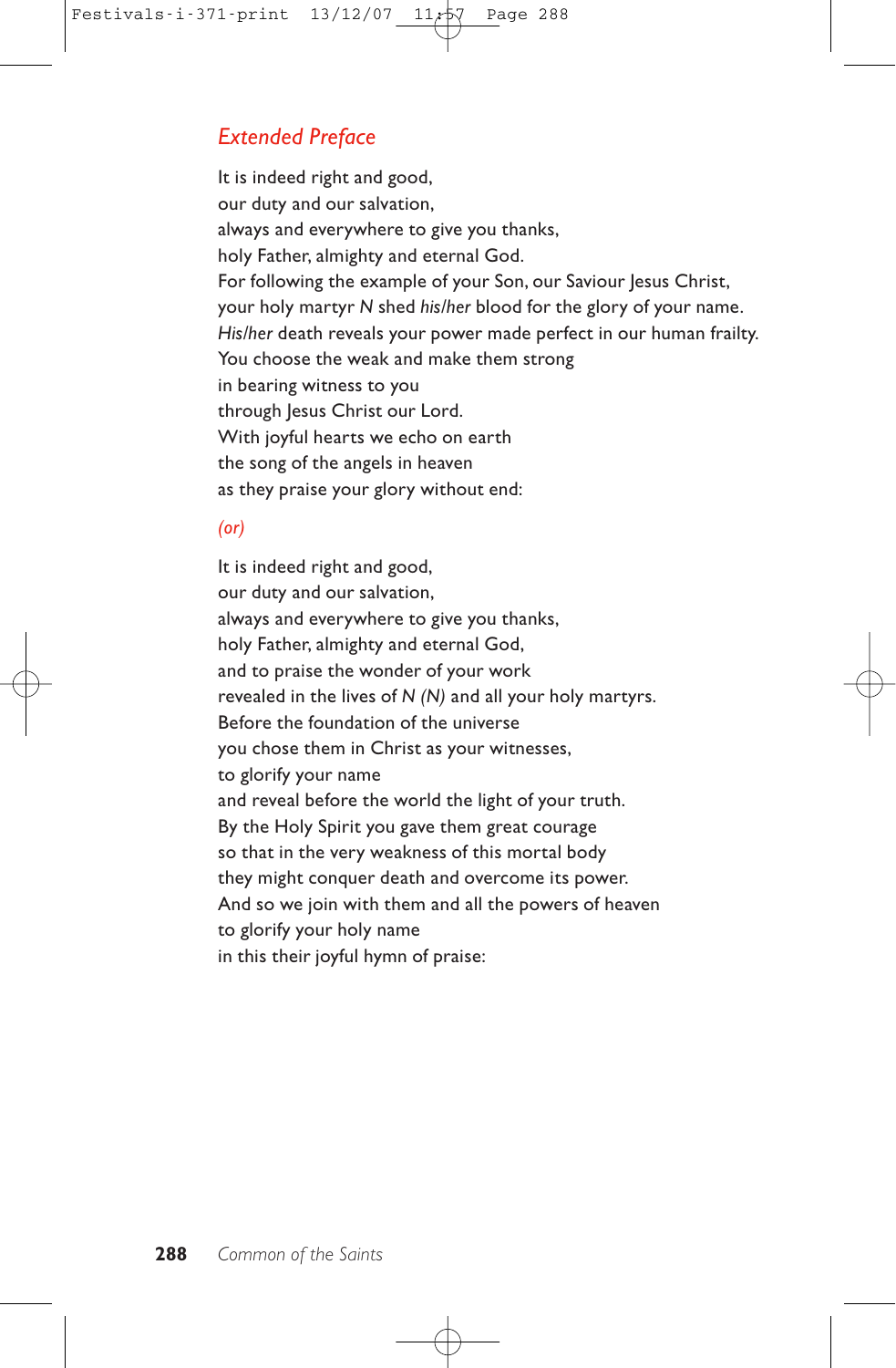## *Post Communion*

Eternal God, who gave us this holy meal in which we have celebrated the glory of the cross and the victory of your martyr *N*: by our communion with Christ in his saving death and resurrection, give us with all your saints the courage to conquer evil and so to share the fruit of the tree of life; through Jesus Christ our Lord.

#### *(or)*

God our redeemer,

whose Church was strengthened by the blood of your martyr *N*: so bind us, in life and death, to Christ's sacrifice that our lives, broken and offered with his, may carry his death and proclaim his resurrection in the world; through Jesus Christ our Lord.

## *Blessing*

God give you grace to follow his saints in faith and love and steadfastness and the blessing of God almighty, the Father, the Son, and the Holy Spirit, be among you and remain with you always.

*Martyrs* **289**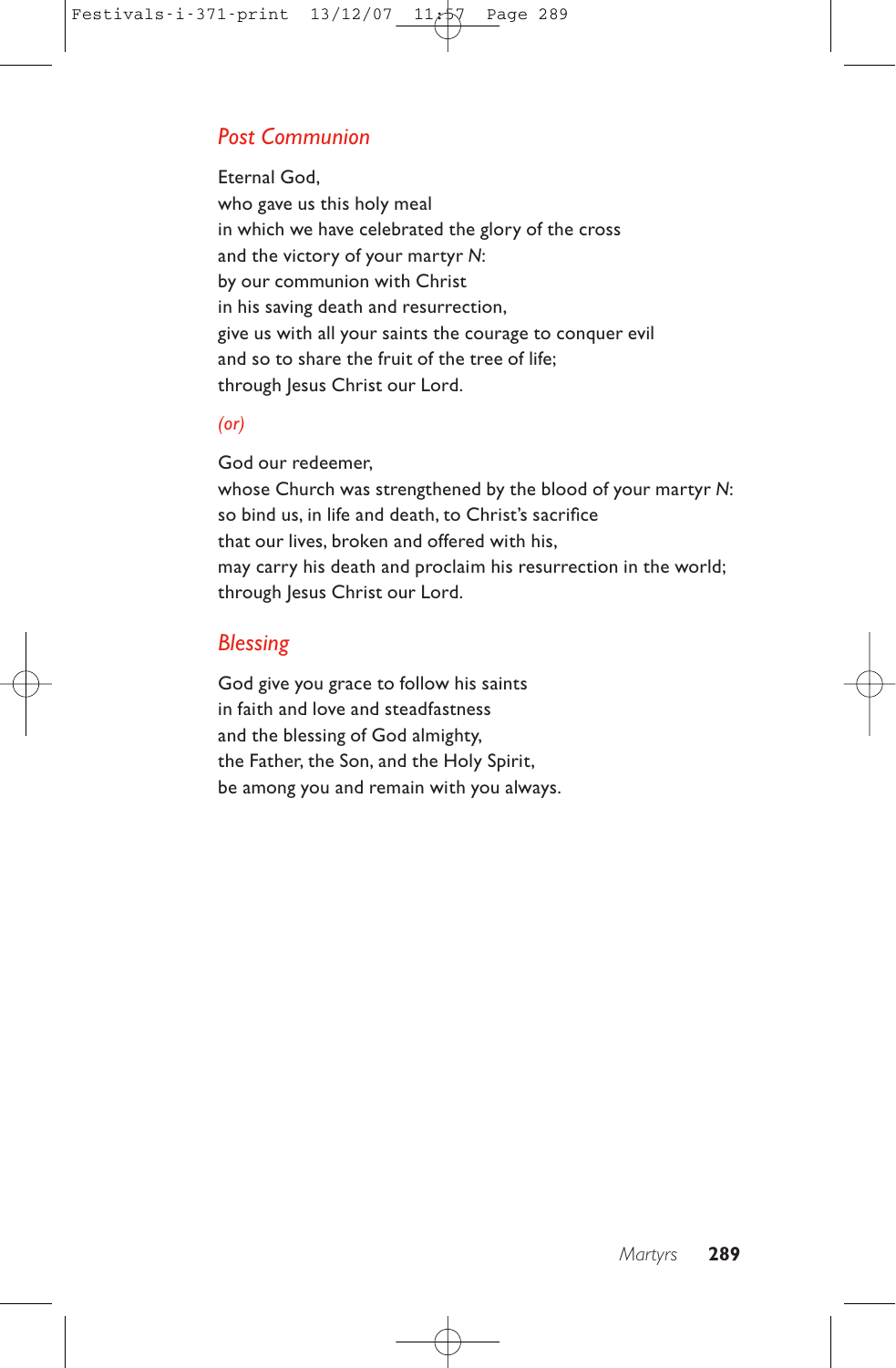## *Short Passages of Scripture*

lesus said. 'Those who want to save their life will lose it, and those who lose their life for my sake, and for the sake of the gospel, will save it.' **Mark 8.35** 

Jesus said, 'Very truly, I tell you, unless a grain of wheat falls into the earth and dies, it remains just a single grain; but if it dies, it bears much fruit.' *John 12.24*

If we have died with Christ, we believe that we will also live with him. *Romans 6.8*

Neither death, nor life, nor angels, nor rulers, nor things present, nor things to come, nor powers, nor height, nor depth, nor anything else in all creation, will be able to separate us from the love of God in Christ Jesus our Lord. *Romans 8.38,39*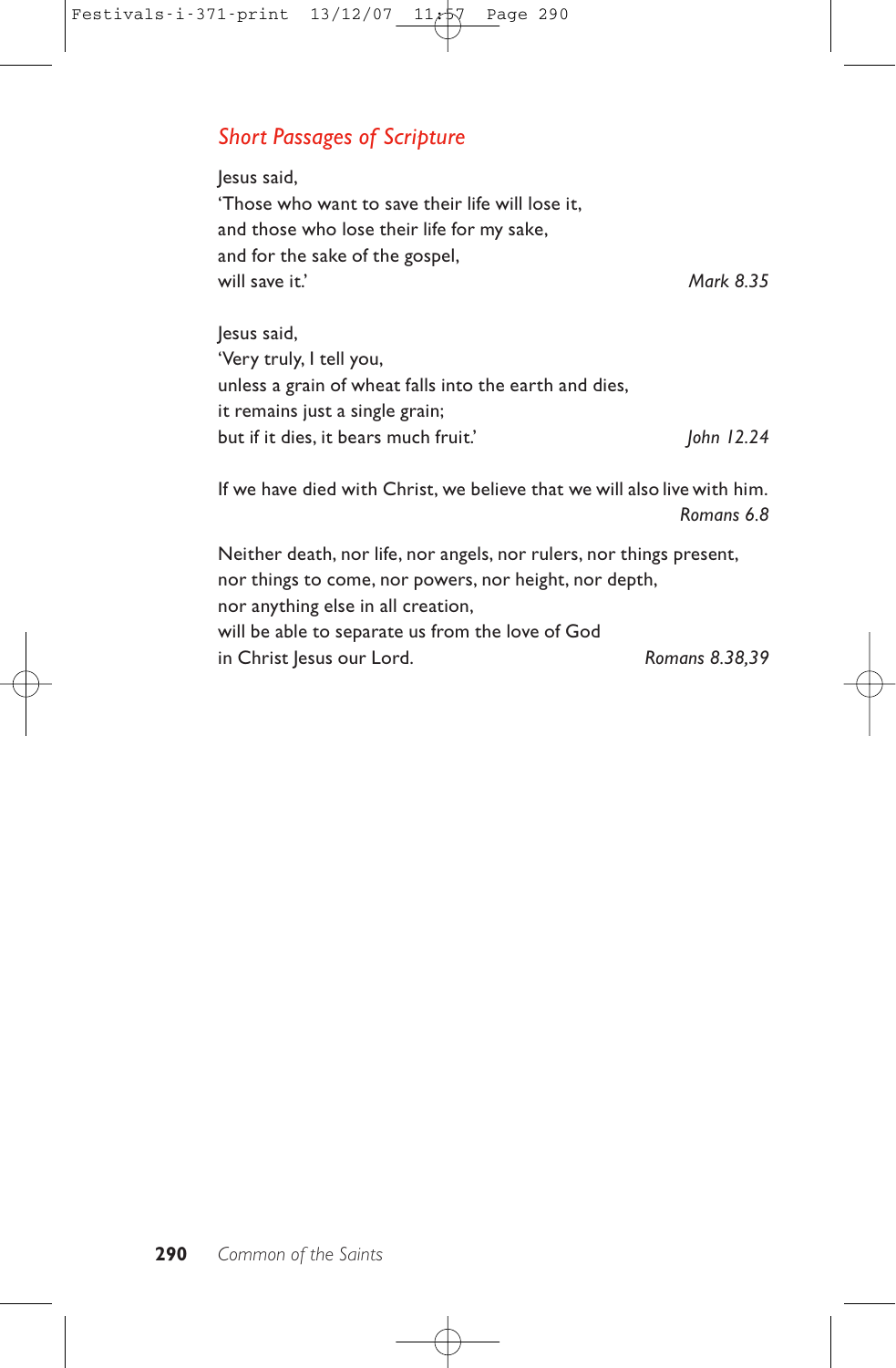## **Teachers of the Faith and Spiritual Writers** *White*

## *Invitation to Confession*

In sorrow for our sins and with faith in his mercy, let us turn to the Lord, for with him there is mercy and plenteous redemption.

## *Kyrie Confession*

May your loving mercy come to me, O Lord, and your salvation according to your word: Lord, have mercy. **Lord, have mercy.**

Your word is a lantern to my feet and a light to my path: Christ, have mercy. **Christ, have mercy.**

O let your mercy come to me that I may live, for your law is my delight: Lord, have mercy. **Lord, have mercy.**

## *Collect*

Almighty God, who enlightened your Church by the teaching of your servant *N*: enrich it evermore with your heavenly grace and raise up faithful witnesses who, by their life and teaching, may proclaim the truth of your salvation; through Jesus Christ your Son our Lord, who is alive and reigns with you, in the unity of the Holy Spirit, one God, now and for ever.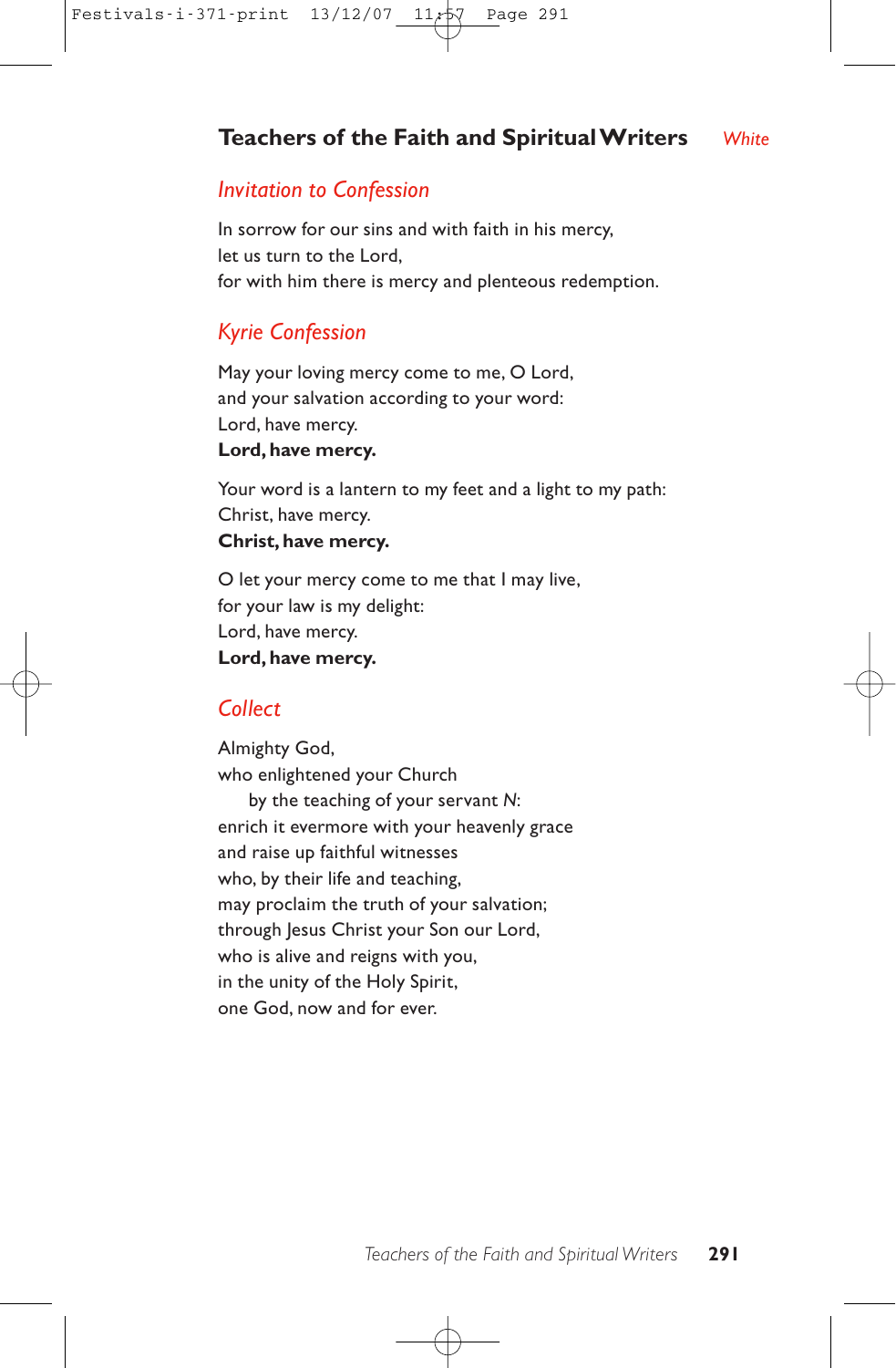## *Lectionary*

1 Kings 3.[6-10] 11-14; Proverbs 4.1-9; Wisdom 7.7-10,15,16; Ecclesiasticus 39.1-10 Psalms 19.7-10; 34.11-17; 37.31-35;119.89-96;119.97-104

1 Corinthians 1.18-25; *or* 2.1-10; *or* 2.9-end; Ephesians 3.8-12; 2 Timothy 4.1-8; Titus 2.1-8

Matthew 5.13-19; *or* 13.52-end; *or* 23. 8-12; Mark 4.1-9; John 16.12-15

Ambrose (7 December): *also* Isaiah 41.9b-13; Luke 22.24-30 Anselm (21 April): *also* Wisdom 9.13-end; Romans 5.8-11 Athanasius (2 May): *also* Ecclesiasticus 4.20-28; *also* Matthew 10.24-27 Augustine of Hippo (28 August): *especially* Ecclesiasticus 39.1-10; *also* Romans 13.11-13 Basil and Gregory (2 January): *especially* 2 Timothy 4.1-8; Matthew 5.13-19 Bernard (20 August): *especially* Revelation 19.5-9 Catherine of Siena (29 April): *also* Proverbs 8.1,6-11; John 17.12-end Francis de Sales (24 January): *also* Proverbs 3.13-18; John 3.17-21 Gregory the Great (3 September): *also* 1 Thessalonians 2.3-8 Gregory of Nyssa and Macrina (19 July): *especially* 1 Corinthians 2.9-13; *also* Wisdom 9.13-17 Hilary (13 January): *also* 1 John 2.18-25; John 8.25-32 Irenæus (28 June): *also* 2 Peter 1.16-end Jeremy Taylor (13 August): *also* Titus 2.7,8,11-14 John Bunyan (30 August): *also* Hebrews 12.1,2; Luke 21.21,34-36 John Chrysostom (13 September): *especially* Matthew 5.13-19; *also* Jeremiah 1.4-10 John of the Cross (14 December): *especially* 1 Corinthians 2.1-10; *also* John 14.18-23 Julian of Norwich (8 May): *also* 1 Corinthians 13.8-end; Matthew 5.13-16 Leo (10 November): *also* 1 Peter 5.1-11 Richard Hooker (3 November): *especially* John 16.12-15; *also* Ecclesiasticus 44.10-15 Teresa of Avila (15 October): *also* Romans 8.22-27 Thomas Aquinas (28 January): *especially* Wisdom 7.7-10,15,16;1 Corinthians 2.9-end; John 16.12-15 William Law (10 April): *especially* 1 Corinthians 2.9-end; *also* Matthew 17.1-9

## *Gospel Acclamation*

Alleluia, alleluia. You are the light of the world: no one after lighting a lamp puts it under a basket but on the lampstand and it gives light to all. *Matthew 5.14* **Alleluia.**

#### *(or)*

Alleluia, alleluia.

Whoever keeps the commandments and teaches them will be called great in the kingdom of heaven. *Matthew 5.19* **Alleluia.**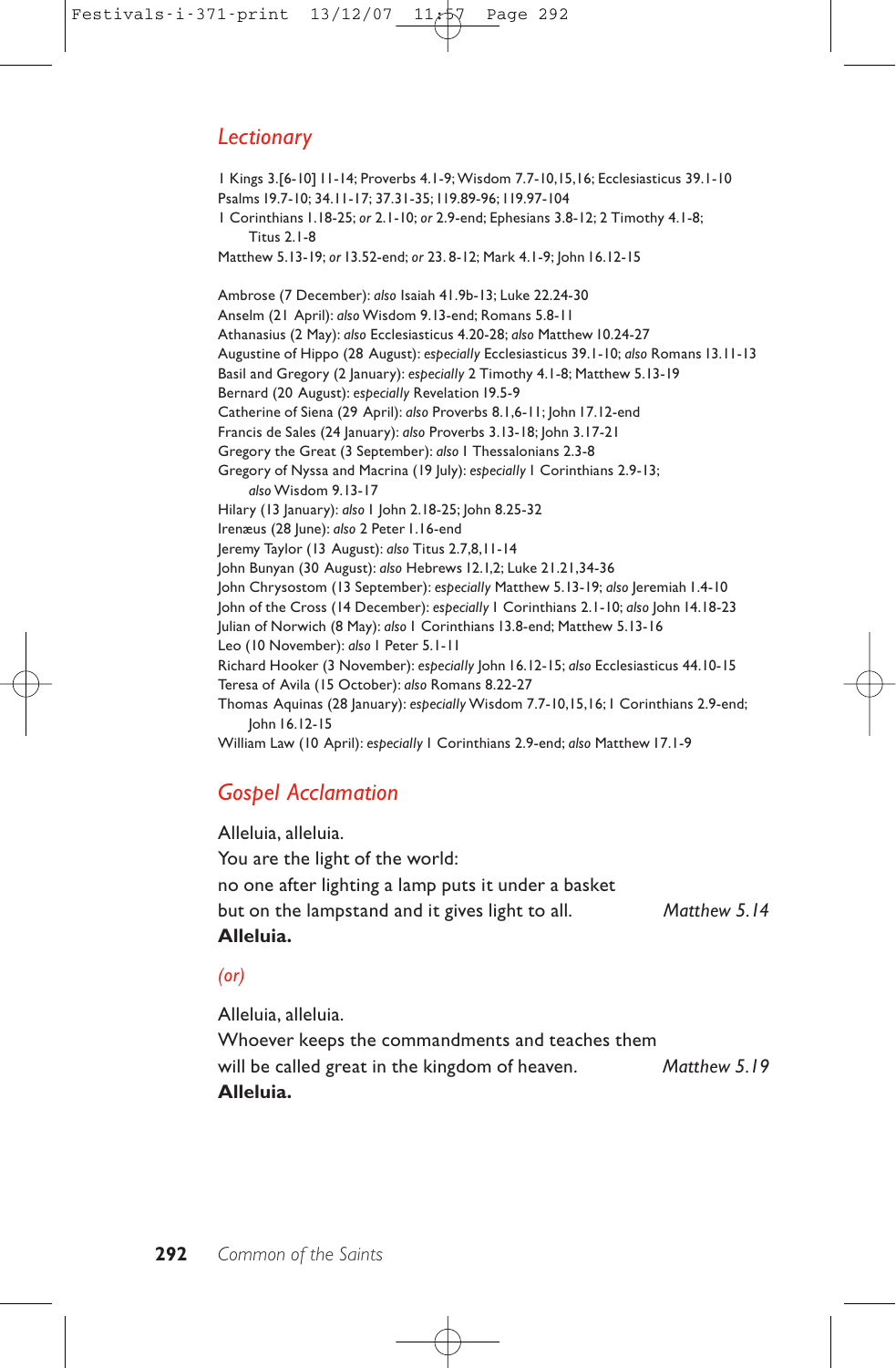## *Intercession*

[We pray to Jesus who is present with us to eternity. lesus, Lord of life, **in your mercy, hear us.]**

Jesus, light of the world, bring the light and peace of your gospel to the nations … Jesus, Lord of life,

## **in your mercy, hear us.**

Jesus, bread of life, give food to the hungry … and nourish us all with your word. Jesus, Lord of life, **in your mercy, hear us.**

Jesus, our way, our truth, our life, be with us and all who follow you in the way … Deepen our appreciation of your truth and fill us with your life. Jesus, Lord of life, **in your mercy, hear us.**

Jesus, Good Shepherd who gave your life for the sheep, recover the straggler, bind up the injured, strengthen the sick and lead the healthy and strong to new pastures. Jesus, Lord of life,

## **in your mercy, hear us.**

Jesus, the resurrection and the life, we give you thanks for all who have lived and believed in you … Raise us with them to eternal life. Jesus, Lord of life, **in your mercy, hear us, accept our prayers, and be with us always. Amen.**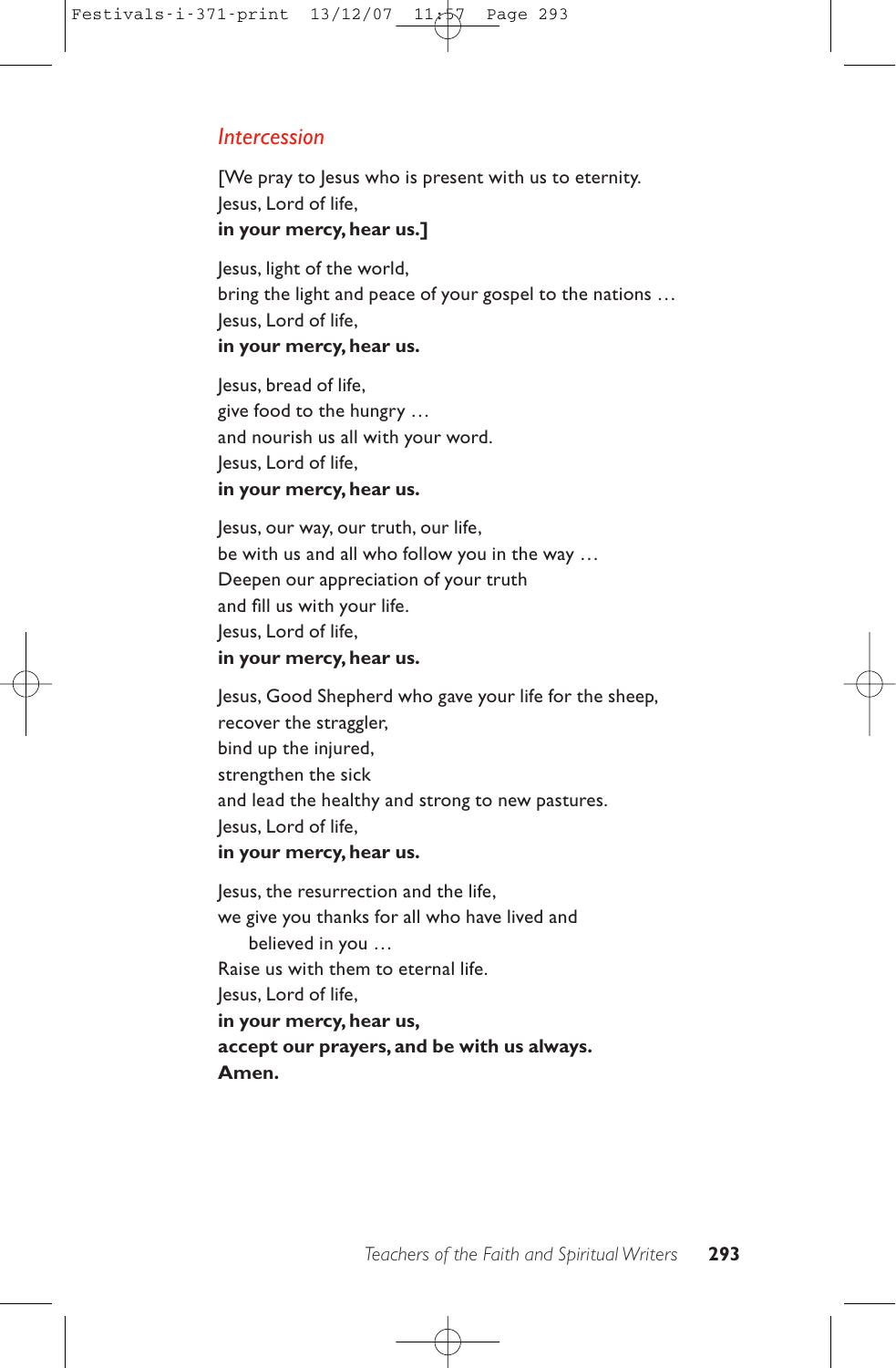## *Introduction to the Peace*

Let the word of Christ dwell in you richly; teach and admonish one another in all wisdom, and may the peace of the Lord be always with you **and also with you.**

## *Prayer at the Preparation of the Table*

God of truth,

accept our sacrifice of praise and thanksgiving. May we share in the wisdom of your eternal Word, who makes himself known in the breaking of bread, Jesus Christ our Lord.

### *Preface*

And now we give you thanks that *N* became a teacher in your Church through the gifts of the Holy Spirit of Christ. *His/her* learning shines as a burning light, a guide for all who follow the way to eternal life.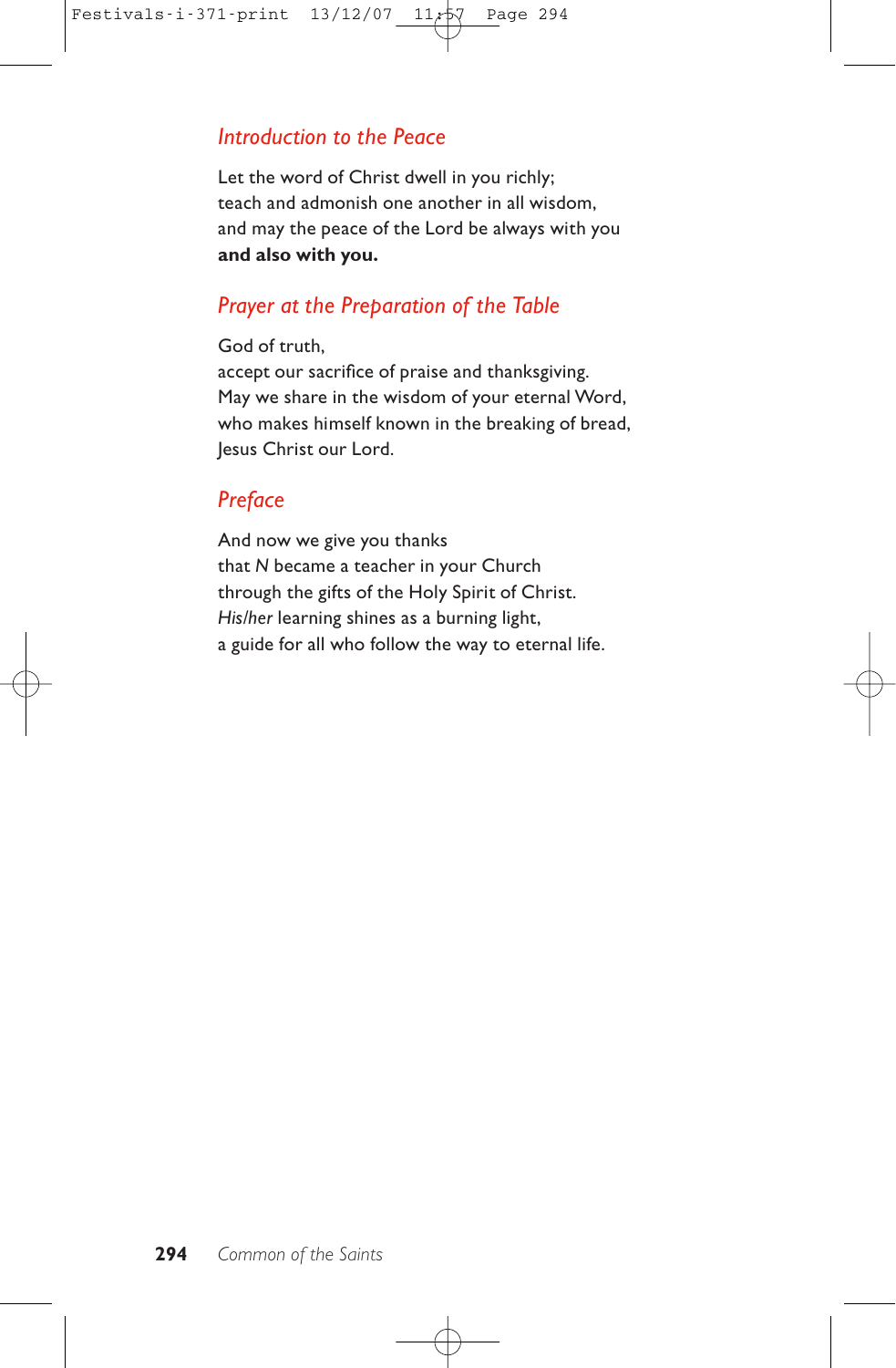## *Extended Preface*

It is truly right and good, our duty and our salvation, always and everywhere to give you thanks, Lord, holy Father, almighty and eternal God, through Jesus Christ our Lord. For he has named his Church the salt of the earth and light of the world; a city set on a hill which cannot be hidden. Within this faithful company your servant *N* became a learned teacher through the gifts of the Holy Spirit of Christ, that all might welcome *his/her* teaching as your gift, a beacon on the path of holiness that leads to eternal life. As now we celebrate *his/her* memory we join with angels and archangels and all who have served you on earth and worship you now in heaven to raise our voices and proclaim your glory for ever praising you and *saying*:

## *Post Communion*

God of truth, whose Wisdom set her table and invited us to eat the bread and drink the wine of the kingdom: help us to lay aside all foolishness and to live and walk in the way of insight, that we may come with *N* to the eternal feast of heaven; through Jesus Christ our Lord.

## *Blessing*

God grant you grace to be good servants of Christ Jesus, nourished on the words of the faith and on the sound teaching that you have followed; *cf 1 Timothy 4.6* and the blessing of God almighty, the Father, the Son, and the Holy Spirit, be among you and remain with you always.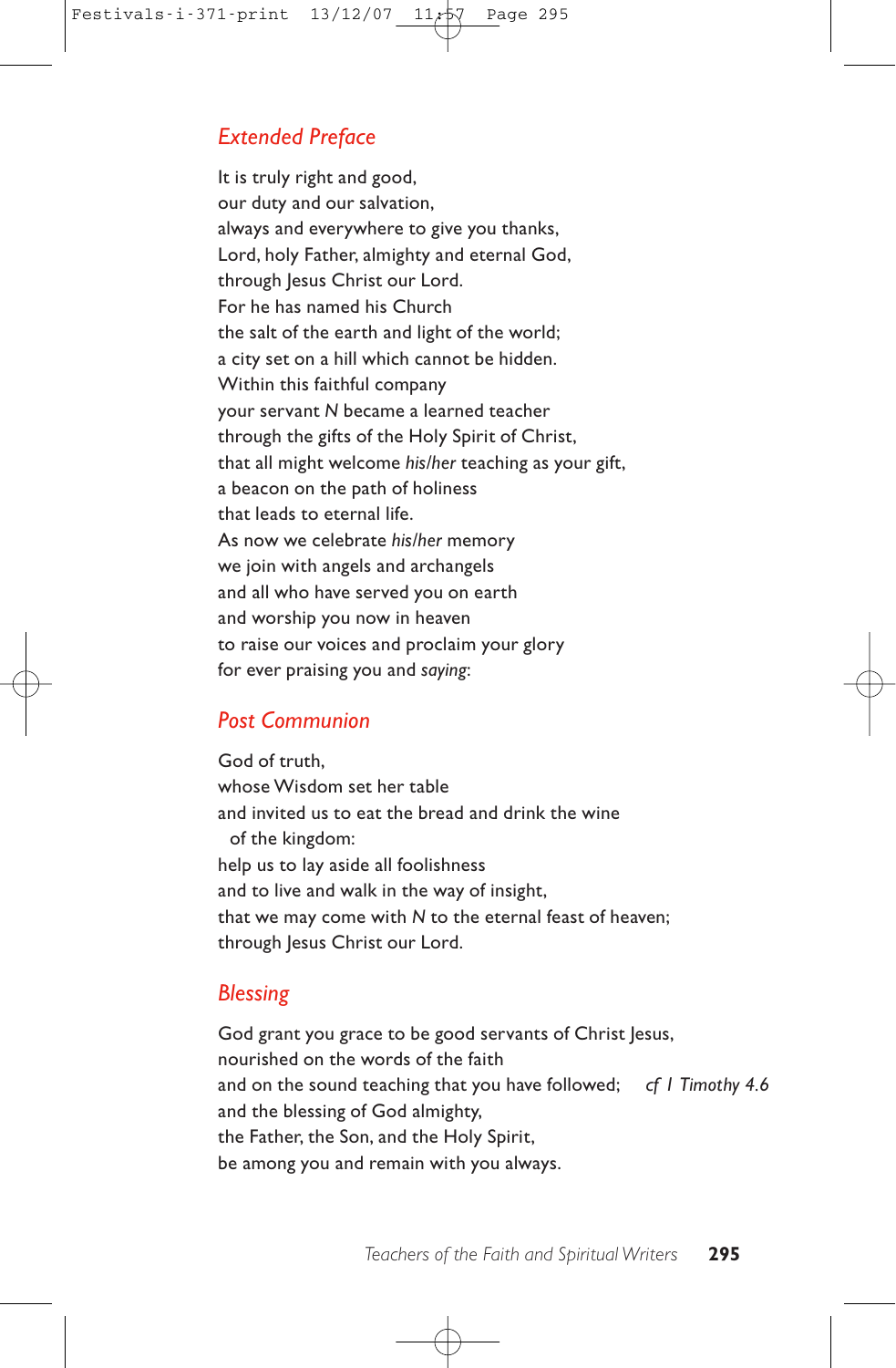## *Acclamation*

There are varieties of gifts, **but the same Spirit.** There are varieties of service, **but the same Lord.** There are different kinds of working, **but the same God is at work in all.** There is one body, one Spirit, one hope in God's call, **one Lord, one faith, one baptism.** There is one God, Father of all, over all and in all, **to whom Christ ascended on high.** And through his Spirit he gives us gifts: **some are apostles, some are his prophets.** Evangelists, pastors and teachers he gives us, **so we can minister together** to build up his body, **to be mature in the fullness of Christ.** *cf 1 Corinthians 12.4-6, Ephesians 4.4-13*

## *Short Passages of Scripture*

Let your heart hold fast my words; get wisdom; do not forsake her, and she will keep you; love her, and she will guard you. *Proverbs 4.4,6*

Wisdom will open his mouth in the midst of the assembly. He will find gladness and a crown of rejoicing. *Ecclesiasticus 15.5,6*

Jesus said,

'Therefore every scribe who has been trained for the kingdom of heaven is like a householder who brings out of the treasury what is new and what is old.' *Matthew 13.52*

#### Jesus said,

| 'Whoever serves me must follow me,                   |            |
|------------------------------------------------------|------------|
| and where I am, there will my servant be also.       |            |
| Whoever serves me, the Father will honour.'          | John 12.26 |
| Show yourself in all respects a model of good works, |            |
| and in your teaching show integrity, gravity,        |            |

and sound speech that cannot be censured. *Titus 2.7,8*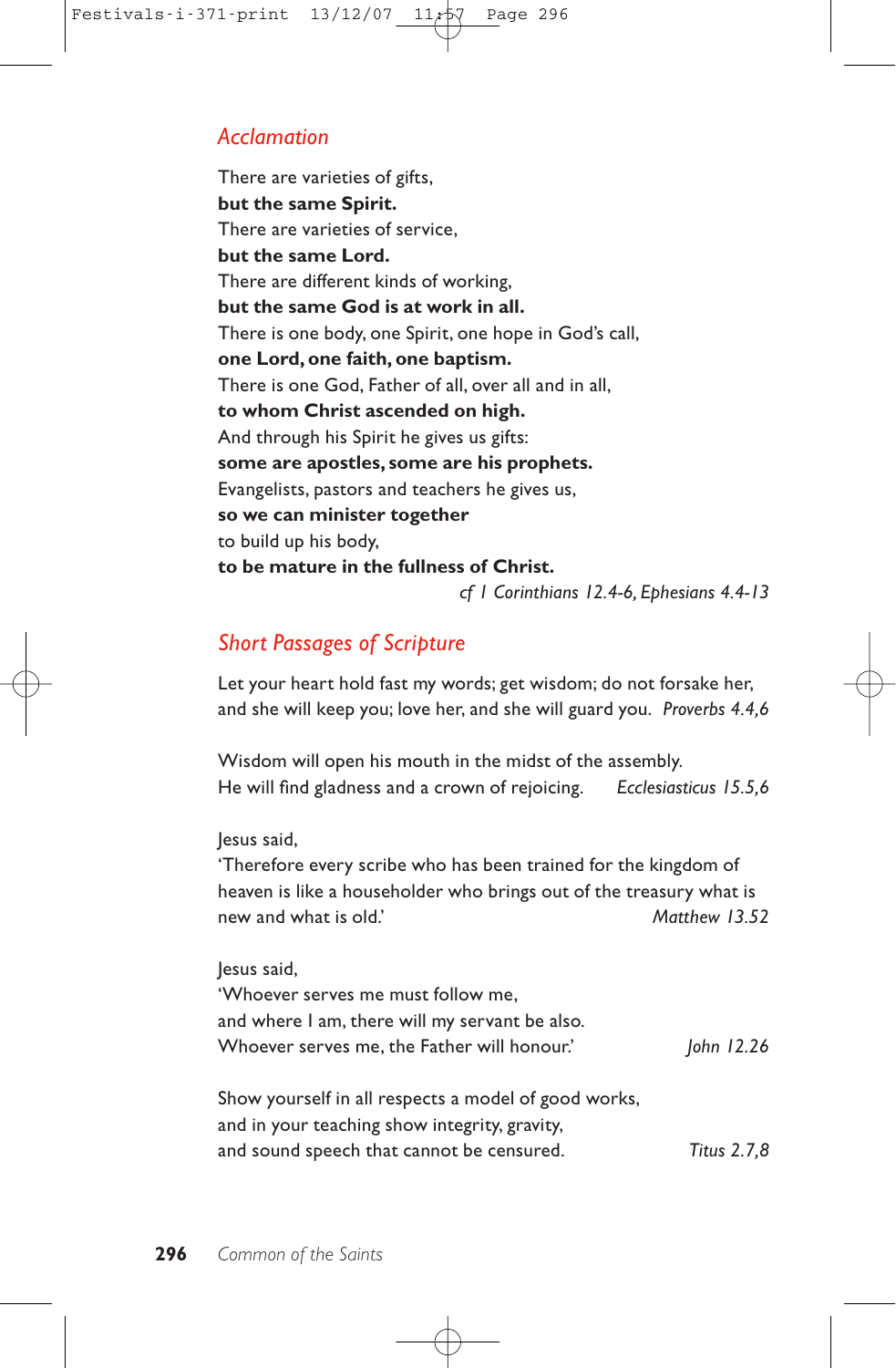## **Bishops and other Pastors** *White*

#### *Invitation to Confession*

Jesus is the Good Shepherd: in every generation he raises up overseers, to shepherd the Church of God that he obtained with his own blood. *cf Acts 20.28* We are sinners: let us call to mind the times when we have failed to hear his voice and not followed where he has led.

#### *Kyrie Confession*

Lord Jesus, you call by name those who are yours: Lord, have mercy. **Lord, have mercy.**

Lord Jesus, you lead us in the right paths for your name's sake: Christ, have mercy.

## **Christ, have mercy.**

Lord Jesus, you are the door of the sheepfold; those who enter by you will be saved: Lord, have mercy. **Lord, have mercy.**

## *Collect*

Eternal God, you called *N* to proclaim your glory in a life of prayer and pastoral zeal: keep the leaders of your Church faithful and bless your people through their ministry, that the Church may grow into the full stature of your Son Jesus Christ our Lord, who is alive and reigns with you,

in the unity of the Holy Spirit, one God, now and for ever.

*(or)*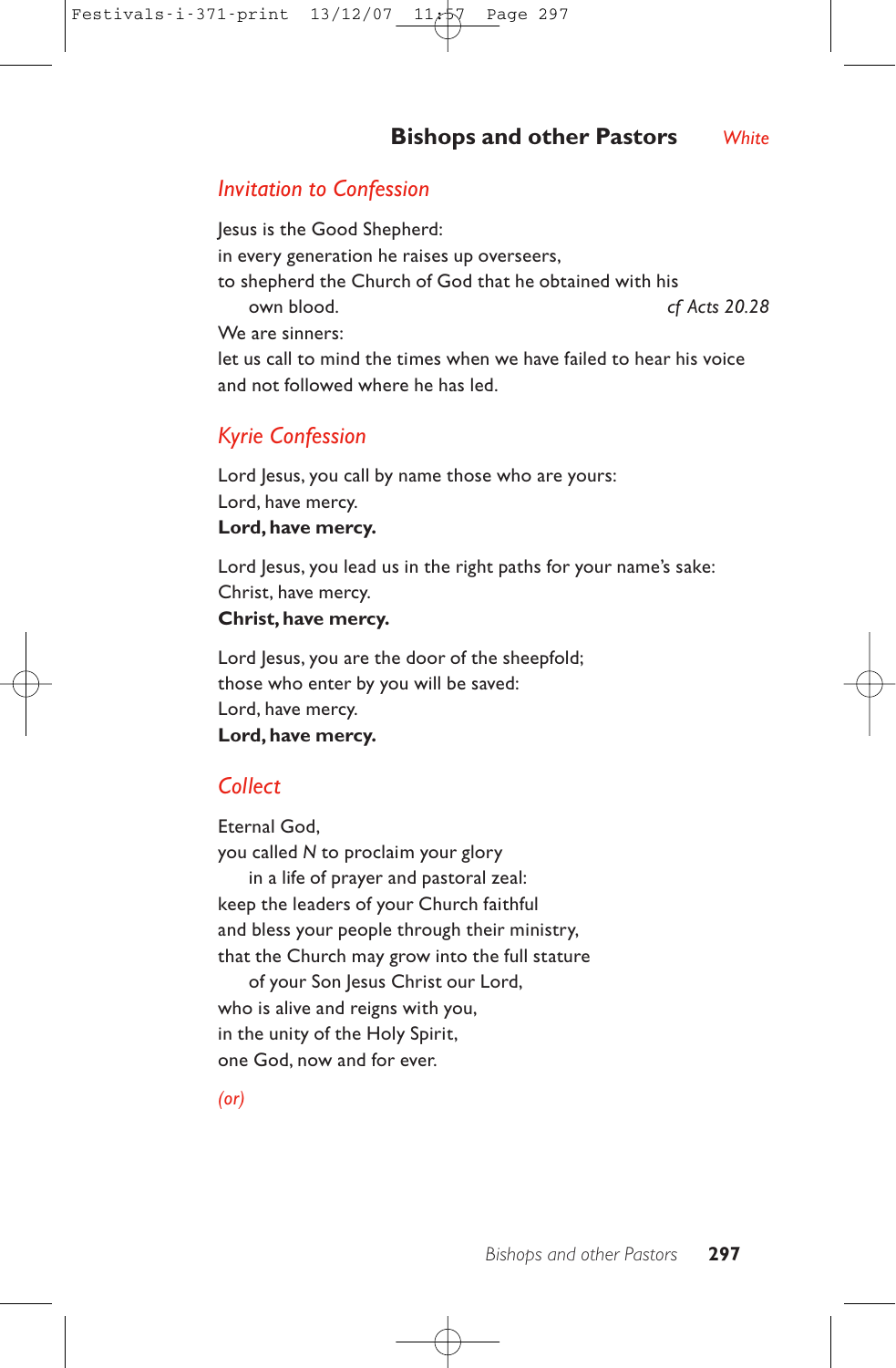#### *for a bishop*

Almighty God, the light of the faithful and shepherd of souls, who set your servant *N* to be a bishop in the Church, to feed your sheep by the word of Christ and to guide them by good example: give us grace to keep the faith of the Church and to follow in the footsteps

of Jesus Christ your Son our Lord, who is alive and reigns with you, in the unity of the Holy Spirit, one God, now and for ever.

#### *Lectionary*

1 Samuel 16.1,6-13; Isaiah 6.1-8; Jeremiah 1.4-10; Ezekiel 3.16-21; Malachi 2.5-7 Psalms 1;15;16.5-end; 96;110 Acts 20.28-35;1 Corinthians 4.1-5; 2 Corinthians 4.1-10 [*or* 1,2,5-7]; *or* 5.14-20;1 Peter 5.1-4 Matthew 11.25-end; *or* 24.42-46; John 10.11-16; *or* 15.9-17; *or* 21.15-17 Augustine of Canterbury (26 May): *also* 1 Thessalonians 2.2b-8; Matthew 13.31-33 Charles Simeon (13 November): *especially* Malachi 2.5-7; *also* Colossians 1.3-8; Luke 8.4-8 David (1 March): *also* 2 Samuel 23.1-4; Psalm 89.19-22,24 Dunstan (19 May): *especially* Matthew 24.42-46; *also* Exodus 31.1-5

Edward King (8 March): *also* Hebrews 13.1-8 George Herbert (27 February): *especially* Malachi 2.5-7; Matthew 11.25-end; *also* Revelation 19.5-9 Hugh (17 November): *also* 1 Timothy 6.11-16 John Keble (14 July): *also* Lamentations 3.19-26; Matthew 5.1-8 John and Charles Wesley (24 May): *also* Ephesians 5.15-20 Lancelot Andrewes (25 September): *especially* Isaiah 6.1-8 Martin of Tours (11 November): *also* 1 Thessalonians 5.1-11; Matthew 25.34-40 Nicholas (6 December): *also* Isaiah 61.1-3;1 Timothy 6.6-11; Mark 10.13-16 Richard (16 June): *also* John 21.15-19

Swithun (15 July): *also* James 5.7-11,13-18

Thomas Ken (8 June): *especially* 2 Corinthians 4.1-10 [*or* 1,2,5-7]; Matthew 24.42-46 Wulfstan (19 January): *especially* Matthew 24.42-46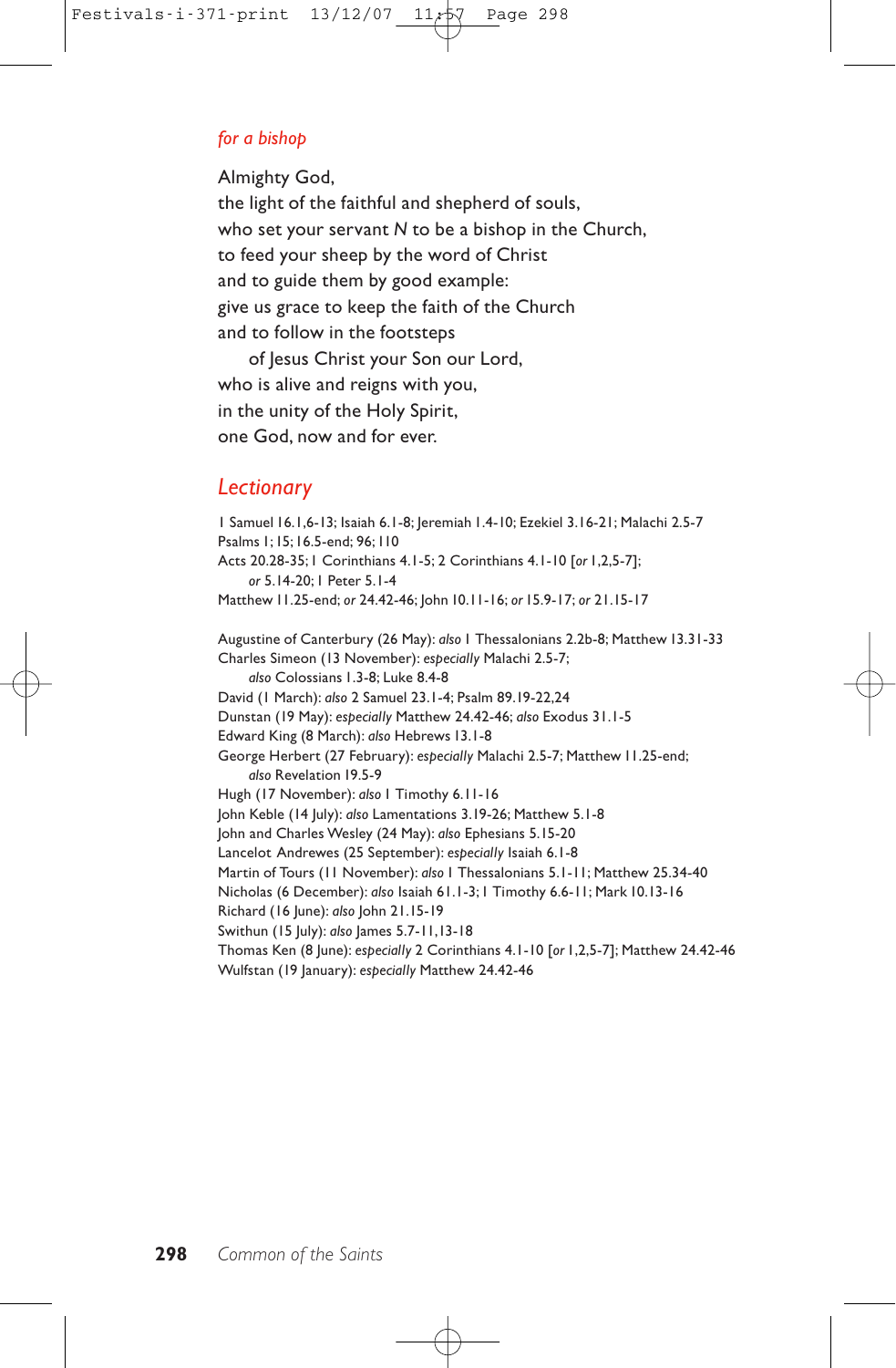## *Gospel Acclamation*

Alleluia, alleluia. I am the good shepherd: I know my own and my own know me. *John 10.14* **Alleluia.**

#### *(or)*

Alleluia, alleluia. Make disciples of the nations: baptizing and teaching them, as I have commanded you. **Alleluia.** *Matthew 28.19,20*

#### *Intercession*

Heavenly Father,

in every age you raise up pastors and leaders for your Church to reflect the light of Christ and to lead us in the way of holiness.

We thank you for those who have been shepherds of your flock: bless your Church today with gifts of care and nurture, give a pastoral heart to bishops, priests and deacons, and strengthen all who are called to be leaders of your people. Lord, hear us.

#### **Lord, graciously hear us.**

We thank you for the gifts of grace in the life of Saint *N*: give wisdom and insight to all in authority in Church and state, that they may use their power for good and the benefit of those over whom they are set. Lord, hear us.

#### **Lord, graciously hear us.**

We thank you for those pastors and spiritual directors whose influence is hidden from the world:

bless them in their quiet guidance of those who seek after your holiness and truth.

Lord, hear us.

#### **Lord, graciously hear us.**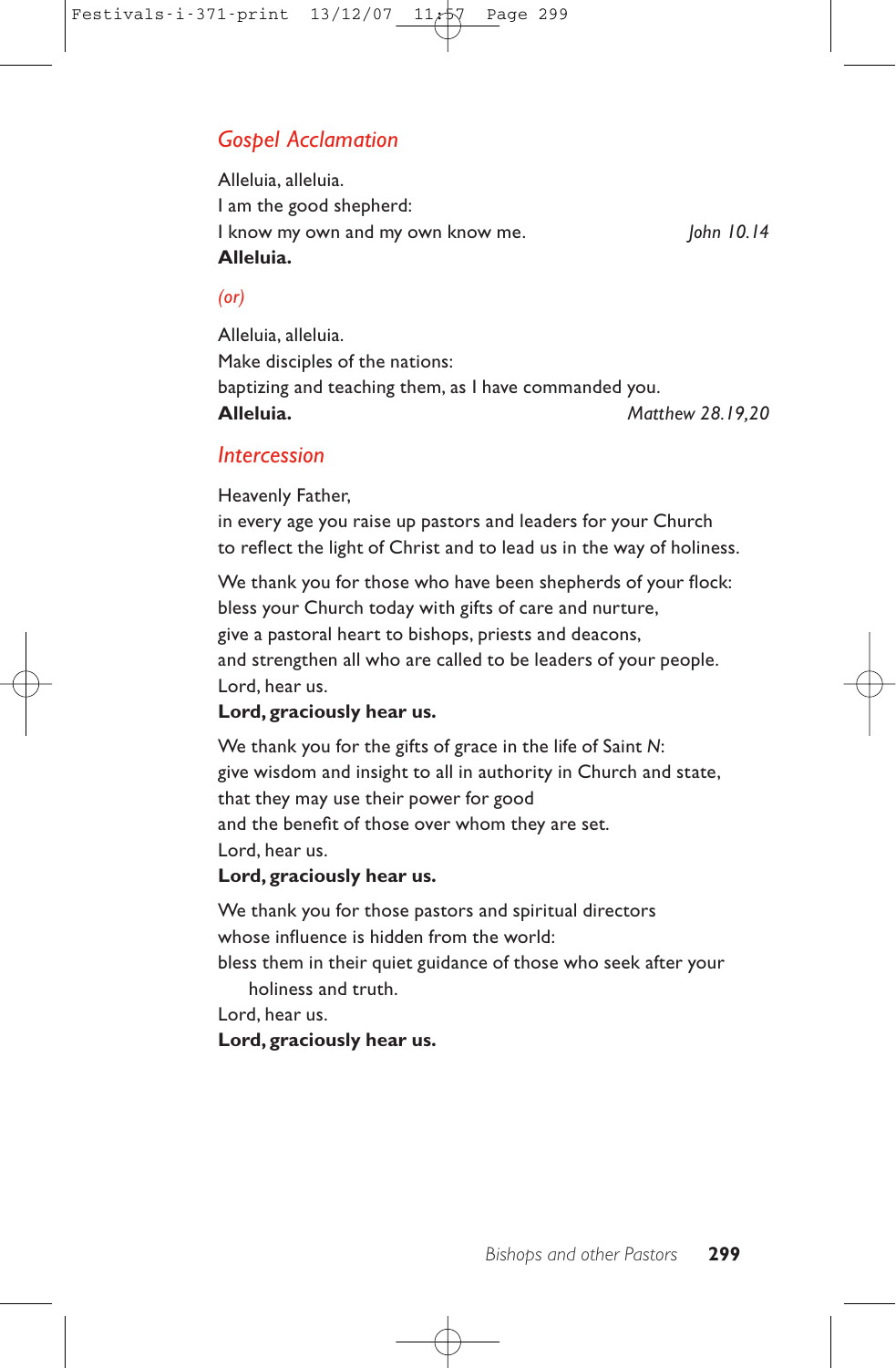We thank you for those who give pastoral care to the sick and the suffering:

help those who are distressed through following bad advice. Have mercy on those whose lives lack purpose or direction and bring them the care they need for wholeness and healing. Lord, hear us.

#### **Lord, graciously hear us.**

We thank you for all who have worked to lead others into the way of truth and are now at rest:

grant us in this life the spiritual guidance and pastoral care that will lead us to eternal life.

Lord, hear us.

#### **Lord, graciously hear us.**

Father, make us worthy of everlasting joy in the fellowship of *N* and all your saints in the glory of your kingdom, where you live and reign, God for ever and ever.

**Amen.**

## *Prayer at the Preparation of the Table*

Shepherd of Israel, your flock is never without care. Accept our sacrifice of praise and grant that your Church may always rejoice in faithful pastors, servants of Christ and stewards of your mysteries. We ask this through Jesus Christ our Lord.

## *Preface*

And now we give you thanks for the work of your grace in the life of Saint *N*. As a shepherd of your flock he imitated your Son, inspired us by his life and taught us by his preaching.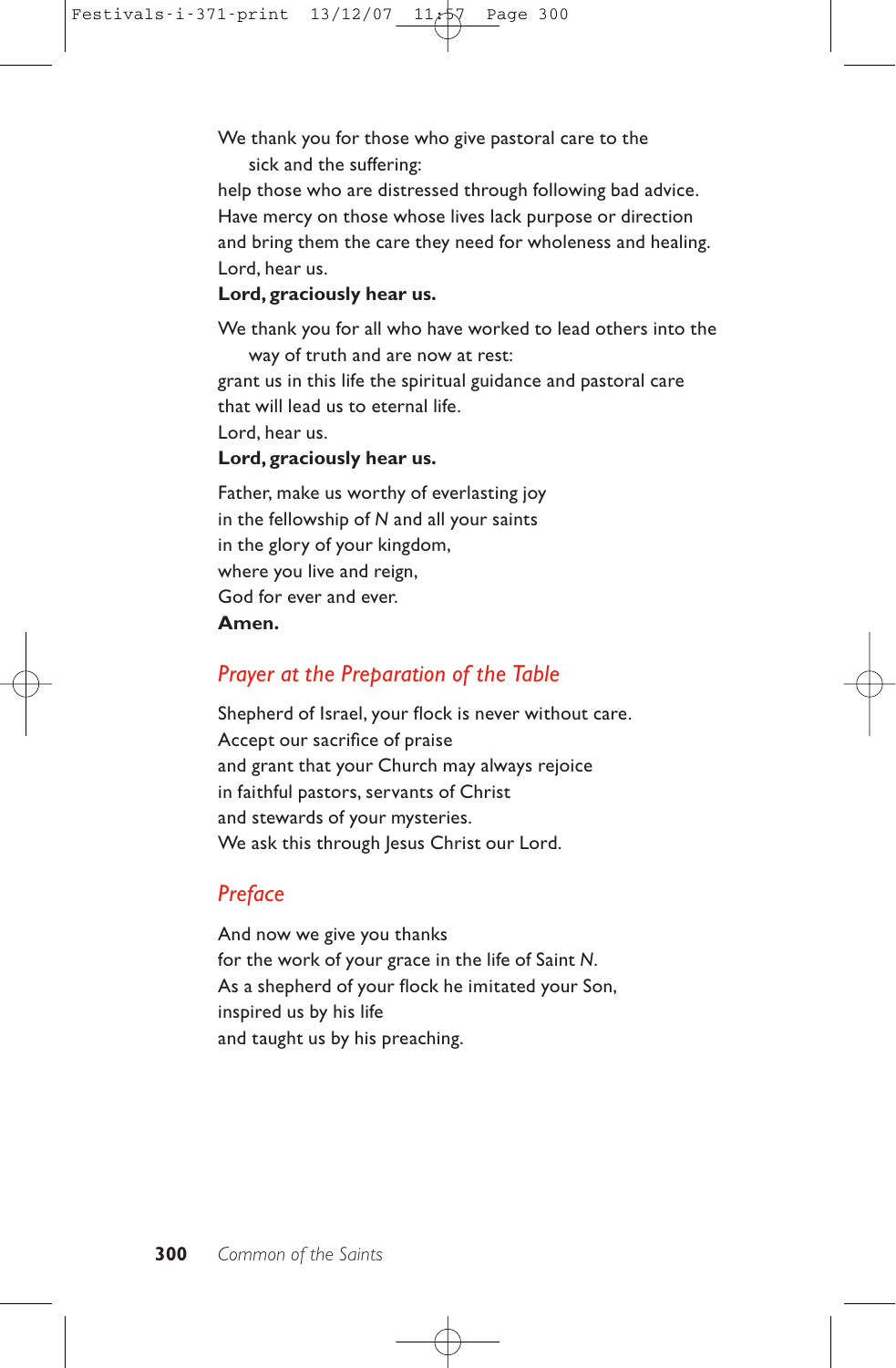## *Extended Preface*

It is indeed right and good, our duty and our salvation, always and everywhere to give you thanks, holy Father, almighty and eternal God, through Jesus Christ our Lord. Today we honour *N*, who in your loving providence enabled your Church to grow in spirit as the body of Christ. To your children he faithfully proclaimed the good news of salvation and nourished them by ministering your sacraments. Through a pastor's love he led your people to share your grace and witness to the world in the communion of one true faith and in the work of selfless charity. On this his feast, we join with him to praise you and in the company of angels and all the host of heaven we sing for ever of your glory:

## *Post Communion*

God, shepherd of your people, whose servant *N* revealed the loving service of Christ in his ministry as a pastor of your people: by this eucharist in which we share awaken within us the love of Christ and keep us faithful to our Christian calling; through him who laid down his life for us, but is alive and reigns with you, now and for ever.

## *Blessing*

Christ the good shepherd, who laid down his life for the sheep, draw you and all who hear his voice, to be one flock within one fold; and the blessing of God almighty, the Father, the Son, and the Holy Spirit, be among you and remain with you always.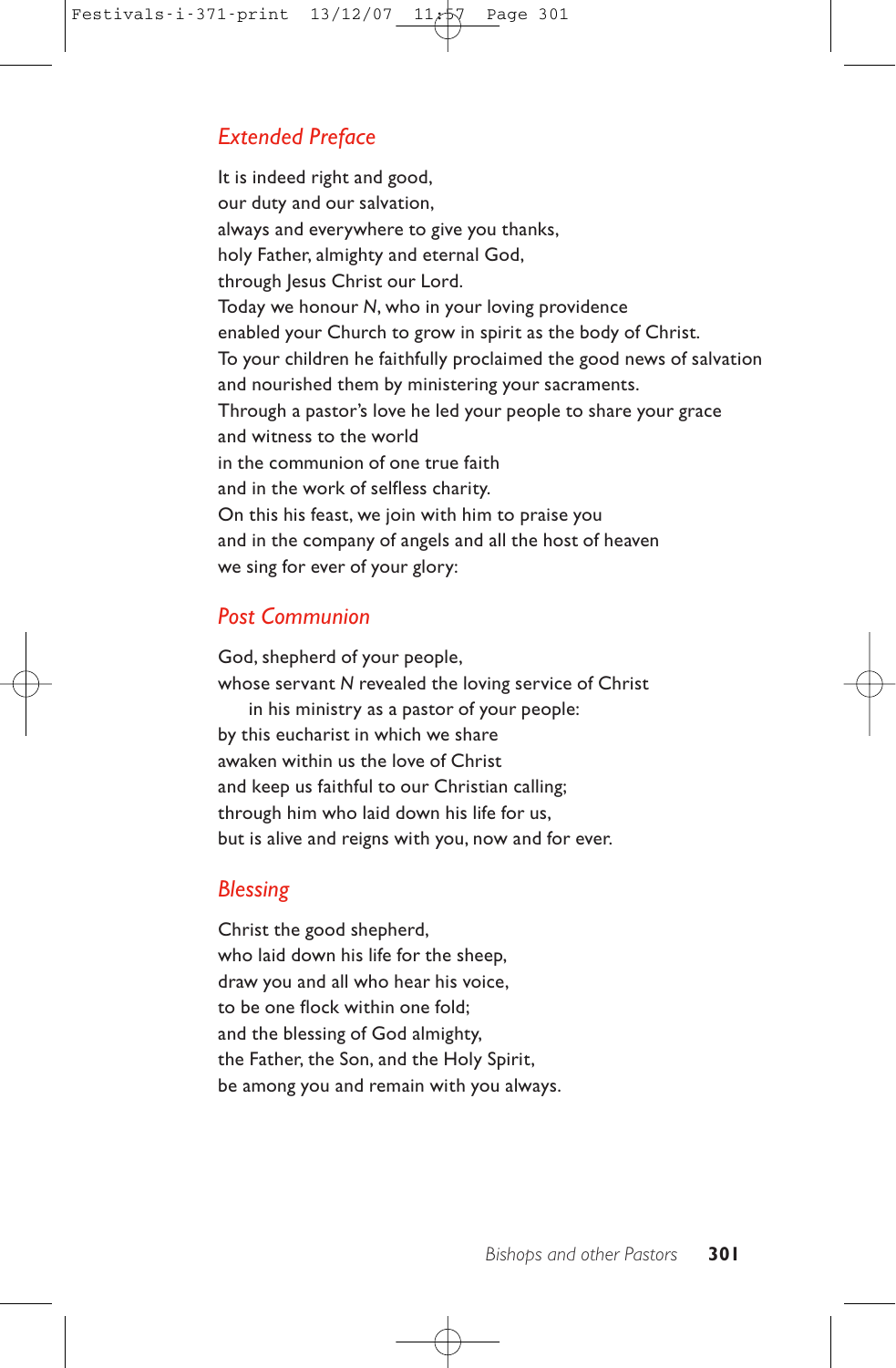## *Acclamation*

Jesus says: I am the good shepherd. **The good shepherd lays down his life for the sheep.** Rejoice with me, for I have found my sheep that was lost. **The good shepherd lays down his life for the sheep.** I know my sheep and call them by name. **The good shepherd lays down his life for the sheep.**

## *Short Passages of Scripture*

Jesus said, 'Blessed is that servant whom the master will find at work when he arrives.<sup>'</sup> *Matthew 24.46* The Spirit of the Lord is upon me, because he has anointed me to bring good news; he has sent me to proclaim release to the oppressed, to proclaim the year of the Lord's favour. *Luke 4.18,19* You did not choose me but I chose you. And I appointed you to go and bear fruit, fruit that will last. *John 15.16* Keep watch over yourselves and over all the flock, of which the Holy Spirit has made you overseers, to shepherd the Church of God that he obtained with the blood of his own Son. *Acts 20.28*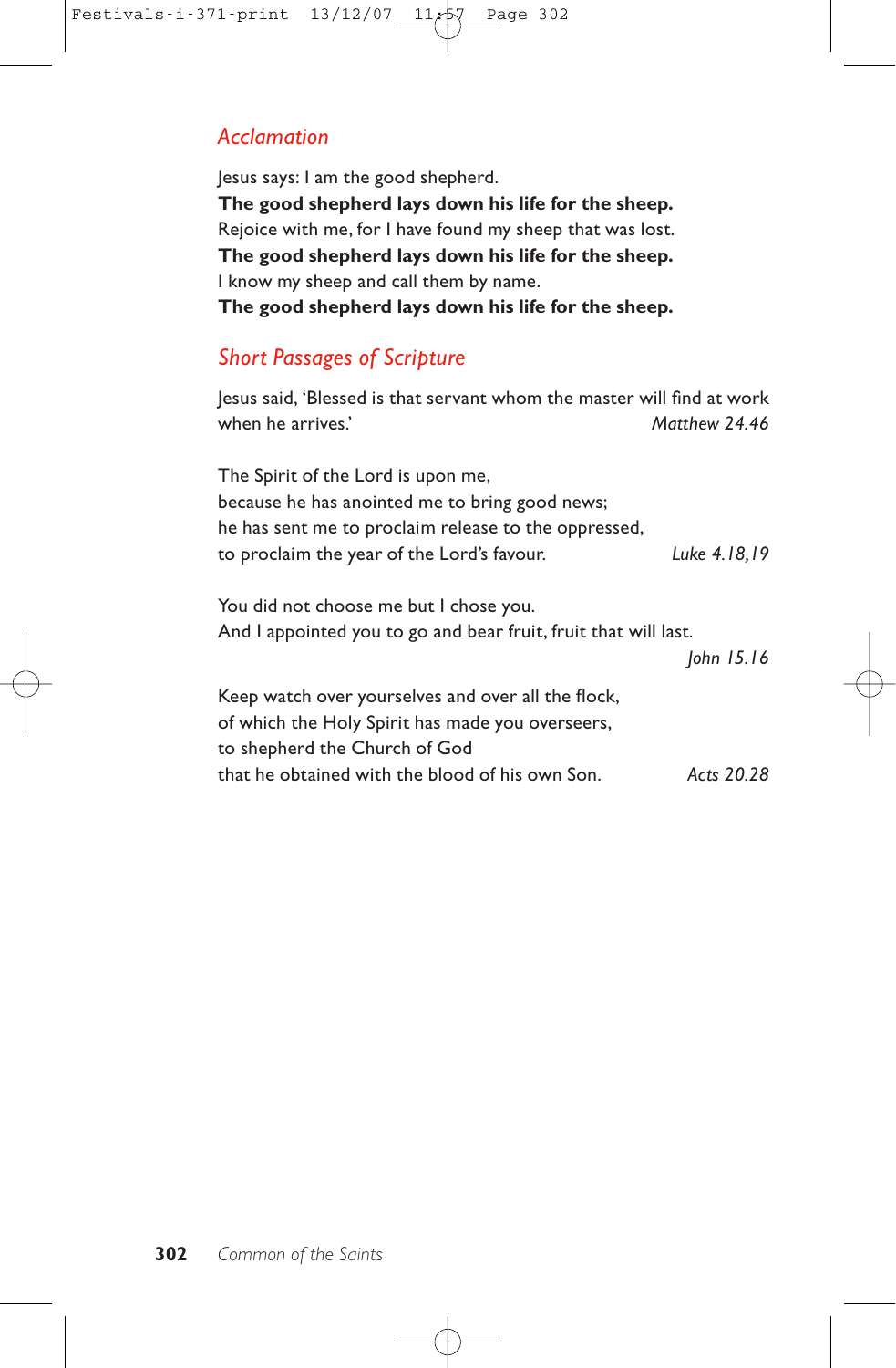## **Members of Religious Communities** *White*

### *Invitation to Confession*

God chose us in Christ before the foundation of the world, that we should be holy and blameless before him in love. Let us confess our sins and failings and ask him who is rich in mercy for forgiveness and peace.

## *Kyrie Confession*

You give your kingdom to the poor in spirit: Lord, have mercy. **Lord, have mercy.**

You give the earth for an inheritance to those who are meek: Christ, have mercy. **Christ, have mercy.**

You show yourself to those who are pure in heart: Lord, have mercy. **Lord, have mercy.**

## *Collect*

Almighty God,

by whose grace *N*, kindled with the fire of your love, became a burning and a shining light in the Church: inflame us with the same spirit of discipline and love, that we may ever walk before you as children of light; through Jesus Christ your Son our Lord, who is alive and reigns with you, in the unity of the Holy Spirit, one God, now and for ever.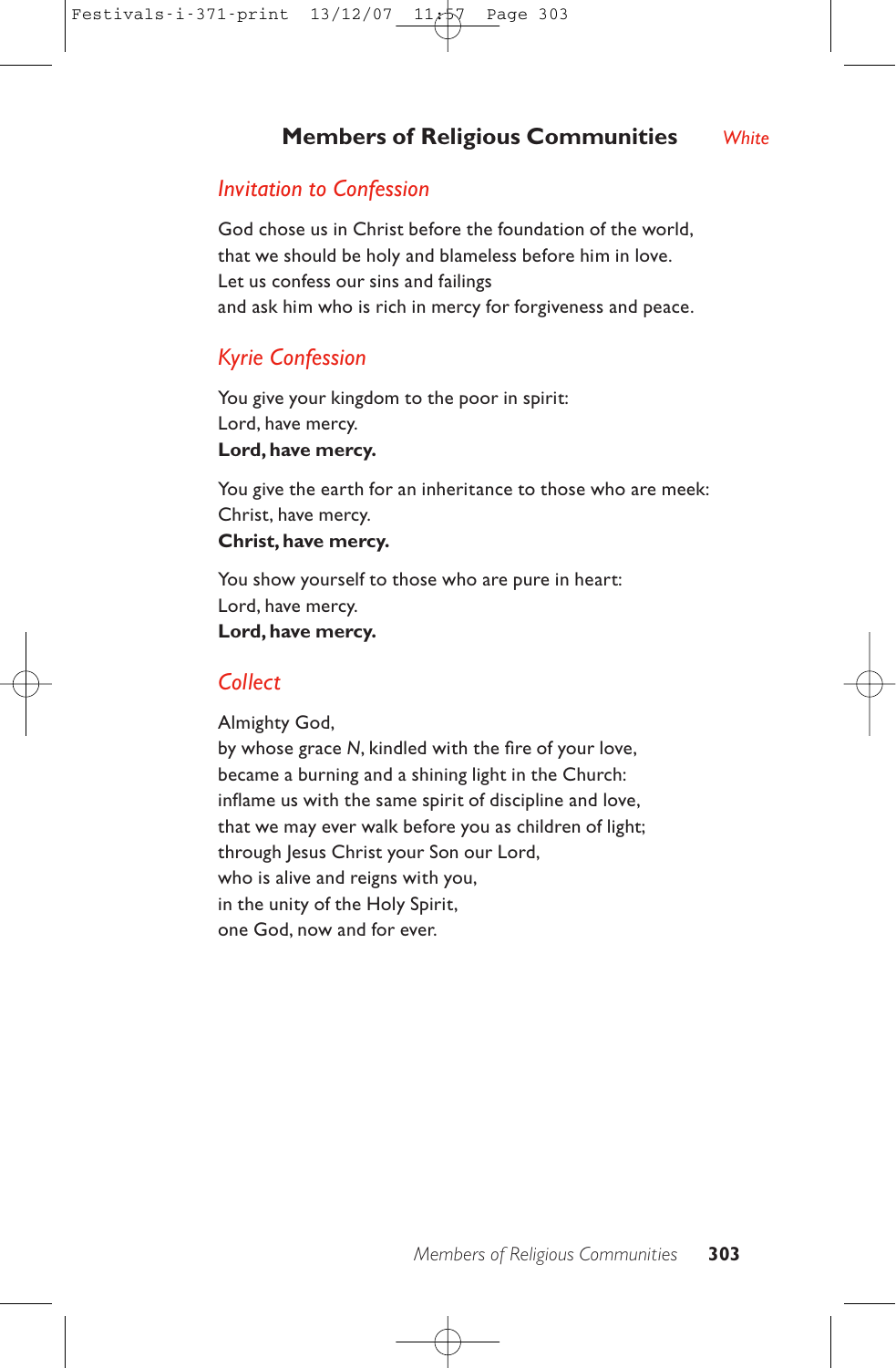## *Lectionary*

1 Kings 19.9-18; Proverbs 10.27-end; Song of Solomon 8.6,7; Isaiah 61.10–62.5; Hosea 2.14,15,19,20 Psalms 34.1-8;112.1-9;119.57-64;123;131 Acts 4.32-35; 2 Corinthians 10.17–11.2; Philippians 3.7-14;1 John 2.15-17; Revelation 19.1,5-9 Matthew 11.25-end; *or* 19.3-12; *or* 19.23-end; Luke 9.57-end; *or* 12.32-37

Aelred (12 January): *also* Ecclesiasticus 15.1-6 Alcuin (20 May): *also* Colossians 3.12-16; John 4.19-24 Antony (17 January): *especially* Philippians 3.7-14; also Matthew 19.16-26 Bede (25 May): *also* Ecclesiasticus 39.1-10 Benedict (11 July): *also* 1 Corinthians 3.10,11; Luke 18.18-22 Clare (11 August): *especially* Song of Solomon 8.6,7 Dominic (8 August): *also* Ecclesiasticus 39.1-10 Etheldreda (23 June): *also* Matthew 25.1-13 Francis of Assisi (4 October): *also* Galatians 6.14-end; Luke 12.22-34 Hilda (19 November): *especially* Isaiah 61.10–62.5 Hildegard (17 September): *also* 1 Corinthians 2.9-13; Luke 10.21-24 Vincent de Paul (27 September): *also* 1 Corinthians 1.25-end; Matthew 25.34-40

## *Gospel Acclamation*

Alleluia, alleluia. Behold the light of the gospel of the glory of Christ, who is the very image of God. *cf 2 Corinthians 4.4* **Alleluia.**

#### *(or)*

Alleluia, alleluia. How beautiful on the mountains are the feet of those who bring good news. *Isaiah 52.7* **Alleluia.**

### *Introduction to the Peace*

Jesus says, 'Peace I leave with you; my peace I give to you. I do not give to you as the world gives.'

## *Prayer at the Preparation of the Table*

Lord, accept the gifts we bring to your table on this feast of Saint *N*. Free us from the things that keep us from you and teach us to seek you as our only good. We ask this through Christ our Lord.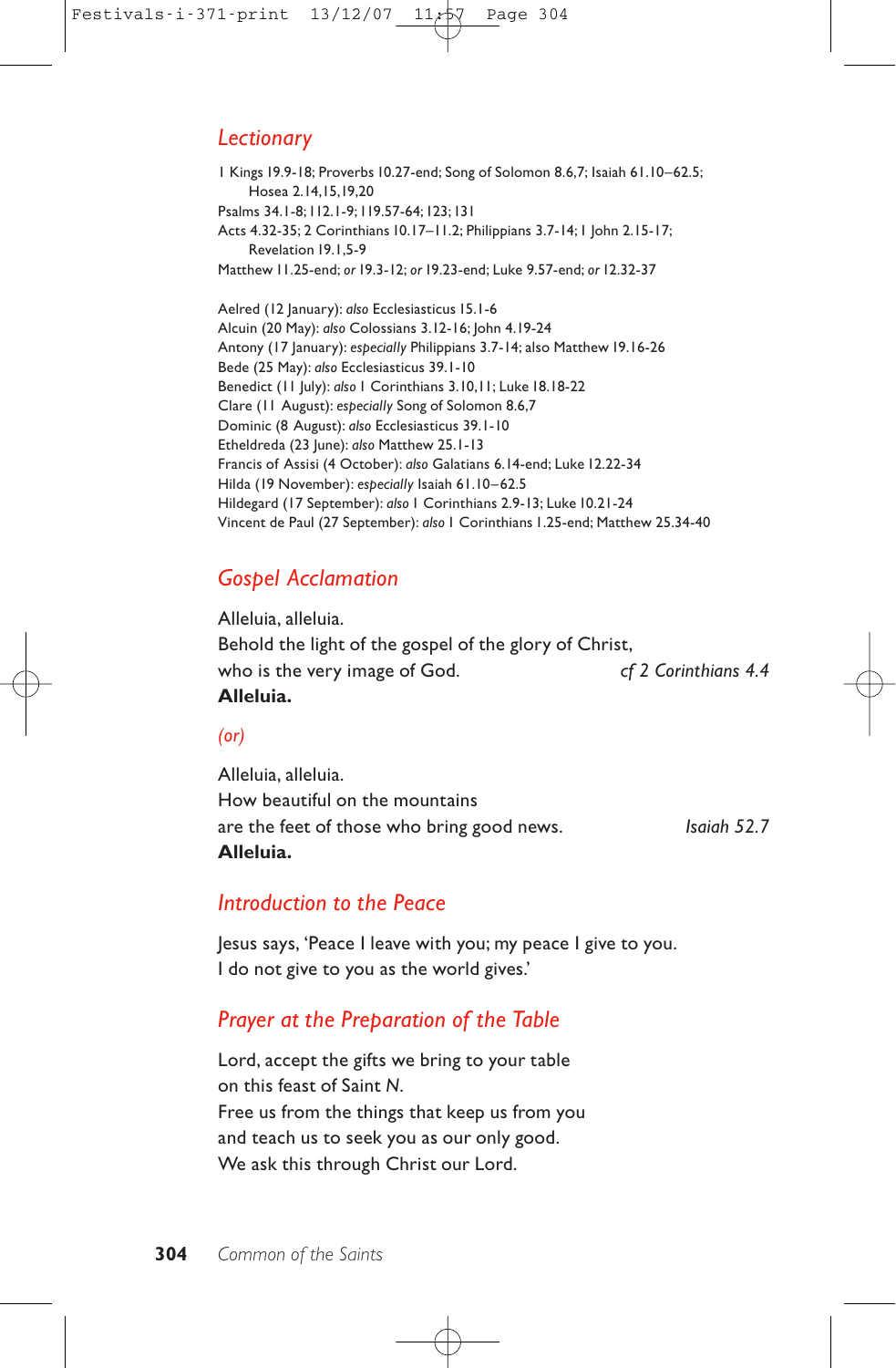## *Preface*

And now we give you thanks for *N* and all who have consecrated their lives to Christ for the sake of the kingdom; for in them you show us your saving love and call us back to holiness. Therefore with angels …

## *Extended Preface*

It is truly right and good, our duty and our salvation, always and everywhere to give you thanks, holy Father, almighty and eternal God, through Jesus Christ our Lord. This day we honour you in Saint *N*, who consecrated *his/her* life to Christ for the sake of the kingdom of heaven. In *him/her* you show us your saving love as you call the human race back to its first holiness, and invite us to taste on earth the gifts of the world to come. In communion with angels and archangels, and all who served you on earth and worship you now in heaven, we raise our voice to proclaim your glory, for ever praising you and saying:

## *Post Communion*

Merciful God, who gave such grace to your servant *N* that *he/she* served you with singleness of heart and loved you above all things: help us, whose communion with you

has been renewed in this sacrament, to forsake all that holds us back from following Christ and to grow into his likeness from glory to glory; through Jesus Christ our Lord.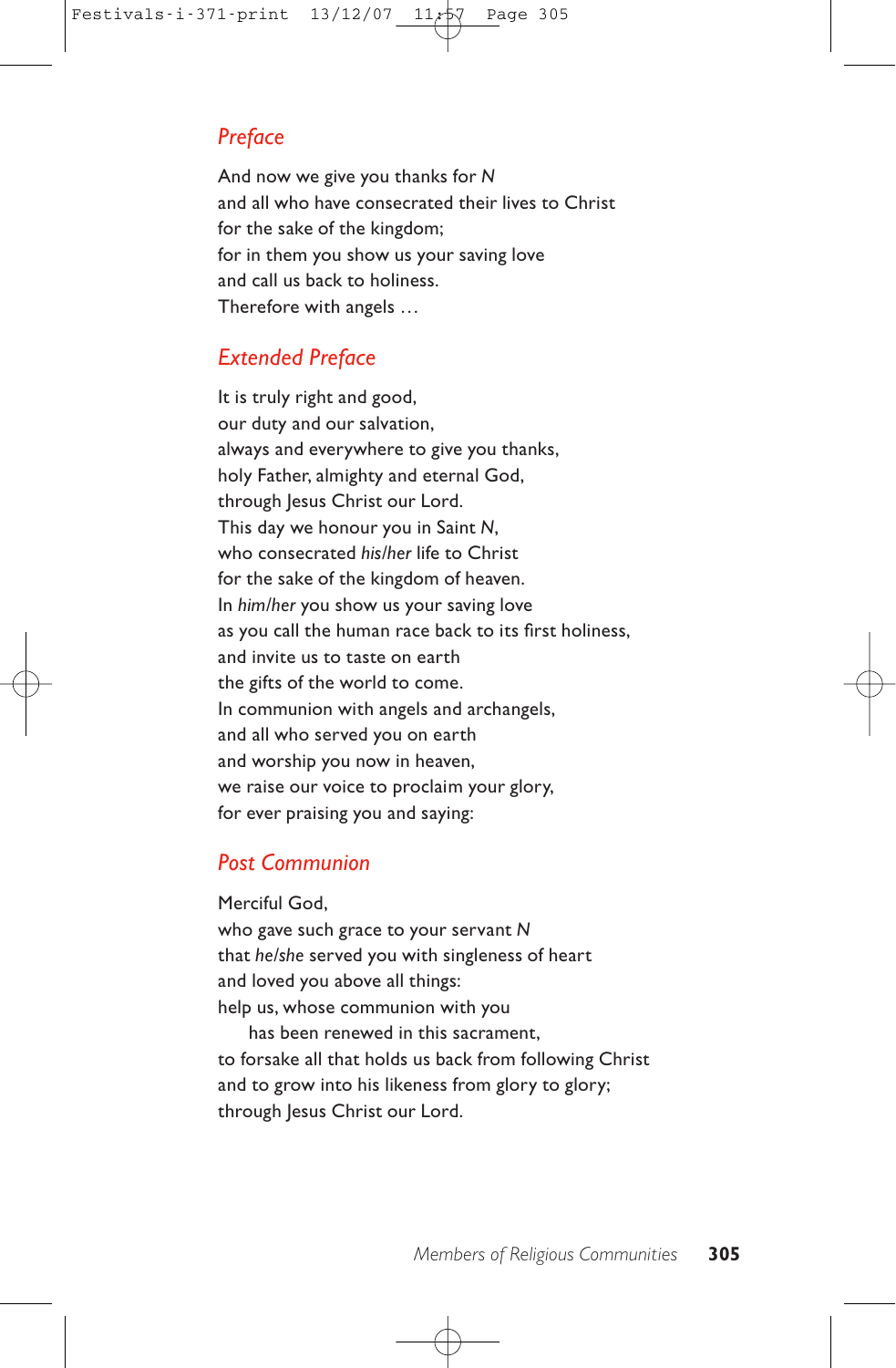## *Blessing*

God give you grace to follow his saints in faith and hope and steadfastness; and the blessing of God almighty, the Father, the Son, and the Holy Spirit, be among you and remain with you always.

## *Acclamation*

The Lord our God the Almighty reigns. **Let us rejoice and exult and give him the glory.** The marriage of the Lamb has come. **The bride has made herself ready.** I have found him whom my soul loves. **I held him, and would not let him go.** The Lord our God the Almighty reigns. **Let us rejoice and exult and give him the glory.**

*Revelation 19.6,7; Song of Solomon 3.4*

## *Short Passages of Scripture*

| I will meditate on your commandments     |              |
|------------------------------------------|--------------|
| and give attention to your ways, O Lord. | Psalm 119.15 |
|                                          |              |

| I will greatly rejoice in the Lord,   |              |
|---------------------------------------|--------------|
| my whole being shall exult in my God. | Isaiah 61.10 |

Everyone who has left houses or brothers or sisters or father or mother or children or fields, for my name's sake, will receive a hundredfold, and will inherit eternal life. *Matthew 19.29*

Make purses for yourselves that do not wear out, an unfailing treasure in heaven, for where your treasure is, there your heart will be also. *Luke 12.33*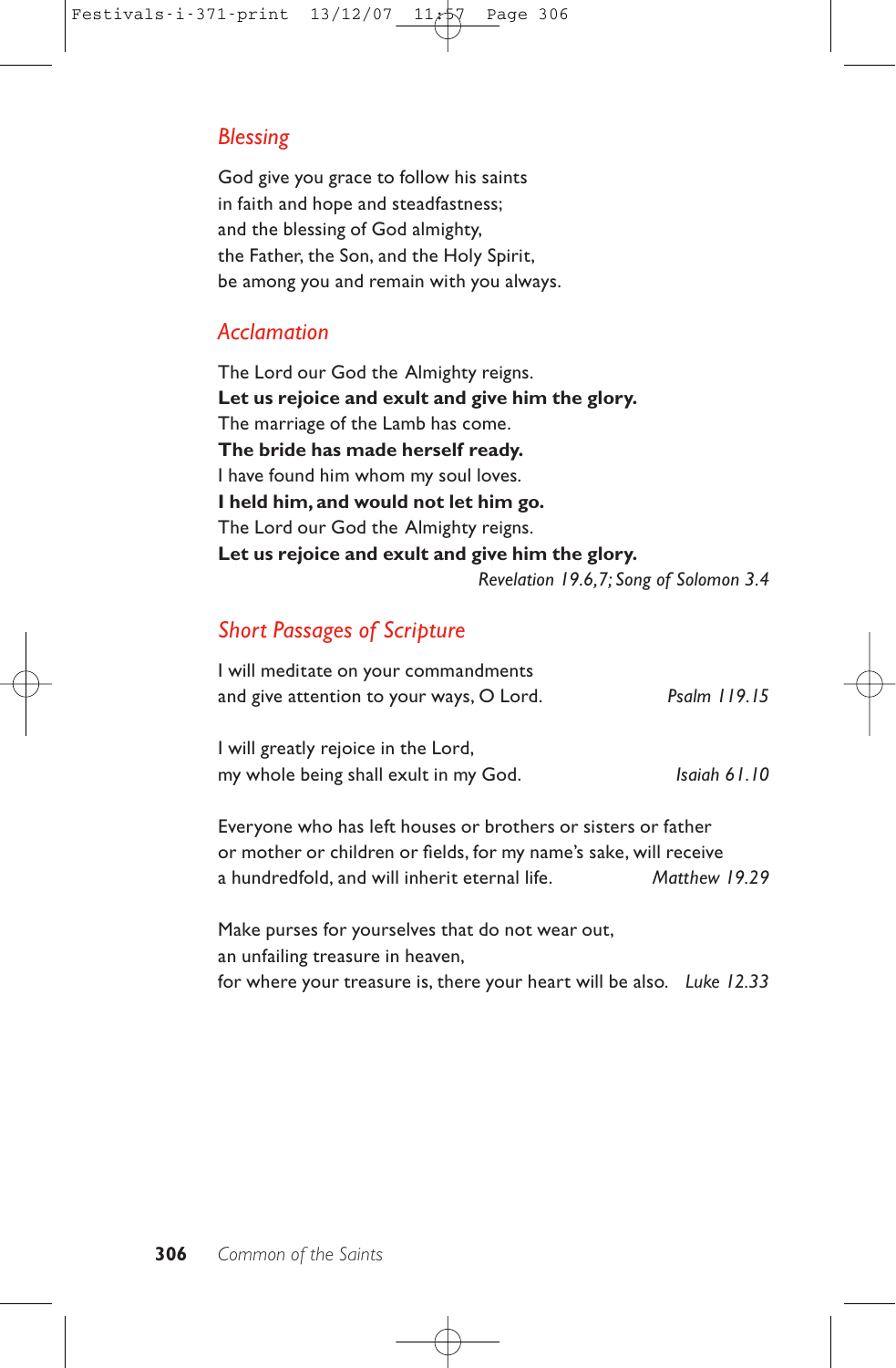## **Missionaries** *White*

## *Invitation to Confession*

Jesus said to the apostles, 'Go and make disciples of all the nations.' Conscious of our failure to obey his commands, let us call to mind our sins.

## *Kyrie Confession*

Lord Jesus, you came to gather the nations into the peace of God's kingdom: Lord, have mercy. **Lord, have mercy.**

You come in word and sacrament to strengthen us in holiness: Christ, have mercy. **Christ, have mercy.**

You will come in glory with salvation for your people: Lord, have mercy. **Lord, have mercy.**

## *Collect*

Everlasting God, whose servant *N* carried the good news of your Son to the people of … : grant that we who commemorate *his/her* service may know the hope of the gospel in our hearts and manifest its light in all our ways; through Jesus Christ your Son our Lord, who is alive and reigns with you, in the unity of the Holy Spirit, one God, now and for ever.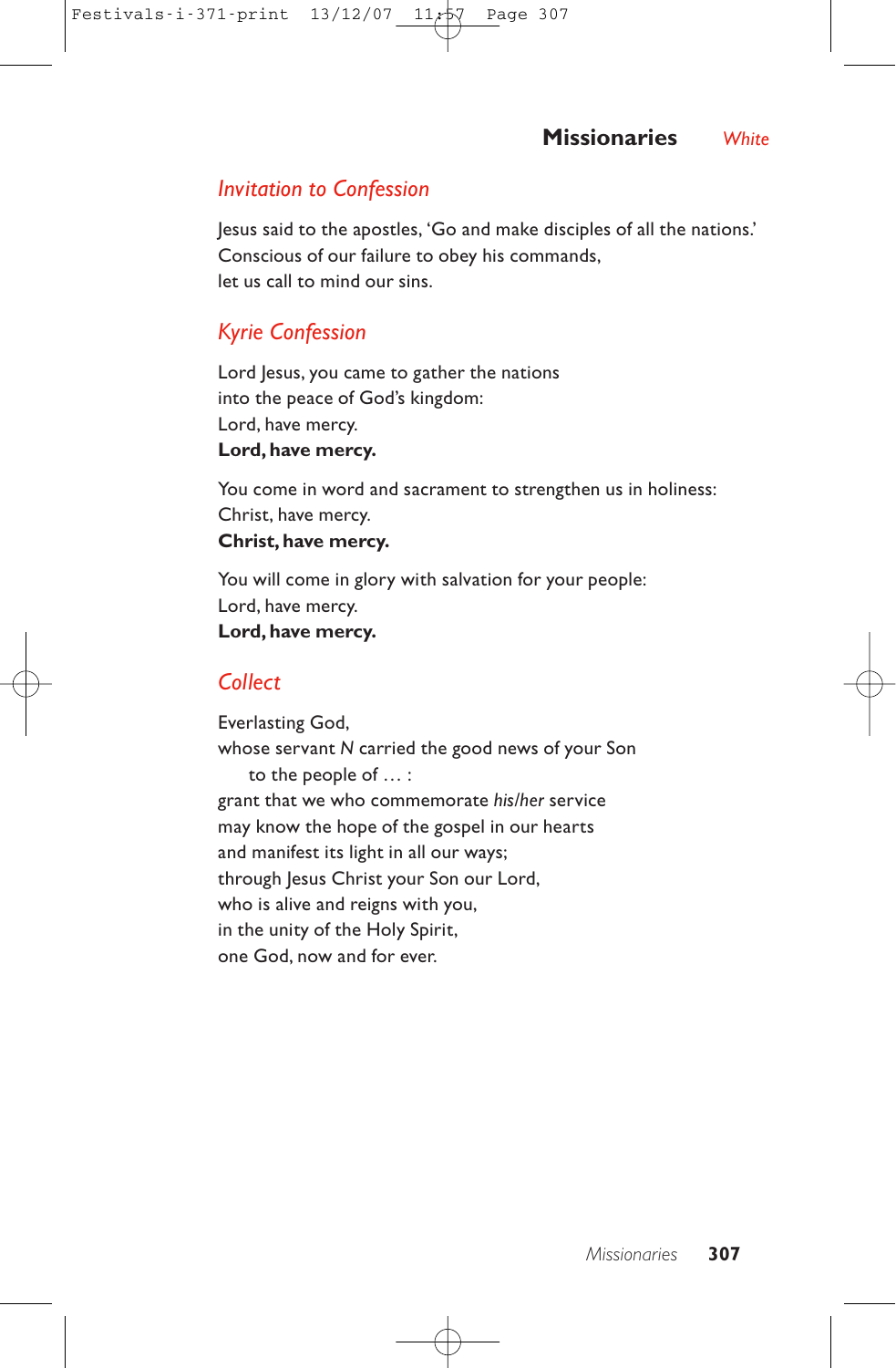## *Lectionary*

Isaiah 52.7-10; *or* 61.1-3a; Ezekiel 34.11-16; Jonah 3.1-5 Psalms 67; *or* 87; *or* 100; *or* 117 Acts 2.14, 22-36; *or* 13.46-49; *or* 16.6-10; *or* 26.19-23; Romans 15.17-21; 2 Corinthians 5.11-6.2 Matthew 9.35-end; or 28.16-end; Mark 16.15-20; Luke 5.1-11; *or* 10.1-9

Aidan (31 August): *also* 1 Corinthians 9.16-19 Anskar (3 February): *especially* Isaiah 52.7-10; *also* Romans 10.11-15 Chad (2 March or 26 October): *also* 1 Timothy 6.11b-16 Columba (9 June): *also* Titus 2.11-end Cuthbert (20 March or 4 September): *especially* Ezekiel 34.11-16; *also* Matthew 18.12-14 Cyril and Methodius (14 February): *especially* Isaiah 52.7-10; *also* Romans 10.11-15 Henry Martyn (19 October): *especially* Mark 16.15-end; *also* Isaiah 55.6-11 Ninian (16 September): *especially* Acts 13.46-49; Mark 16.15-end Patrick (17 March): *also* Psalm 91.1-4,13-16; Luke 10.1-12,17-20 Paulinus (10 October): *especially* Matthew 28.16-end Wilfrid (12 October): *especially* Luke 5.1-11; *also* 1 Corinthians 1.18-25 Willibrord (7 November): *especially* Isaiah 52.7-10; Matthew 28.16-end

## *Gospel Acclamation*

Alleluia, alleluia. If anyone is in Christ, there is a new creation. *2 Corinthians 5.17* **Alleluia.**

#### *(or)*

Alleluia, alleluia. The kingdom of God has come near to you. *Luke 10.9* **Alleluia.**

## *Introduction to the Peace*

We are fellow-citizens with the saints and of the household of God, through Christ our Lord, who came and preached peace

to those who were far off and those who were near.

*Ephesians 2.19,17*

## *Prayer at the Preparation of the Table*

God of our salvation, your love for the world is without end. May our participation in this sacrifice of praise and thanksgiving renew us in our dedication to your mission. We ask this through Jesus Christ our Lord.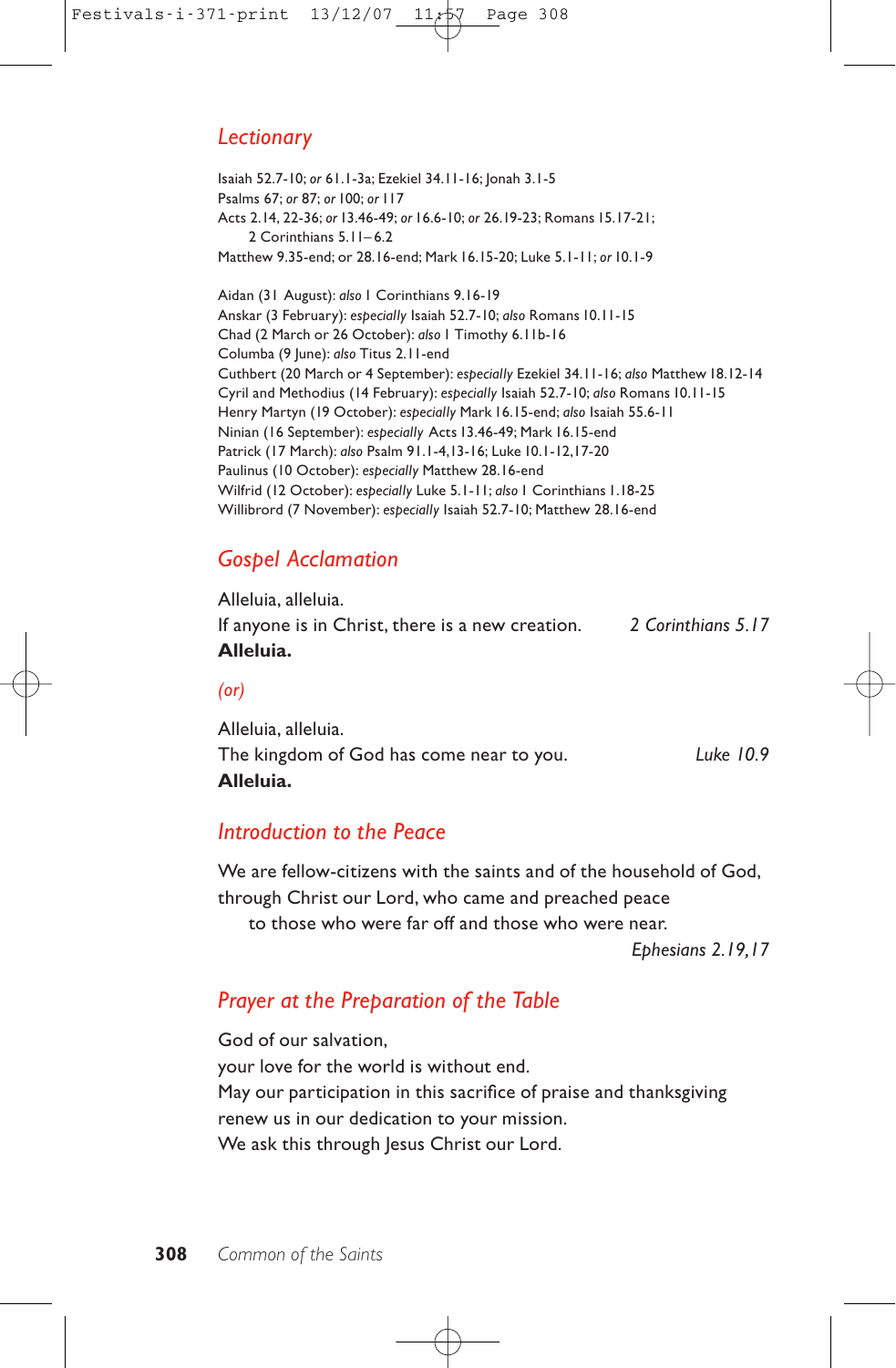## *Preface*

And now we give you thanks that your servant *N* was called by your Spirit to preach the gospel to the nations and to bring to your people the glorious light of your truth.

## *Extended Preface*

It is indeed right and good, our duty and our salvation, always and everywhere to give you thanks, Lord, holy Father, almighty and eternal God, through Jesus Christ our Lord. Christ has never ceased to call disciples; he sends them to bring salvation to the nations by the light of the gospel. For this work your servant *N* was set apart by the Spirit; in faith and obedience *he/she* went to peoples far away. You called *him/her* to be all things to everyone as a minister of your word, so that in your sight the nations might become a holy sacrifice, acceptable to you. And so we join with all your saints to sing of your great glory in this their joyful hymn of praise:

## *Post Communion*

Holy Father,

who gathered us here around the table of your Son to share this meal with the whole household of God: in that new world where you reveal

the fullness of your peace, gather people of every race and language to share with *N* and all your saints in the eternal banquet of Jesus Christ our Lord.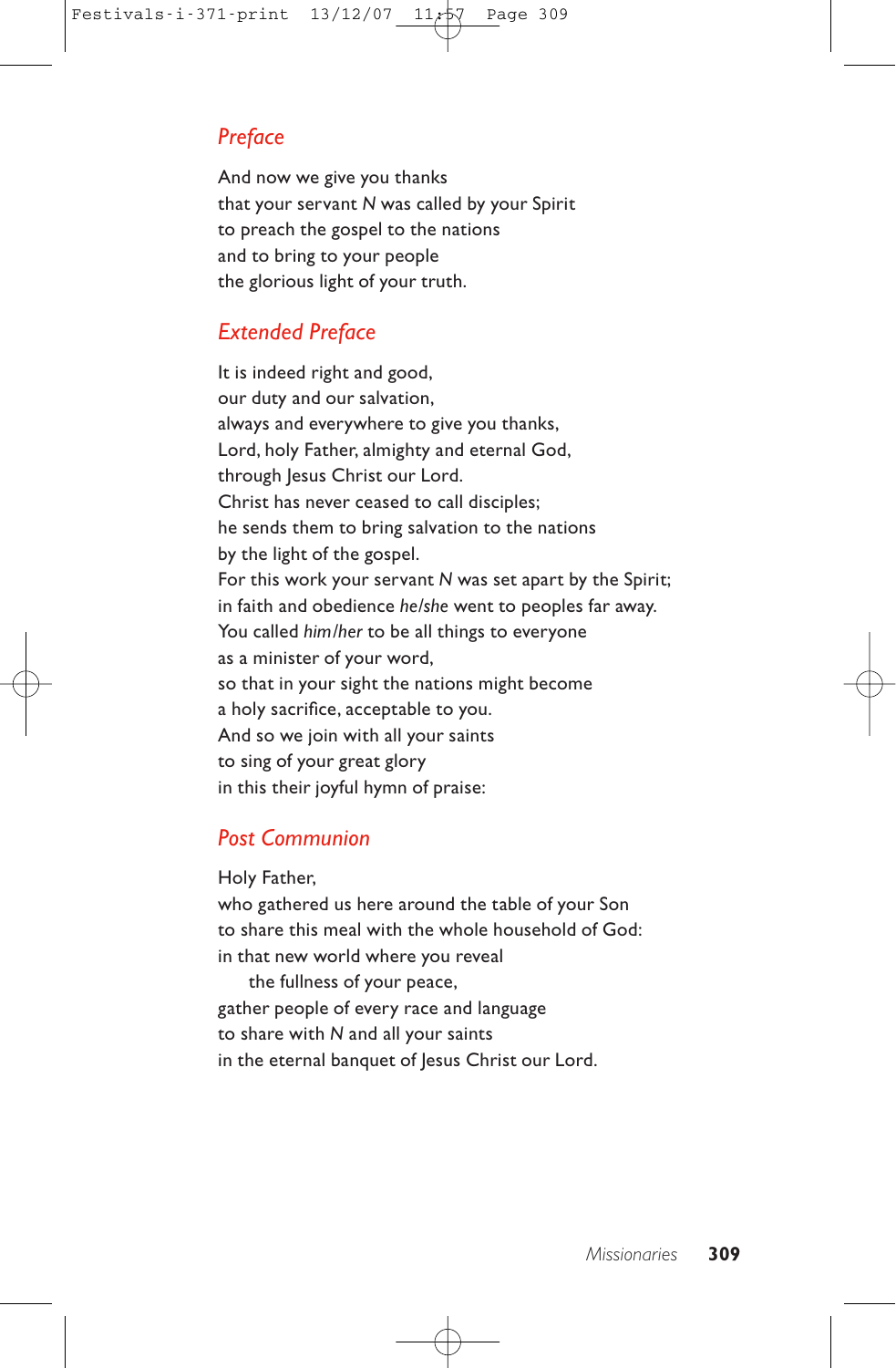## *Blessing*

May God, whose glory is reflected in the lives of his saints, pour upon you the riches of his grace, and equip you and strengthen you to proclaim his word. And the blessing of God almighty, the Father, the Son, and the Holy Spirit, be among you and remain with you always.

## *Acclamation*

Go, make disciples of all nations, baptizing them in the name of the Father, and of the Son, and of the Holy Spirit. **We will tell of his wonderful deeds and be glad and exult in him.** Sing praise to the name of the Lord most high. **We will tell of his wonderful deeds and be glad and exult in him.** Sing praise to the Lord, who dwells in Zion. **We will declare his deeds among the peoples. We will sing and be glad and rejoice in his holy name.**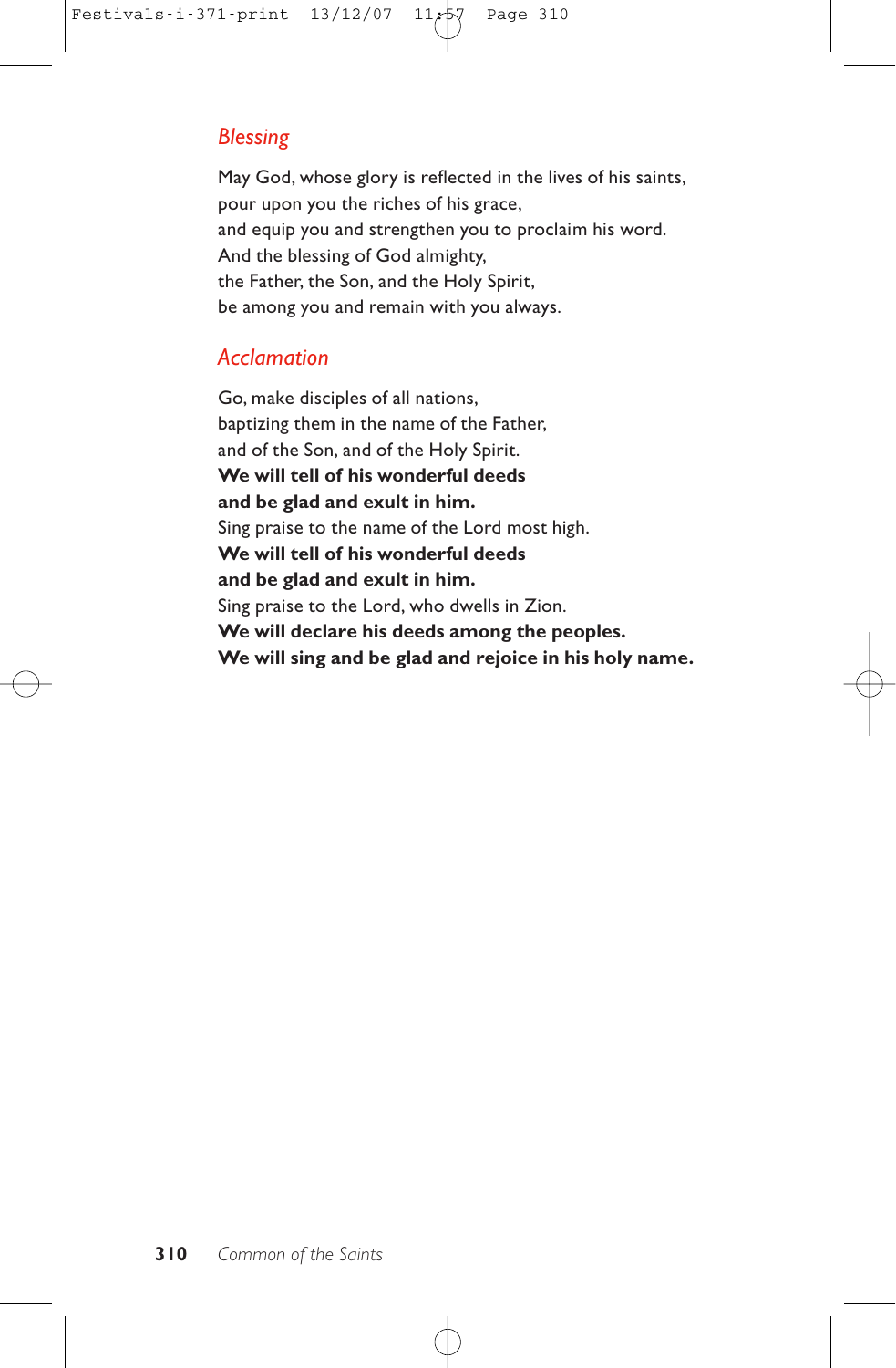# *Short Passages of Scripture*

| The Lord gave the word;                                                   |             |
|---------------------------------------------------------------------------|-------------|
| great was the company of those who bore the tidings.                      | Psalm 68.11 |
| How beautiful upon the mountains                                          |             |
| are the feet of the messenger who announces peace,                        |             |
| who brings good news,                                                     |             |
| who announces salvation.                                                  |             |
| who says to Zion, 'Your God reigns.'                                      | Isaiah 52.7 |
| Proclaim to the city the message that I tell you.                         | Jonah $3.2$ |
| lesus said,                                                               |             |
| 'Go into all the world                                                    |             |
| and proclaim the good news to the whole creation.                         | Mark 16.15  |
| God has reconciled us to himself through Christ                           |             |
| and has enlisted us in this service of reconciliation. 2 Corinthians 5.18 |             |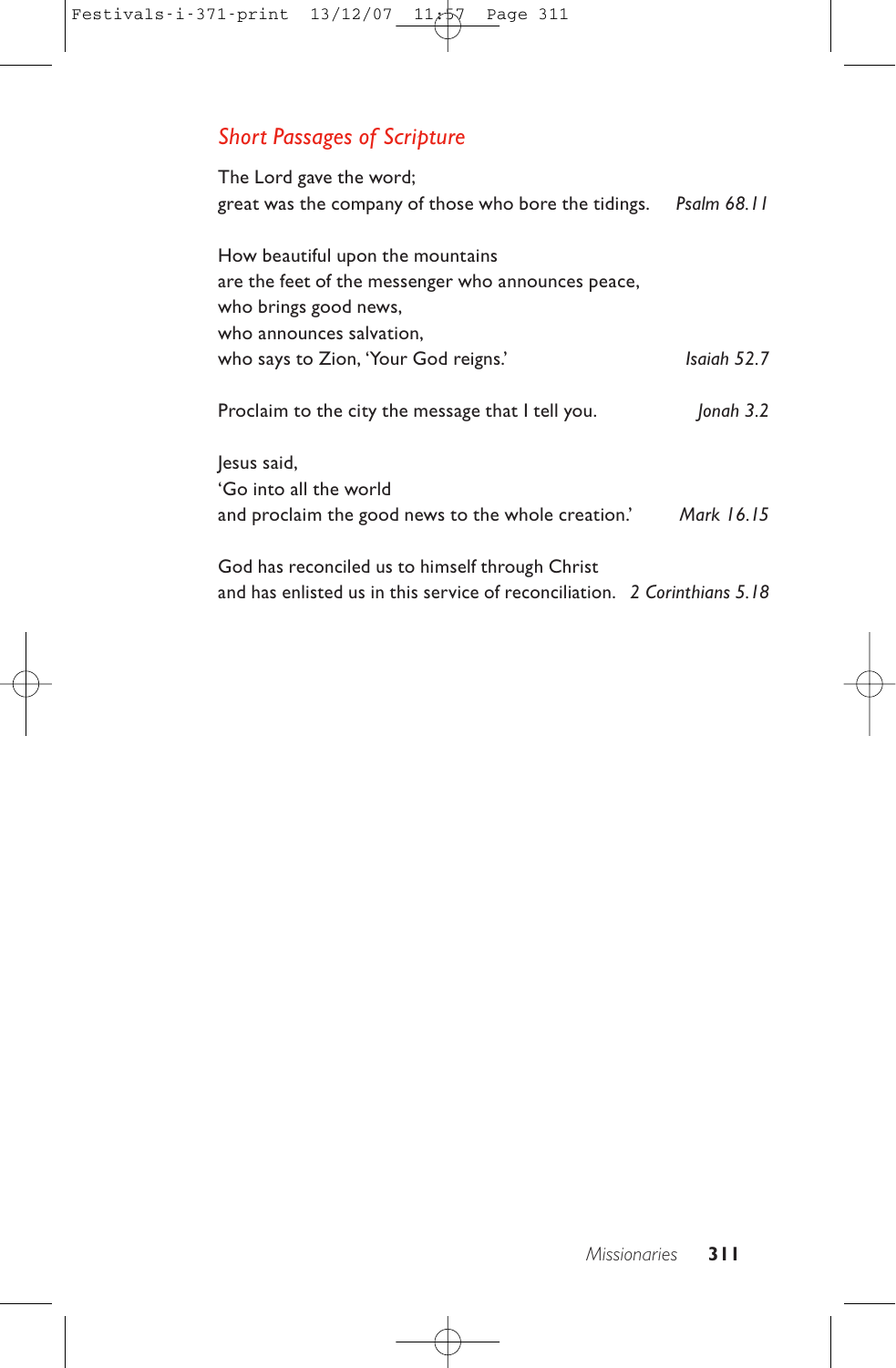## **Any Saint; Holy Men and Women** *White*

## *Invitation to Confession*

The saints were faithful unto death and now dwell in the heavenly kingdom for ever. As we celebrate their joy, let us bring to the Lord our sins and weaknesses, and ask for his mercy.

#### *(or)*

Christ calls us to share the heavenly banquet of his love with all the saints in earth and heaven. Knowing our unworthiness and sin, let us ask from him both mercy and forgiveness.

#### **312** *Common of the Saints*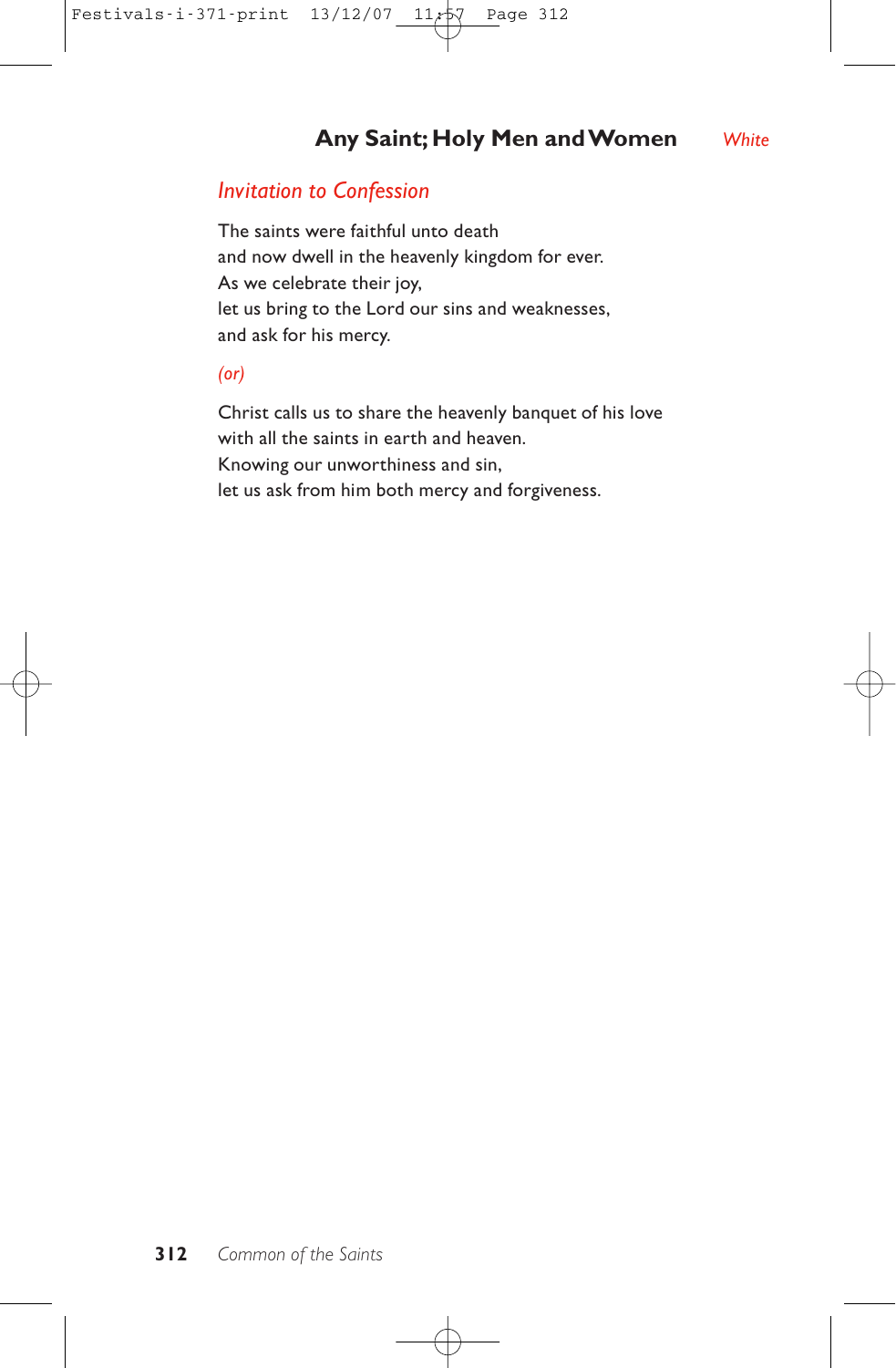## *Kyrie Confession*

Let judgement for me come forth from your presence, and let your eyes discern the right: Lord, have mercy. **Lord, have mercy.**

Search my heart and visit me; try me by fire: Christ, have mercy. **Christ, have mercy.**

Keep me as the apple of your eye; hide me under the shadow of your wings: Lord, have mercy. **Lord, have mercy.**

#### *(or)*

Lord, you are gracious and compassionate: Lord, have mercy. **Lord, have mercy.**

You are loving to all, and your mercy is over all your creation: Christ, have mercy. **Christ, have mercy.**

Your faithful servants bless your name and speak of the glory of your kingdom: Lord, have mercy. **Lord, have mercy.**

#### *(or)*

You give your kingdom to the poor in spirit: Lord, have mercy. **Lord, have mercy.**

You satisfy those who hunger for righteousness and justice: Christ, have mercy. **Christ, have mercy.**

You give joy and gladness to those who mourn: Lord, have mercy. **Lord, have mercy.**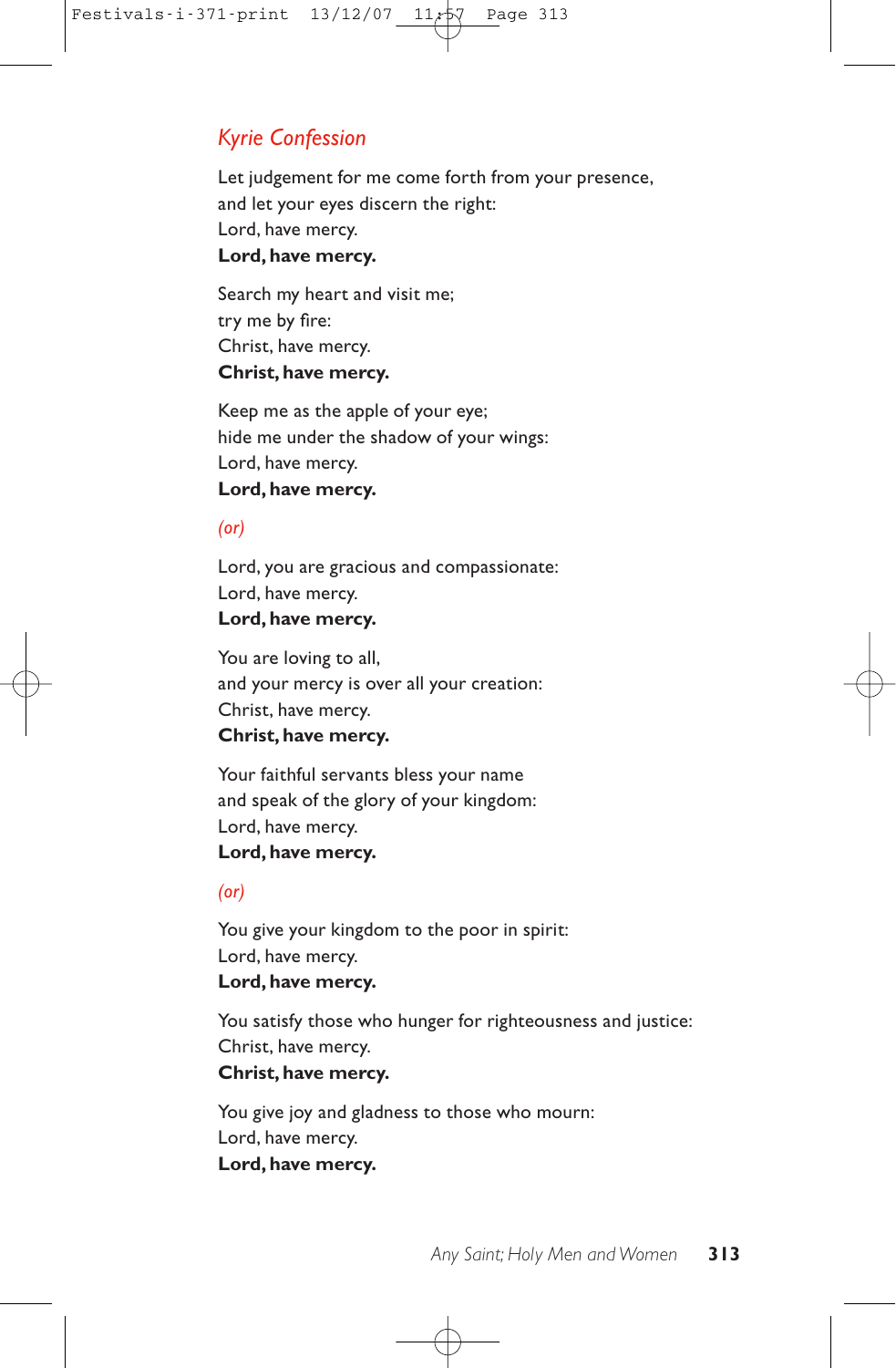## *Collect*

#### *(general)*

Almighty Father, you have built up your Church through the love and devotion of your saints: inspire us to follow the example of *N*, whom we commemorate today, that we in our generation may rejoice with *him/her* in the vision of your glory; through Jesus Christ your Son our Lord, who is alive and reigns with you, in the unity of the Holy Spirit, one God, now and for ever.

#### *or (for Christian rulers)*

Sovereign God, who called *N* to be a ruler among *his/her* people and gave *him/her* grace to be their servant: help us, following our Saviour Christ in the path of humble service, to see his kingdom set forward on earth and to enjoy its fullness in heaven; through Jesus Christ your Son our Lord, who is alive and reigns with you, in the unity of the Holy Spirit, one God, now and for ever.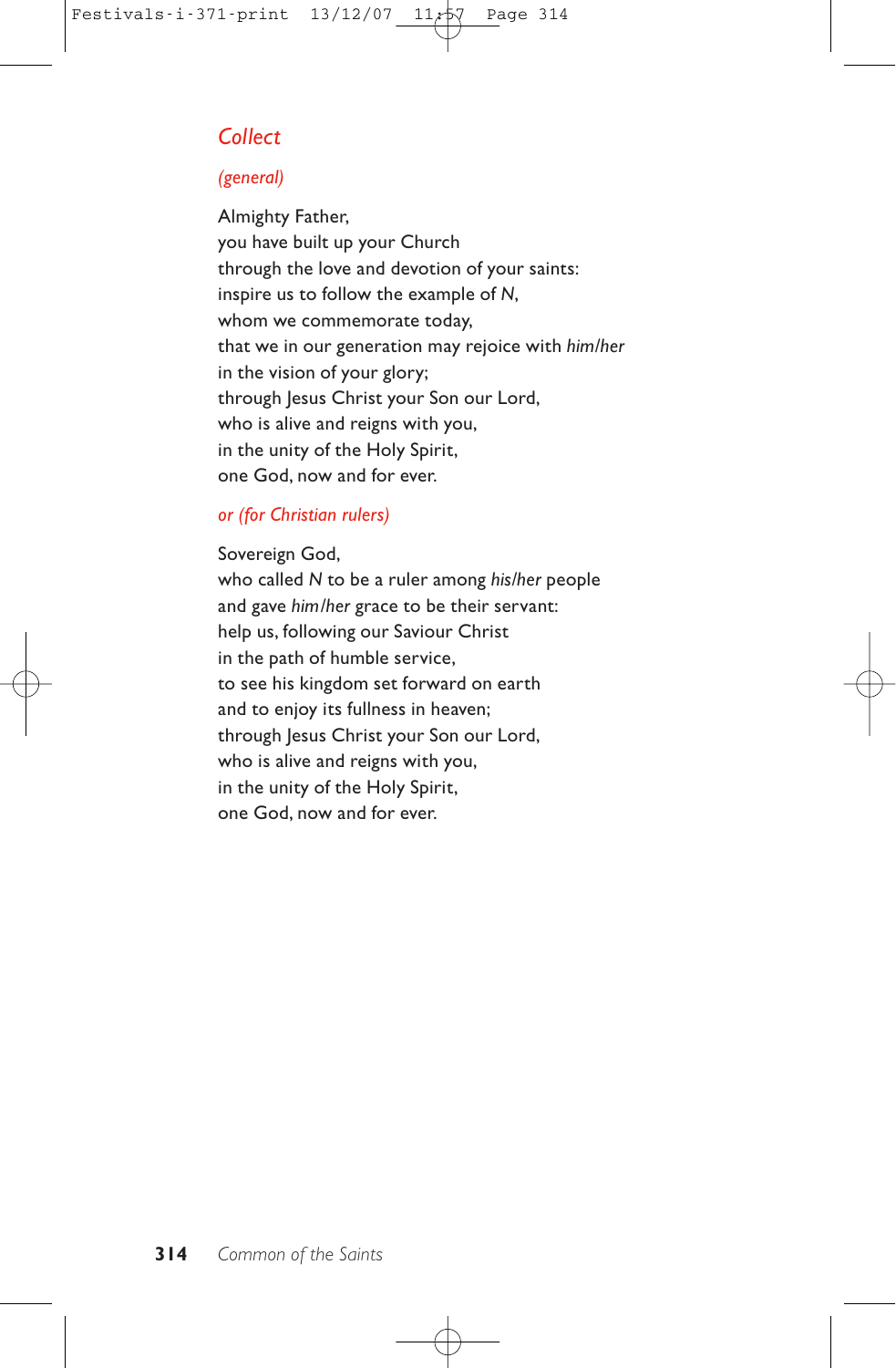#### *or (for those working with the poor and underprivileged)*

Merciful God, you have compassion on all that you have made and your whole creation is enfolded in your love: help us to stand firm for your truth, to struggle against poverty, and to share your love with our neighbour, that with your servant *N* we may be instruments of your peace; through Jesus Christ your Son our Lord, who is alive and reigns with you, in the unity of the Holy Spirit, one God, now and for ever.

## *or (for men and women of learning)*

God our Father, who gave wisdom and insight to your servant *N* to fathom the depths of your love and to understand your design for the world you have made: grant us the help of your Holy Spirit that we also may come to a full knowledge of your purposes revealed in your Son Jesus Christ, our wisdom and our life; who is alive and reigns with you, in the unity of the Holy Spirit, one God, now and for ever.

#### *or (for those whose holiness was revealed in marriage and family life)*

Eternal God, whose love is revealed in the mystery of the Trinity: help us, like your servant *N*, to find in our human loving a mirror of your divine love and to see in all your children our brothers and sisters in Christ, who is alive and reigns with you, in the unity of the Holy Spirit, one God, now and for ever.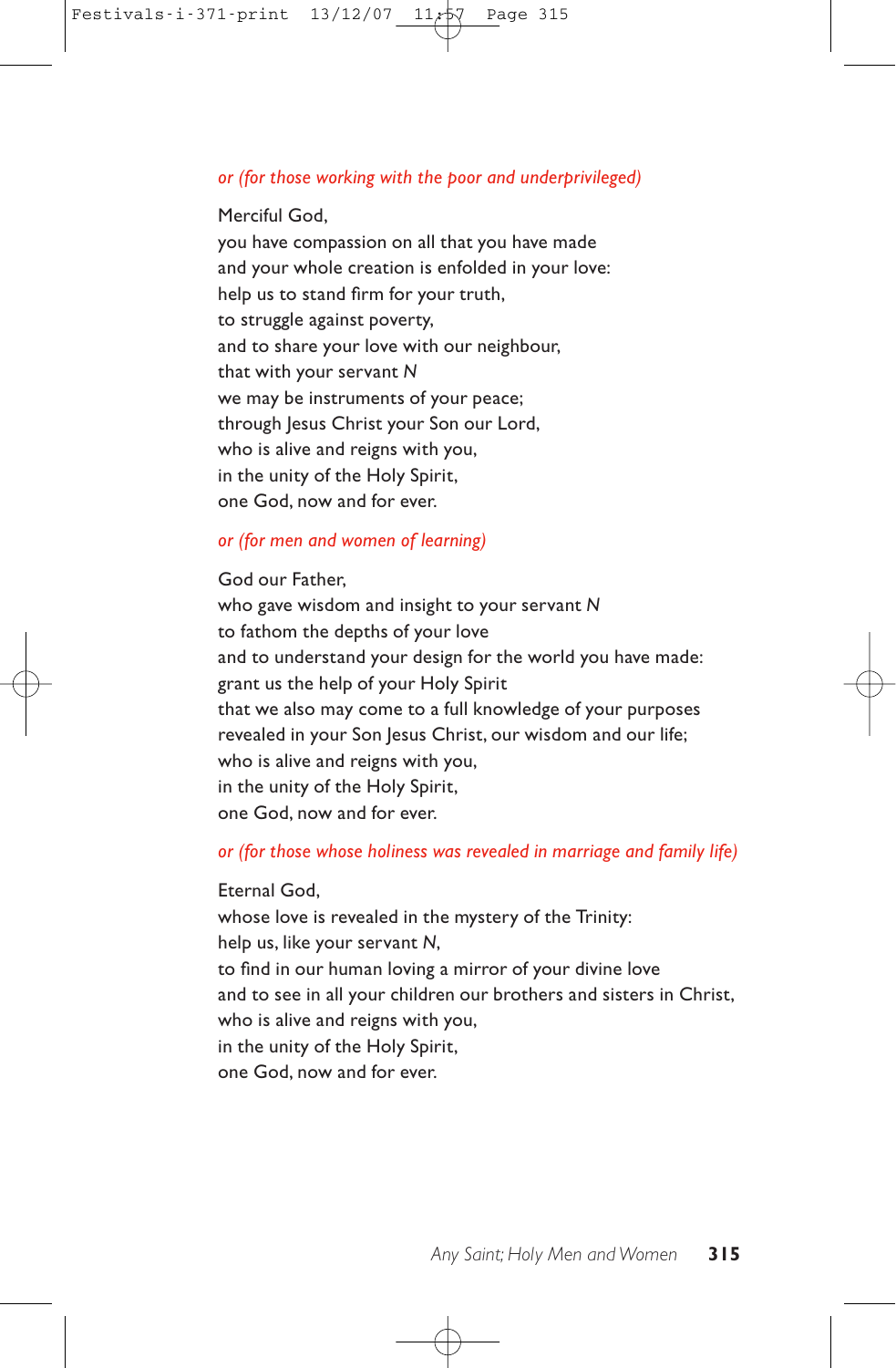## *Lectionary*

#### *General*

Genesis 12.1-4; Proverbs 8.1-11; Micah 6.6-8; Ecclesiasticus 2.7-13 [14-end] Psalms 32; 33.1-5;119.1-8;139.1-4 [5-12];145.8-14 Ephesians 3.14-19; *or* 6.11-18; Hebrews 13.7,8,15,16; James 2.14-17;1 John 4.7-16; Revelation 21.[1-4] 5-7 Matthew 19.16-21; *or* 25.1-13; *or* 25.14-30; John 15.1-8; *or* 17.20-end

*Christian rulers*

1 Samuel 16.1-13a;1 Kings 3.3-14 Psalms 72.1-7; 99 1 Timothy 2.1-6 Mark 10.42-45; Luke 14.27-33

Alfred the Great (26 October): *also* 2 Samuel 23.1-5; John 18.33-37 Edward the Confessor (13 October): *also* 2 Samuel 23.1-5;1 John 4.13-16 Margaret of Scotland (16 November): *also* Proverbs 31.10-12,20,26-end; 1 Corinthians 12.13–13.3; Matthew 25.34-end

*Those working for the poor and underprivileged*

Isaiah 58.6-11 Psalms 82;146.5-10 Hebrews 13.1-3;1 John 3.14-18 Matthew 5.1-12; *or* 25.31-end

Elizabeth of Hungary (18 November): *especially* Matthew 25.31-end; *also* Proverbs 31.10-end Josephine Butler (30 May): *especially* Isaiah 58.6-11; *also* 1 John 3.18-23; Matthew 9.10-13 William Wilberforce (30 July): *also* Job 31.16-23; Galatians 3.26-end; Luke 4.16-21

#### *Men and women of learning*

Proverbs 8.22-31; Ecclesiasticus 44.1-15 Psalms 36.5-10; 49.1-4 Philippians 4.7,8 Matthew 13.44-46,52; John 7.14-18

*Those whose holiness was revealed in marriage and family life*

Proverbs 31.10-13,19,20,30-end; Tobit 8.4-7 Psalms 127;128 1 Peter 3.1-9 Mark 3.31-end; Luke 10.38-end

Mary Sumner (9 August): *also* Hebrews 13.1-5 Monica (27 August): *also* Ecclesiasticus 26.1-3,13-16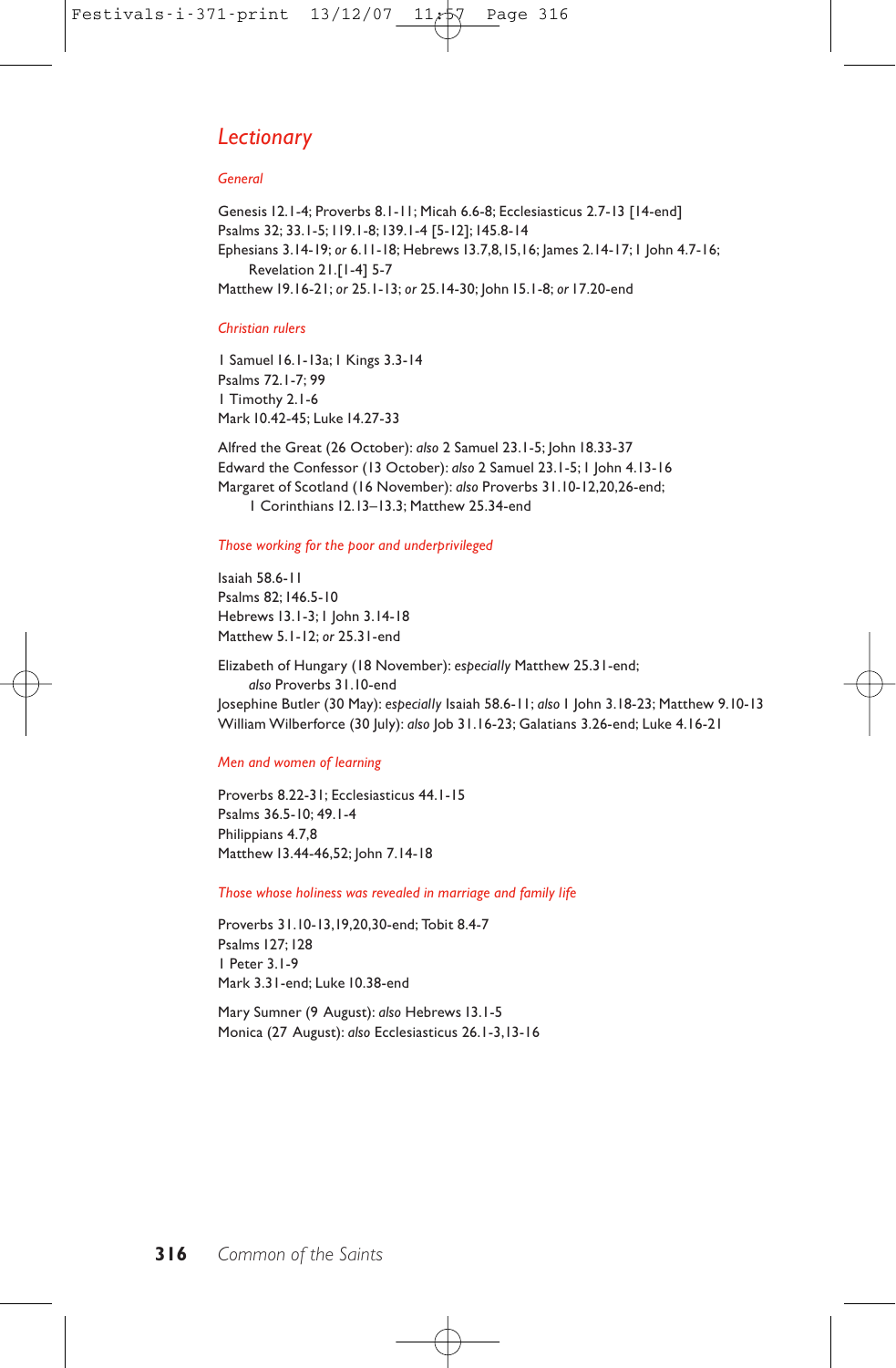## *Gospel Acclamation*

| Alleluia.                                 |                 |
|-------------------------------------------|-----------------|
| I have made known to you.                 | $cf$ John 15.15 |
| for all that I have heard from my Father  |                 |
| I have called you friends, says the Lord, |                 |
| Alleluia, alleluia.                       |                 |

#### *(or, in Lent)*

Praise to you, O Christ, King of eternal glory. I have called you friends, says the Lord, for all that I have heard from my Father I have made known to you. *cf John 15.15* **Praise to you, O Christ, King of eternal glory.**

#### *(or)*

Alleluia, alleluia. Blessed are the pure in heart, for they will see God. *Matthew 5.8* **Alleluia.**

#### *(or)*

Alleluia, alleluia. Blessed are the peacemakers, for they will be called children of God. *Matthew 5.9* **Alleluia.**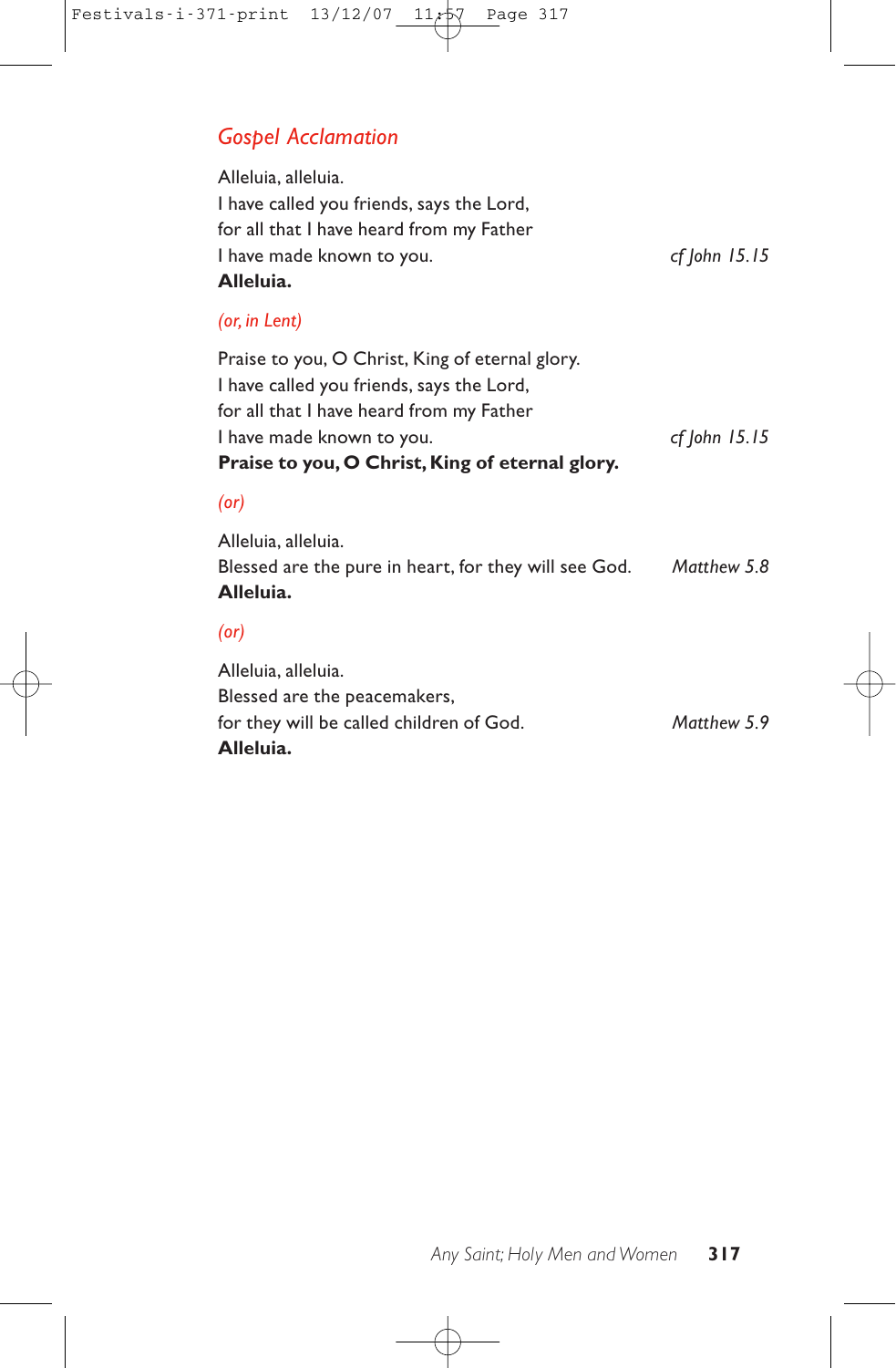## *Intercession*

#### *Not every section of this intercession need be used on every occasion.*

In every age you have raised up holy men and women to reflect the light of Christ and to teach us the way of holiness.

We thank you for those who have been teachers in the school of Christ:

give understanding to those who study the faith the Church has handed on,

and clarity to those who communicate the gospel in a changing world …

Lord, hear us.

### **Lord, graciously hear us.**

We thank you for those who have been shepherds of your people: give a pastoral heart to deacons, priests and bishops, and the needful gifts to all your people in their ministry … Lord, hear us.

#### **Lord, graciously hear us.**

We thank you for those who have been Christian rulers in the world,

and for those who carried the good news to lands where it had not been before:

give wisdom to all who have power and influence among the nations, and establish God's sovereignty among people of every race … Lord, hear us.

#### **Lord, graciously hear us.**

We thank you for those whom you have called to live in community: establish mutual love among those drawn into fellowship in

your service,

and bless with Christ's presence all the communities to which we relate …

Lord, hear us.

## **Lord, graciously hear us.**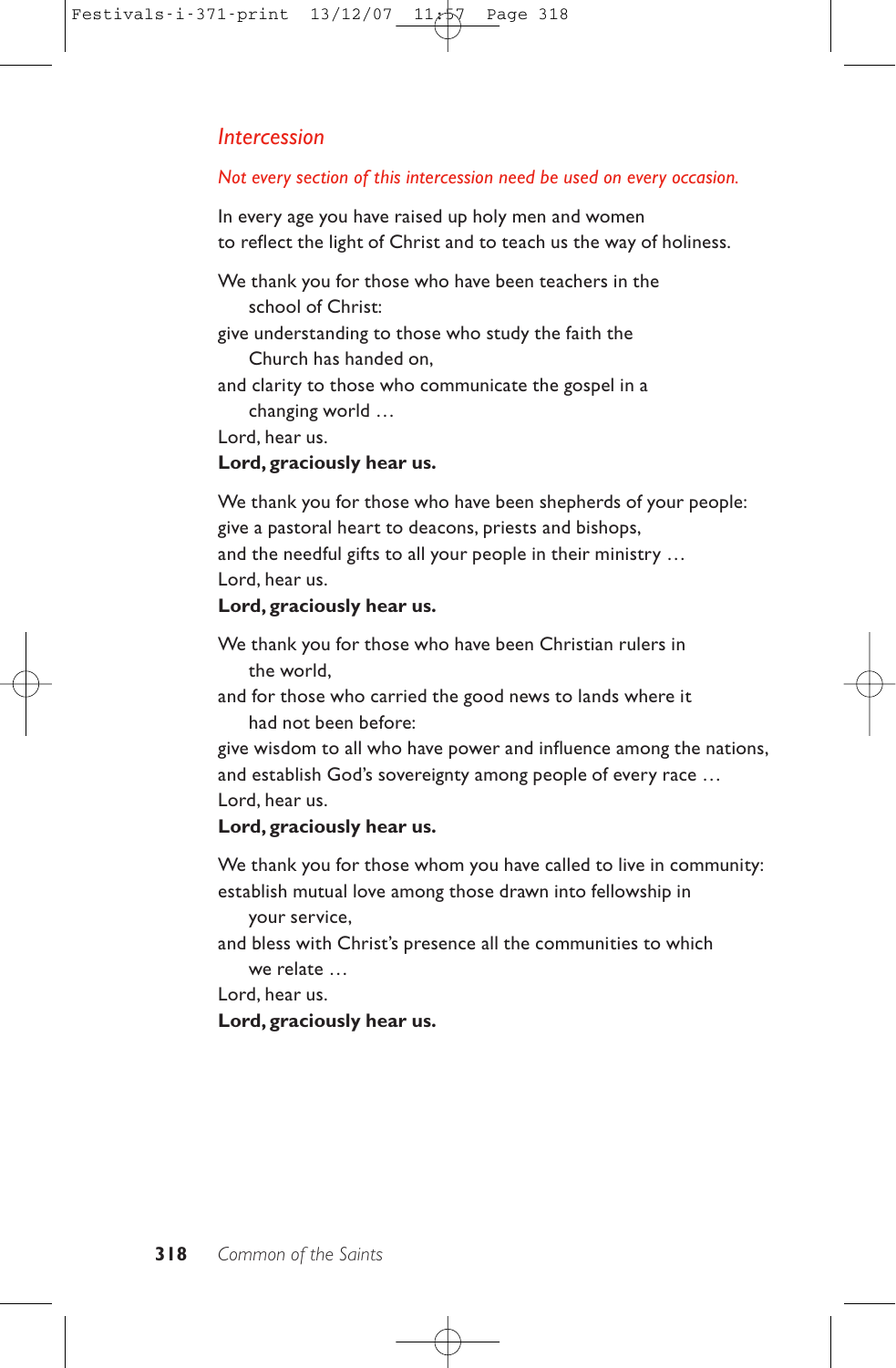We thank you for those who have lived out their vocation in family life: give your grace to all who nurture children and all who care for the aged, and enfold in your love all your sons and daughters … Lord, hear us.

## **Lord, graciously hear us.**

We thank you for those who have brought wholeness through the medicine of the gospel: give skill to all who minister healing and reconciliation in your name, and comfort all who cry out to you from any sort of distress … Lord, hear us.

#### **Lord, graciously hear us.**

We thank you for the noble army of martyrs by the shedding of whose blood the Church has been enriched: keep under your protection those who are persecuted for

the cause of Christ,

and acknowledge, we pray,

those who have passed through death trusting your promises … Lord, hear us.

#### **Lord, graciously hear us.**

[We thank you today for …

As we celebrate *his/her* memory and rejoice in *his/her* friendship, we ask you to bless …

Keep in one communion and fellowship all those for whom Christ died.

Lord, hear us.

#### **Lord, graciously hear us.]**

Hasten, Lord, the day when people will come from east and west, from north and south, and sit at table in your kingdom, and we shall see your Son in his glory. Merciful Father, **accept these prayers for the sake of your Son, our Saviour Jesus Christ. Amen.**

*(or)*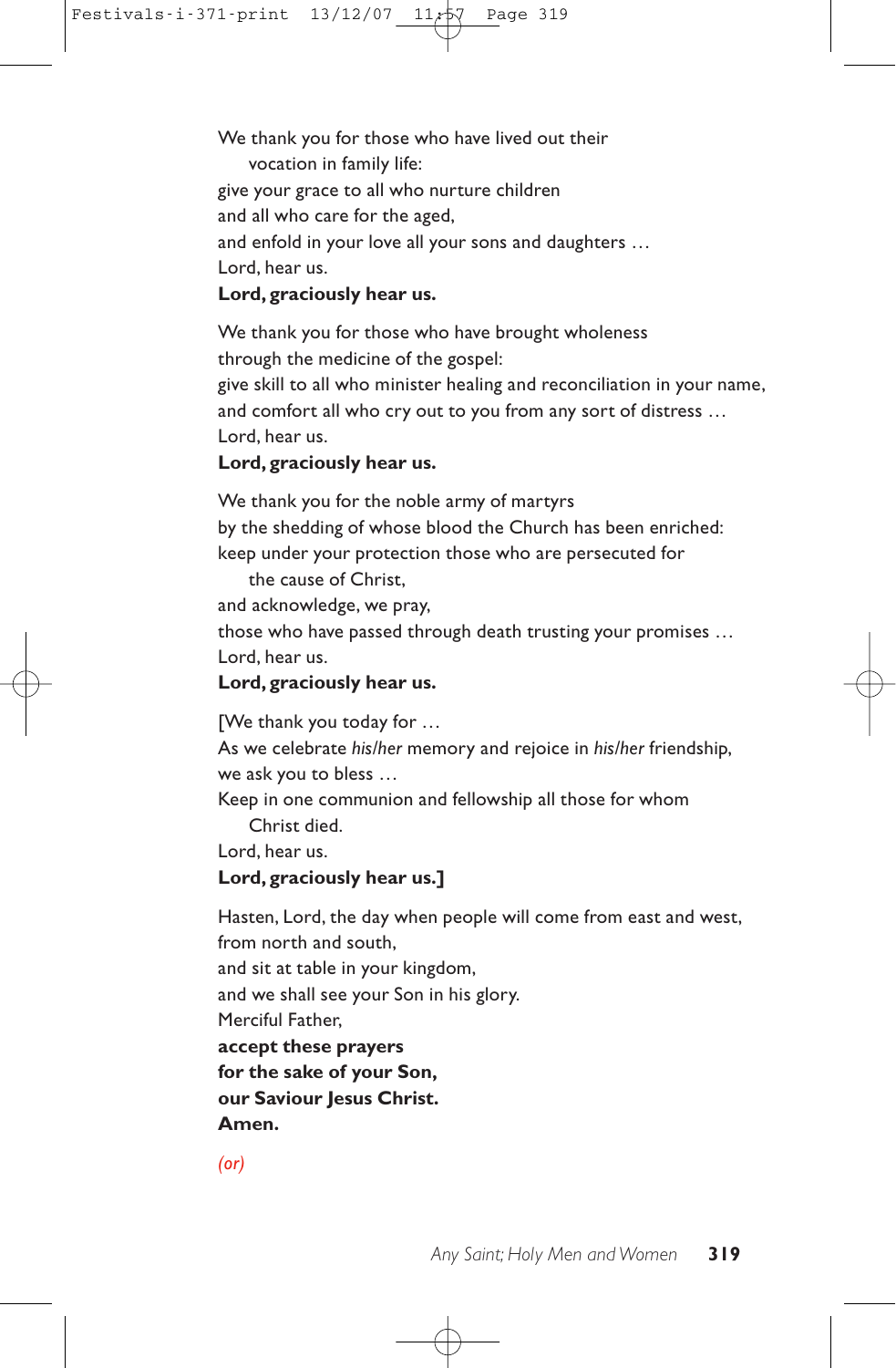United in the company of all the faithful and looking for the coming of the kingdom, let us offer our prayers to God, the source of all life and holiness.

#### Merciful Lord,

strengthen all Christian people by your Holy Spirit, that we may live as a royal priesthood and a holy nation to the praise of Christ Jesus our Saviour. **Lord, have mercy.**

Bless *N* our bishop, and all ministers of your Church, that by faithful proclamation of your word we may be built on the foundation of the apostles and prophets into a holy temple in the Lord. **Lord, have mercy.**

Empower us by the gift of your holy and life-giving Spirit, that we may be transformed into the likeness of Christ from glory to glory.

## **Lord, have mercy.**

Give to the world and its peoples the peace that comes from above, that they may find Christ's way of freedom and life. **Lord, have mercy.**

Hold in your embrace all who witness to your love in the service of the poor and needy; all those who minister to the sick and dying; and all who bring light to those in darkness. **Lord, have mercy.**

Touch and heal all those whose lives are scarred by sin and pain, that, raised from death to life in Christ, their sorrow may be turned to eternal joy. **Lord, have mercy.**

Remember in your mercy those gone before us who have been well-pleasing to you from eternity; preserve us who live here in your faith, guide us to your kingdom, and grant us your peace at all times. **Lord, have mercy.**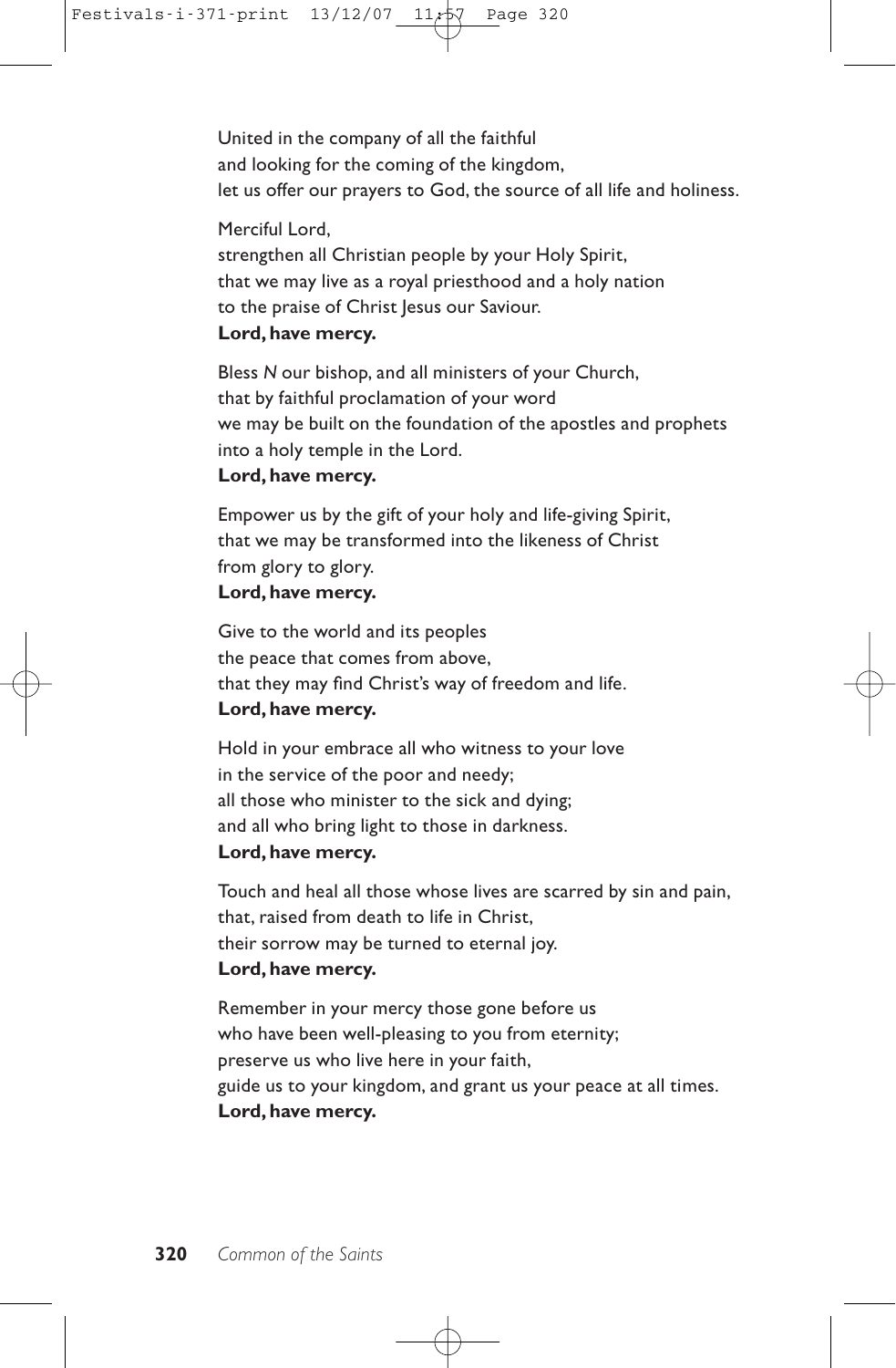Hasten the day when those who fear you in every nation will come from east and west, from north and south, and sit at table in your kingdom.

#### **Lord, have mercy.**

And so we give you thanks for the whole company of your saints in glory, with whom in fellowship we join our prayers and praises; by your grace may we, like them, be made perfect in your love. Blessing and glory and wisdom, thanksgiving and honour and power, be to our God for ever and ever. **Amen.**

## *Introduction to the Peace*

May the God of peace sanctify you: may he so strengthen your hearts in holiness that you may be blameless before him at the coming of our Lord Jesus with his saints.

*1 Thessalonians 5.23; 3.13*

## *Prayer at the Preparation of the Table*

Eternal God, we give you thanks for the triumph of Christ in the life of your servant *N*. Accept this sacrifice of thanks and praise and give us grace to run our course with faith, that we may come with all your saints to the eternal banquet in heaven, through Jesus Christ our Lord.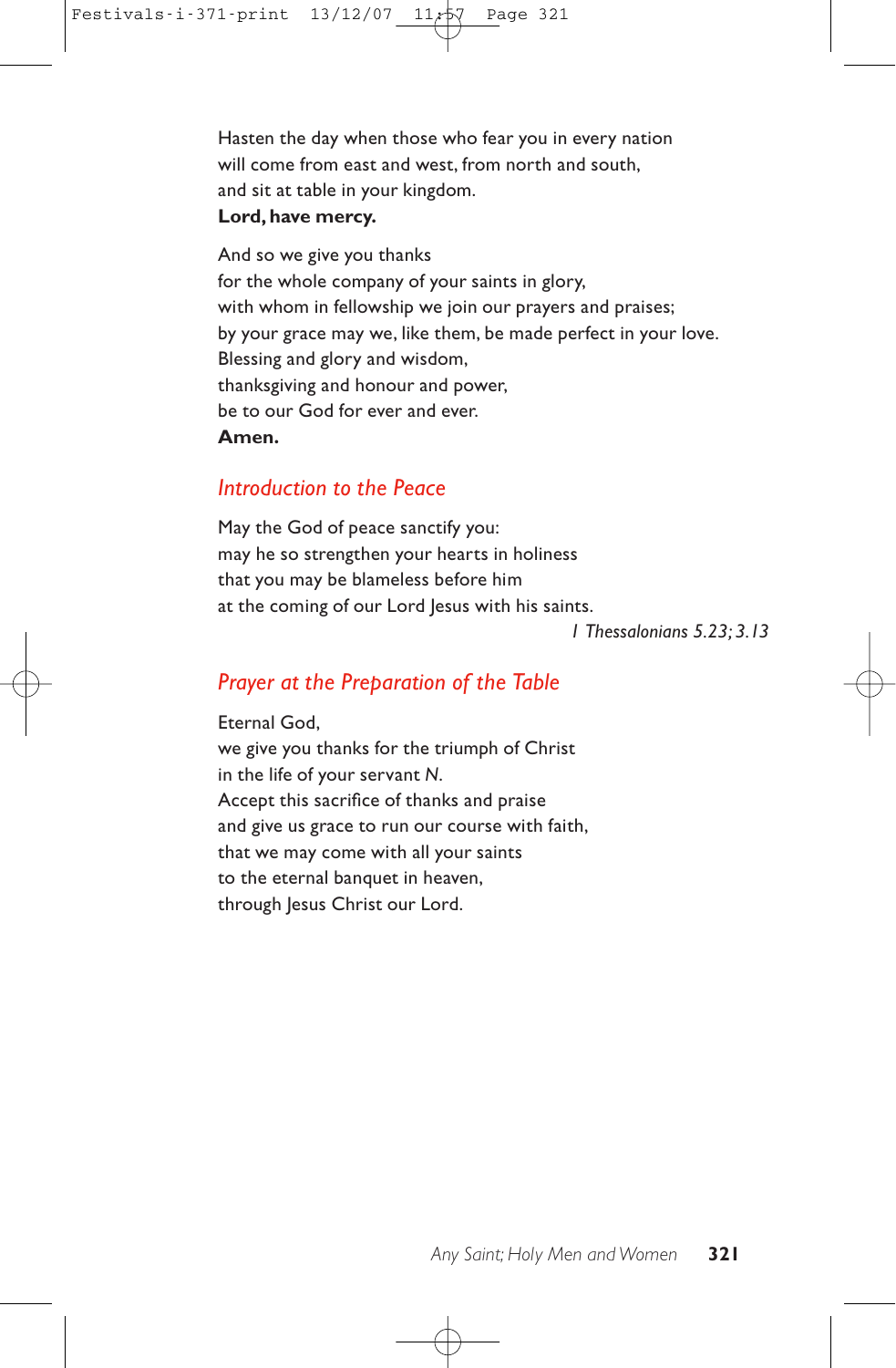## *Preface*

And now we give you thanks that your glory is revealed in [*N and*] all the saints. In their lives you have given us an example of faithfulness to Christ. In their holiness we find encouragement and hope. In our communion with them we share the unity of your kingdom.

#### *(or)*

And now we give you thanks for the work of your grace in the life of Saint *N* and that by the same grace you lead us in the way of holiness, setting before us the vision of your glory.

#### *(or)*

And now we give you thanks for the hope to which you call us in your Son, that following in the faith of all your saints, we may run with perseverance the race that is set before us, and with them receive the unfading crown of glory.

#### *(or)*

And now we give you thanks because in him you have received us as your sons and daughters, joined us in one fellowship with the saints, and made us citizens of your kingdom.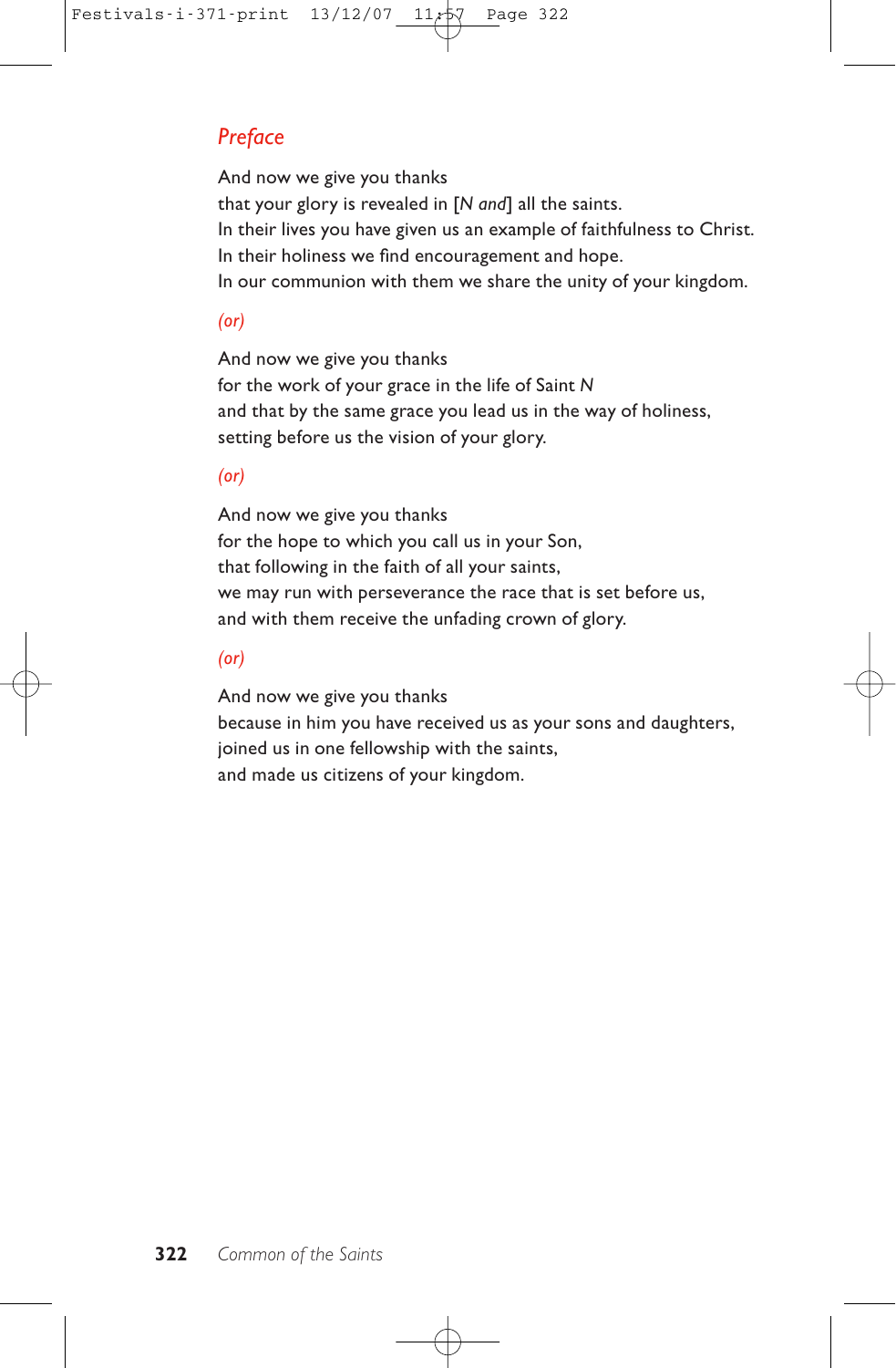## *Extended Preface*

It is indeed right, our duty and our joy, always and everywhere to give you thanks, holy Father, almighty and eternal God, through Jesus Christ your Son our Lord. We rejoice in the glorious splendour of your majesty for you have given us a share with *N* in the inheritance of the saints in light. In the darkness of this passing age they proclaim the glory of your kingdom. Chosen as lights in the world, they surround our steps as we journey on towards the city of eternal light where they sing the everlasting song of triumph. In communion with angels and archangels and all who have served you on earth and worship you now in heaven, we raise our voices to proclaim your glory, for ever praising you and saying: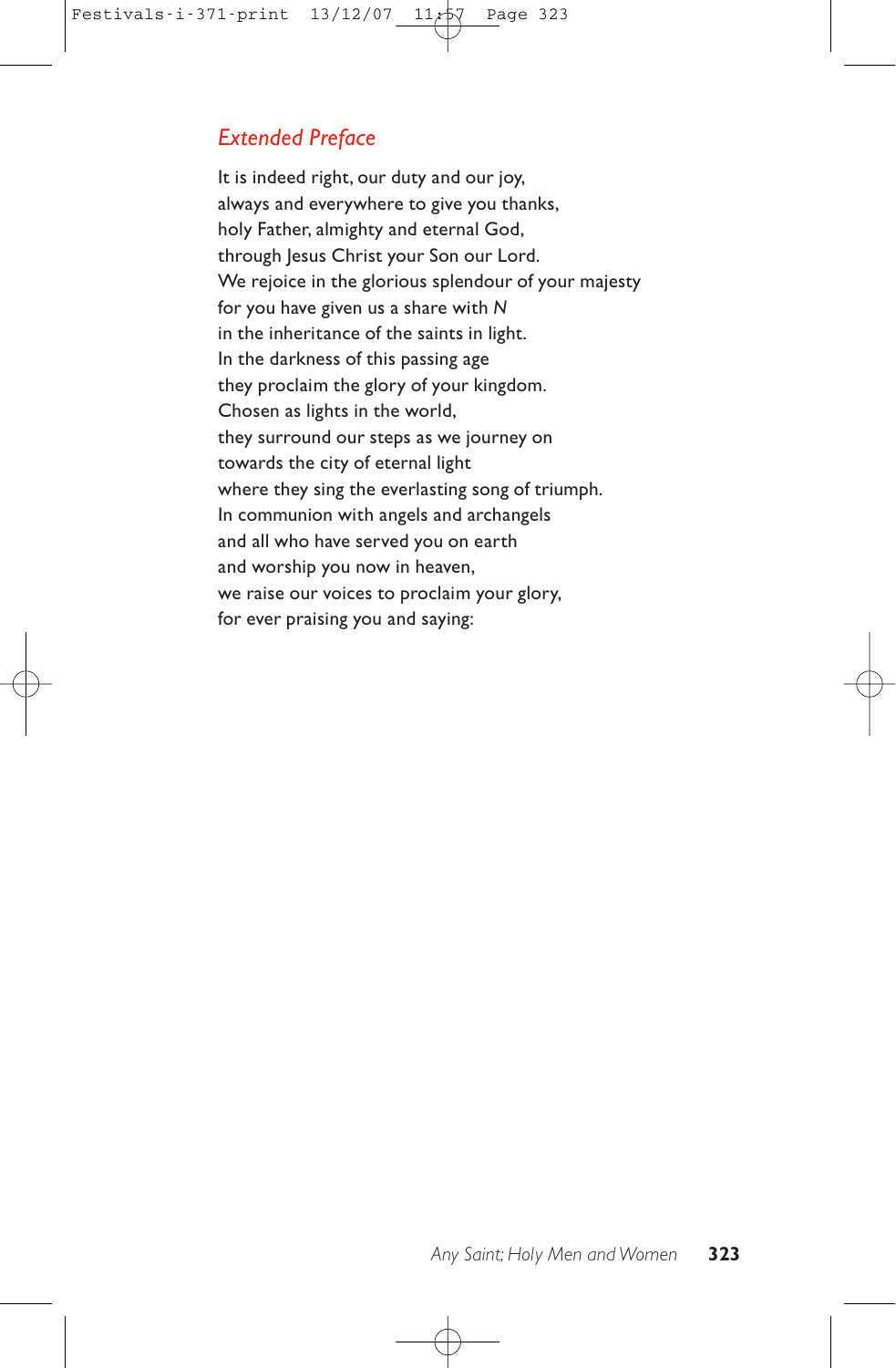## *Post Communion*

Faithful God, who called *N* to serve you and gave *him/her* joy in walking the path of holiness: by this eucharist, in which you renew within us the vision of your glory, strengthen us all to follow the way of perfection until we come to see you face to face; through Jesus Christ our Lord.

## *(or)*

God our redeemer, who inspired *N* to witness to your love and to work for the coming of your kingdom: may we, who in this sacrament share the bread of heaven, be fired by your Spirit to proclaim the gospel in our daily living and never to rest content until your kingdom come, on earth as it is in heaven; through Jesus Christ our Lord.

#### *(or)*

#### Father,

from whom every family in heaven and on earth takes its name, your servant *N* revealed your goodness

in a life of tranquillity and service: grant that we who have gathered in faith around this table may like *him/her* know the love of Christ

that surpasses knowledge and be filled with all your fullness; through Jesus Christ our Lord.

#### *(or)*

God, the source of all holiness and giver of all good things: may we who have shared at this table

as strangers and pilgrims here on earth be welcomed with all your saints

to the heavenly feast on the day of your kingdom; through Jesus Christ our Lord.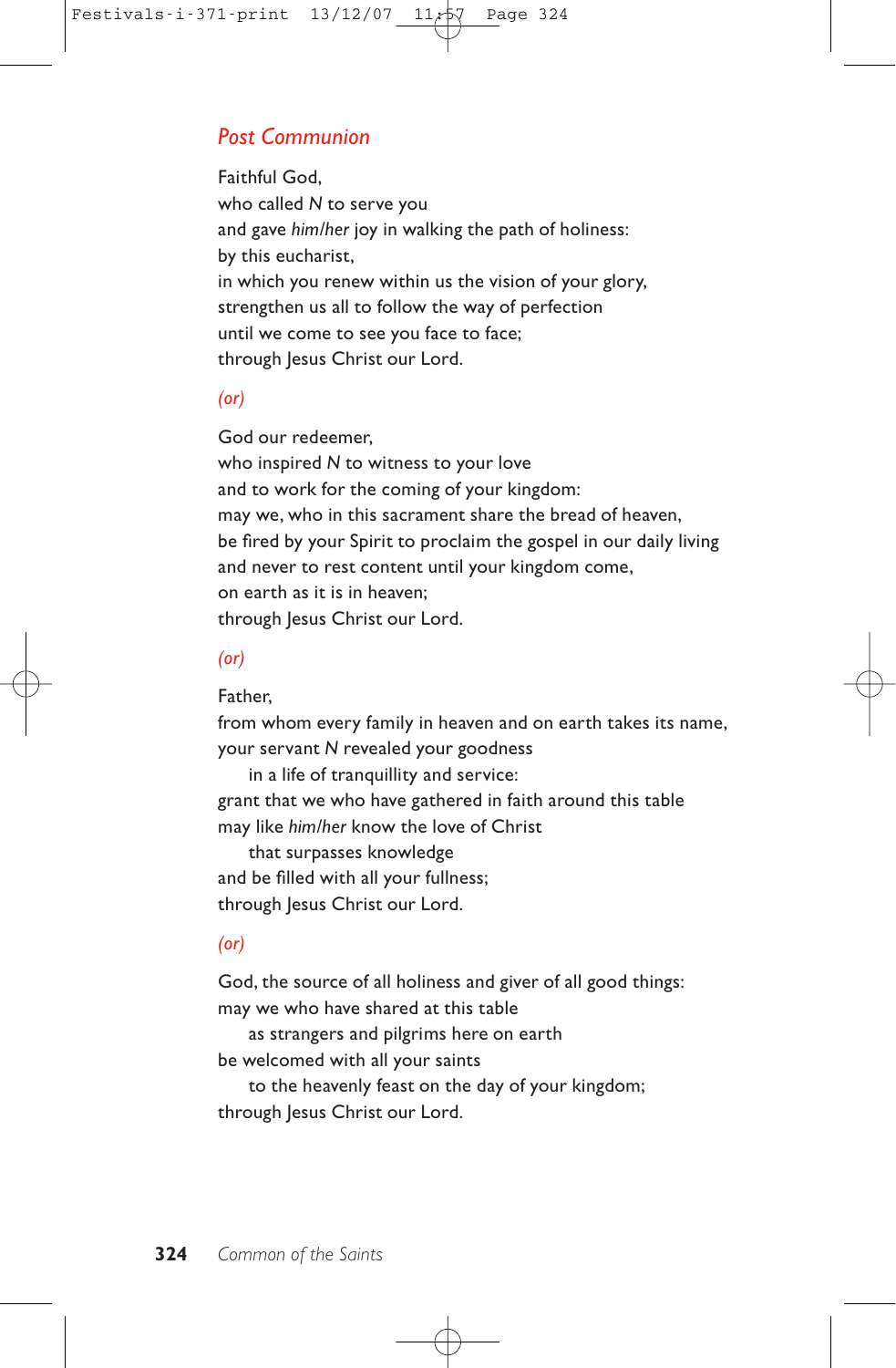## *Blessing*

God give you grace to follow his saints in faith and hope and love; and the blessing of God almighty, the Father, the Son, and the Holy Spirit, be among you and remain with you always.

#### *(or)*

God give you grace to share the inheritance of his saints in glory; and the blessing of God almighty, the Father, the Son, and the Holy Spirit, be among you and remain with you always.

#### *(or)*

God give you grace to follow his saints in faith and truth and gentleness; and the blessing of God almighty, the Father, the Son, and the Holy Spirit, be among you and remain with you always.

#### *(or)*

May Christ who makes saints of sinners, who has transformed those we remember today, raise and strengthen you, that you may transform the world; and the blessing of God almighty, the Father, the Son, and the Holy Spirit, be among you and remain with you always.

*(or)*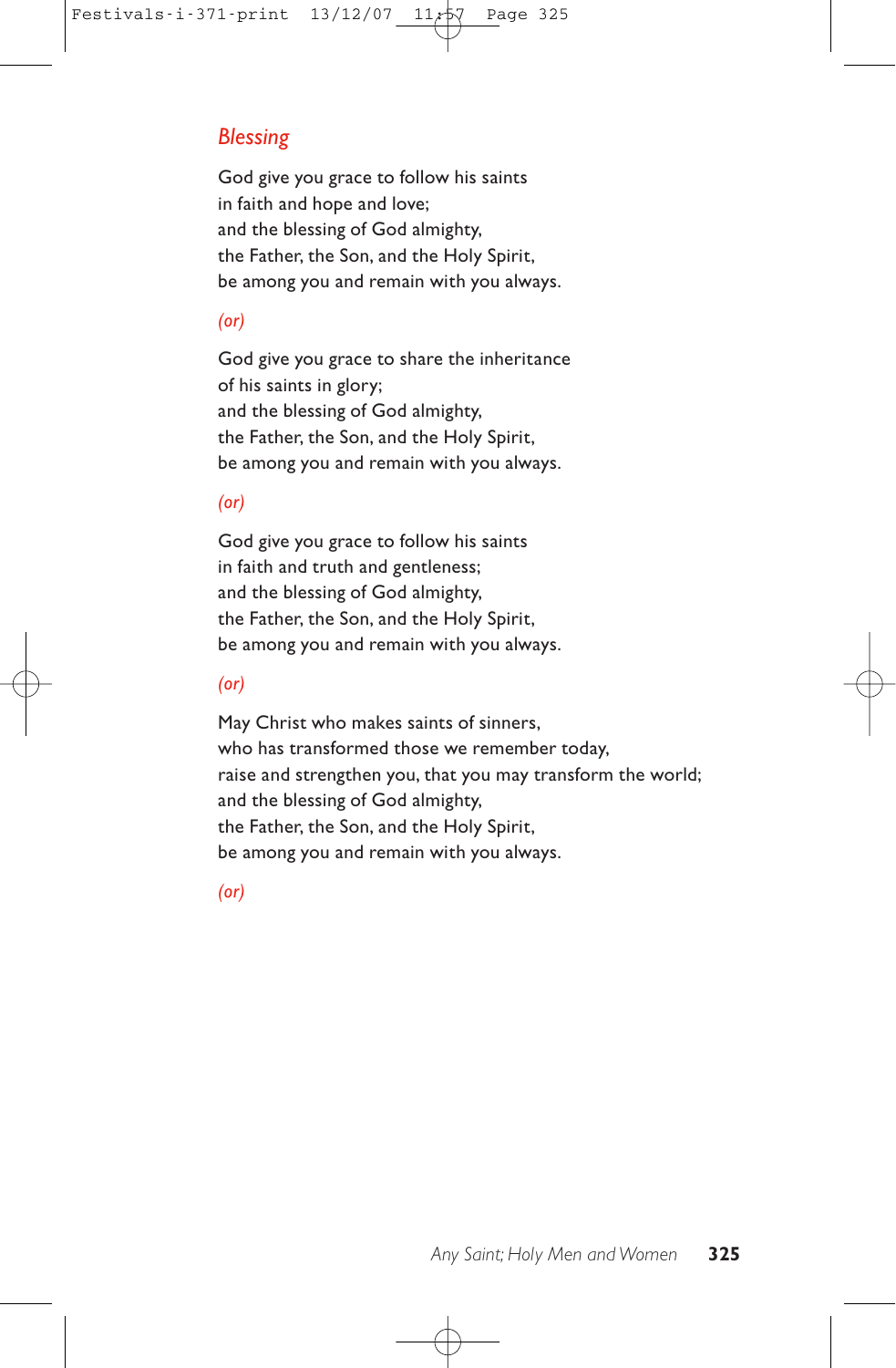## God,

the Father of our Lord Jesus Christ, give you the spirit of wisdom and revelation, to know the hope to which he has called you. **Amen.**

#### God,

who has shown you a pattern of holy living and holy dying in the lives of the saints,

bring you to share their glorious inheritance.

#### **Amen.**

God,

who calls you no longer strangers but fellow citizens with the saints, set your hearts and minds on things above, where Christ is seated at God's right hand. **Amen.**

And the blessing of God almighty, the Father, the Son, and the Holy Spirit, be among you and remain with you always. **Amen.**

#### *(or)*

May God the Father bring us to the home which his Son prepares for all who love him. **Amen.**

May God the Son give us the will to live for him each day in life eternal. **Amen.**

May God the Holy Spirit give us the assurance that our citizenship is in heaven with the blessed and beloved, and the whole company of the redeemed. **Amen.**

And the blessing of God almighty, the Father, the Son, and the Holy Spirit, be among you and remain with you always. **Amen.**

*(or)*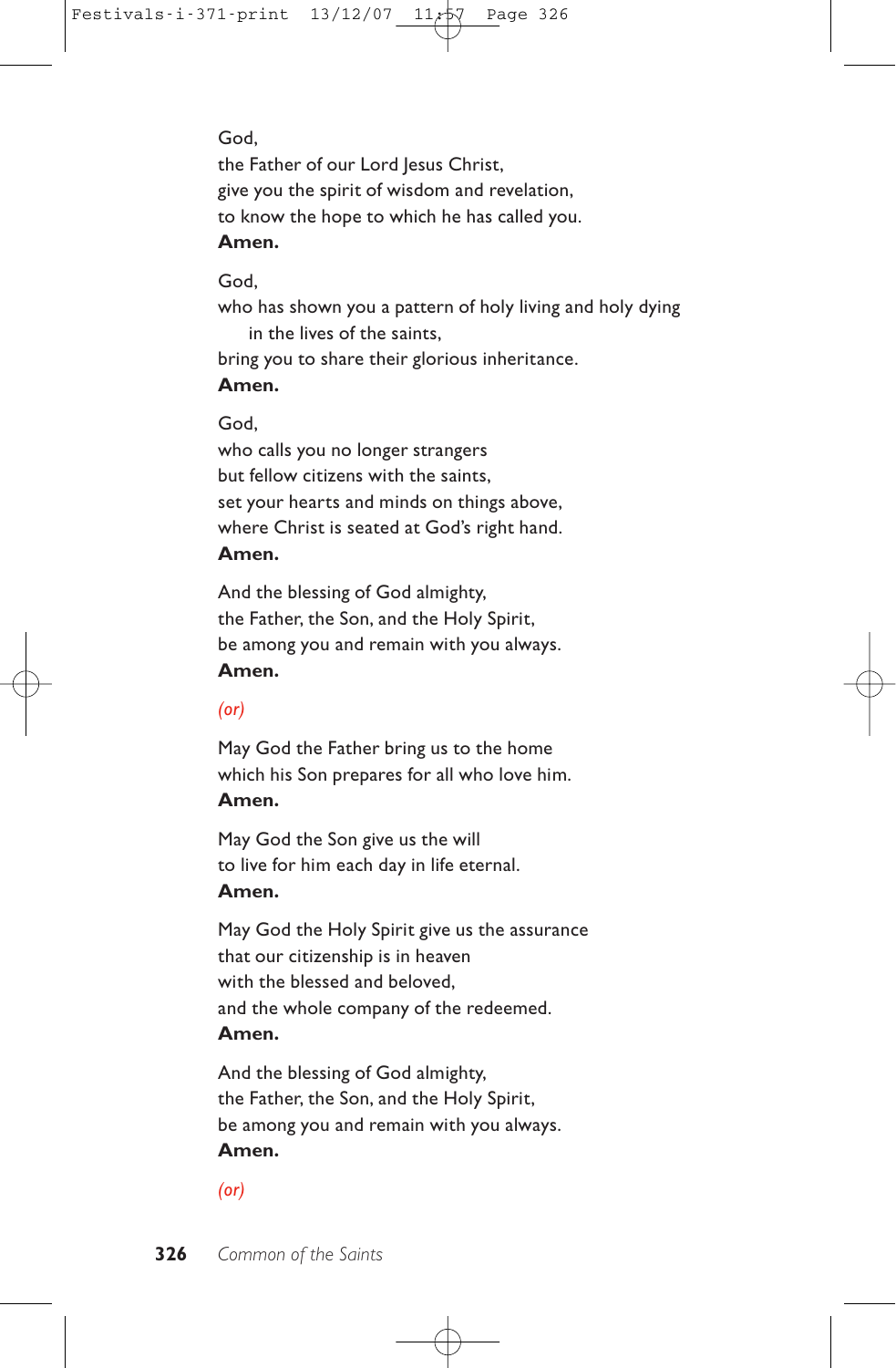## May God,

who kindled the fire of his love in the hearts of the saints, pour upon you the riches of his grace. **Amen.**

May he give you joy and fellowship and a share in their praises.

## **Amen.**

May he strengthen you to follow them in the way of holiness and to come to the full radiance of glory.

## **Amen.**

And the blessing of God almighty, the Father, the Son, and the Holy Spirit, be among you and remain with you always. **Amen.**

#### *(or)*

May God, who has given you in the lives of the saints patterns of holy living and victorious dying, strengthen you to follow them in the way of holiness. **Amen.**

May God, who kindled the fire of his love in the hearts of the saints, pour upon you the riches of his grace. **Amen.**

May God, who calls you no longer strangers and aliens but fellow-citizens with all the saints, bring you to your home in heaven. **Amen.**

And the blessing of God almighty, the Father, the Son, and the Holy Spirit, be among you and remain with you always. **Amen.**

*cf Ephesians 1.7,8; 2.19*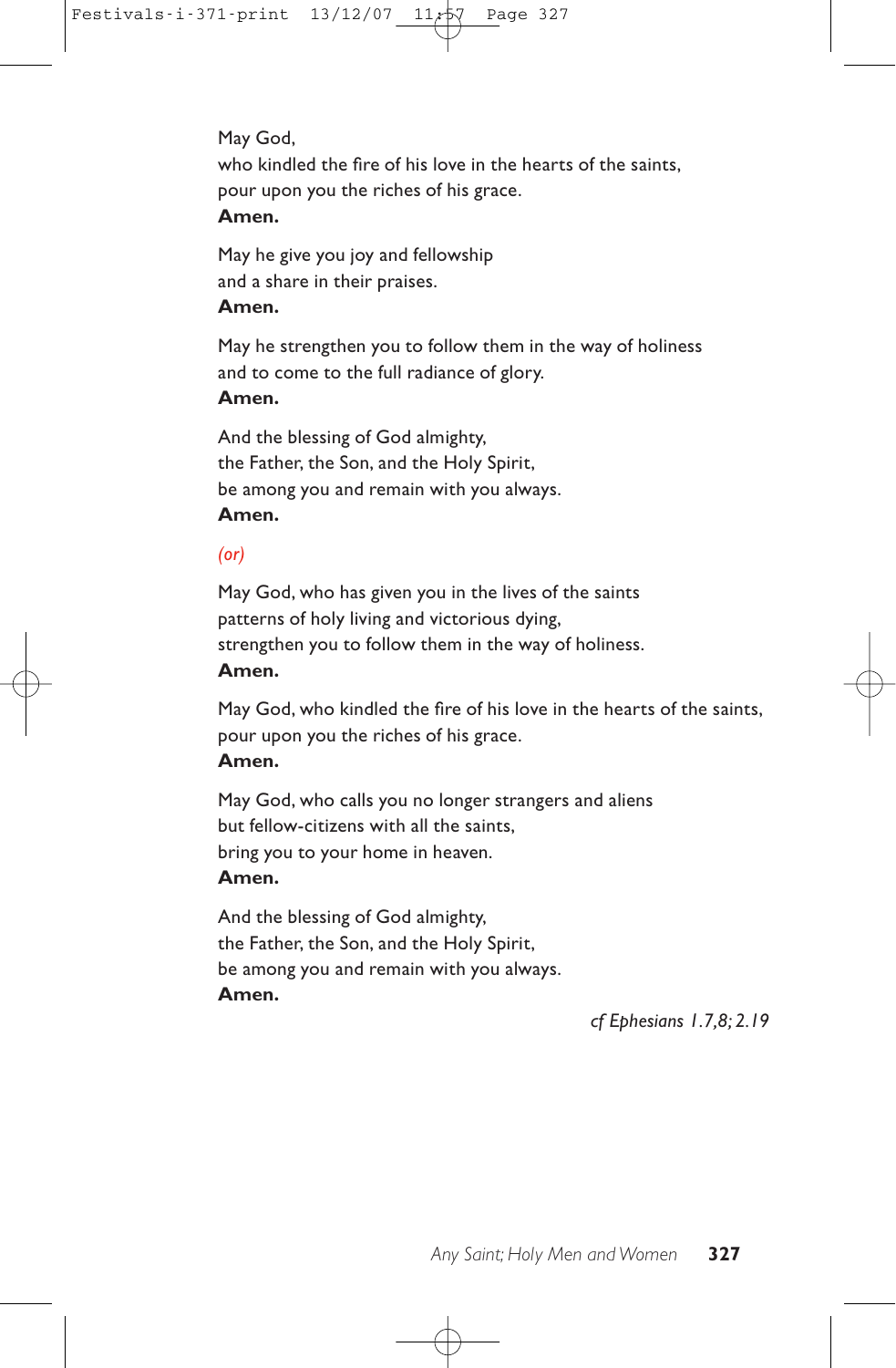## *Ending*

The Lord God almighty, Father, Son, and Holy Spirit, the holy and undivided Trinity, guard you, save you, and bring you to the heavenly city, where he lives and reigns for ever and ever.

## *Acclamation*

Great is the Lord and greatly to be praised: **there is no end of his greatness.** One generation shall praise your works to another: **and shall declare your power.** All your works praise you, Lord: **and your faithful servants bless you.** They make known the glory of your kingdom: **and speak of your power.** My mouth shall speak the praise of the Lord: **let all flesh bless his holy name for ever and ever.**

#### *(or)*

In the city of God, night shall be no more: **the people of God need no light of lamp or sun.** For the Lord God will be their light: **and they will reign for ever and ever.**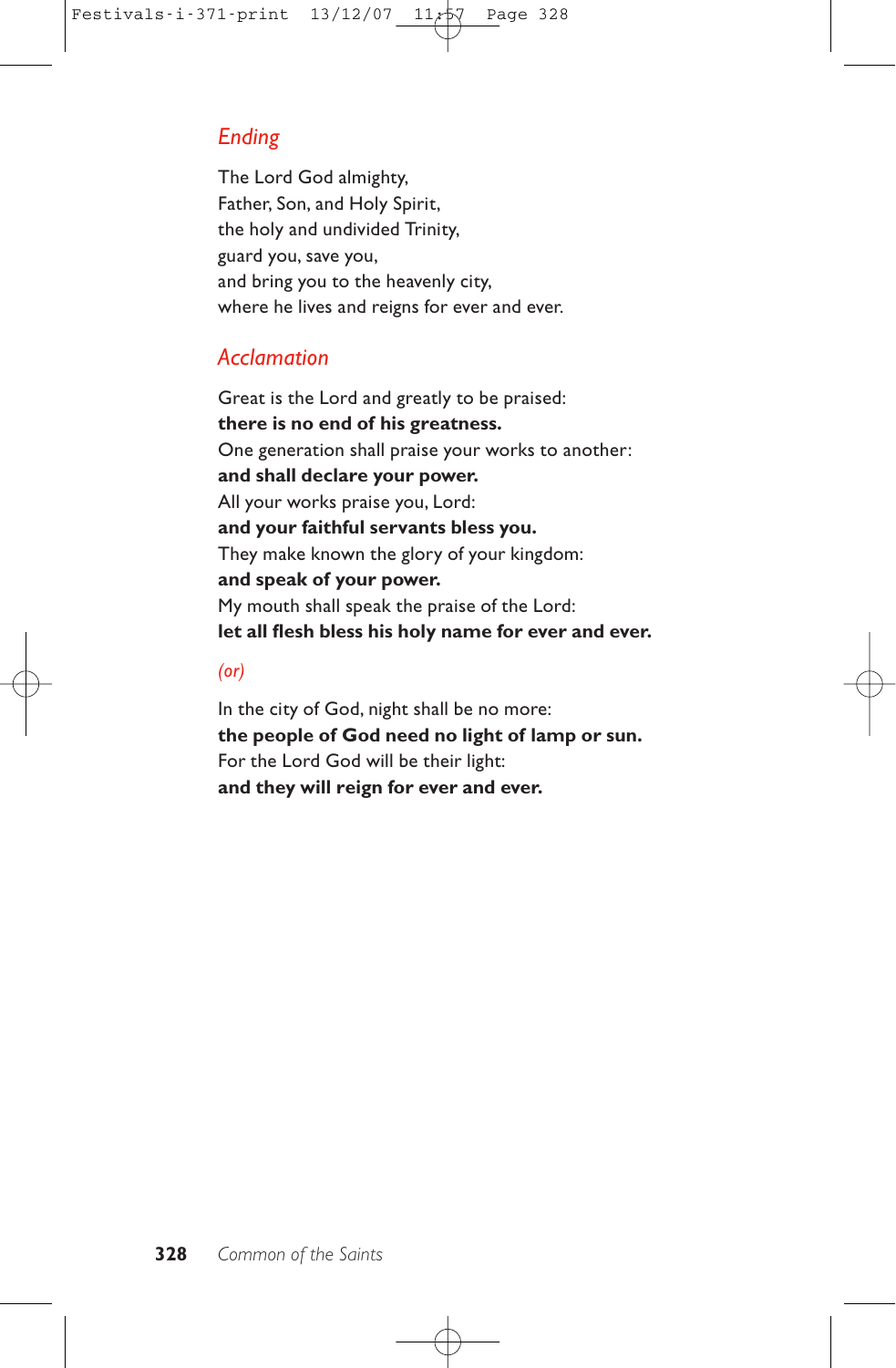# *Short Passages of Scripture*

| The righteous shall receive a blessing from the Lord,<br>and a just reward from the God of their salvation.                          | Psalm 24.5           |
|--------------------------------------------------------------------------------------------------------------------------------------|----------------------|
| If you come forward to serve the Lord,<br>set your heart right and be steadfast.                                                     | Ecclesiasticus 2.1,2 |
| lesus said,<br>'I was hungry and you gave me food,<br>I was thirsty and you gave me drink,<br>I was a stranger and you welcomed me.' | Matthew 25.35        |
| lesus said,<br>'The Son of Man did not come to be served but to serve,                                                               |                      |
| and to give up his life as a ransom for many.'                                                                                       | Mark 10.45           |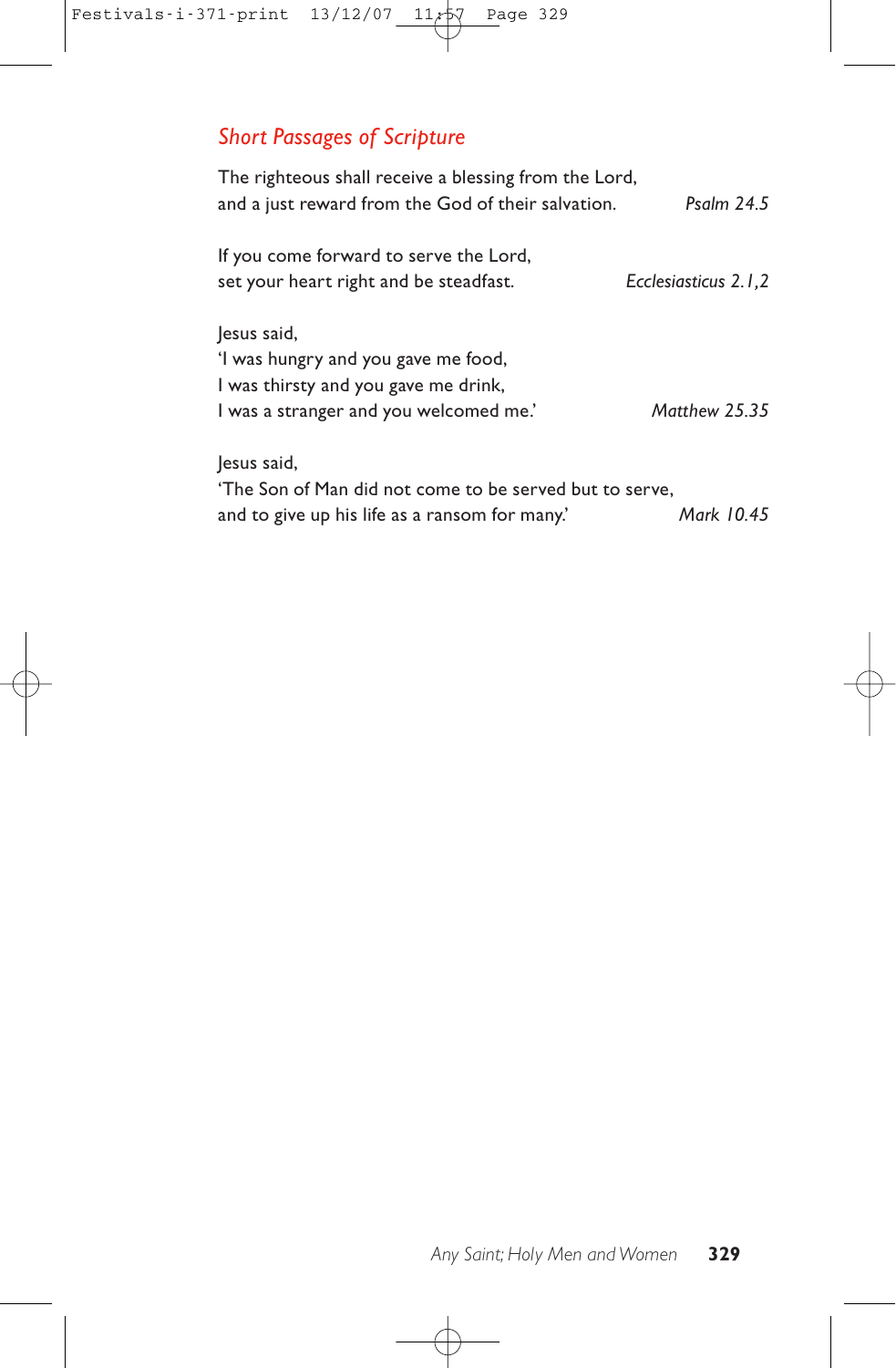

 $\overline{\bigoplus}$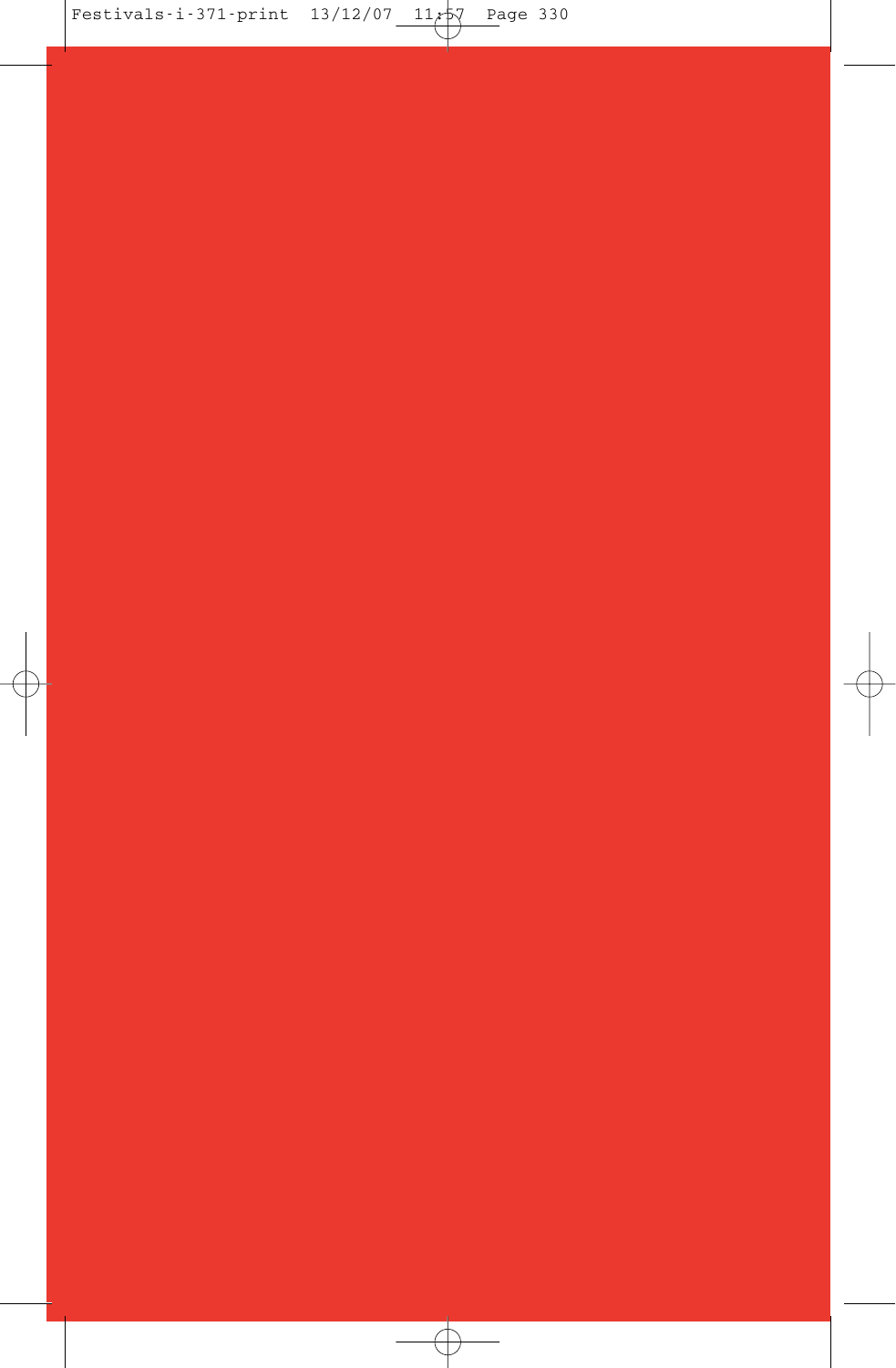Festivals-i-371-print  $13/12/07$   $11/57$  Page 331

# **Special Occasions**

## **Contents**

- **332 The Guidance of the Holy Spirit**
- **337 Rogation Days**
- **342 Mission and Evangelism**
- **347 The Unity of the Church**
- **353 The Peace of the World**
- **357 Ministry (including Ember Days)**
- **364 Social Justice and Responsibility**
- **366 In Time of Trouble**
- **367 For the Sovereign**

For Harvest Thanksgiving, see *Common Worship: Times and Seasons*, pages 623–632.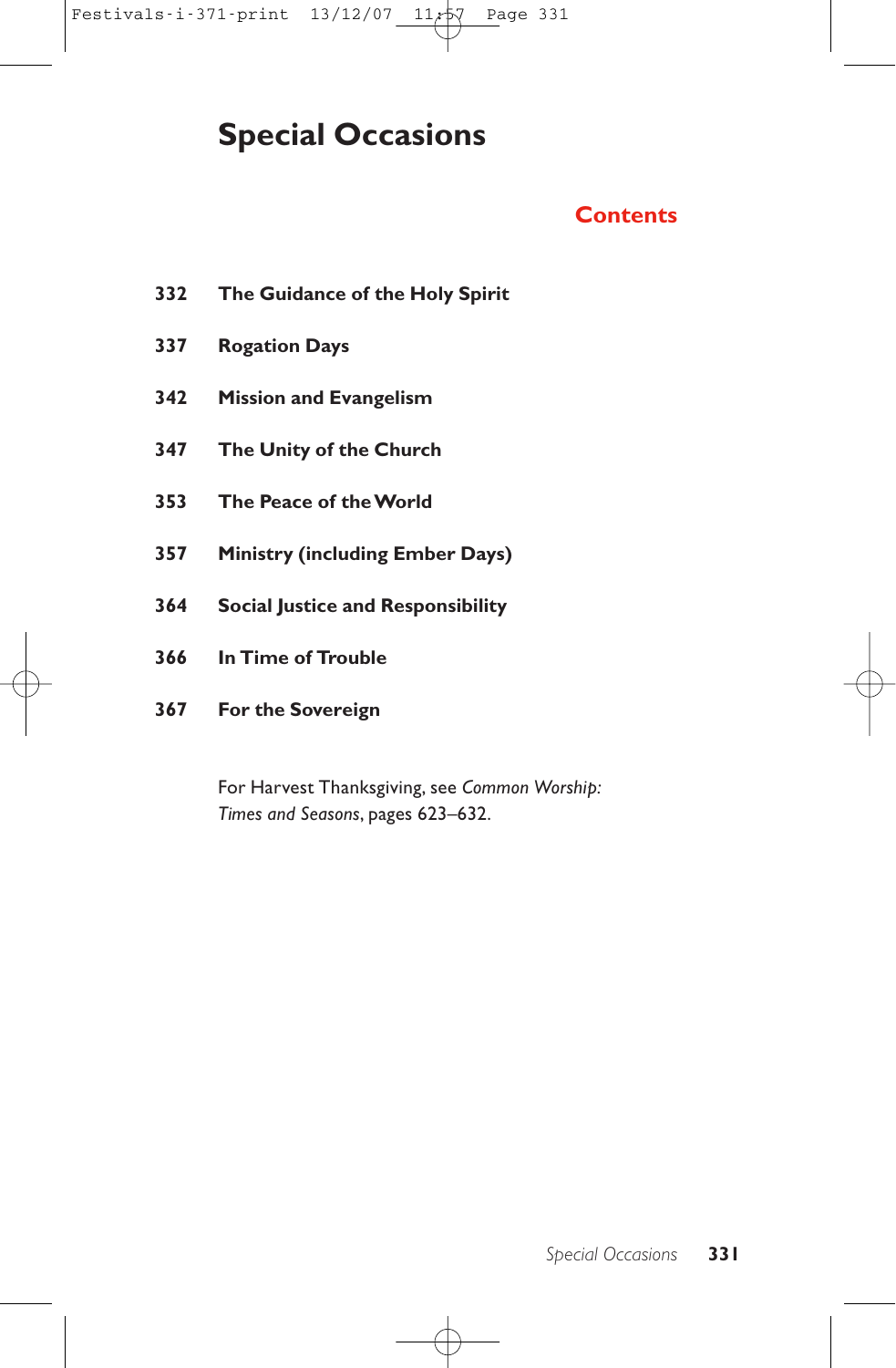## **The Guidance of the Holy Spirit** *Red*

*Invitation to Confession*

The Spirit of the Lord fills the world and knows our every word and deed. Let us then open ourselves to the Lord and confess our sins in penitence and faith.

## *Kyrie Confession*

You raise the dead to life in the Spirit: Lord, have mercy. **Lord, have mercy.**

You bring pardon and peace to the broken in heart: Christ, have mercy. **Christ, have mercy.**

You make one by your Spirit the torn and divided: Lord, have mercy. **Lord, have mercy.**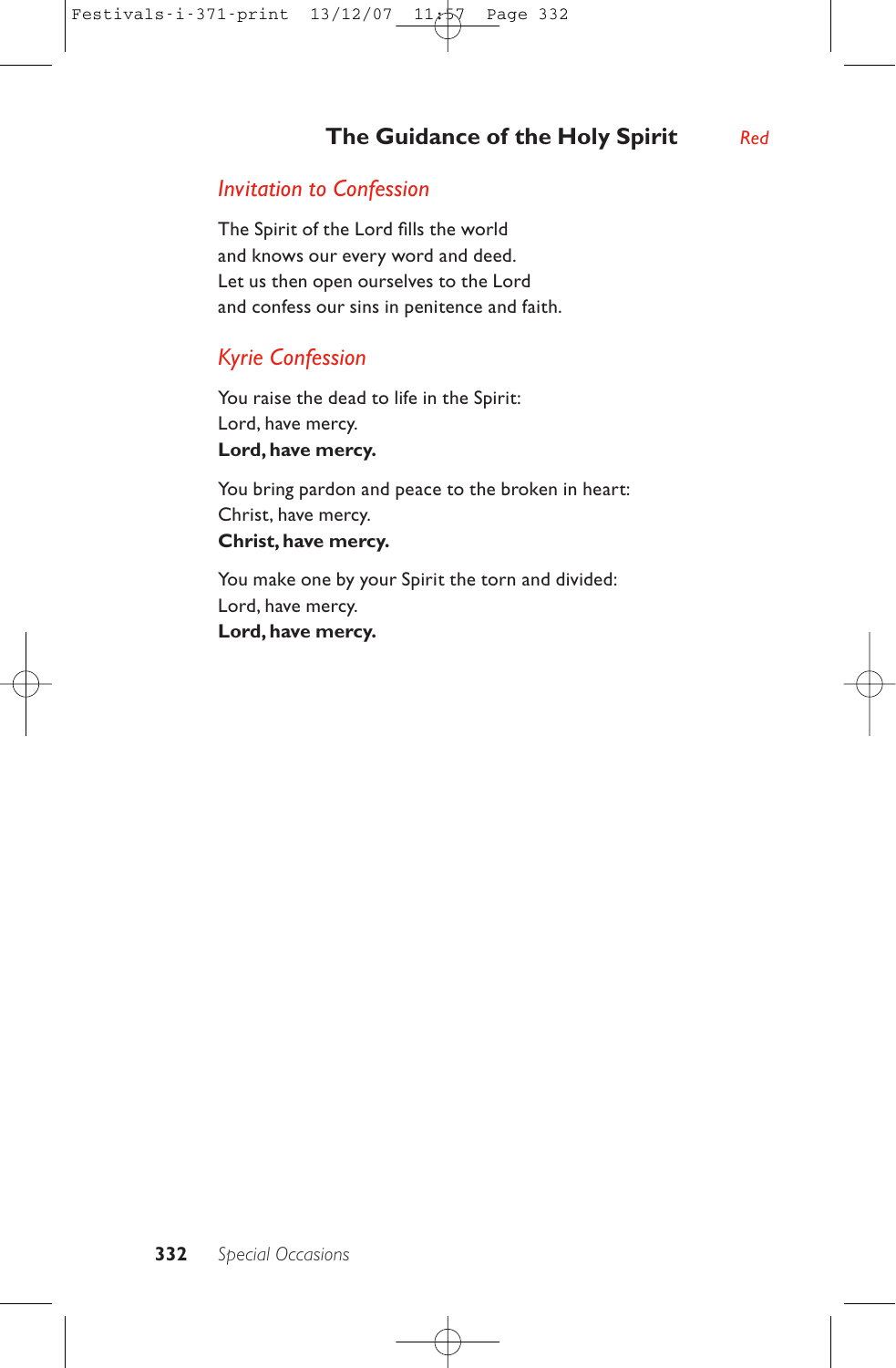## *Collect*

God, who from of old taught the hearts of your faithful people by sending to them the light of your Holy Spirit: grant us by the same Spirit to have a right judgement in all things and evermore to rejoice in his holy comfort; through the merits of Christ Jesus our Saviour, who is alive and reigns with you, in the unity of the Holy Spirit, one God, now and for ever.

#### *(or)*

Almighty God, you have given your Holy Spirit to the Church to lead us into all truth: bless with the Spirit's grace and presence the members of this *synod/PCC etc.*; keep *us/them* steadfast in faith and united in love, that *we/they* may manifest your glory and prepare the way of your kingdom; through Jesus Christ your Son our Lord, who is alive and reigns with you, in the unity of the Holy Spirit, one God, now and for ever.

#### *Lectionary*

Proverbs 24.3-7; Isaiah 30.15-21; Wisdom 9.13-17 Psalms 25.1-9;104.26-33;143.8-10 Acts 15.23-29; Romans 8.22-27;1 Corinthians 12.4-13 Luke 14.27-33; John 14.23-26; *or* 16.13-15

#### *Gospel Acclamation*

Alleluia, alleluia. Come, Holy Spirit, fill the hearts of your faithful people and kindle in them the fire of your love. **Alleluia.**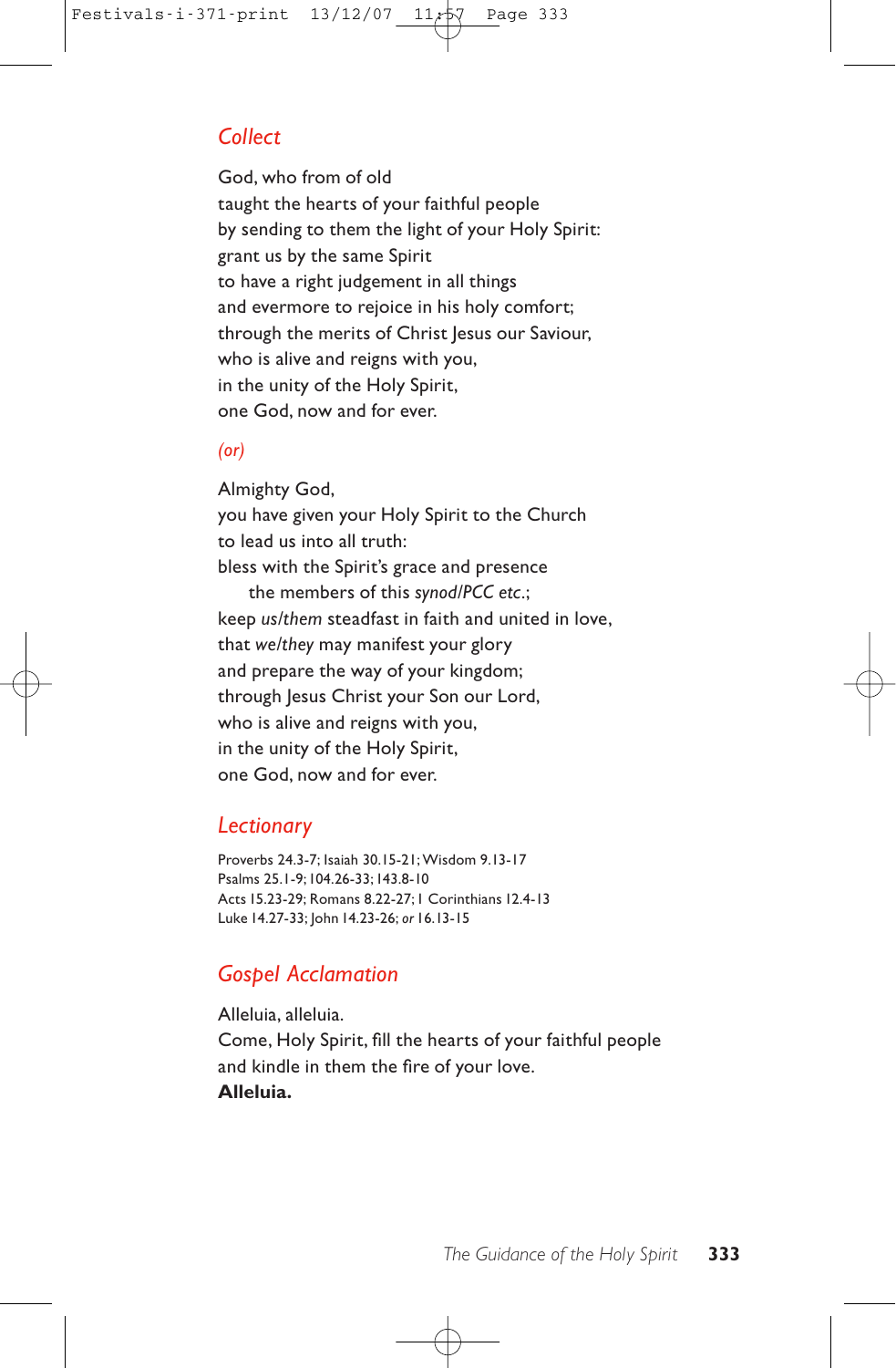## *Intercession*

We pray for God to fill us with his Spirit.

Generous God, we thank you for the *power* of your Holy Spirit. We ask that we may be strengthened to serve you better. Lord, come to bless us **and fill us with your Spirit.**

We thank you for the *wisdom* of your Holy Spirit. We ask you to make us wise to understand your will. Lord, come to bless us **and fill us with your Spirit.**

We thank you for the *peace* of your Holy Spirit. We ask you to keep us confident of your love wherever you call us. Lord, come to bless us **and fill us with your Spirit.**

We thank you for the *healing* of your Holy Spirit. We ask you to bring reconciliation and wholeness where there is division, sickness and sorrow. Lord, come to bless us **and fill us with your Spirit.**

We thank you for the *gifts* of your Holy Spirit. We ask you to equip us for the work which you have given us. Lord, come to bless us **and fill us with your Spirit.**

We thank you for the *fruit* of your Holy Spirit. We ask you to reveal in our lives the love of Jesus. Lord, come to bless us **and fill us with your Spirit.**

We thank you for the *breath* of your Holy Spirit, given us by the risen Lord. We ask you to keep the whole Church, living and departed, in the joy of eternal life. Lord, come to bless us **and fill us with your Spirit.**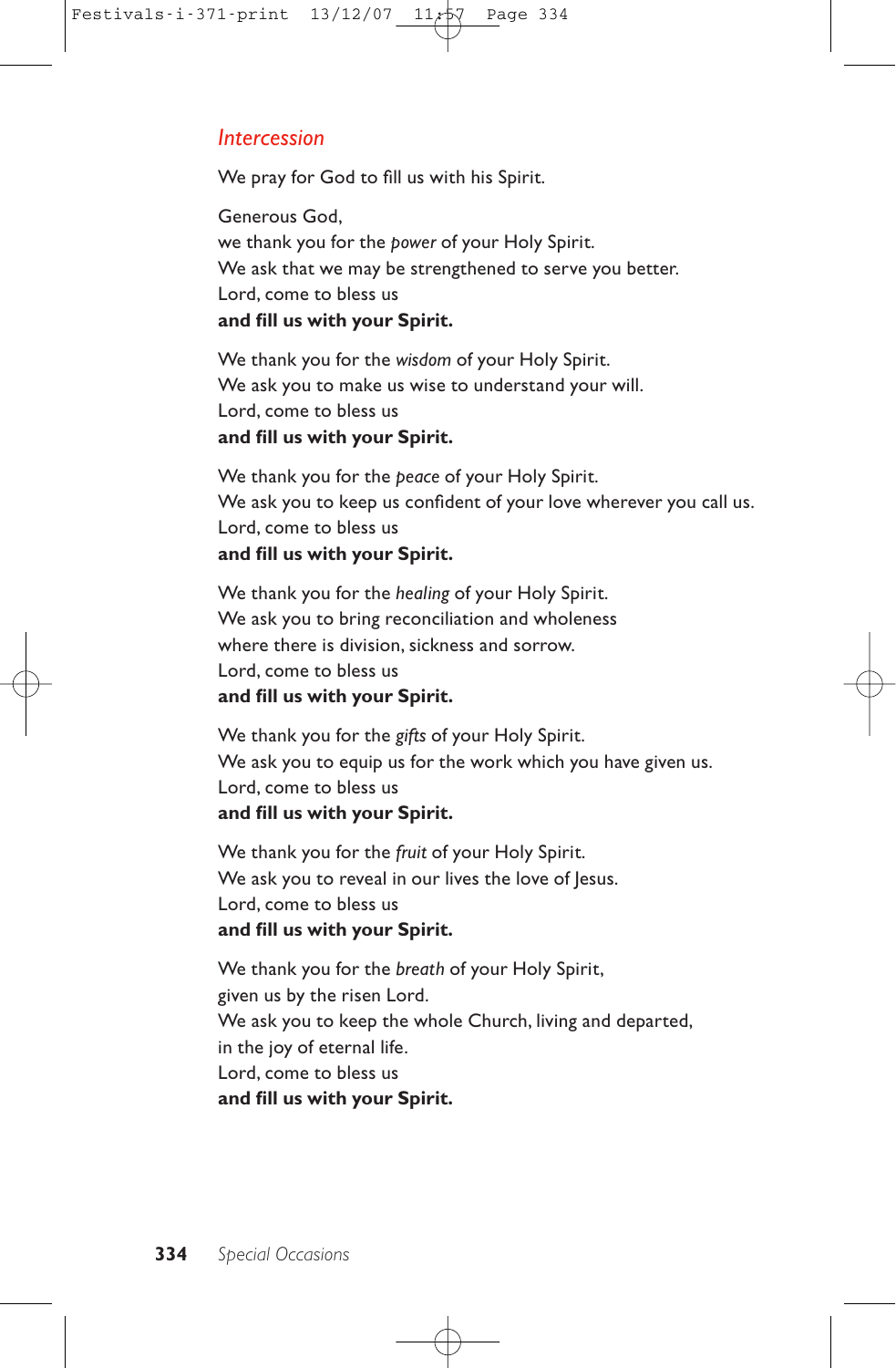Generous God,

you sent your Holy Spirit upon your Messiah at the river Jordan, and upon the disciples in the upper room: in your mercy fill us with your Spirit, **hear our prayer, and make us one in heart and mind to serve you with joy for ever.**

**Amen.**

## *Introduction to the Peace*

God has made us one in Christ. He has set his seal upon us and, as a pledge of what is to come, has given the Spirit to dwell in our hearts. Alleluia.

*cf 2 Corinthians 1.22*

## *Prayer at the Preparation of the Table*

Father, by your Holy Spirit you keep the Church in unity and truth. As we break bread together, may we be one with Christ in faith and hope and love, now and for ever.

## *Preface*

And now we give you thanks because by the Holy Spirit you lead us into all truth, and give us power to proclaim your gospel to the nations, and to serve you as a royal priesthood.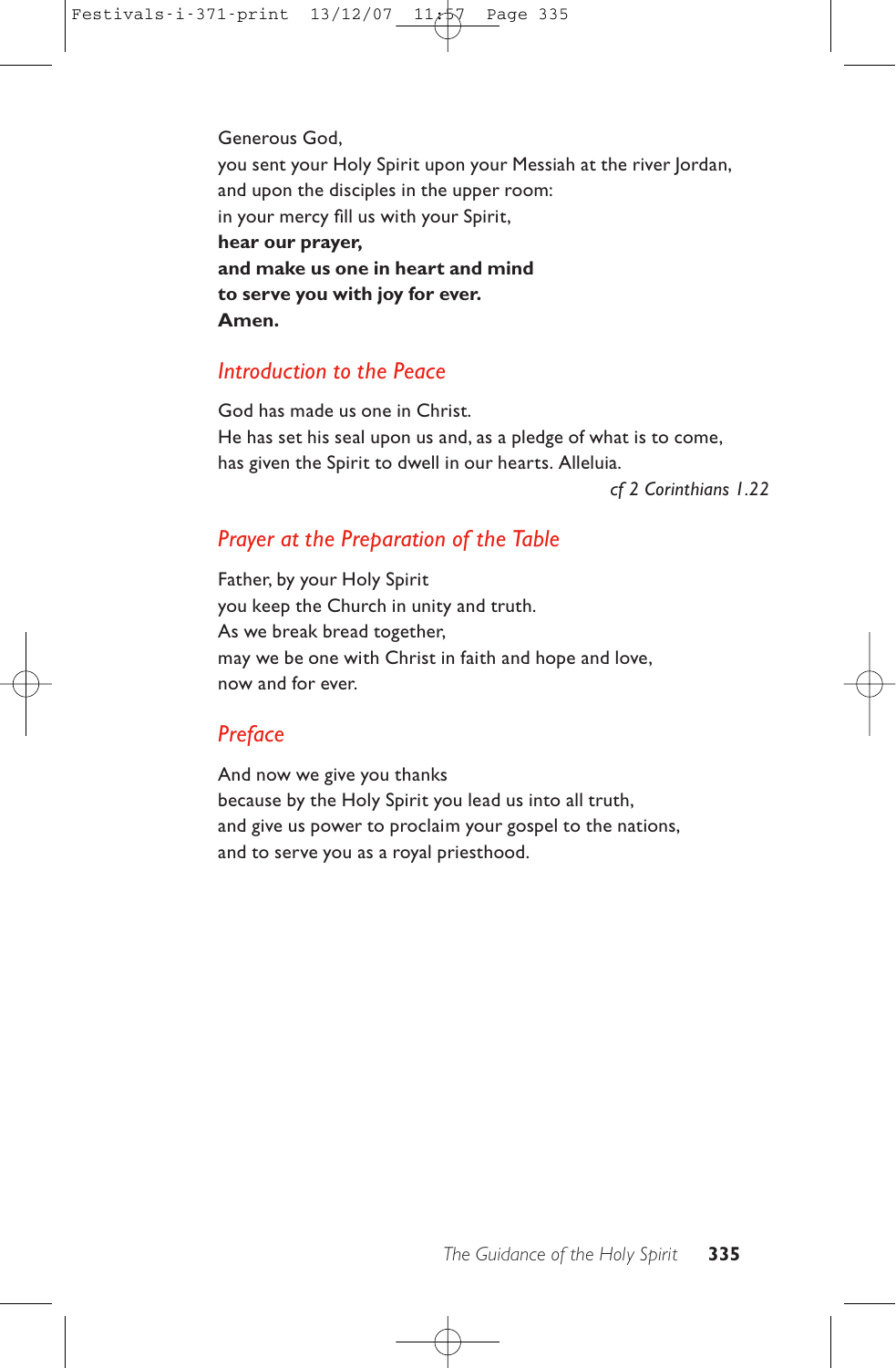## *Extended Preface*

It is indeed right, our duty and our joy, always and everywhere to give you thanks, holy Father, almighty and eternal God, through Jesus Christ our Lord. For he is our great high priest who has entered once for all into the heavenly sanctuary, evermore to pour upon your Church the grace and comfort of your Holy Spirit. He is the one who has gone before us, who calls us to be united in prayer as were his disciples in the upper room while they awaited his promised gift, the life-giving Spirit of Pentecost. Therefore all creation yearns with eager longing as angels and archangels sing the endless hymn of praise:

#### *Post Communion*

God of power, whose Holy Spirit renews your people in the bread and wine we bless and share: may the boldness of the Spirit transform us, the gentleness of the Spirit lead us, and the gifts of the Spirit equip us to serve and worship you; through Jesus Christ our Lord.

## *Blessing*

The Spirit of truth lead you into all truth, give you grace to confess that Jesus Christ is Lord, and strengthen you to proclaim the word and works of God; and the blessing of God almighty, the Father, the Son, and the Holy Spirit, be among you and remain with you always.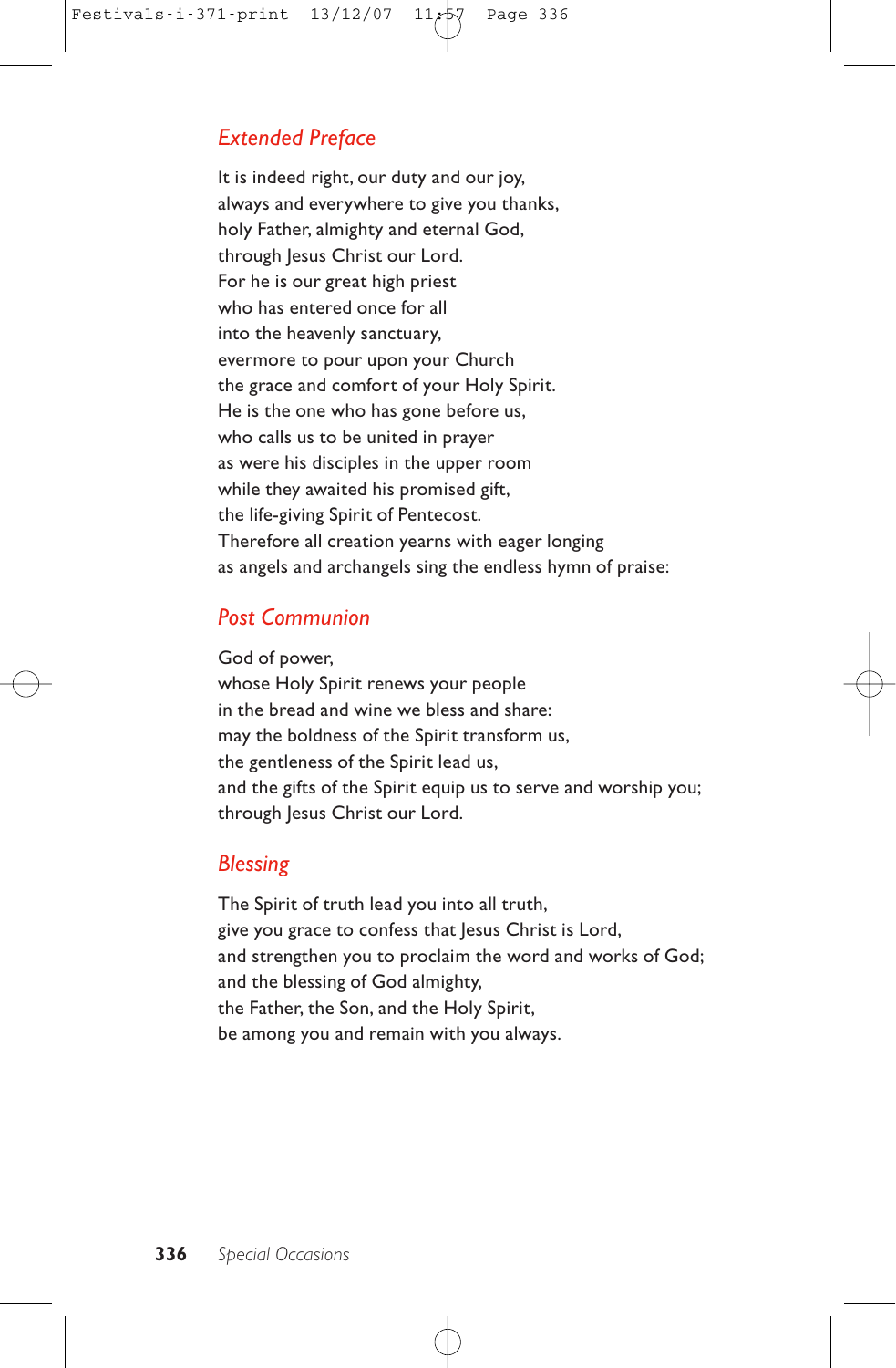**Rogation Days** *White*

#### *Invitation to Confession*

Let us ask God to have mercy on our tired land, and to prosper the work of our soiled hands. Let us ask God to forgive our delusion of self-sufficiency so that we may praise him for his provision and goodness.

## *Kyrie Confession*

Lord, you give us this good earth, yet we take your generous gifts for granted. Lord, have mercy. **Lord, have mercy.**

Lord, you give us this good earth, but we squander its rich resources. Christ, have mercy. **Christ, have mercy.**

Lord, you give us this good earth, but we fail to share your bounty with all of your children. Lord, have mercy. **Lord, have mercy.**

## *Collect*

Almighty God, whose will it is that the earth and the sea should bear fruit in due season: bless the labours of those who work on land and sea, grant us a good harvest and the grace always to rejoice in your fatherly care; through Jesus Christ your Son our Lord, who is alive and reigns with you, in the unity of the Holy Spirit, one God, now and for ever.

*(or)*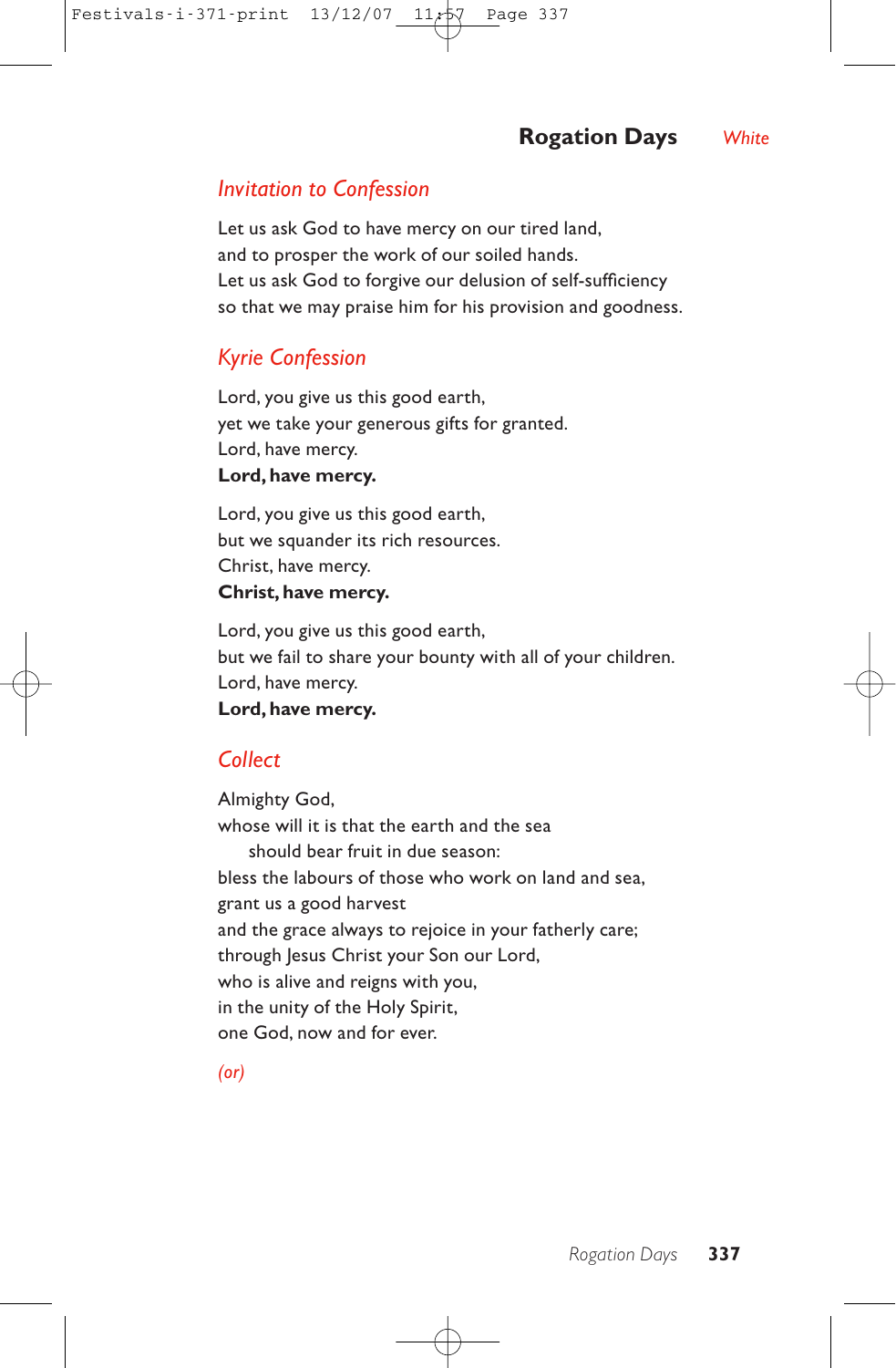Almighty God and Father, you have so ordered our life that we are dependent on one another: prosper those engaged in commerce and industry and direct their minds and hands, that they may rightly use your gifts in the service of others; through Jesus Christ your Son our Lord, who is alive and reigns with you, in the unity of the Holy Spirit, one God, now and for ever.

#### *(or)*

## God our Father,

you never cease the work you have begun and prosper with your blessing all human labour: make us wise and faithful stewards of your gifts, that we may serve the common good, maintain the fabric of our world and seek that justice where all may share

the good things you pour upon us; through Jesus Christ your Son our Lord, who is alive and reigns with you, in the unity of the Holy Spirit, one God, now and for ever.

#### *Lectionary*

Deuteronomy 8.1-10;1 Kings 8.35-40; Job 28.1-11 Psalms 104.21-30;107.1-9;121 Philippians 4.4-7; 2 Thessalonians 3.6-13;1 John 5.12-15 Matthew 6.1-15; Mark 11.22-24; Luke 11.5-13`

## *Gospel Acclamation*

Alleluia, alleluia. 'Ask and you will receive,' says the Lord, 'so that your joy may be complete.' *John 16.24* **Alleluia.**

#### *(or)*

Alleluia, alleluia. 'The seed is the word of God,' says the Lord. *Luke 8.11* **Alleluia.**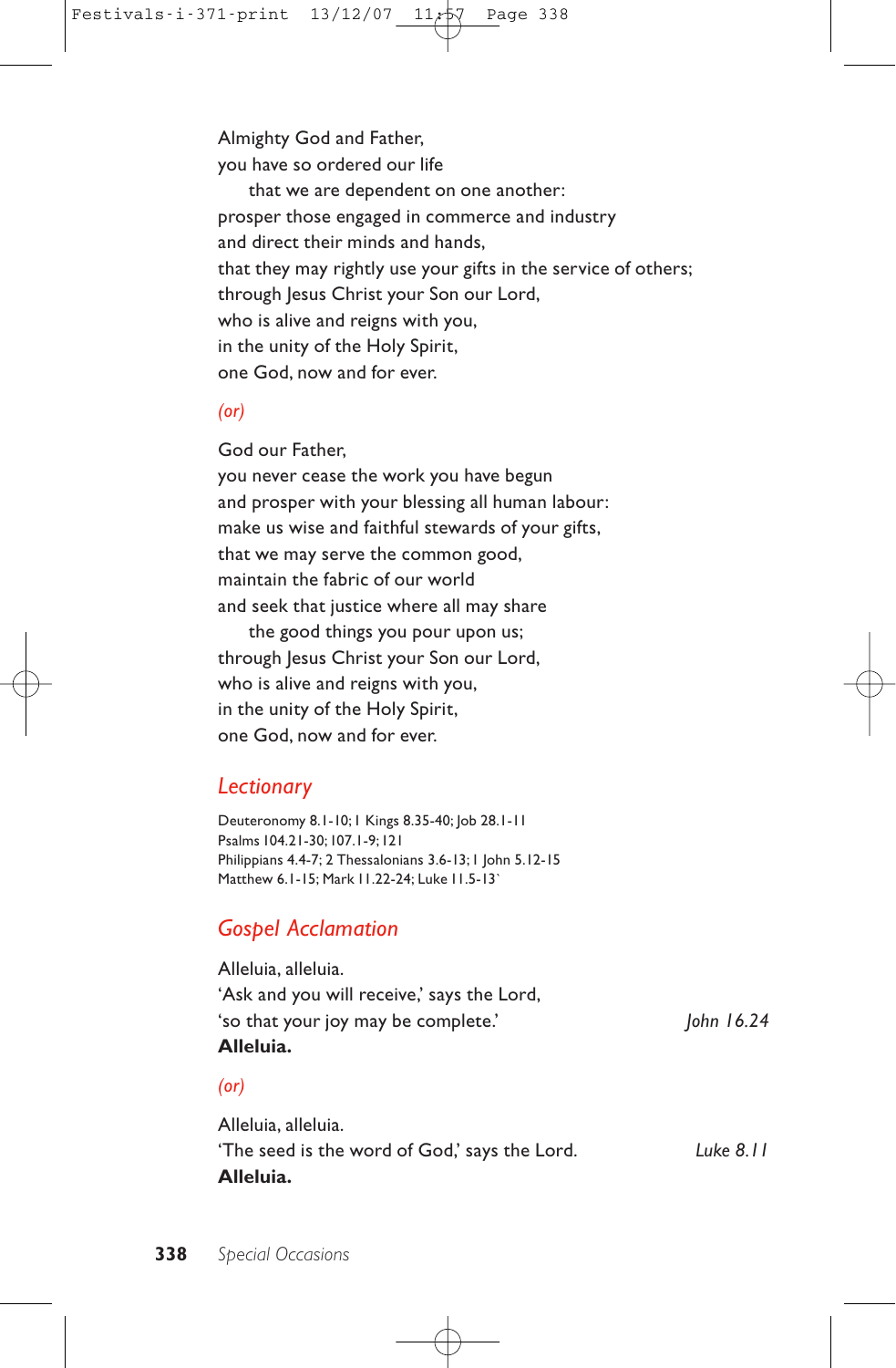### *Intercession*

Let us ask the God of creation to send a blessing upon us.

Upon the rich earth send a blessing, O Lord. Let the earth be fruitful and its resources be hallowed. We ask in faith: **we ask you to hear us, good Lord.**

Upon human labour send a blessing, O Lord. Prosper the work of our hands; may all find dignity and just reward in their work; free the exploited and oppressed. We ask in faith: **we ask you to hear us, good Lord.**

Upon the produce of the earth send a blessing, O Lord. Guide us into a sustainable future, and give us the will to share the fruits of the world. We ask in faith: **we ask you to hear us, good Lord.**

Upon the seas and waters send a blessing, O Lord. Teach us to cherish the water of the earth, and to conserve the seas, lakes and rivers. We ask in faith: **we ask you to hear us, good Lord.**

Upon aid agencies send a blessing, O Lord. Where the earth is parched and the well has run dry; where war brings want, and children go hungry; where the poor cry out for bread and for justice, give hands to care and heal, and compel us to be generous. We ask in faith:

## **we ask you to hear us, good Lord.**

We ask you to hear us, good Lord, for the sake of your Son, our Saviour Jesus Christ. **Amen.**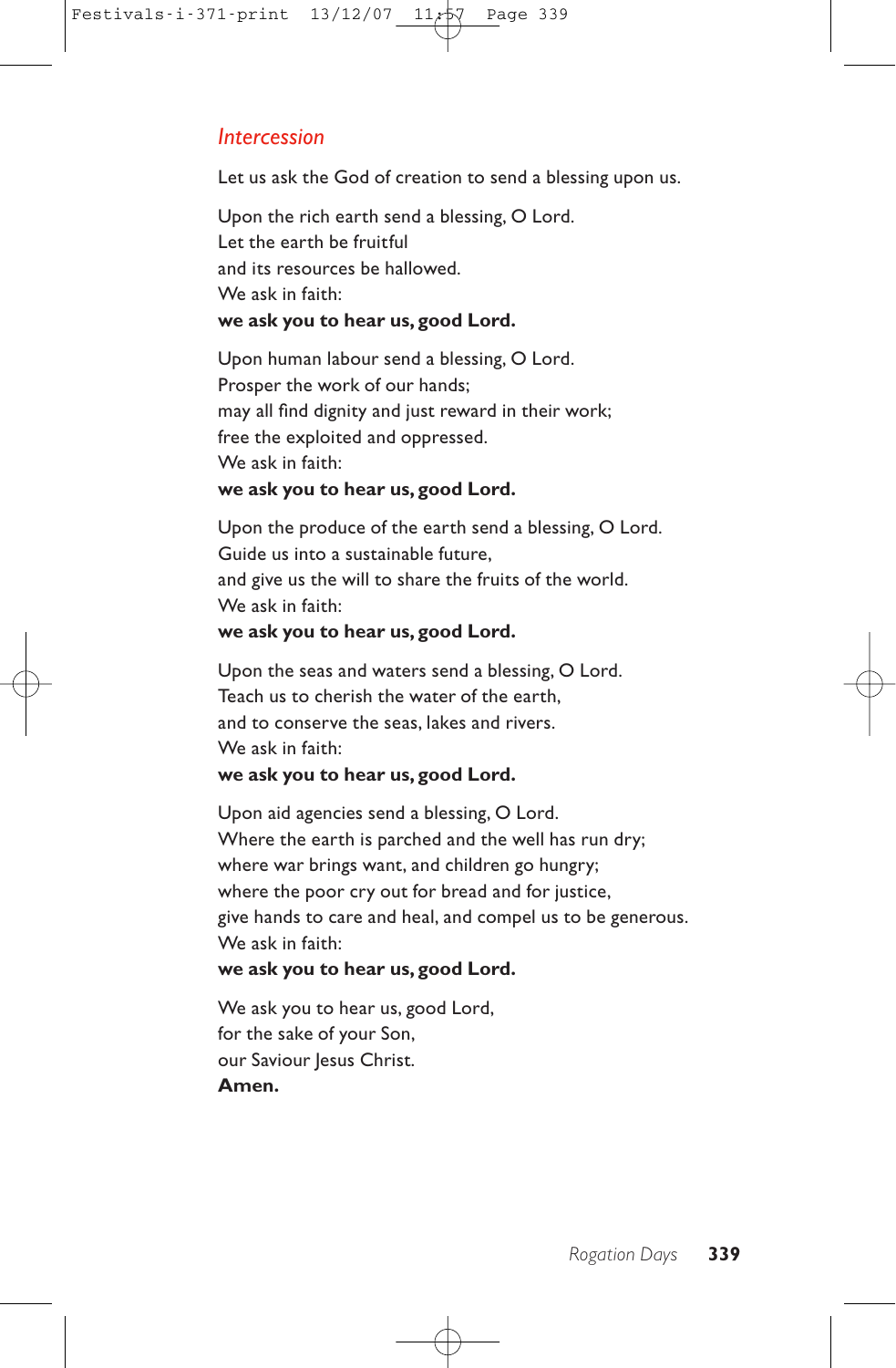## *Introduction to the Peace*

By prayer and supplication with thanksgiving, let your requests be made known to God. And the peace of God, which passes all understanding, will guard your hearts and minds in Christ Jesus. *Philippians 4.6,7*

## *Prayer at the Preparation of the Table*

Blessed be God, by whose grace creation is renewed, by whose love heaven is opened, by whose mercy we offer our sacrifice of praise. **Blessed be God for ever.**

## *Preface*

And now we give you thanks for your ancient promise that while the earth endures, seedtime and harvest, cold and heat, summer and winter, day and night, will never cease.

## *Extended Preface*

It is indeed right and good to give you thanks and praise, almighty God and Father, through Jesus Christ your Son. Through him you have created us in your own image, and made us stewards of your good creation. Through him you teach us to exult in the birds of the air, the lilies of the field, the precious and life-giving crops of the earth. Through him you free us from the slavery of sin, giving him to die upon the cross and to rise again for our salvation. Through him, you begin your work of new creation, as we look for a new heaven and a new earth in which your righteousness dwells. Therefore, we join with angels and archangels, and give voice to every creature under heaven, for ever praising you and *saying*: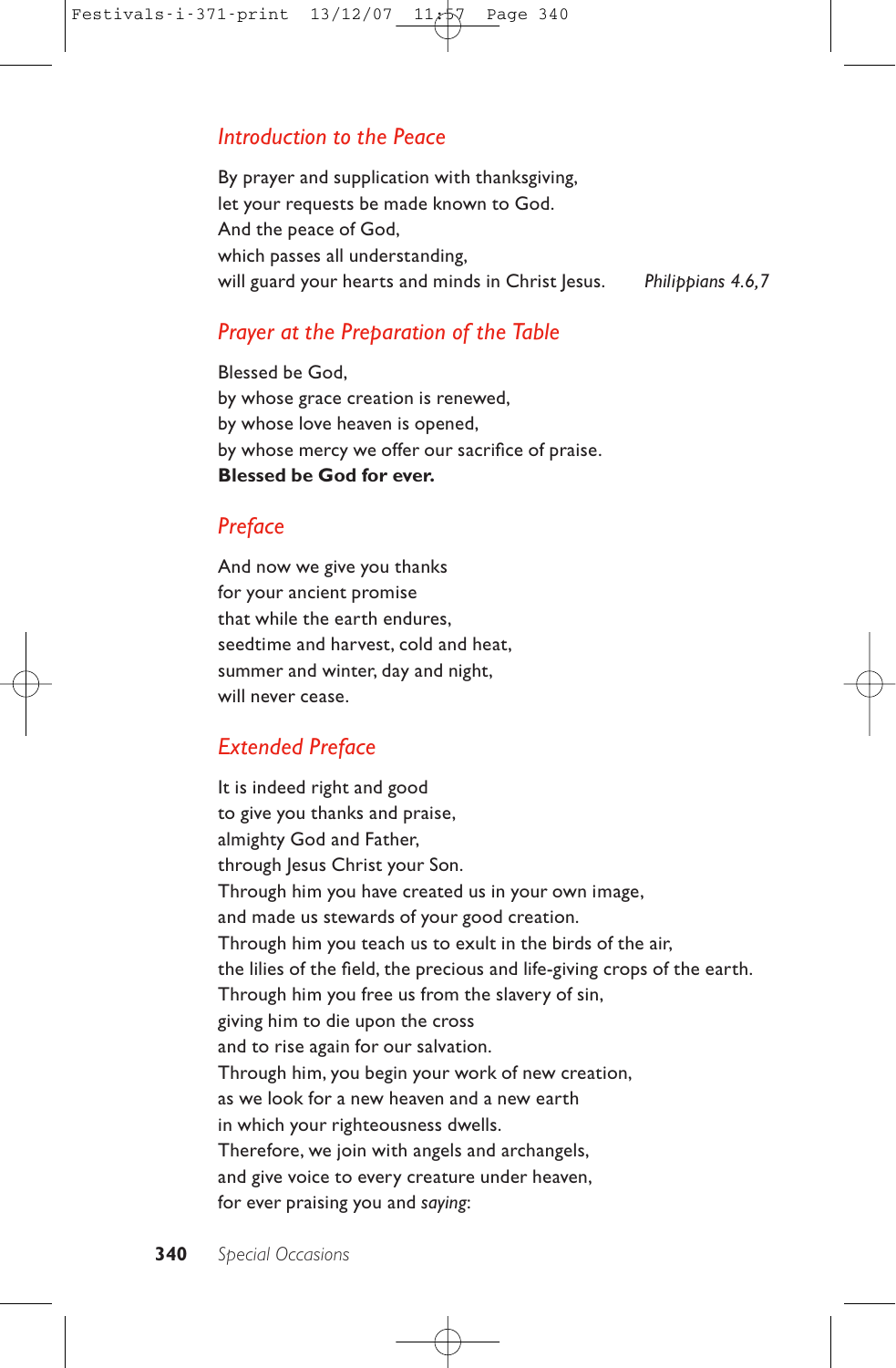## *Post Communion*

God our creator, you give seed for us to sow and bread for us to eat: as you have blessed the fruit of our labour in this eucharist, so we ask you to give all your children their daily bread, that the world may praise you for your goodness; through Jesus Christ our Lord.

## *Blessing*

May God the Father of our Lord Jesus Christ, who is the source of all goodness and growth, pour his blessing upon all things created, and upon you his children, that you may use his gifts to his glory and the welfare of all peoples; and the blessing of God almighty, the Father, the Son, and the Holy Spirit, be among you and remain with you always.

### *Dismissal*

Tend the earth, care for God's good creation, and bring forth the fruits of righteousness. Go in the peace of Christ. **Thanks be to God.**

### *Acclamation*

**God be gracious to us and bless us: and make his face to shine upon us.**

Let the peoples praise you, O God: **God be gracious to us and bless us.**

Judge the peoples righteously and govern the nations upon earth. **God be gracious to us and bless us.**

Let the earth bring forth her increase: **God be gracious to us and bless us.**

**God be gracious to us and bless us: and make his face to shine upon us.** *cf Psalm 67*

*For the Rogationtide Procession, see* Common Worship: Times and Seasons*, pages 614–618.*

*Rogation Days* **341**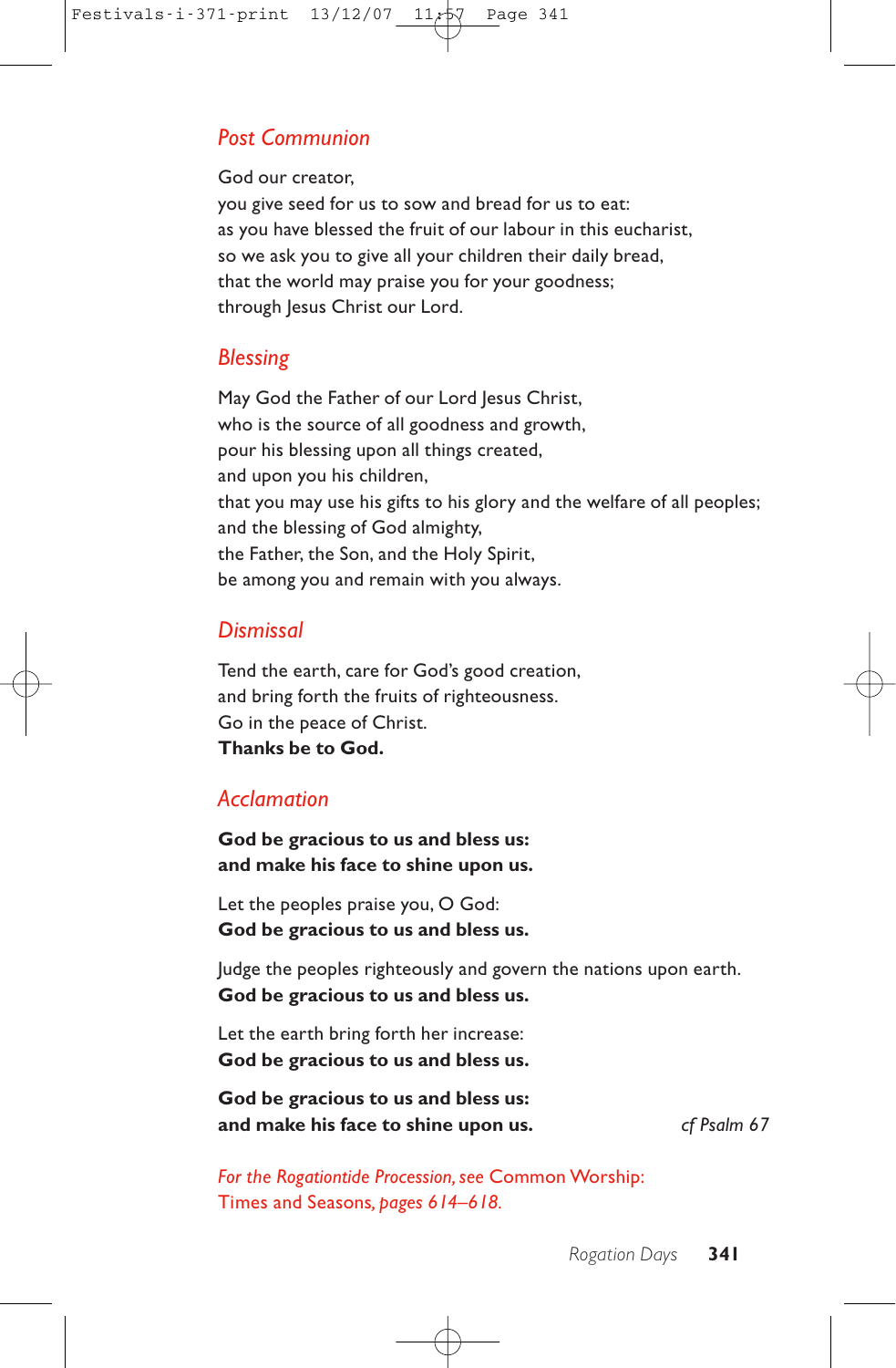**Mission and Evangelism** *Colour of*

*the Season*

### *Invitation to Confession*

I set no store by life: I only want to finish the race and complete the task which the Lord Jesus assigned to me, of bearing witness to the gospel of God's grace. *Acts 20.24* Conscious of our failure to proclaim the gospel, let us call to mind our sins:

## *Kyrie Confession*

'I was hungry and you gave me no food, I was thirsty and you gave me no drink.' Lord, have mercy. **Lord, have mercy.**

'I was a stranger and you did not welcome me, naked and you did not clothe me.' Christ, have mercy. **Christ, have mercy.**

'I was sick and you did not visit me, in prison and you did not come to me.' Lord, have mercy. **Lord, have mercy.**

# *Collect*

Almighty God, who called your Church to witness that you were in Christ reconciling the world to yourself: help us to proclaim the good news of your love, that all who hear it may be drawn to you; through him who was lifted up on the cross, and reigns with you in the unity of the Holy Spirit, one God, now and for ever.

### *Lectionary*

Isaiah 49.1-6; *or* 52.7-10; Micah 4.1-5 Psalms 2; 46; 67 Acts 17.10-end; 2 Corinthians 5.14–6.2; Ephesians 2.13-end Matthew 5.13-16; *or* 28.16-end; John 17.20-end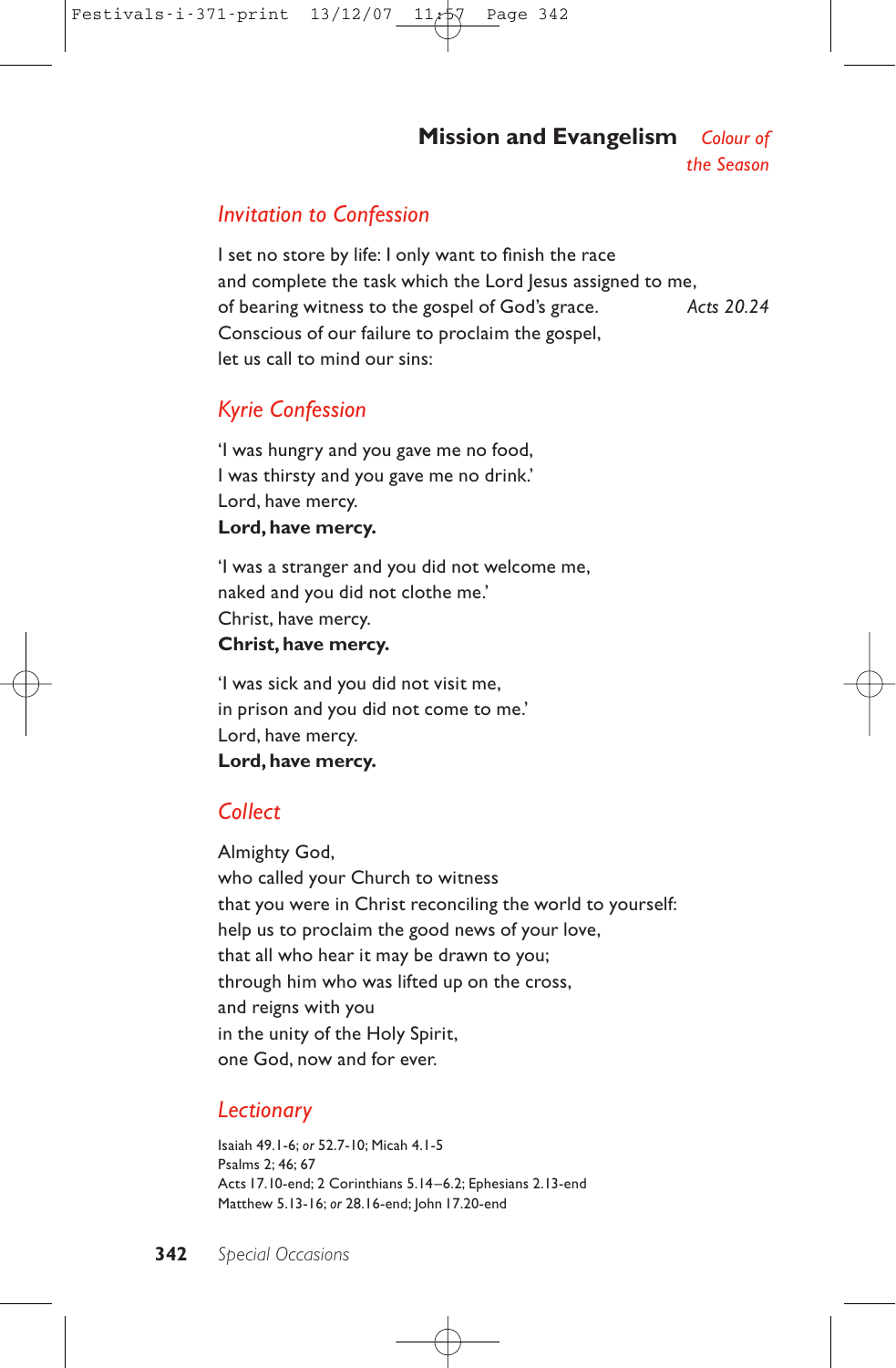## *Gospel Acclamation*

Alleluia, alleluia. 'Go and make disciples of all the nations,' says the Lord; 'I am with you always, to the end of the age.' *Matthew 28.19,20* **Alleluia.**

## *Intercession*

In the power of the Spirit and in union with Christ, let us pray to the Father.

### *All or some of these petitions may be used*

God of our salvation, hope of all the ends of the earth, we pray: **Your kingdom come.**

That the world may know Jesus Christ as the Prince of Peace, we pray: **Your kingdom come.**

That all who are estranged and without hope may be brought near in the blood of Christ, we pray:

## **Your kingdom come.**

That the Church may be one in serving and proclaiming the gospel, we pray:

# **Your kingdom come.**

That we may be bold to speak the word of God while you stretch out your hand to save, we pray:

**Your kingdom come.**

That the Church may be generous in giving, faithful in serving, bold in proclaiming, we pray: **Your kingdom come.**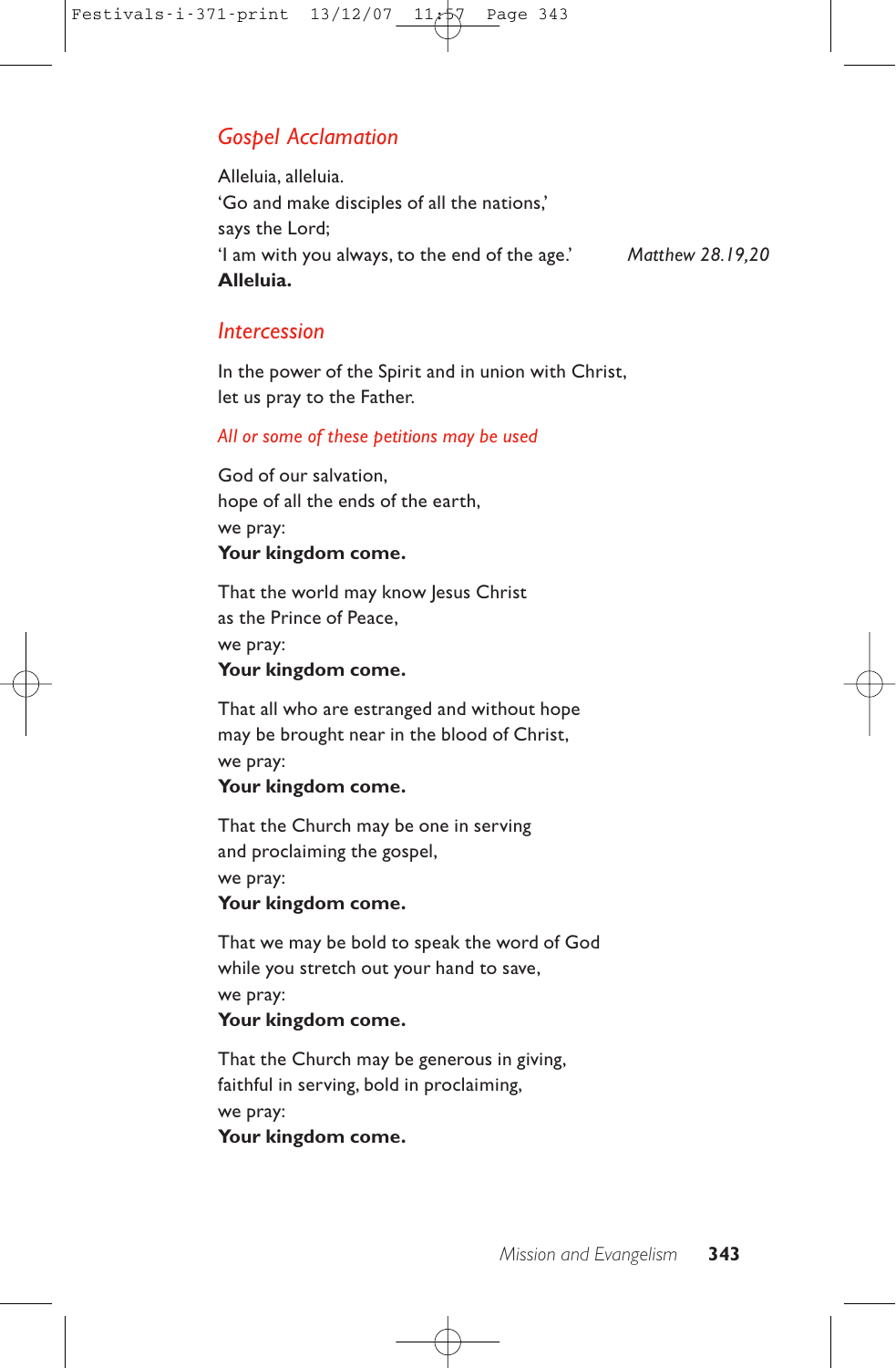That the Church may welcome and support all whom God calls to faith, we pray: **Your kingdom come.**

That all who serve the gospel may be kept in safety while your word accomplishes its purpose, we pray:

## **Your kingdom come.**

That all who suffer for the gospel may know the comfort and glory of Christ, we pray:

## **Your kingdom come.**

That the day may come when every knee shall bow and every tongue confess that Jesus Christ is Lord, we pray:

### **Your kingdom come.**

Almighty God, by your Holy Spirit you have made us one with your saints in heaven and on earth: grant that in our earthly pilgrimage we may ever be supported by this fellowship of love and prayer, and know ourselves surrounded by their witness to your power and mercy; through Jesus Christ our Lord. **Amen.**

## *Introduction to the Peace*

Christ came and proclaimed the gospel: peace to those who are far off and peace to those who are near.

## *Prayer at the Preparation of the Table*

Faithful God, receive all we offer you this day. May we so live the life of Christ that your Church may be a sign of salvation to all the nations of the world. We ask this in the name of Jesus Christ the Lord.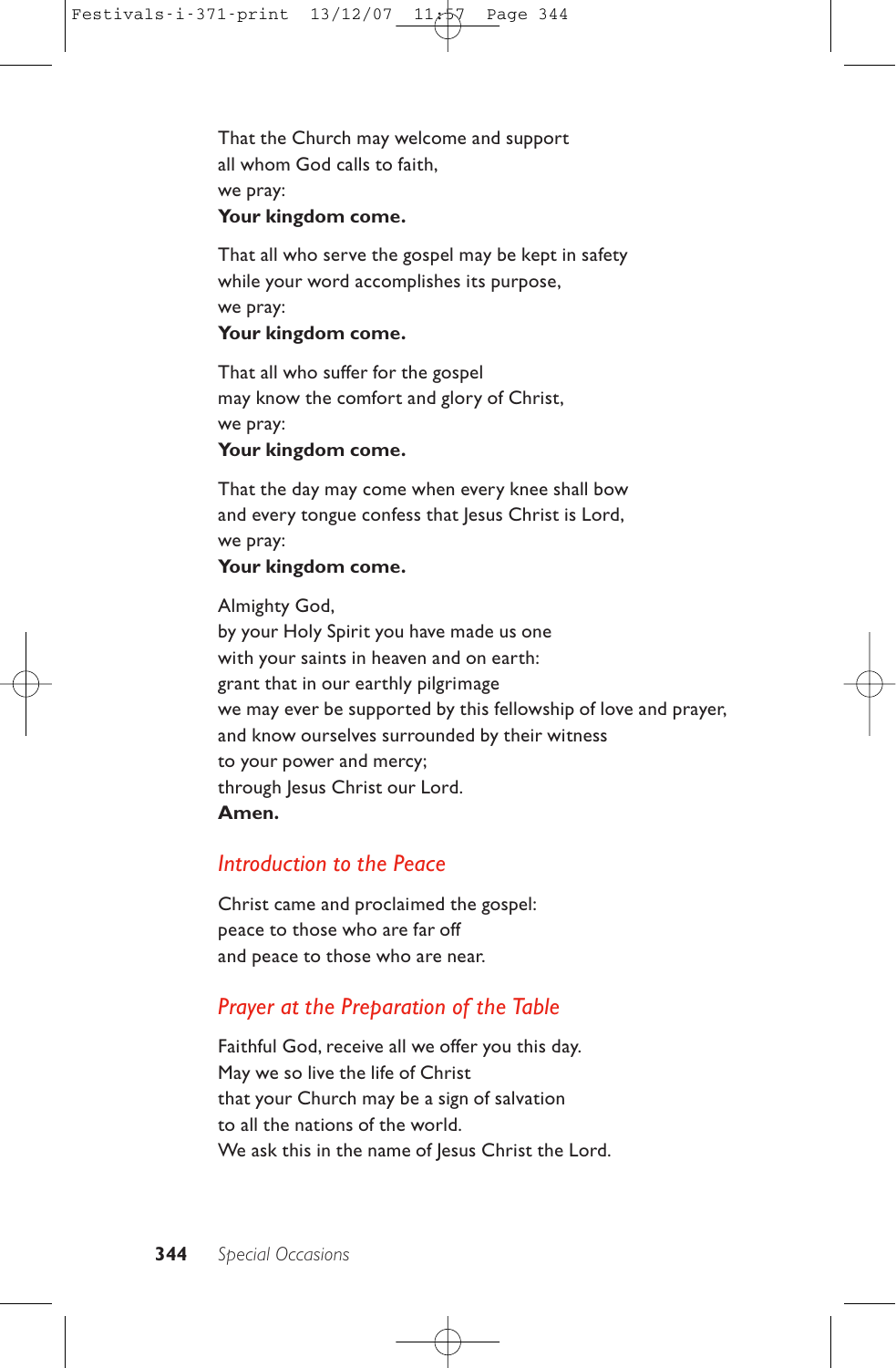## *Extended Preface*

Father, we give you thanks and praise through Jesus Christ our Lord because you are God almighty, creator of the world and all that is in it. Through him you made the whole human race and in him you show us the mystery of your purpose. In him you will bring all things together under him as head, all things in heaven, all things on earth. Through him we have heard the word of truth, the good news of salvation, and you have marked us with the seal of your promised Spirit. We who were once far off have been brought near by the blood of Christ, for he is the peace between us and has broken down the barrier of hostility. He has made of us one new humanity and reconciled us to you by the cross. Through him with angels and archangels and all the company of heaven, we come before you, Father, by the Holy Spirit, for ever praising you and *saying*:

### *(or)*

Living God, Father of light, hope of nations, friend of sinners, builder of the city that is to come: your love is made visible in Jesus Christ, you bring home the lost, restore the sinner and give dignity to the despised. In the face of Jesus Christ your light shines out, flooding lives with goodness and truth, gathering into one a divided and broken humanity. With people from every race and nation, with the Church of all the ages, with apostles, evangelists and martyrs, we join the angels of heaven in their unending song: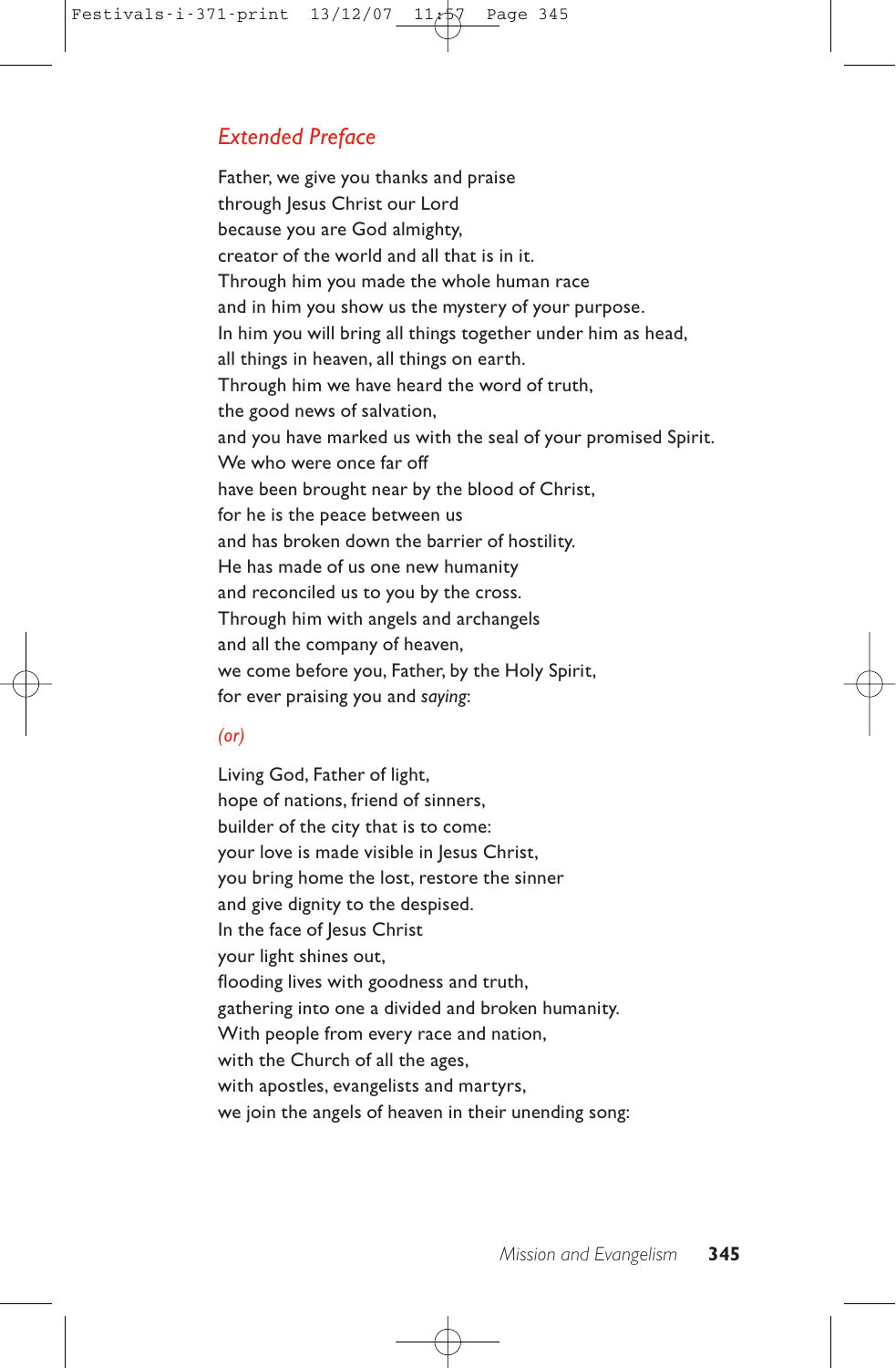## *Post Communion*

Eternal God, giver of love and power, your Son Jesus Christ has sent us into all the world to preach the gospel of his kingdom: confirm us in this mission, and help us to live the good news we proclaim; through Jesus Christ our Lord.

## *Blessing*

The Father, whose glory fills the heavens, cleanse you by his holiness and send you to proclaim his word. **Amen.**

The Son, who has ascended to the heights, pour upon you the riches of his grace. **Amen.**

The Holy Spirit, the Comforter, equip you and strengthen you in your ministry. **Amen.**

And the blessing of God almighty, the Father, the Son, and the Holy Spirit, be among you and remain with you always. **Amen.**

## *Dismissal*

The Lord says, 'Go into all the world and make disciples of all the nations.' Go in peace to love and serve the Lord. **In the name of Christ. Amen.**

### *(or)*

The Lord says, 'Go into all the world and make disciples of all the nations.' Go in the peace of Christ. **Thanks be to God.**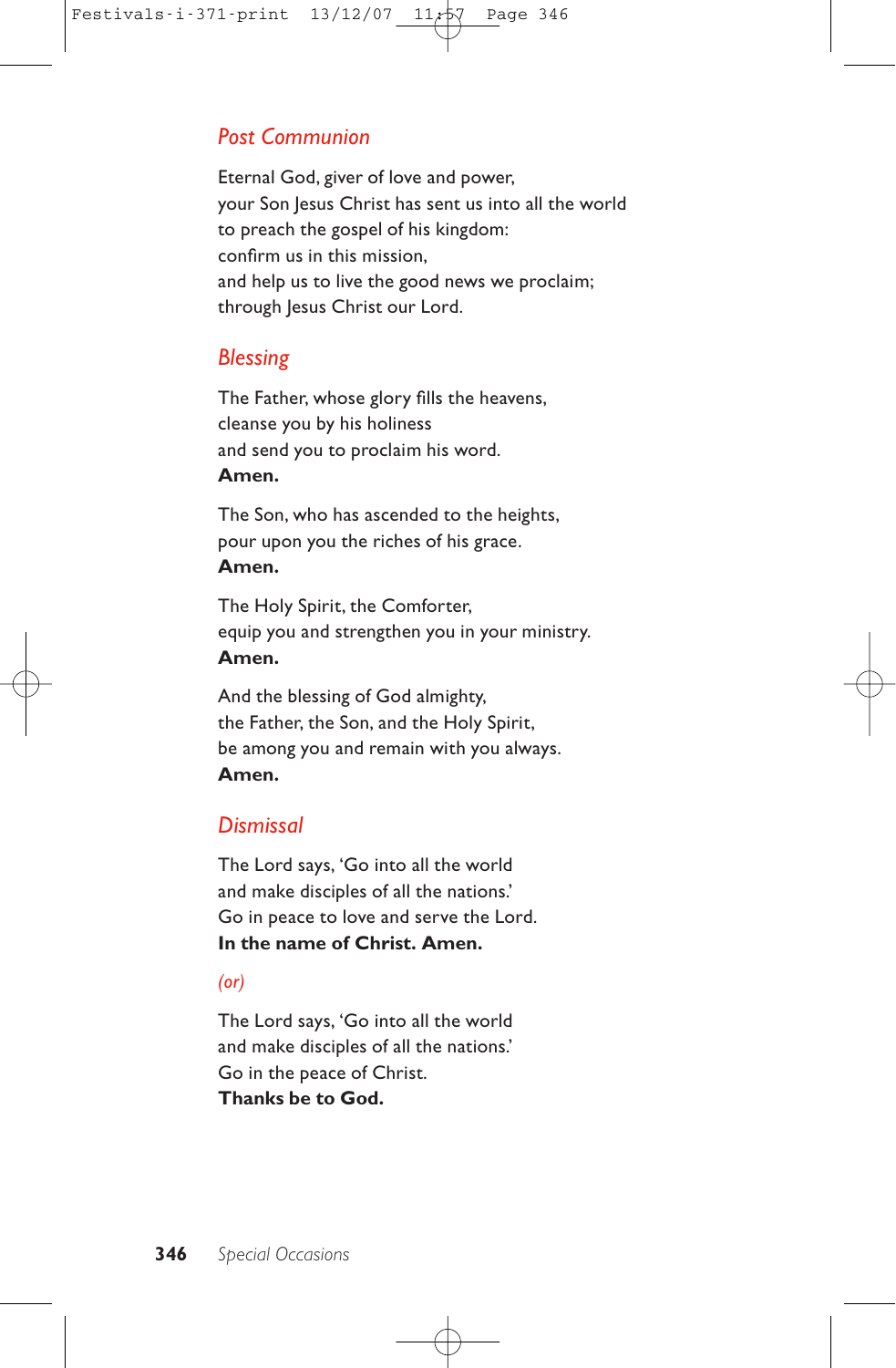### **The Unity of the Church** *Colour of*

*the Season*

## *Invitation to Confession*

We have come together as God's family to pray for the recovery of the unity of Christ's Church and for the renewal of our common life. The Lord is full of gentleness and compassion. In penitence and faith let us ask his forgiveness of our sins.

## *Kyrie Confession*

Lord Jesus, you came to reconcile us to one another and to the Father: Lord, have mercy. **Lord, have mercy.**

Lord Jesus, you heal the wounds of sin and division: Christ, have mercy. **Christ, have mercy.**

Lord Jesus, you intercede for us with your Father: Lord, have mercy. **Lord, have mercy.**

*(or)*

There is one Body and one Spirit, and one hope of our calling. Lord, have mercy. **Lord, have mercy.**

There is one Lord, one faith, one baptism. Christ, have mercy. **Christ, have mercy.**

There is one God and Father of us all, above all and through all and in all. Lord, have mercy. **Lord, have mercy.**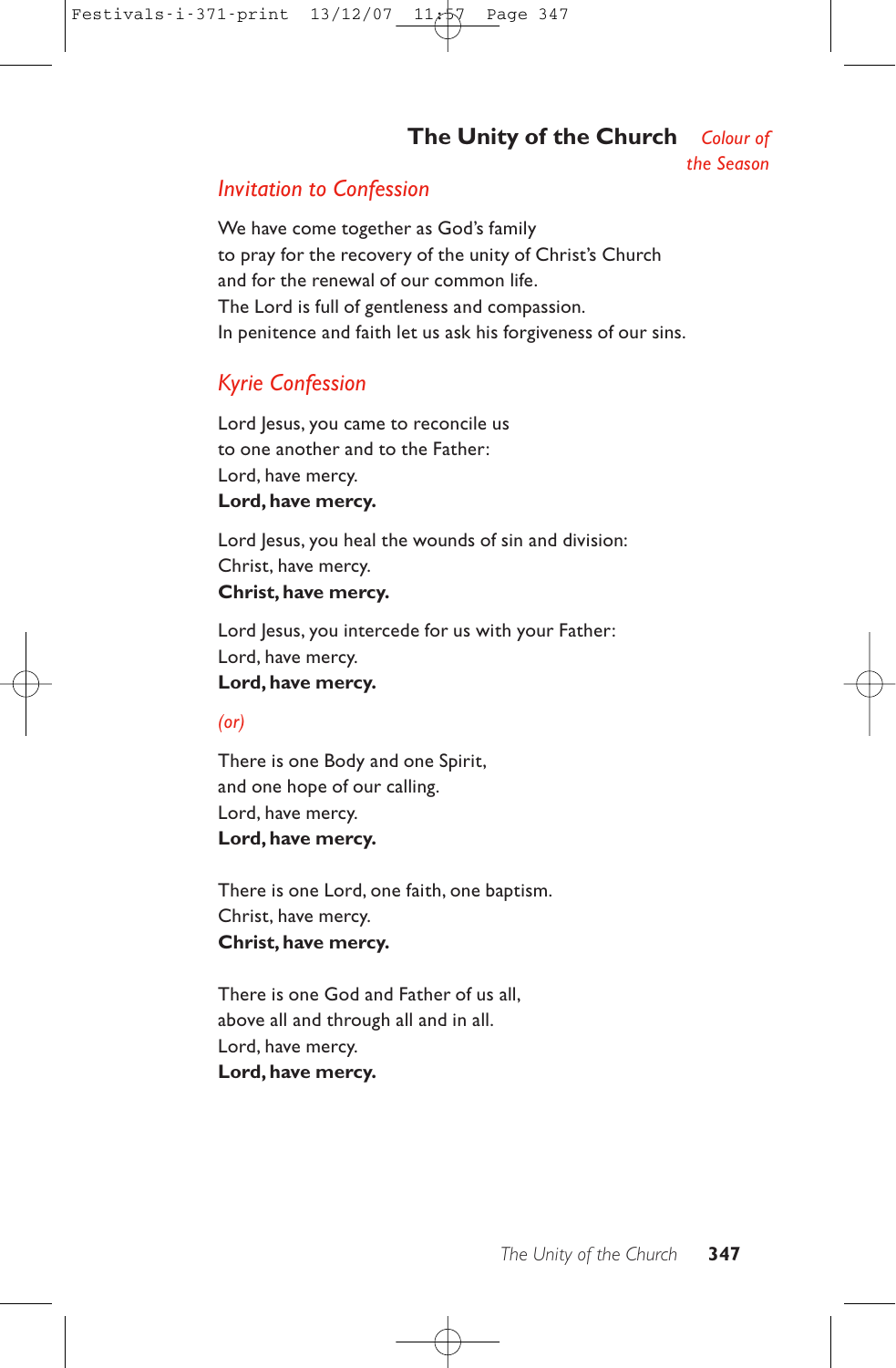## *Collect*

Heavenly Father, you have called us in the Body of your Son Jesus Christ to continue his work of reconciliation and reveal you to the world: forgive us the sins which tear us apart; give us the courage to overcome our fears and to seek that unity which is your gift and your will; through Jesus Christ your Son our Lord, who is alive and reigns with you, in the unity of the Holy Spirit, one God, now and for ever.

### *(or)*

Lord Jesus Christ, who said to your apostles, 'Peace I leave with you, my peace I give to you': look not on our sins but on the faith of your Church and grant it the peace and unity of your kingdom; where you are alive and reign with the Father in the unity of the Holy Spirit, one God, now and for ever.

### *Lectionary*

Jeremiah 33.6-9a; Ezekiel 36.23-28; Zephaniah 3.16-end Psalms 100;122;133 Ephesians 4.1-6; Colossians 3.9-17;1 John 4.9-15 Matthew 18.19-22; John 11.45-52; *or* 17.11b-23

## *Gospel Acclamation*

Alleluia, alleluia.

There is one body and one Spirit, one Lord, one faith, one baptism, one God and Father of all, who is above all and through all and in all. **Alleluia.** *Ephesians 4.4-6*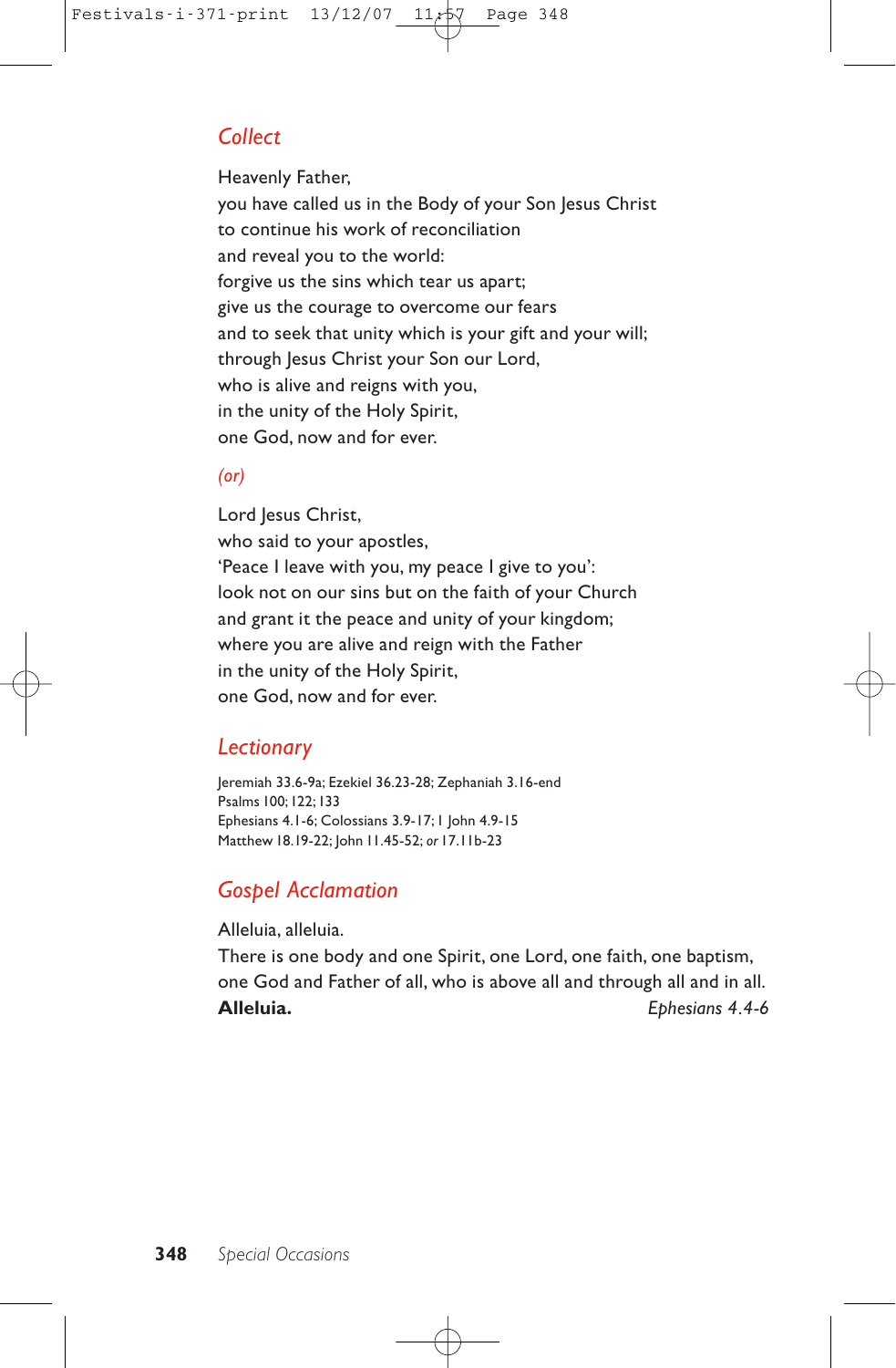## *Intercession*

In faith let us pray to God our Father, his Son Jesus Christ. and the Holy Spirit.

For the Church of God throughout the world, let us invoke the Spirit. **Kyrie eleison.**

For the leaders of the nations, that they may establish and defend justice and peace, let us pray for the wisdom of God. **Kyrie eleison.**

For those who suffer oppression or violence, let us invoke the power of the Deliverer. **Kyrie eleison.**

That the churches may discover again their visible unity in the one baptism which incorporates them in Christ, let us pray for the love of Christ. **Kyrie eleison.**

That the churches may attain communion in the Eucharist around one table, let us pray for the strength of Christ. **Kyrie eleison.**

That the churches may recognize each other's ministries in the service of their one Lord, let us pray for the peace of Christ. **Kyrie eleison.**

### *Free prayer of the congregation may follow.*

Into your hands, O Lord, we commend all for whom we pray, trusting in your mercy; through your Son, Jesus Christ our Lord. **Amen.**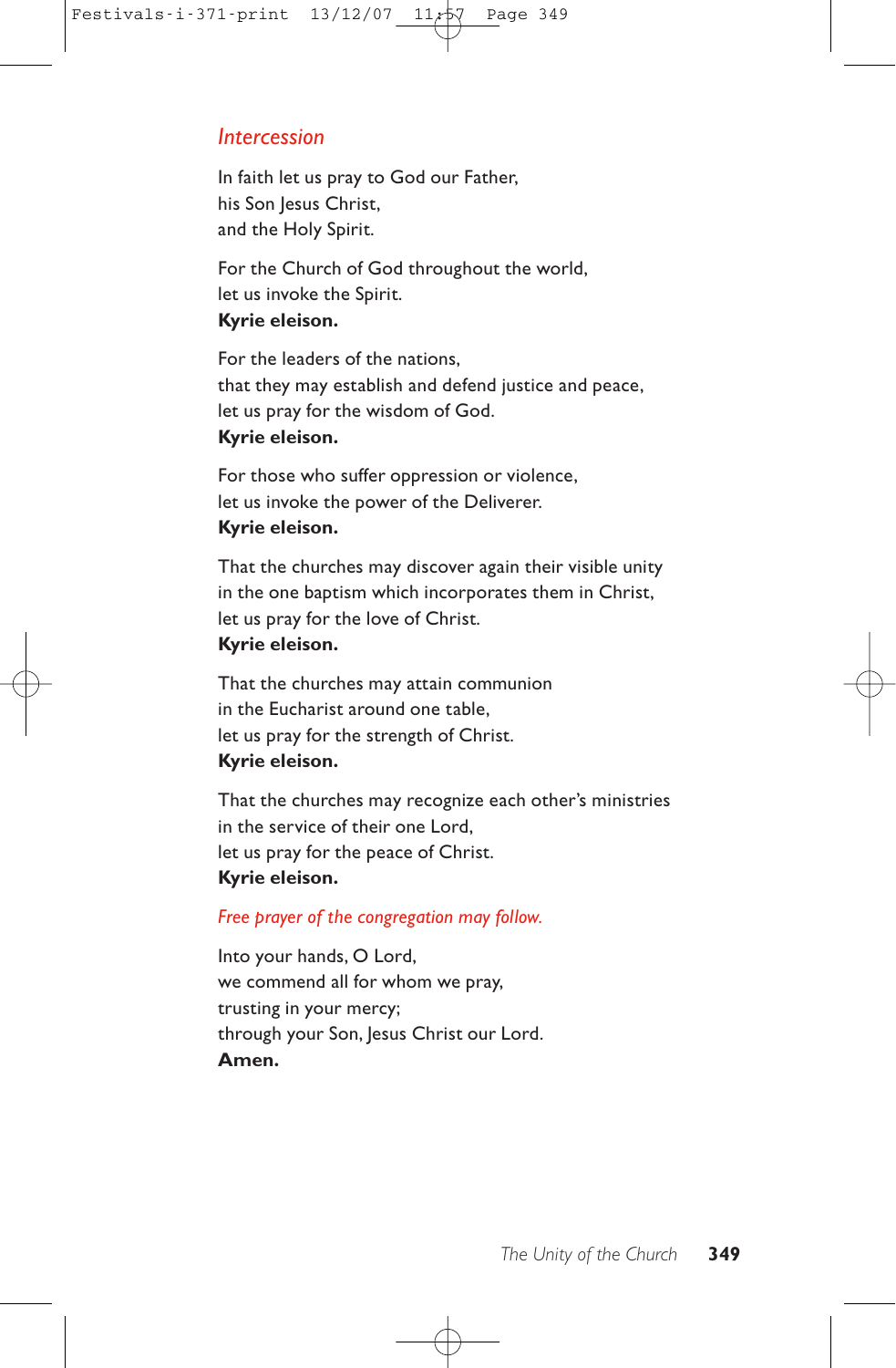## *Introduction to the Peace*

Lord Jesus Christ, you said to your apostles, 'Peace I leave with you, my peace I give to you.' Look not on our sins, but on the faith of your Church, and grant it that peace and unity which is according to your will.

## *Prayer at the Preparation of the Table*

### Lord,

hear the prayers of your people as we celebrate this memorial of our salvation. May this sacrament of your love unite us more closely to you and to each other. Through Jesus Christ our Lord.

### *(or)*

God of power and love, by your Holy Spirit, draw the scattered flock of Christ into a visible unity and make your Church a sign of hope to our divided world; through Jesus Christ our Lord.

## *Preface*

And now we give you thanks because of the unity you have given us in your Son and that you are the God and Father of us all, above all and through all and in all.

### *(or)*

And now we give you thanks because you gather your scattered children into your Church to be as one even as you, Father, are one with your Son and the Holy Spirit. You call us to be one people, to praise your wisdom in all your works, to be the body of Christ and the dwelling place of the Holy Spirit.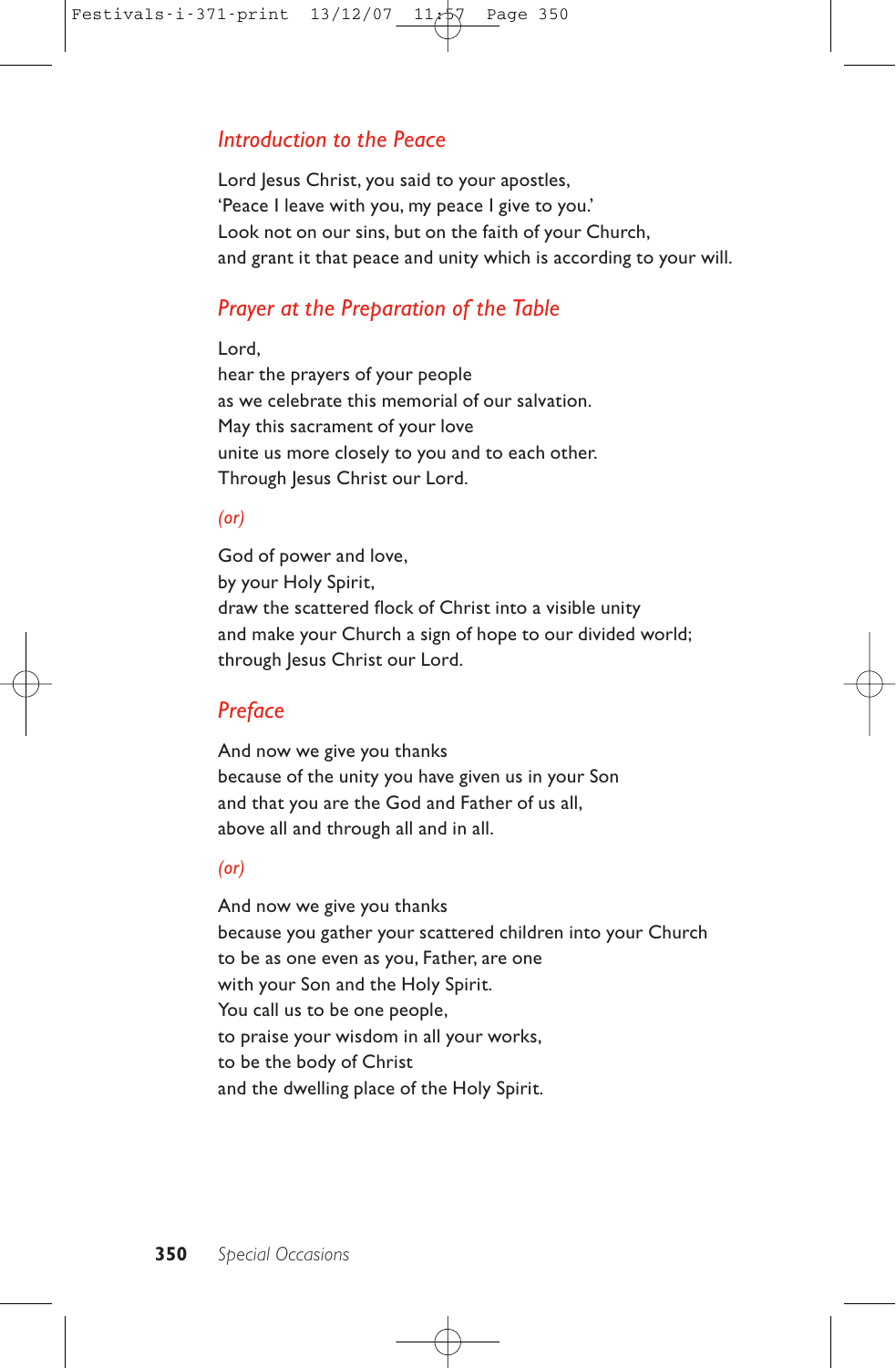# *Extended Preface*

Father, all-powerful and ever-living God, we do well always and everywhere to give you thanks through Jesus Christ our Lord. By him, your only Son, who restored to us peace through the blood of his cross, you willed to reconcile all creatures. In him you have led us to the knowledge of your truth, that bound together by one faith and one baptism we might become his body. Through him you have given your Holy Spirit to all peoples to work marvels by innumerable gifts and an abundant variety of graces. Gathering us together in unity, your Spirit dwells in the hearts of all your children, filling the whole Church with his presence and guiding it with wisdom from above. And so, with steadfast love, we proclaim your glory and join with hosts of angels in their triumphant hymn of praise:

## *Post Communion*

Eternal God and Father, whose Son at supper prayed that his disciples might be one, as he is one with you: draw us closer to him, that in common love and obedience to you we may be united to one another in the fellowship of the one Spirit, that the world may believe that he is Lord, to your eternal glory; through Jesus Christ our Lord.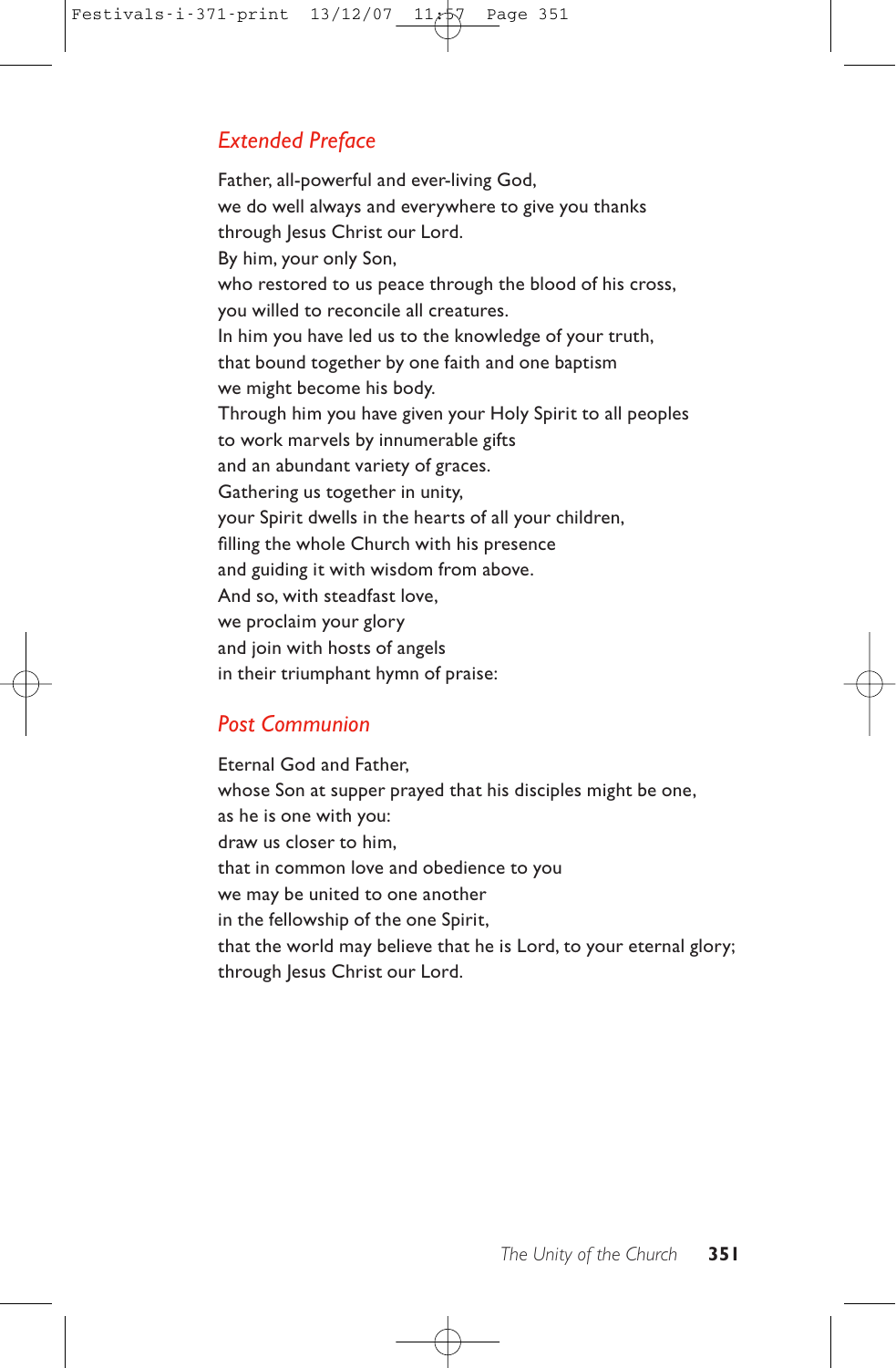# *Blessing*

The Lord Jesus Christ, Son of the living God, teach you to walk in his way more trustfully, to accept his truth more faithfully, and to share his life more lovingly; that by the power of the Holy Spirit you may come as one family to the kingdom of the Father. And the blessing of God almighty, the Father, the Son, and the Holy Spirit, be among you and remain with you always.

## *Dismissal*

One in heart and one in mind, and empowered by the Spirit, go in peace to love and serve the Lord. **In the name of Christ. Amen.**

### *(or)*

One in heart and one in mind, and empowered by the Spirit, go in the peace of Christ. **Thanks be to God.**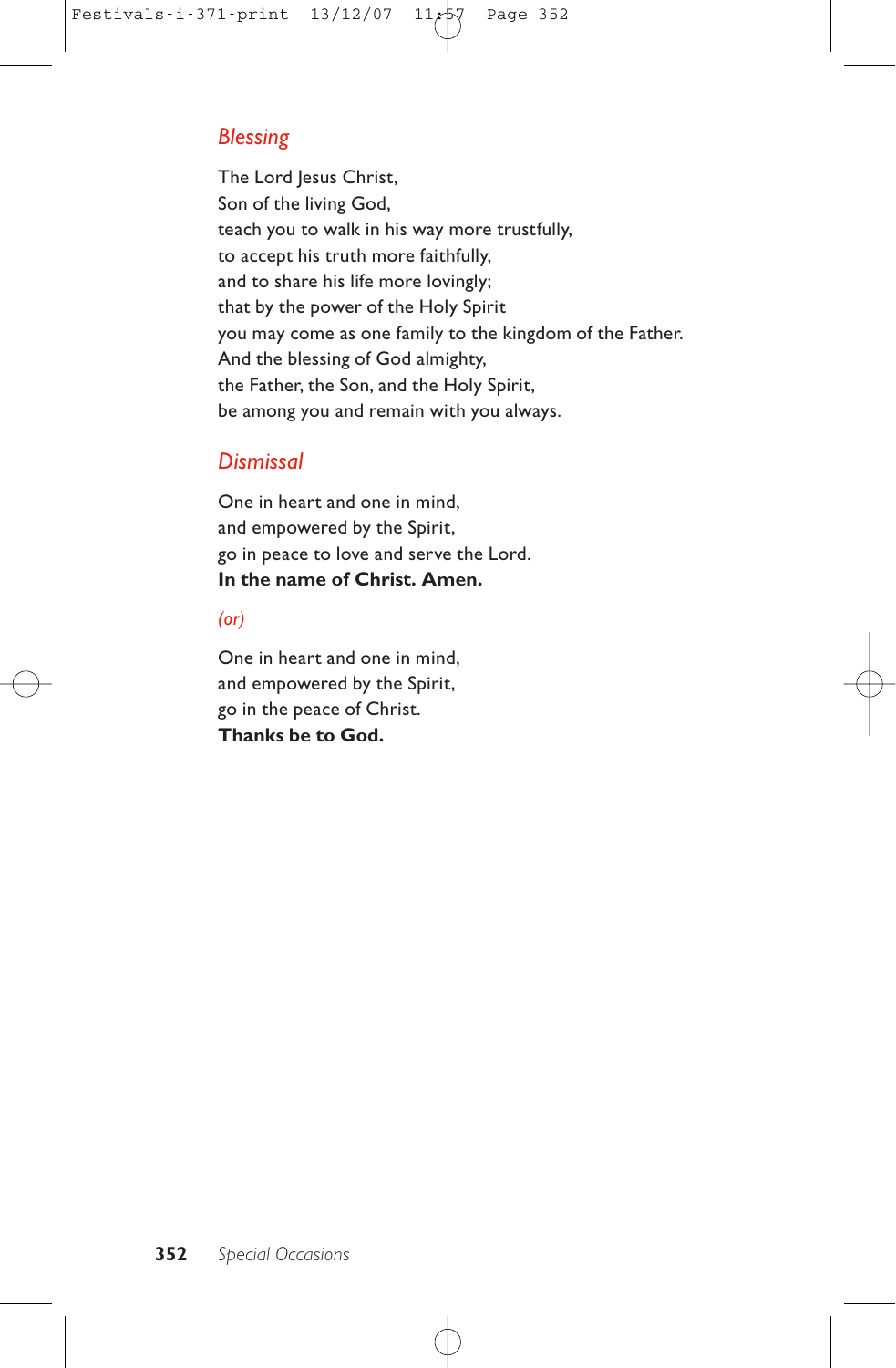**The Peace of the World** *Colour of the Season*

### *Invitation to Confession*

Let us confess to God the sins and shortcomings of the world; its pride, its selfishness, its greed; its evil distortions and hatreds. Let us confess our share in what is wrong, and our failure to seek and establish that peace which God wills for all his children.

## *Kyrie Confession*

Lord Jesus, you wept over the sins of your city. On our *city/town/nation*: Lord, have mercy. **Lord, have mercy.**

Lord Jesus, you heal the wounds of sin and division, jealousy and bitterness. On us: Christ, have mercy.

**Christ, have mercy.**

Lord Jesus, you bring pardon and peace to the sinner. Grant us peace: Lord, have mercy. **Lord, have mercy.**

## *Collect*

Almighty God,

from whom all thoughts of truth and peace proceed: kindle, we pray, in the hearts of all, the true love of peace and guide with your pure and peaceable wisdom those who take counsel for the nations of the earth that in tranquillity your kingdom may go forward, till the earth is filled with the knowledge of your love; through Jesus Christ your Son our Lord, who is alive and reigns with you, in the unity of the Holy Spirit, one God, now and for ever.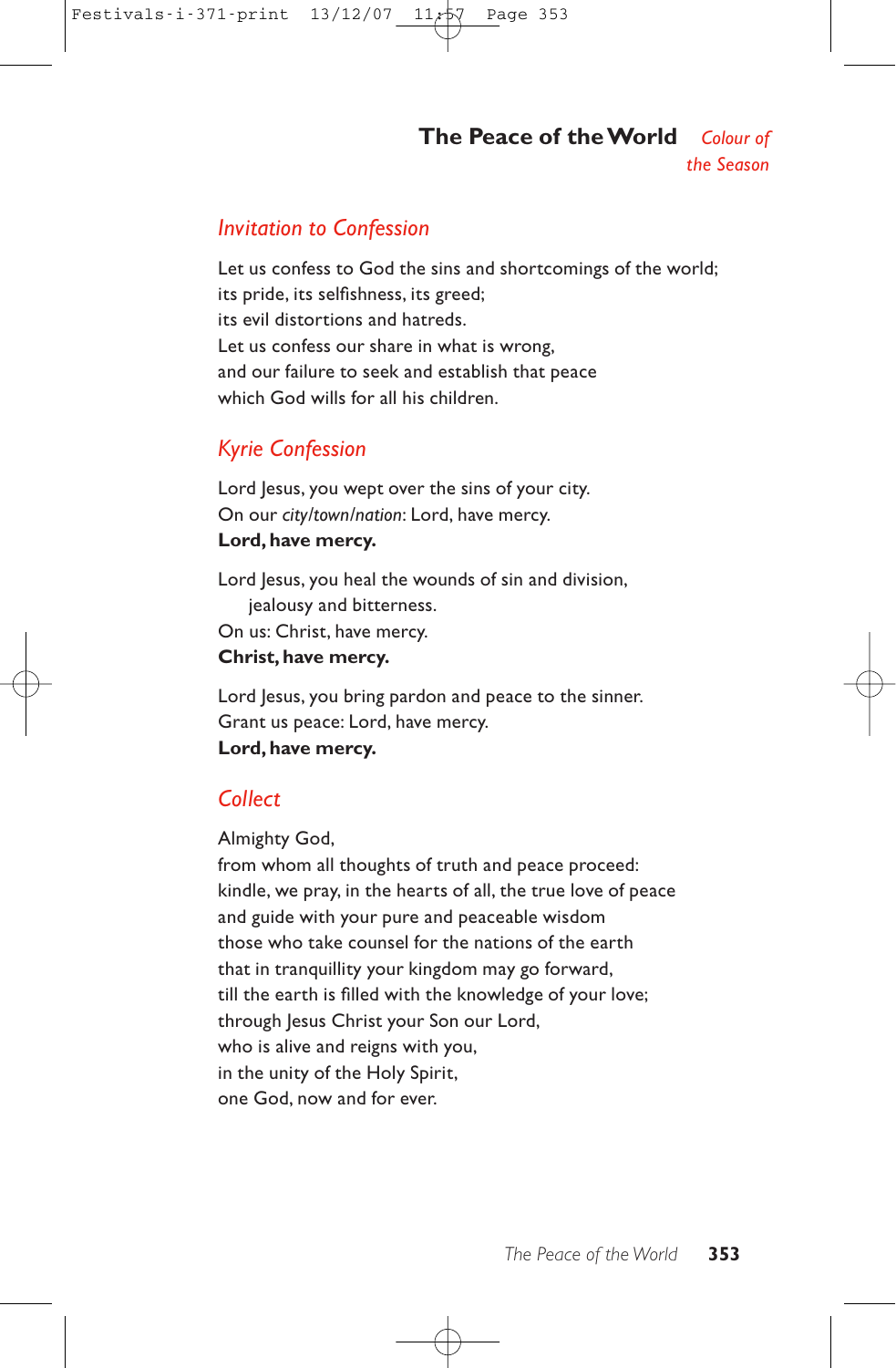## *Lectionary*

Isaiah 9.1-6; *or* 57.15-19; Micah 4.1-5 Psalms 40.14-17; 72.1-7; 85.8-13 Philippians 4.6-9; I Timothy 2.1-6; James 3.13-18 Matthew 5.43-end; John 14.23-29; *or* 15.9-17

# *Gospel Acclamation*

Alleluia, alleluia. 'Blessed are the peacemakers,' says the Lord, 'for they will be called children of God.' *Matthew 5.9* **Alleluia.**

### *Intercession*

In peace let us pray to the Lord.

We pray for the leaders of the nations, that you will guide them in the ways of freedom, justice and truth.

Lord, in your mercy **hear our prayer.**

We pray for those who bear arms on behalf of the nation, that they may have discipline and discernment, courage and compassion.

Lord, in your mercy **hear our prayer.**

We pray for our enemies, and those who wish us harm, that you will turn the hearts of all to kindness and friendship.

Lord, in your mercy **hear our prayer.**

We pray for the wounded and the captive, the grieving and the homeless, that in all their trials they may know your love and support.

Lord, in your mercy **hear our prayer.**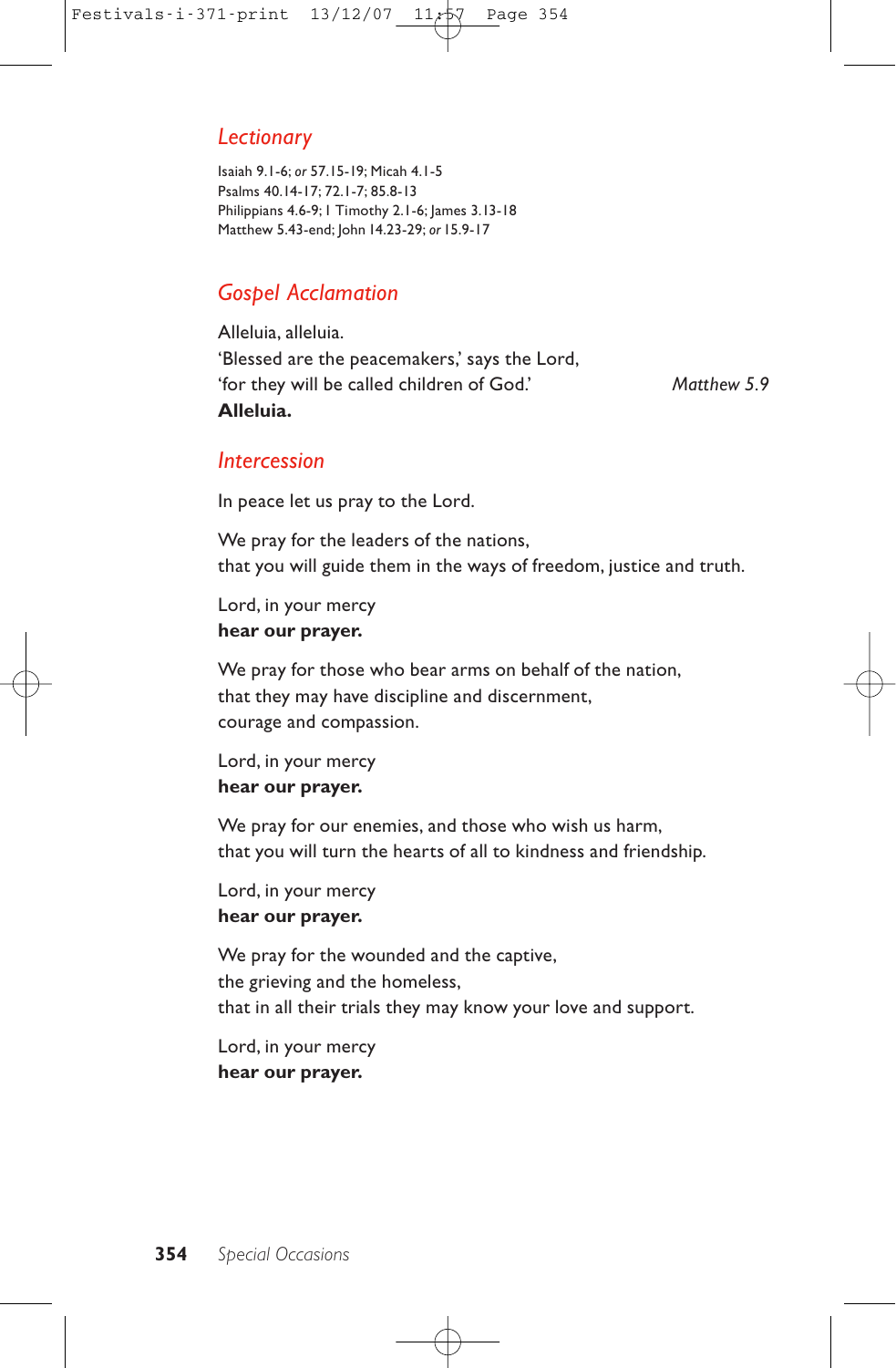Most holy God and Father, hear our prayers for all who strive for peace and all who fight for justice. Help us, who today remember the cost of war, to work for a better tomorrow; and, as we commend to you lives lost in terror and conflict, bring us all, in the end, to the peace of your presence; through Christ our Lord. **Amen.**

## *Introduction to the Peace*

Jesus says: 'Peace I leave with you; my peace I give to you. Do not let your hearts be troubled, neither let them be afraid.'

*cf John 14.27*

## *Prayer at the Preparation of the Table*

Look upon us in mercy not in judgement; draw us from hatred to love; make the frailty of our praise a dwelling place for your glory.

# *Preface*

And now we give you thanks, because you have anointed your Son as the Messiah, the light of the nations, and revealed him as the hope of all who thirst for righteousness and peace.

*The Peace of the World* **355**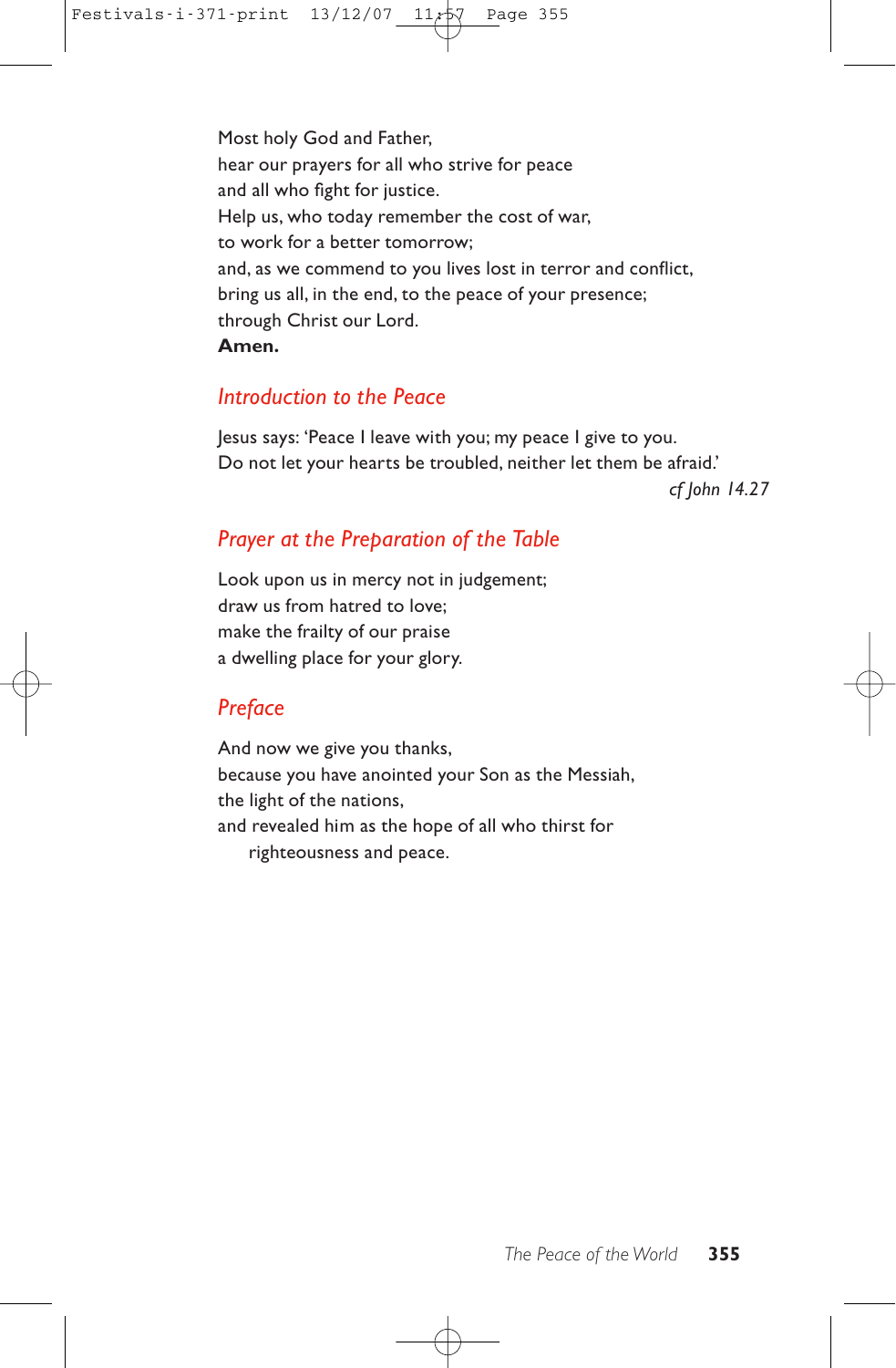## *Extended Preface*

Living God, Father of light, hope of nations, friend of sinners, builder of the city that is to come: your love is made visible in Jesus Christ, you bring home the lost, restore the sinner and give dignity to the despised. In the face of Jesus Christ your light shines out, flooding lives with goodness and truth, gathering into one a divided and broken humanity. With people from every race and nation, with the Church of all the ages, with apostles, evangelists and martyrs, we join the angels of heaven in their unending song:

## *Post Communion*

God our Father, your Son is our peace and his cross the sign of reconciliation: help us, who share the broken bread, to bring together what is scattered and to bind up what is wounded, that Christ may bring in the everlasting kingdom of his peace; who is alive and reigns, now and for ever.

## *Blessing*

God grant to the living grace, to the departed rest, to the Church, the Queen, the Commonwealth and all people, unity, peace and concord, and to us and all God's servants, life everlasting; and the blessing of God almighty, the Father, the Son, and the Holy Spirit, be among you and remain with you always.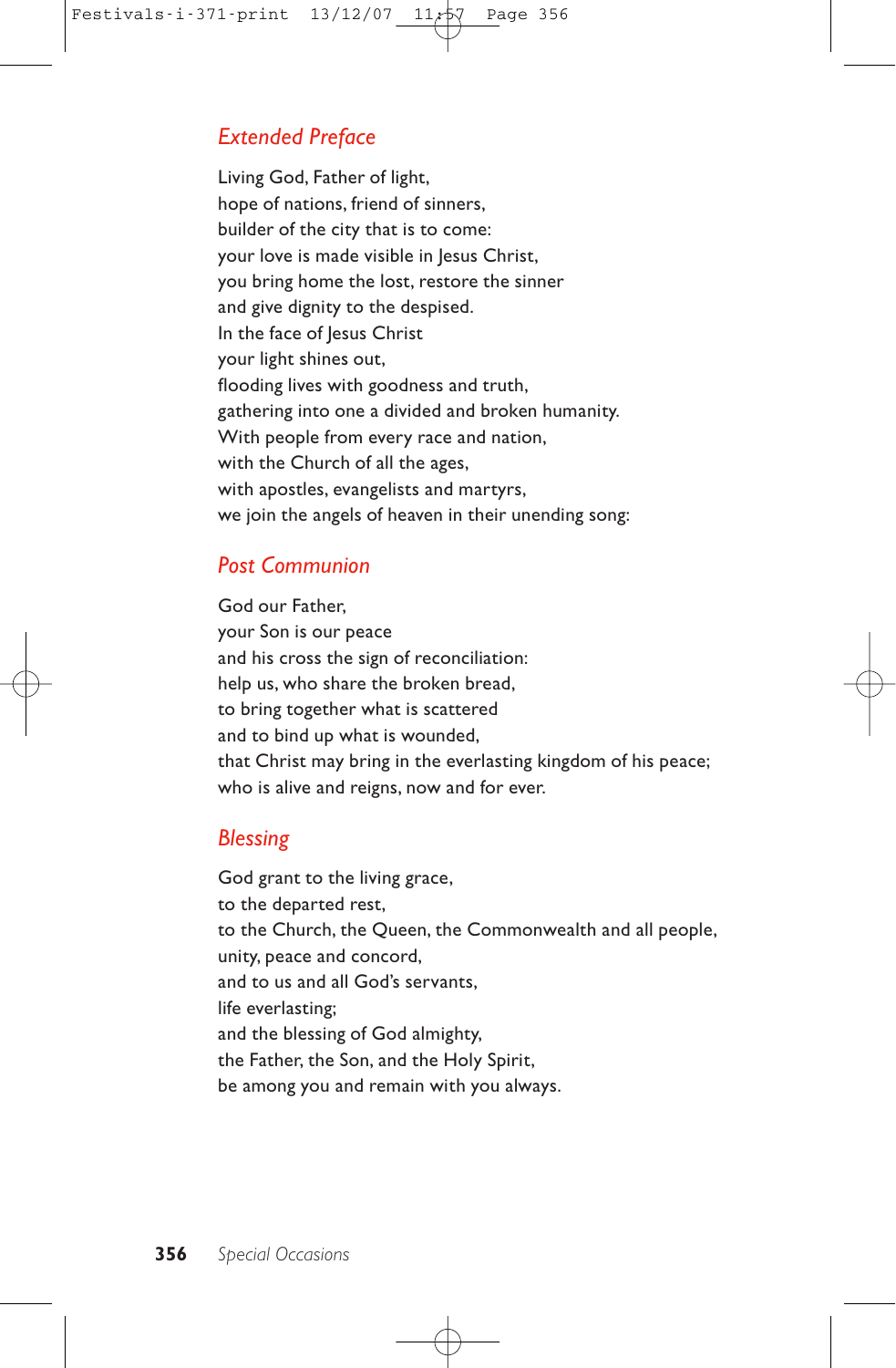## **Ministry (including Ember Days)** *Red or*

*Colour of the Season*

## *Invitation to Confession*

God has called us to follow Christ, and has formed us into a royal priesthood, a holy nation, to declare the wonderful deeds of him who has called us out of darkness into his marvellous light. Let us confess the times when we have failed to heed this call.

## *Kyrie Confession*

Lord Jesus, you said to your disciples: 'You have not chosen me, but I have chosen you.' Lord, have mercy. **Lord, have mercy.**

Lord Jesus, we know that the harvest is plentiful but the labourers are few. Christ, have mercy. **Christ, have mercy.**

Lord Jesus, you appointed us to go and bear fruit that will last. Lord, have mercy. **Lord, have mercy.**

## *Collect*

### *(for the ministry of all Christian people)*

Almighty and everlasting God, by whose Spirit the whole body of the Church is governed and sanctified: hear our prayer which we offer for all your faithful people, that in their vocation and ministry they may serve you in holiness and truth to the glory of your name; through our Lord and Saviour Jesus Christ, who is alive and reigns with you, in the unity of the Holy Spirit, one God, now and for ever.

*(or)*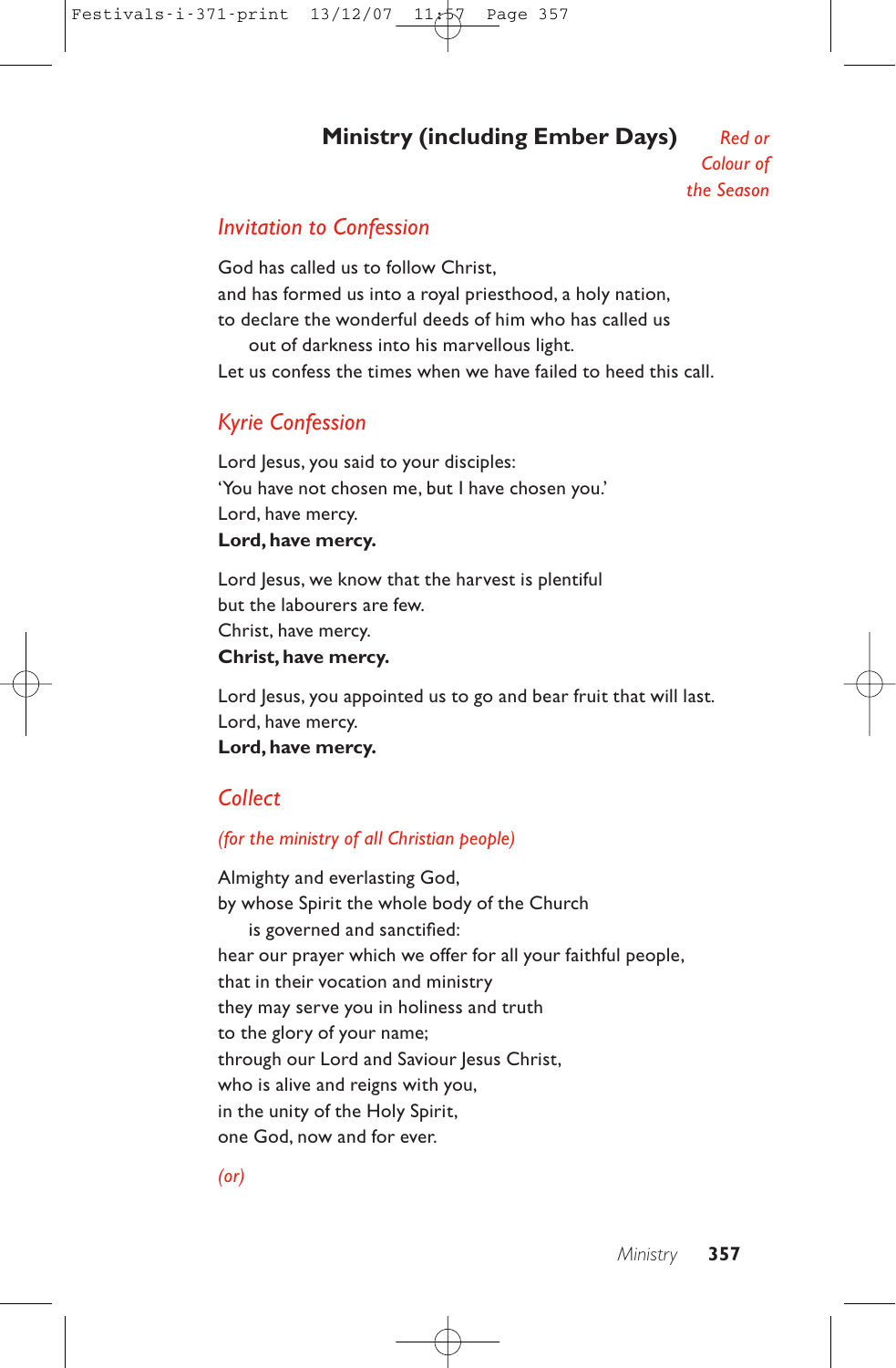### *(for those to be ordained)*

Almighty God, the giver of all good gifts, by your Holy Spirit you have appointed various orders of ministry in the Church: look with mercy on your servants now called to be deacons and priests; maintain them in truth and renew them in holiness, that by word and good example they may faithfully serve you to the glory of your name and the benefit of your Church; through the merits of our Saviour Jesus Christ, who is alive and reigns with you, in the unity of the Holy Spirit, one God, now and for ever.

### *or (for vocations)*

### Almighty God,

you have entrusted to your Church a share in the ministry of your Son our great high priest: inspire by your Holy Spirit the hearts of many to offer themselves for the ministry of your Church, that, strengthened by his power, they may work for the increase of your kingdom and set forward the eternal praise of your name; through Jesus Christ your Son our Lord, who is alive and reigns with you, in the unity of the Holy Spirit, one God, now and for ever.

### *or (for the inauguration of a new ministry)*

God our Father, Lord of all the world, through your Son you have called us into the fellowship of your universal Church: hear our prayer for your faithful people that in their vocation and ministry each may be an instrument of your love, and give to your servant *N* now to be … (*installed, inducted, etc.*) the needful gifts of grace; through our Lord and Saviour Jesus Christ, who is alive and reigns with you, in the unity of the Holy Spirit, one God, now and for ever.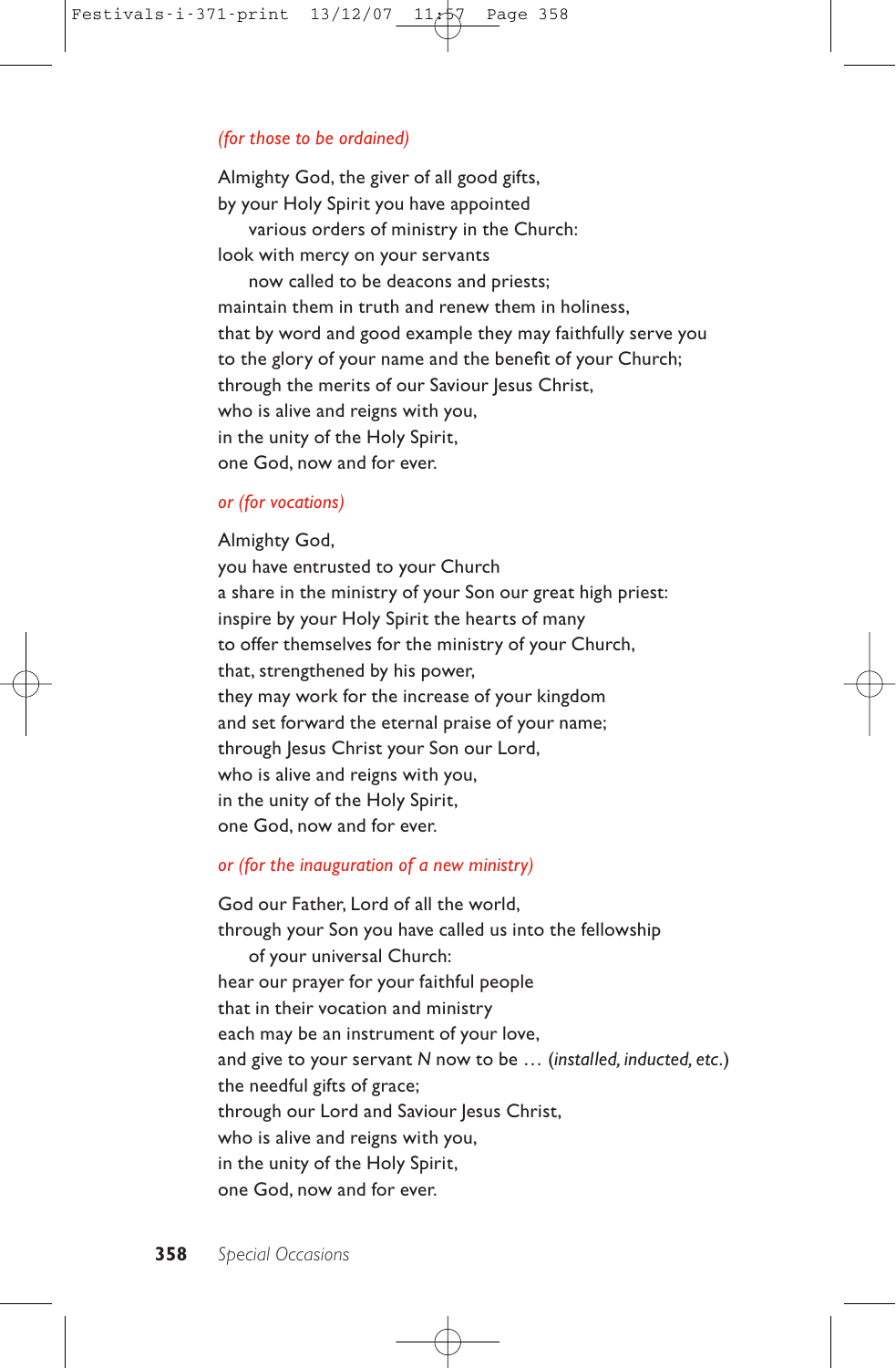## *Lectionary*

Numbers 11.16,17, 24-29; *or* 27.15-end;1 Samuel 16.1-13a; Isaiah 6.1-8; *or* 61.1-3; Jeremiah 1.4-10 Psalms 40.8-13; 84.8-12; 89.19-25;101.1-5,7;122 Acts 20.28-35;1 Corinthians 3.3-11; Ephesians 4.4-16; Philippians 3.7-14 Luke 4.16-21; *or* 12.35-43; *or* 22.24-27; John 4.31-38; *or* 15.5-17

# *Gospel Acclamation*

Alleluia, alleluia. Go out into the whole world and make disciples of all the nations. *Matthew 28.19* **Alleluia.**

## *Intercession*

We pray for the flourishing of God's gifts to his Church, saying:

Jesus, Lord of your Church, **in your mercy hear us.**

God our Father, you give us gifts that we may work together in the service of your Son: bless the leaders of your Church, that they may be firm in faith, and humble before you.

Jesus, Lord of your Church, **in your mercy hear us.**

Bless those who teach, that they may increase our understanding, and be open to your word for them.

Jesus, Lord of your Church, **in your mercy hear us.**

Bless those who minister healing, that they may bring wholeness to others, yet know your healing in themselves.

Jesus, Lord of your Church, **in your mercy hear us.**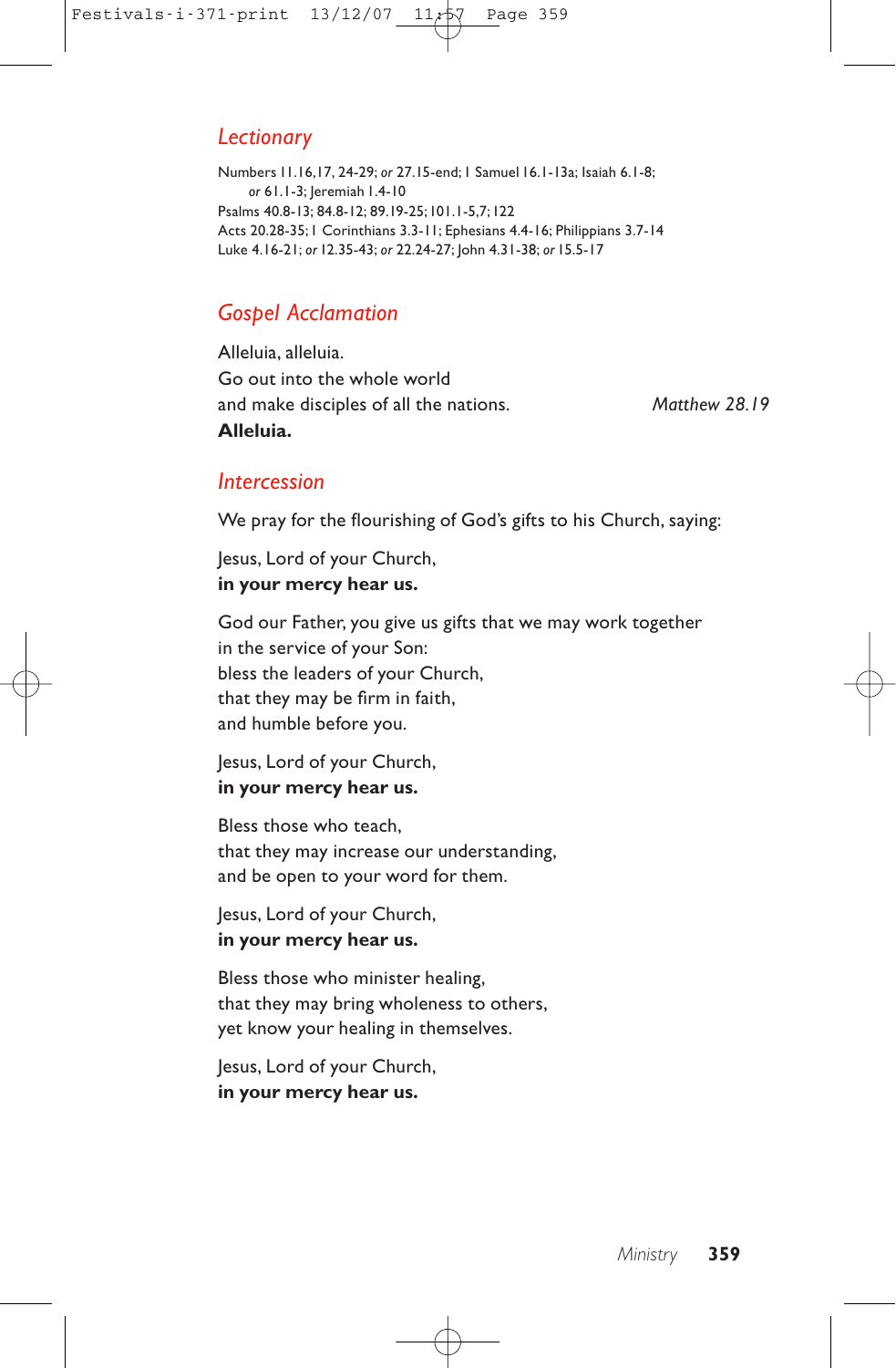Bless those through whom you speak, that they may proclaim your word in power, yet open their ears to your gentle whisper.

## Jesus, Lord of your Church, **in your mercy hear us.**

Bless those who work in your world today, that in the complexity of their daily lives they may live for you, fulfil your purposes, and seek your kingdom first.

Jesus, Lord of your Church, **in your mercy hear us.**

Bless those who are uncertain of their gifts and those who are powerless in this world's eyes, that they may be made strong in your gift of the Holy Spirit.

Jesus, Lord of your Church, **hear our prayer, and make us one in heart and mind to serve you with joy for ever. Amen.**

## *Introduction to the Peace*

We are all one in Christ Jesus. We belong to him through faith, heirs of the promise of the Spirit of peace.

### *Prayer at the Preparation of the Table*

Heavenly Father, as we set before you these gifts of bread and wine, bless also the gift of our hearts and minds as we offer our lives in your service; for Jesus Christ's sake.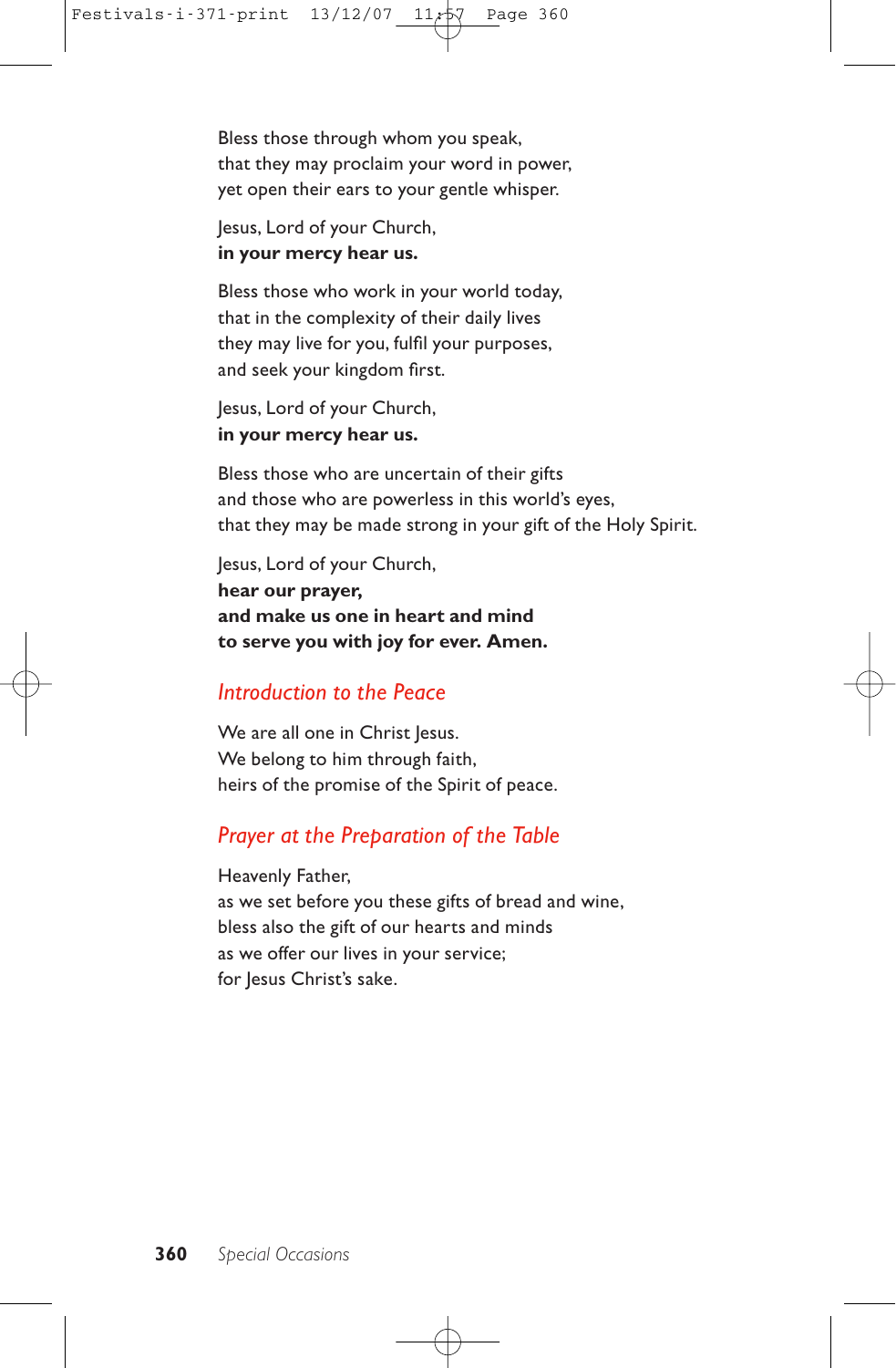## *Preface*

And now we give you thanks because Christ came not to be served but to serve, and to give his life as a ransom for many. He calls his faithful servants to lead your holy people in love, nourishing them by your word and sacraments. Therefore …

### *(or)*

And now we give you thanks because within the royal priesthood of your Church you ordain ministers to proclaim the word of God, to care for your people and to celebrate the sacraments of the new covenant. Therefore …

## *Extended Preface*

It is indeed right and good, our duty and our salvation, always and everywhere to give you thanks through your servant Jesus Christ our Lord. At his baptism he was revealed as your beloved Son and coming among us as one who serves, he taught that they are greatest in your kingdom who make themselves least and the servants of all. Although he was their teacher and their Lord, he washed the feet of his disciples, and commanded us to do the same. Through your Holy Spirit you bestow upon your people a rich diversity of gifts and ministries, and from this royal priesthood you raise up men and women to proclaim your word, to care for your people and to be the stewards of the mysteries of Christ. You call them to serve the world your Son redeemed and build up his body, the Church, to the greater glory of your name. And so with angels and archangels and all the heavenly host, we proclaim your glory and join their unending hymn of praise: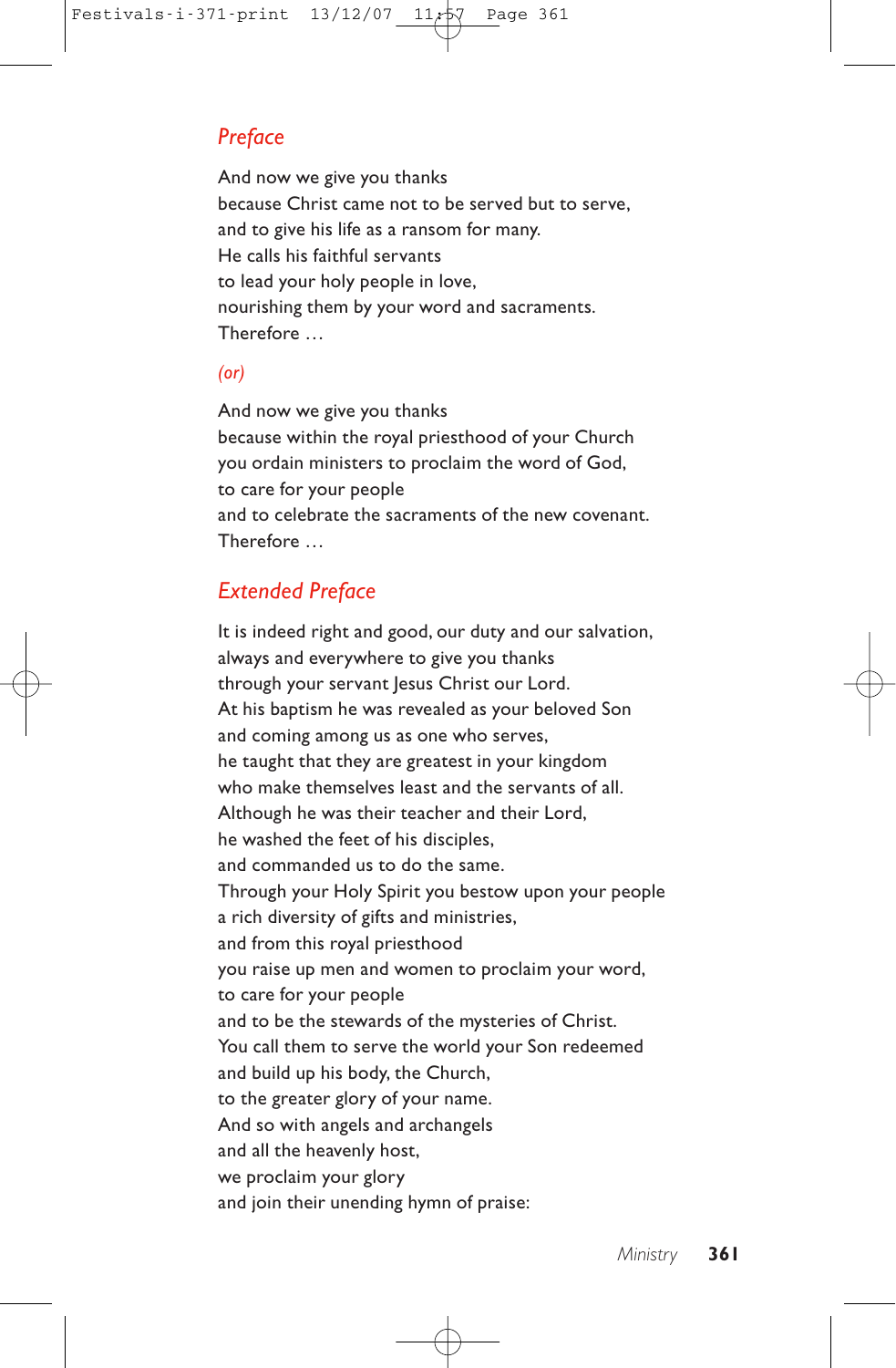# *Post Communion*

Heavenly Father, whose ascended Son gave gifts of leadership and service to the Church: strengthen us who have received this holy food to be good stewards of your manifold grace; through him who came not to be served but to serve, and give his life as a ransom for many, Jesus Christ our Lord.

## *(or)*

Lord of the harvest,

you have fed your people in this sacrament with the fruits of creation made holy by your Spirit: by your grace raise up among us faithful labourers to sow your word and reap the harvest of souls; through Jesus Christ our Lord.

## *Blessing*

May the boldness of the Spirit transform you, may the gentleness of the Spirit lead you, may the gifts of the Spirit equip you to serve and worship God; and the blessing of God almighty, the Father, the Son, and the Holy Spirit, be among you and remain with you always.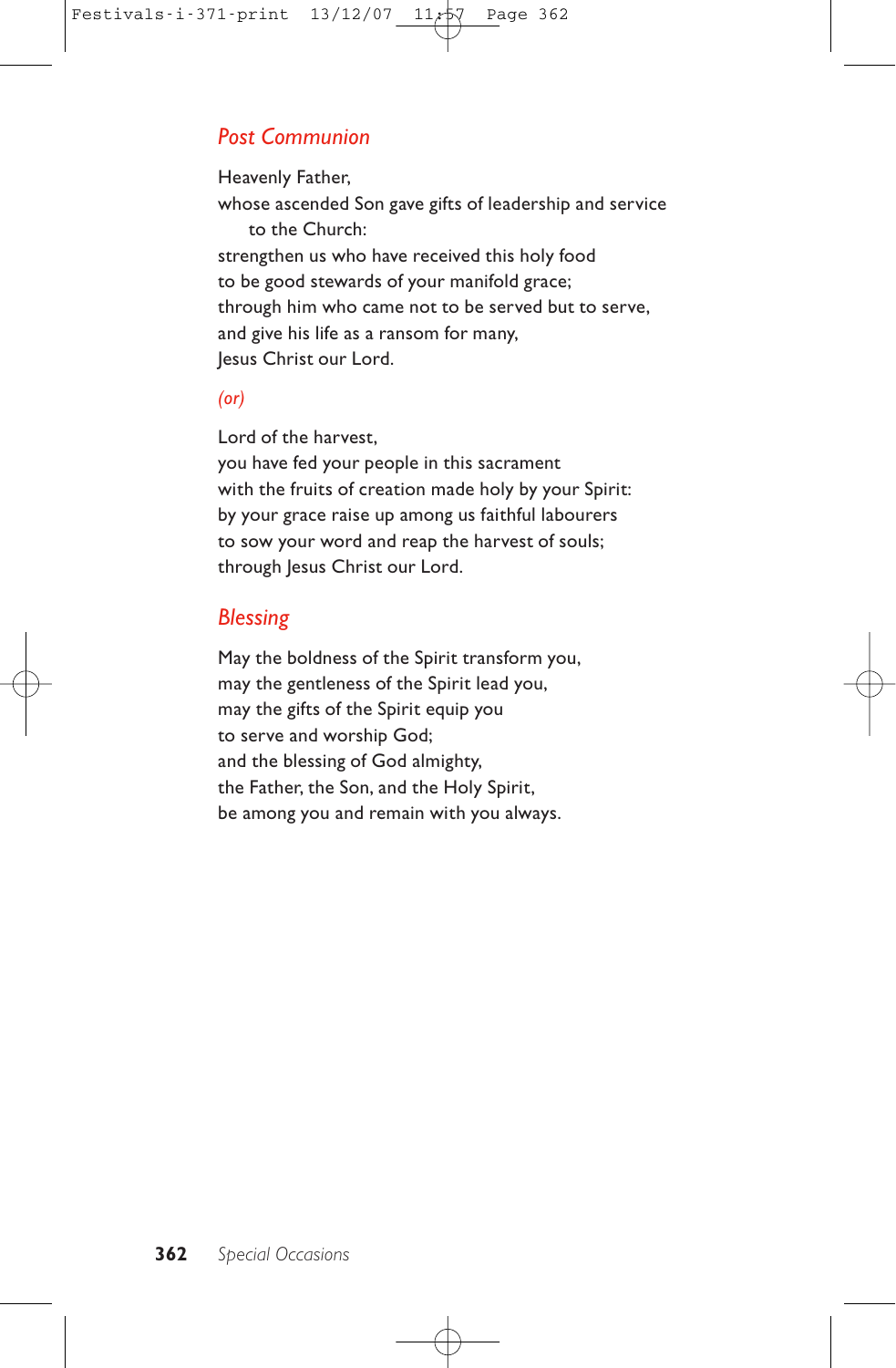## *Acclamation*

There are varieties of gifts, **but the same Spirit.** There are varieties of service, **but the same Lord.** There are different kinds of working, **but the same God is at work in all.**

There is one body, one Spirit, one hope in God's call; **one Lord, one faith, one baptism.** There is one God, Father of all, over all and in all, **to whom Christ ascended on high.**

And through his Spirit he gives us gifts: **some are apostles, some are his prophets;** evangelists, pastors and teachers he gives us, **so that we can minister together** to build up his body, **to be mature in the fullness of Christ.**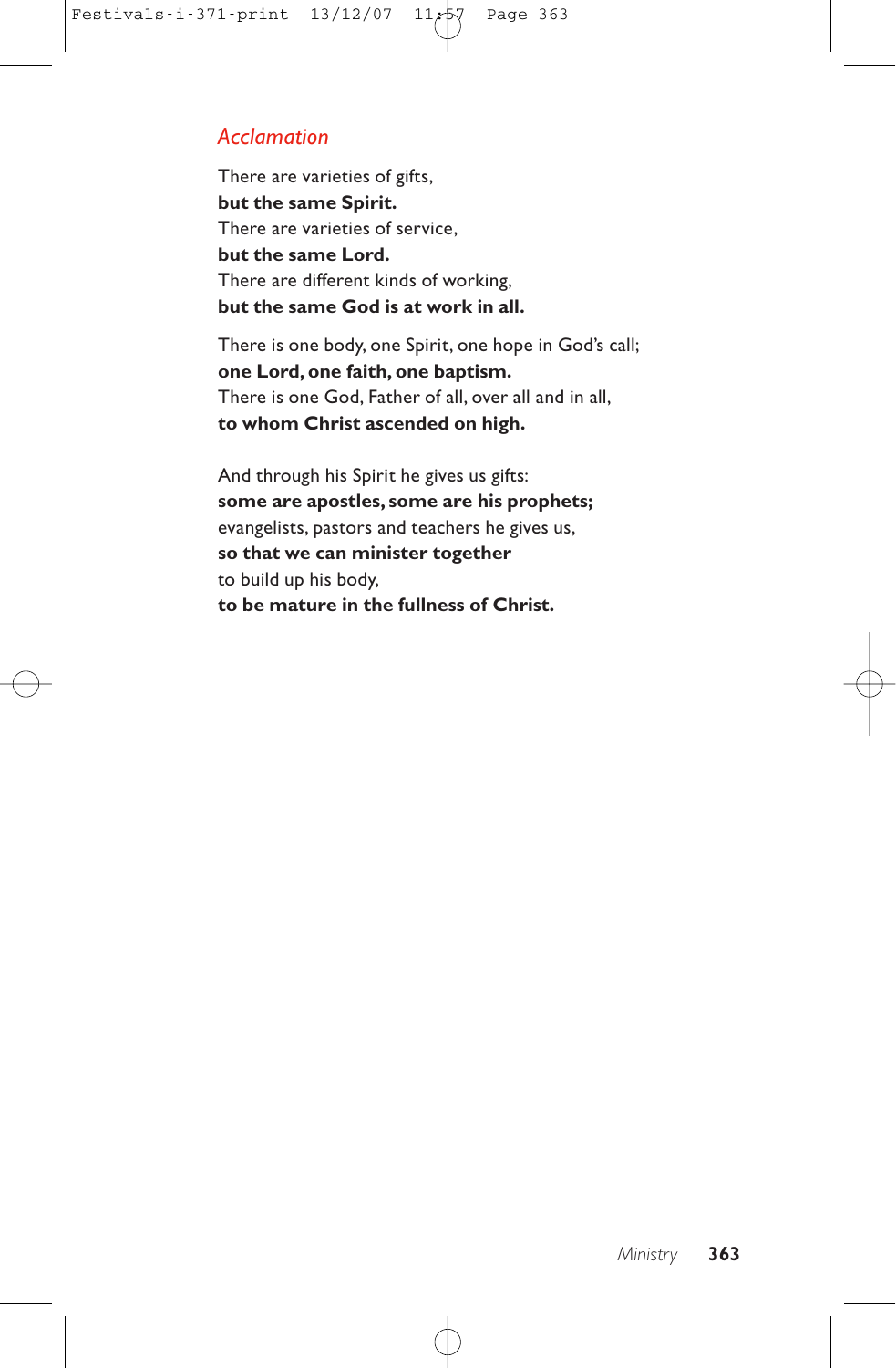## **Social Justice and Responsibility** *Colour of the Season*

## *Collect*

Eternal God, in whose perfect realm no sword is drawn but the sword of righteousness, and no strength known but the strength of love: so guide and inspire the work of those who seek your kingdom that all your people may find their security in that love which casts out fear and in the fellowship revealed to us in Jesus Christ our Saviour, who is alive and reigns with you, in the unity of the Holy Spirit, one God, now and for ever.

## *(or)*

Almighty and eternal God, to whom we must all give account: guide with your Spirit the … of this (*city, society, etc.*), that *we/they* may be faithful to the mind of Christ and seek in all *our/their* purposes to enrich our common life; through Jesus Christ your Son our Lord, who is alive and reigns with you, in the unity of the Holy Spirit, one God, now and for ever.

## *Lectionary*

Isaiah 32.15-end; Amos 5.21-24; *or* 8.4-7; Acts 5.1-11 Psalms 31.21-24; 85.1-7;146.5-10 Colossians 3.12-15; James 2.1-4 Matthew 5.1-12; *or* 25.31-end; Luke 16.19-end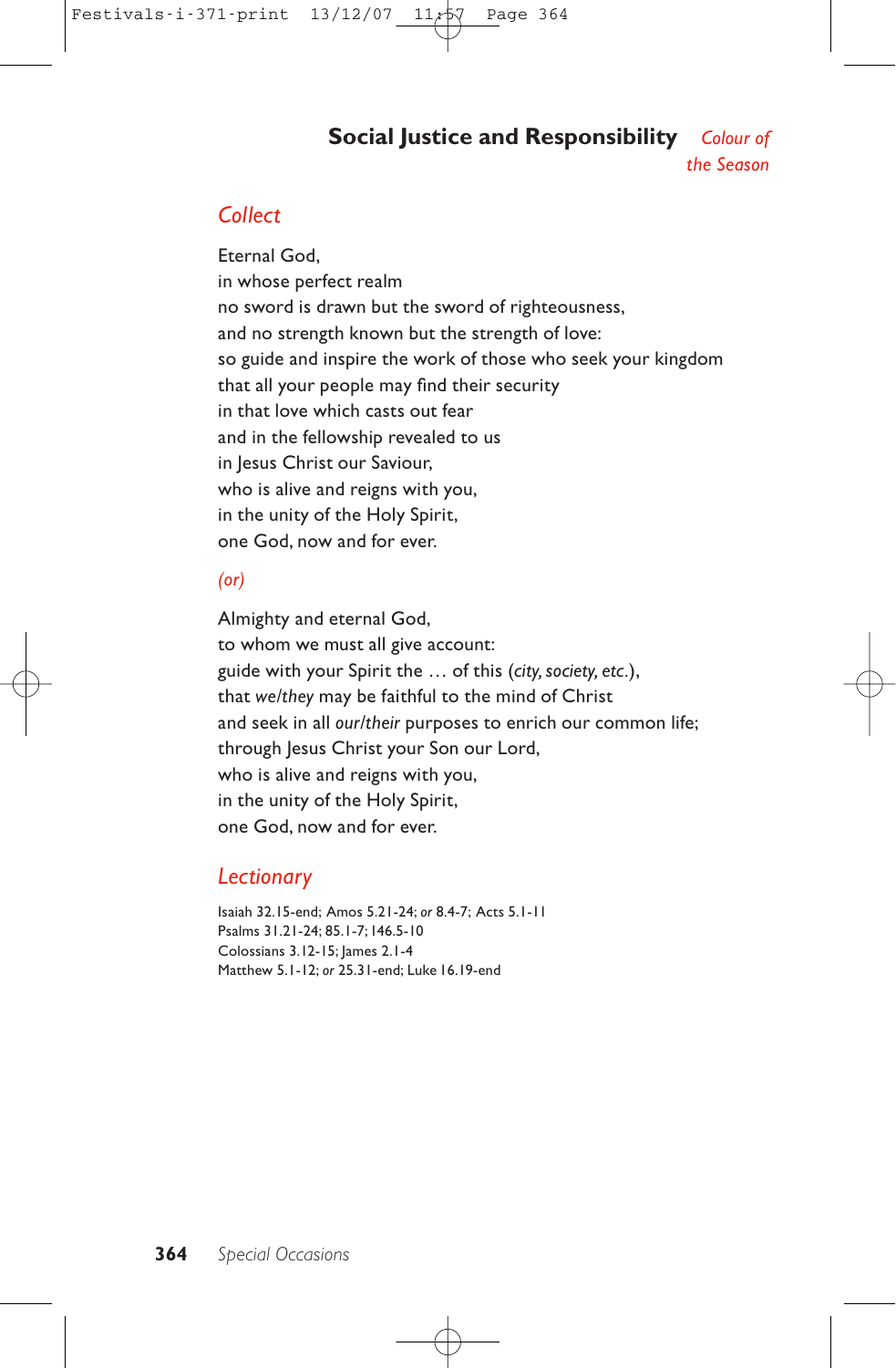## *Post Communion*

Blessed God,

help us, whom you have fed and satisfied in this eucharist, to hunger and thirst for what is right; help us, who here have rejoiced and been glad, to stand with those who are persecuted and reviled; help us, who here have glimpsed the life of heaven, to strive for the cause of right and for the coming of the kingdom of Jesus Christ, who is alive and reigns, now and for ever.

*Social Justice and Responsibility* **365**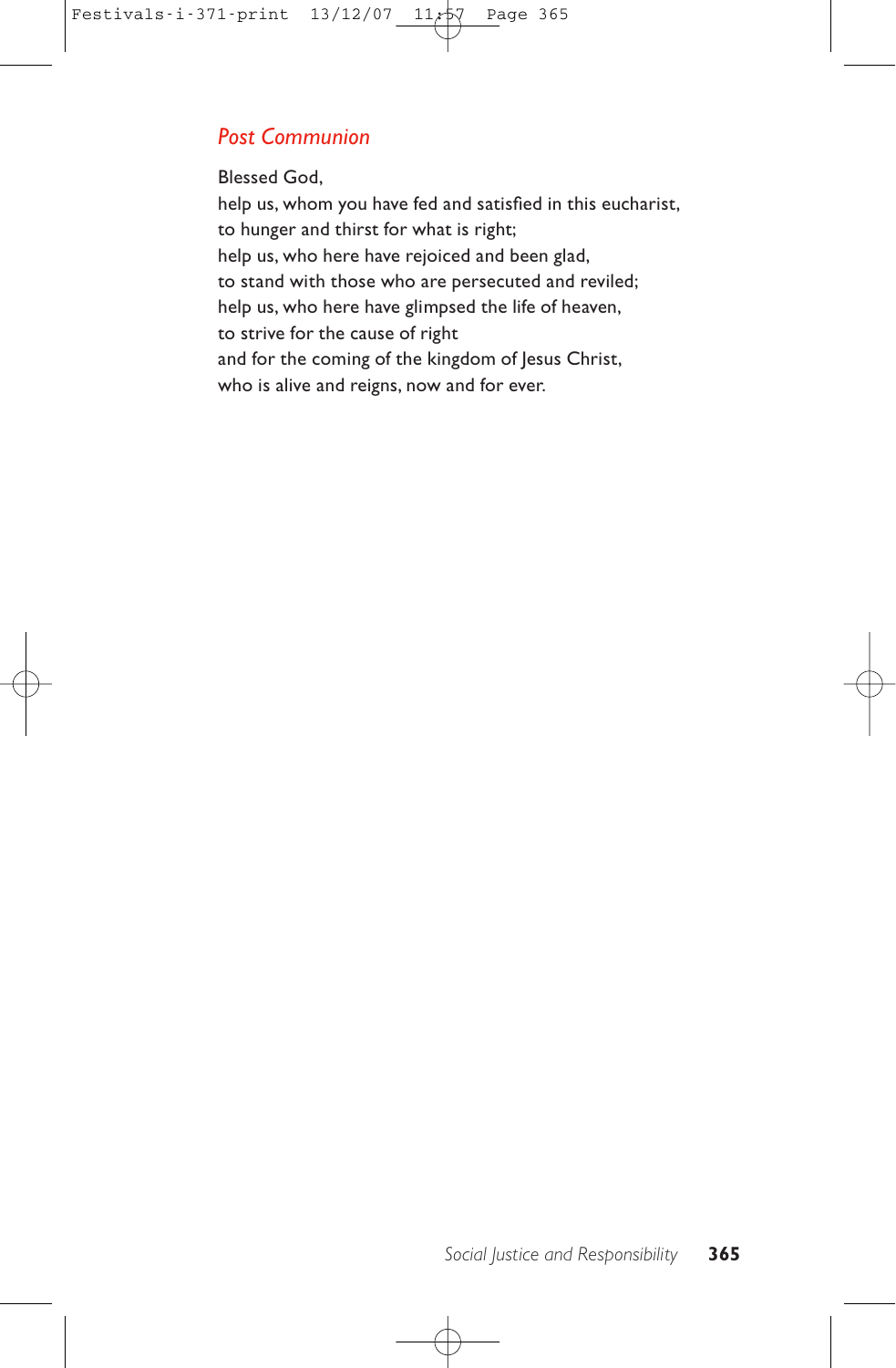# **In Time of Trouble** *Colour of*

*the Season*

# *Collect*

Sovereign God, the defence of those who trust in you and the strength of those who suffer: look with mercy on our affliction and deliver us through our mighty Saviour Jesus Christ, who is alive and reigns with you, in the unity of the Holy Spirit, one God, now and for ever.

## *Lectionary*

Genesis 9.8-17; Job 1.13-end; Isaiah 38.6-11 Psalms 86.1-7;107.4-15;142.1-7 Romans 3.21-26; Romans 8.18-25; 2 Corinthians 8.1-5,9 Mark 4.35-end; Luke 12.1-7; John 16.31-end

## *Post Communion*

Almighty God,

whose Son gave us in this meal a pledge of your saving love and a foretaste of your kingdom of justice and peace: strengthen your people in their faith that they may endure the sufferings of this present time in expectation of the glory to be revealed; through Jesus Christ our Lord.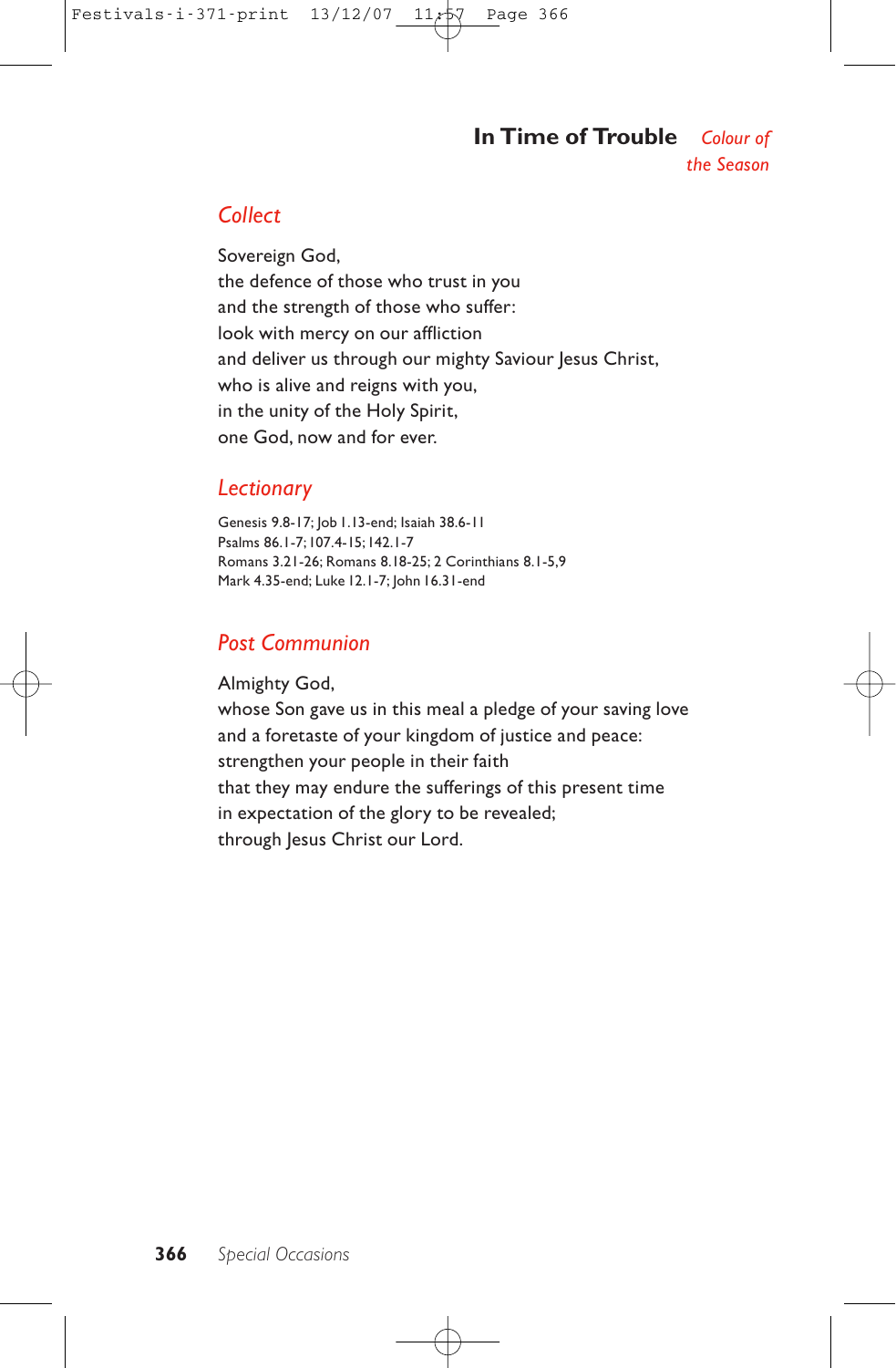**For the Sovereign** *Colour of*

*the Season*

*The anniversary of HM The Queen's accession is 6 February.*

## *Collect*

Almighty God, the fountain of all goodness, bless our Sovereign Lady, *Queen Elizabeth*, and all who are in authority under her; that they may order all things in wisdom and equity, righteousness and peace,

to the honour and glory of your name and the good of your Church and people; through Jesus Christ your Son our Lord, who is alive and reigns with you, in the unity of the Holy Spirit, one God, now and for ever.

### *Lectionary*

Joshua 1.1-9; Proverbs 8.1-16 Psalms 20;101;121 Romans 13.1-10; Revelation 21.22–22.4 Matthew 22.16-22; Luke 22.24-30

## *Post Communion*

O God, the Father of our Lord Jesus Christ, our only Saviour, the Prince of Peace: give us grace seriously to lay to heart the great dangers we are in by our unhappy divisions; take away our hatred and prejudice and whatever else may hinder us from godly union and concord, that, as there is but one body, one Spirit and one hope of our calling, one Lord, one faith, one baptism,

one God and Father of us all,

so may we henceforth be all of one heart and of one soul,

united in one holy bond of truth and peace, of faith and charity,

and may with one mind and one mouth glorify you;

through Jesus Christ our Lord.